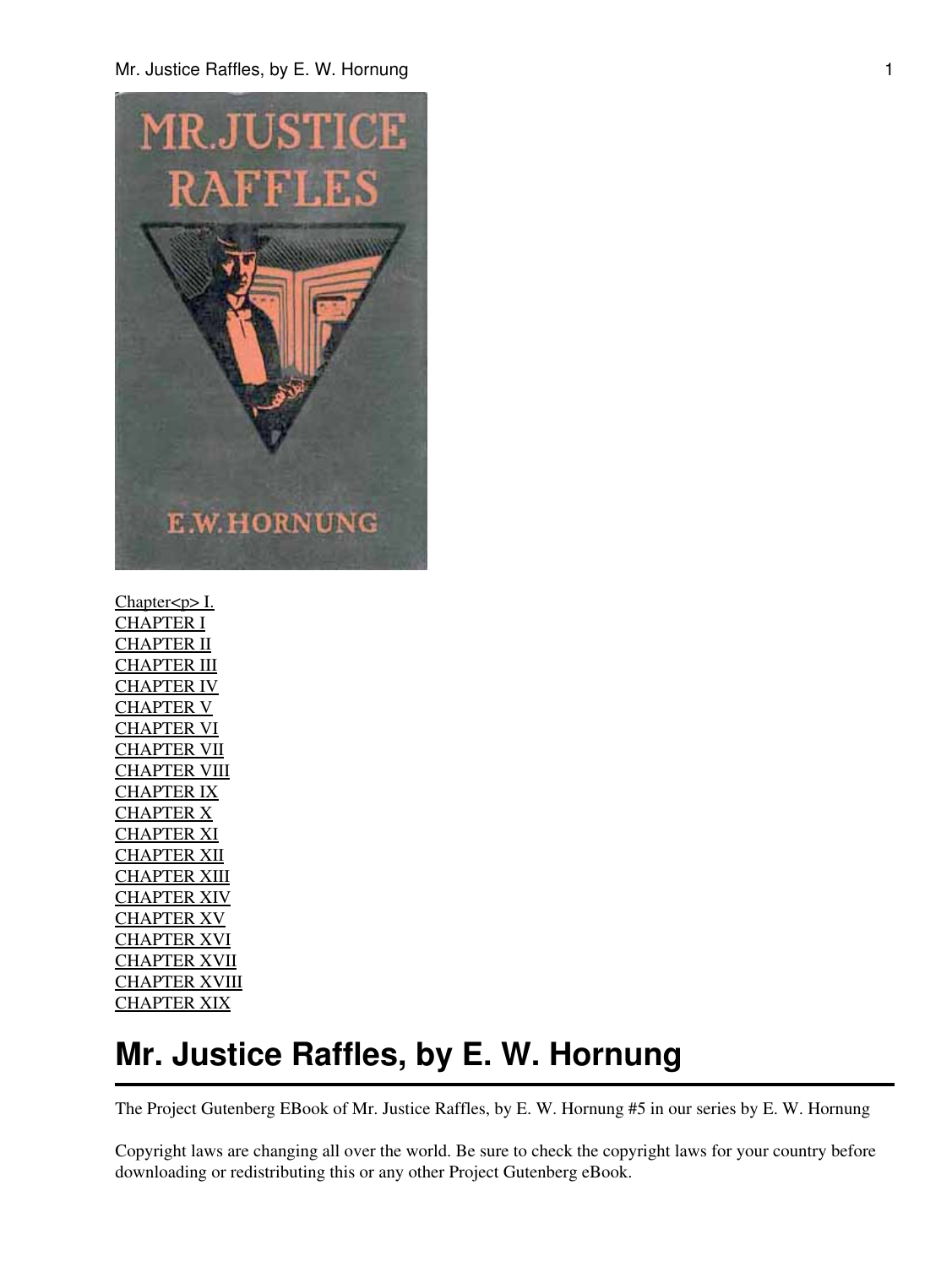#### Mr. Justice Raffles, by E. W. Hornung 2

This header should be the first thing seen when viewing this Project Gutenberg file. Please do not remove it. Do not change or edit the header without written permission.

Please read the "legal small print," and other information about the eBook and Project Gutenberg at the bottom of this file. Included is important information about your specific rights and restrictions in how the file may be used. You can also find out about how to make a donation to Project Gutenberg, and how to get involved.

### **\*\*Welcome To The World of Free Plain Vanilla Electronic Texts\*\***

\*\*eBooks Readable By Both Humans and By Computers, Since 1971\*\*

\*\*\*\*\*These eBooks Were Prepared By Thousands of Volunteers!\*\*\*\*\*

Title: Mr. Justice Raffles

Author: E. W. Hornung

Release Date: February, 2006 [EBook #9806] [Yes, we are more than one year ahead of schedule] [This file was first posted on October 19, 2003]

Edition: 10

Language: English

Character set encoding: ISO-8859-1

\*\*\* START OF THE PROJECT GUTENBERG EBOOK MR. JUSTICE RAFFLES \*\*\*

Produced by Juliet Sutherland, Mary Meehan and PG Distributed Proofreaders

#### MR. JUSTICE RAFFLES

BY E.W. HORNUNG

1909

**CONTENTS**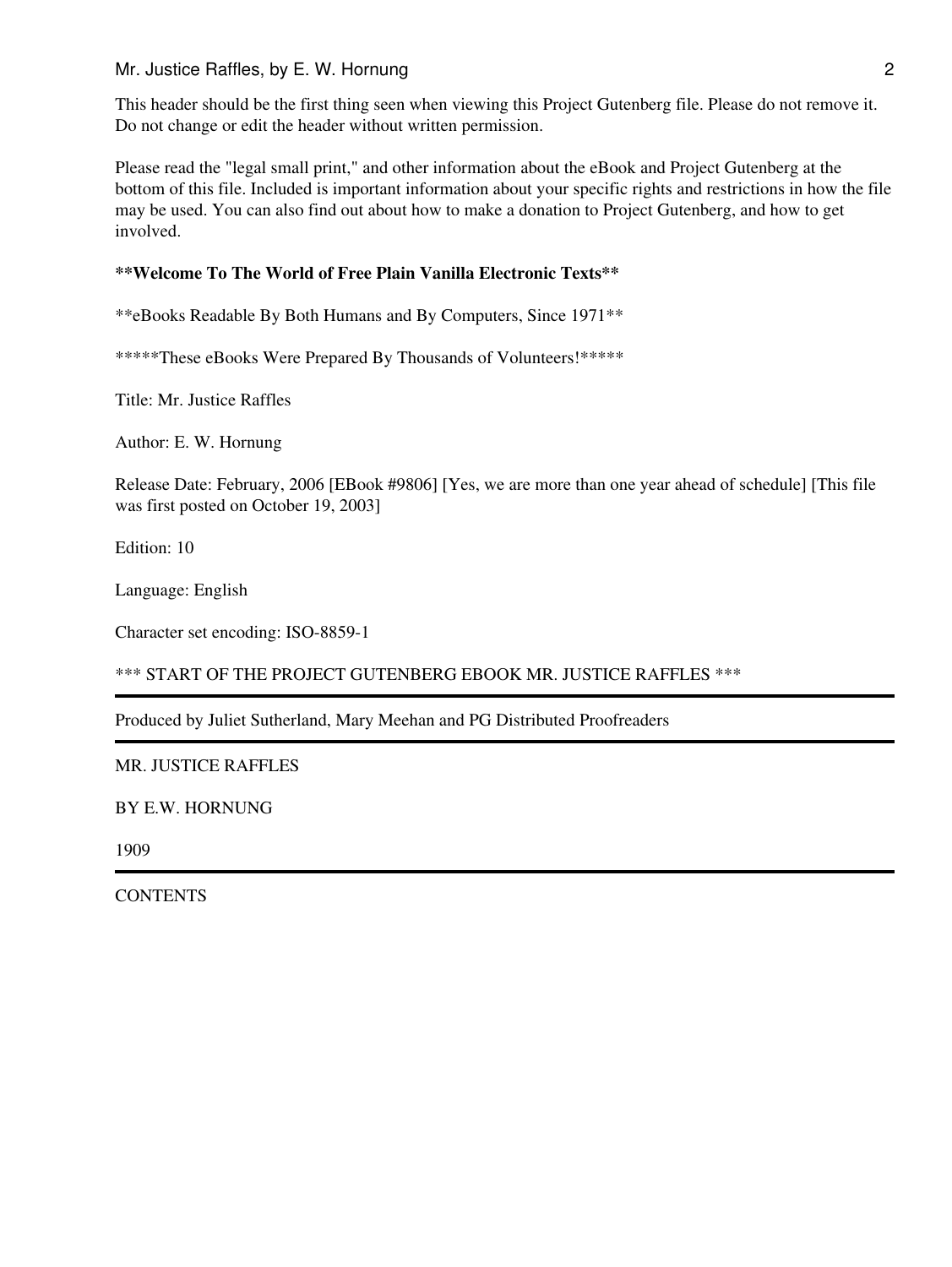**Chapter** 

### <span id="page-2-0"></span>**Chapter**

I.

| An Inaugural Banquet |  |
|----------------------|--|
|                      |  |

- II. "His Own Familiar Friend"
- III. Council of War
- IV. "Our Mr. Shylock"
- V. Thin Air
- VI. Camilla Belsize
- VII. In Which We Fail to Score
- VIII. The State of the Case
- IX. A Triple Alliance
- X. "My Raffles Right or Wrong"
- XI. A Dash in the Dark
- XII. A Midsummer Night's Dream
- XIII. Knocked Out
- XIV. Corpus Delicti
- XV. Trial by Raffles
- XVI. Watch and Ward
- XVII. A Secret Service
- XVIII. The Death of a Sinner
- XIX. Apologia

Mr. Justice Raffles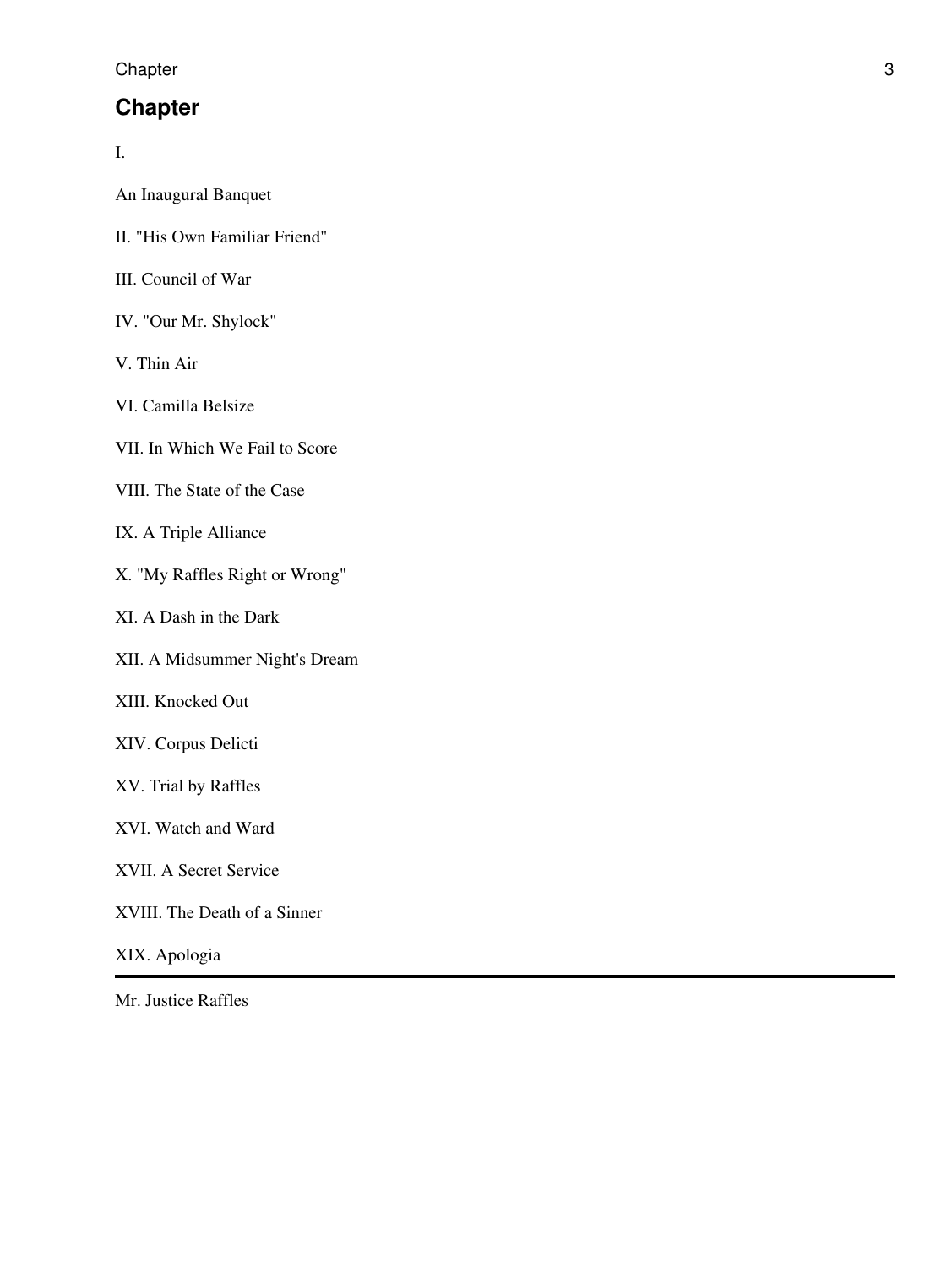<span id="page-3-0"></span>An Inaugural Banquet

Raffles had vanished from the face of the town, and even I had no conception of his whereabouts until he cabled to me to meet the 7.31 at Charing Cross next night. That was on the Tuesday before the 'Varsity match, or a full fortnight after his mysterious disappearance. The telegram was from Carlsbad, of all places for Raffles of all men! Of course there was only one thing that could possibly have taken so rare a specimen of physical fitness to any such pernicious spot. But to my horror he emerged from the train, on the Wednesday evening, a cadaverous caricature of the splendid person I had gone to meet.

"Not a word, my dear Bunny, till I have bitten British beef!" said he, in tones as hollow as his cheeks. "No, I'm not going to stop to clear my baggage now. You can do that for me to-morrow, Bunny, like a dear good pal."

"Any time you like," said I, giving him my arm. "But where shall we dine? Kellner's? Neapolo's? The Carlton or the Club?"

But Raffles shook his head at one and all.

"I don't want to dine at all," he said. "I know what I want!"

And he led the way from the station, stopping once to gloat over the sunset across Trafalgar Square, and again to inhale the tarry scent of the warm wood-paving, which was perfume to his nostrils as the din of its traffic was music to his ears, before we came to one of those political palaces which permit themselves to be included in the list of ordinary clubs. Raffles, to my surprise, walked in as though the marble hall belonged to him, and as straight as might be to the grill-room where white-capped cooks were making things hiss upon a silver grill. He did not consult me as to what we were to have. He had made up his mind about that in the train. But he chose the fillet steaks himself, he insisted on seeing the kidneys, and had a word to say about the fried potatoes, and the Welsh rarebit that was to follow. And all this was as uncharacteristic of the normal Raffles (who was least fastidious at the table) as the sigh with which he dropped into the chair opposite mine, and crossed his arms upon the cloth.

"I didn't know you were a member of this place," said I, feeling really rather shocked at the discovery, but also that it was a safer subject for me to open than that of his late mysterious movements.

"There are a good many things you don't know about me, Bunny," said he wearily. "Did you know I was in Carlsbad, for instance?"

"Of course I didn't."

"Yet you remember the last time we sat down together?"

"You mean that night we had supper at the Savoy?"

"It's only three weeks ago, Bunny."

"It seems months to me."

"And years to me!" cried Raffles. "But surely you remember that lost tribesman at the next table, with the nose like the village pump, and the wife with the emerald necklace?"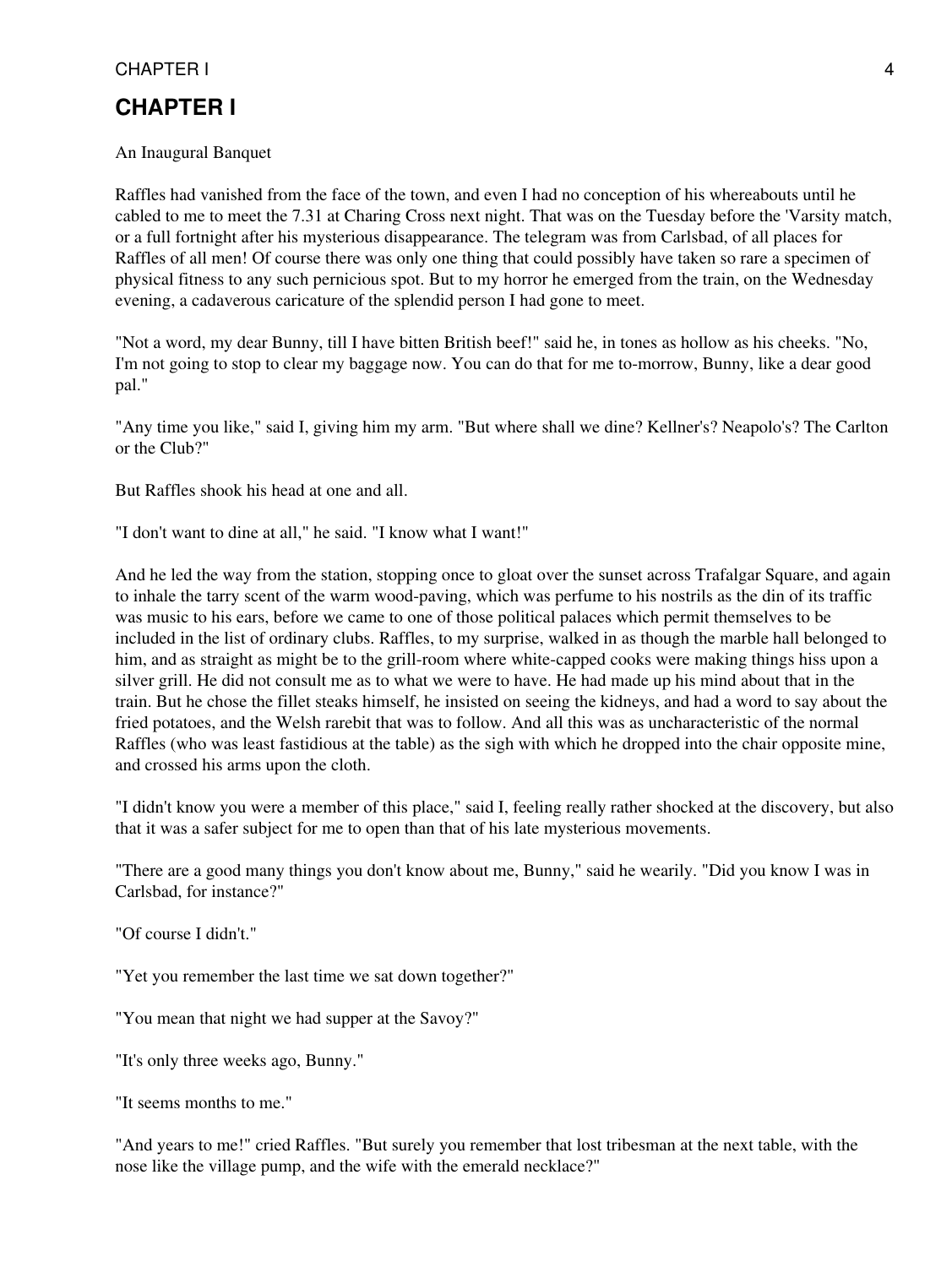### CHAPTER I STATISTICS AND THE SERVICE SERVICE STATISTICS OF STATISTICS AND THE STATISTICS OF STATISTICS OF STATISTICS OF STATISTICS OF STATISTICS OF STATISTICS OF STATISTICS OF STATISTICS OF STATISTICS OF STATISTICS OF STAT

"I should think I did," said I; "you mean the great Dan Levy, otherwise Mr. Shylock? Why, you told me all about him, A. J."

"Did I? Then you may possibly recollect that the Shylocks were off to Carlsbad the very next day. It was the old man's last orgy before his annual cure, and he let the whole room know it. Ah, Bunny, I can sympathise with the poor brute now!"

"But what on earth took you there, old fellow?"

"Can you ask? Have you forgotten how you saw the emeralds under their table when they'd gone, and how *I* forgot myself and ran after them with the best necklace I'd handled since the days of Lady Melrose?"

I shook my head, partly in answer to his question, but partly also over a piece of perversity which still rankled in my recollection. But now I was prepared for something even more perverse.

"You were quite right," continued Raffles, recalling my recriminations at the time; "it was a rotten thing to do. It was also the action of a tactless idiot, since anybody could have seen that a heavy necklace like that couldn't have dropped off without the wearer's knowledge."

"You don't mean to say she dropped it on purpose?" I exclaimed with more interest, for I suddenly foresaw the remainder of his tale.

"I do," said Raffles. "The poor old pet did it deliberately when stooping to pick up something else; and all to get it stolen and delay their trip to Carlsbad, where her swab of a husband makes her do the cure with him."

I said I always felt that we had failed to fulfil an obvious destiny in the matter of those emeralds; and there was something touching in the way Raffles now sided with me against himself.

"But I saw it the moment I had yanked them up," said he, "and heard that fat swine curse his wife for dropping them. He told her she'd done it on purpose, too; he hit the nail on the head all right; but it was her poor head, and that showed me my unworthy impulse in its true light, Bunny. I didn't need your reproaches to make me realise what a skunk I'd been all round. I saw that the necklace was morally yours, and there was one clear call for me to restore it to you by hook, crook, or barrel. I left for Carlsbad as soon after its wrongful owners as prudence permitted."

"Admirable!" said I, overjoyed to find old Raffles by no means in such bad form as he looked. "But not to have taken me with you, A. J., that's the unkind cut I can't forgive."

"My dear Bunny, you couldn't have borne it," said Raffles solemnly. "The cure would have killed you; look what it's done to me."

"Don't tell me you went through with it!" I rallied him.

"Of course I did, Bunny. I played the game like a prayer-book."

"But why, in the name of all that's wanton?"

"You don't know Carlsbad, or you wouldn't ask. The place is squirming with spies and humbugs. If I had broken the rules one of the prize humbugs laid down for me I should have been spotted in a tick by a spy, and bowled out myself for a spy and a humbug rolled into one. Oh, Bunny, if old man Dante were alive to-day I should commend him to that sink of salubrity for the redraw material of another and a worse Inferno!"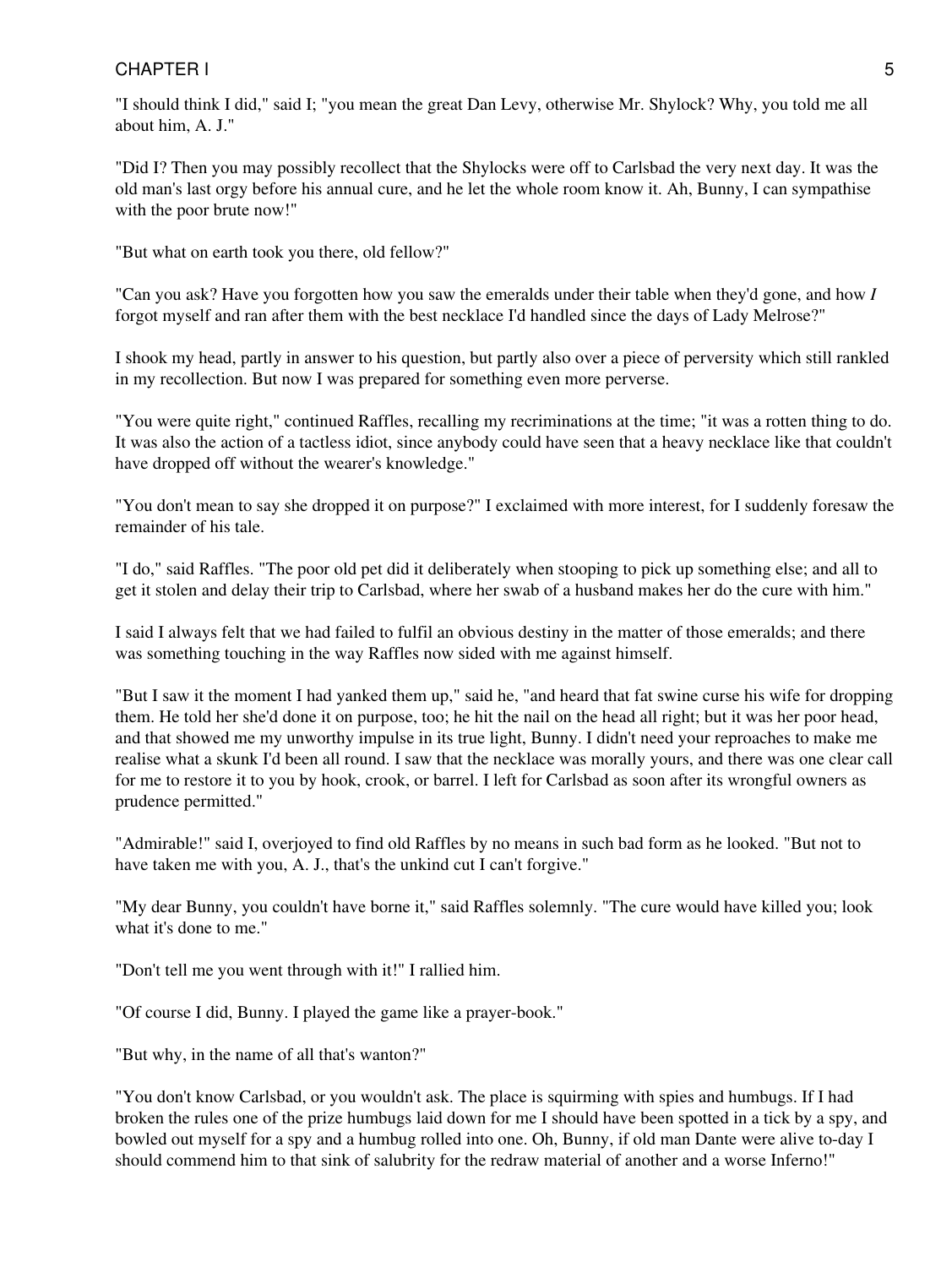The steaks had arrived, smoking hot, with a kidney apiece and lashings of fried potatoes. And for a divine interval (as it must have been to him) Raffles's only words were to the waiter, and referred to successive tankards of bitter, with the superfluous rider that the man who said we couldn't drink beer was a liar. But indeed I never could myself, and only achieved the impossible in this case out of sheer sympathy with Raffles. And eventually I had my reward, in such a recital of malignant privation as I cannot trust myself to set down in any words but his.

"No, Bunny, you couldn't have borne it for half a week; you'd have looked like that all the time!" quoth Raffles. I suppose my face had fallen (as it does too easily) at his aspersion on my endurance. "Cheer up, my man; that's better," he went on, as I did my best. "But it was no smiling matter out there. No one does smile after the first week; your sense of humour is the first thing the cure eradicates. There was a hunting man at my hotel, getting his weight down to ride a special thoroughbred, and no doubt a cheery dog at home; but, poor devil, he hadn't much chance of good cheer there! Miles and miles on his poor feet before breakfast; mud-poultices all the morning; and not the semblance of a drink all day, except some aerated muck called Gieshübler. He was allowed to lap that up an hour after meals, when his tongue would be hanging out of his mouth. We went to the same weighing machine at cock-crow, and though he looked quite good-natured once when I caught him asleep in his chair, I have known him tear up his weight ticket when he had gained an ounce or two instead of losing one or two pounds. We began by taking our walks together, but his conversation used to get so physically introspective that one couldn't get in a word about one's own works edgeways."

"But there was nothing wrong with your works," I reminded Raffles; he shook his head as one who was not so sure.

"Perhaps not at first, but the cure soon sees to that! I closed in like a concertina, Bunny, and I only hope I shall be able to pull out like one. You see, it's the custom of the accursed place for one to telephone for a doctor the moment one arrives. I consulted the hunting man, who of course recommended his own in order to make sure of a companion on the rack. The old arch-humbug was down upon me in ten minutes, examining me from crown to heel, and made the most unblushing report upon my general condition. He said I had a liver! I'll swear I hadn't before I went to Carlsbad, but I shouldn't be a bit surprised if I'd brought one back."

And he tipped his tankard with a solemn face, before falling to work upon the Welsh rarebit which had just arrived.

"It looks like gold, and it's golden eating," said poor old Raffles. "I only wish that sly dog of a doctor could see me at it! He had the nerve to make me write out my own health-warrant, and it was so like my friend the hunting man's that it dispelled his settled gloom for the whole of that evening. We used to begin our drinking day at the same well of German damnably defiled, and we paced the same colonnade to the blare of the same well-fed band. That wasn't a joke, Bunny; it's not a thing to joke about; mud-poultices and dry meals, with teetotal poisons in between, were to be my portion too. You stiffen your lip at that, eh, Bunny? I told you that you never would or could have stood it; but it was the only game to play for the Emerald Stakes. It kept one above suspicion all the time. And then I didn't mind that part as much as you would, or as my hunting pal did; he was driven to fainting at the doctor's place one day, in the forlorn hope of a toothful of brandy to bring him round. But all he got was a glass of cheap Marsala."

"But did you win those stakes after all?"

"Of course I did, Bunny," said Raffles below his breath, and with a look that I remembered later. "But the waiters are listening as it is, and I'll tell you the rest some other time. I suppose you know what brought me back so soon?"

"Hadn't you finished your cure?"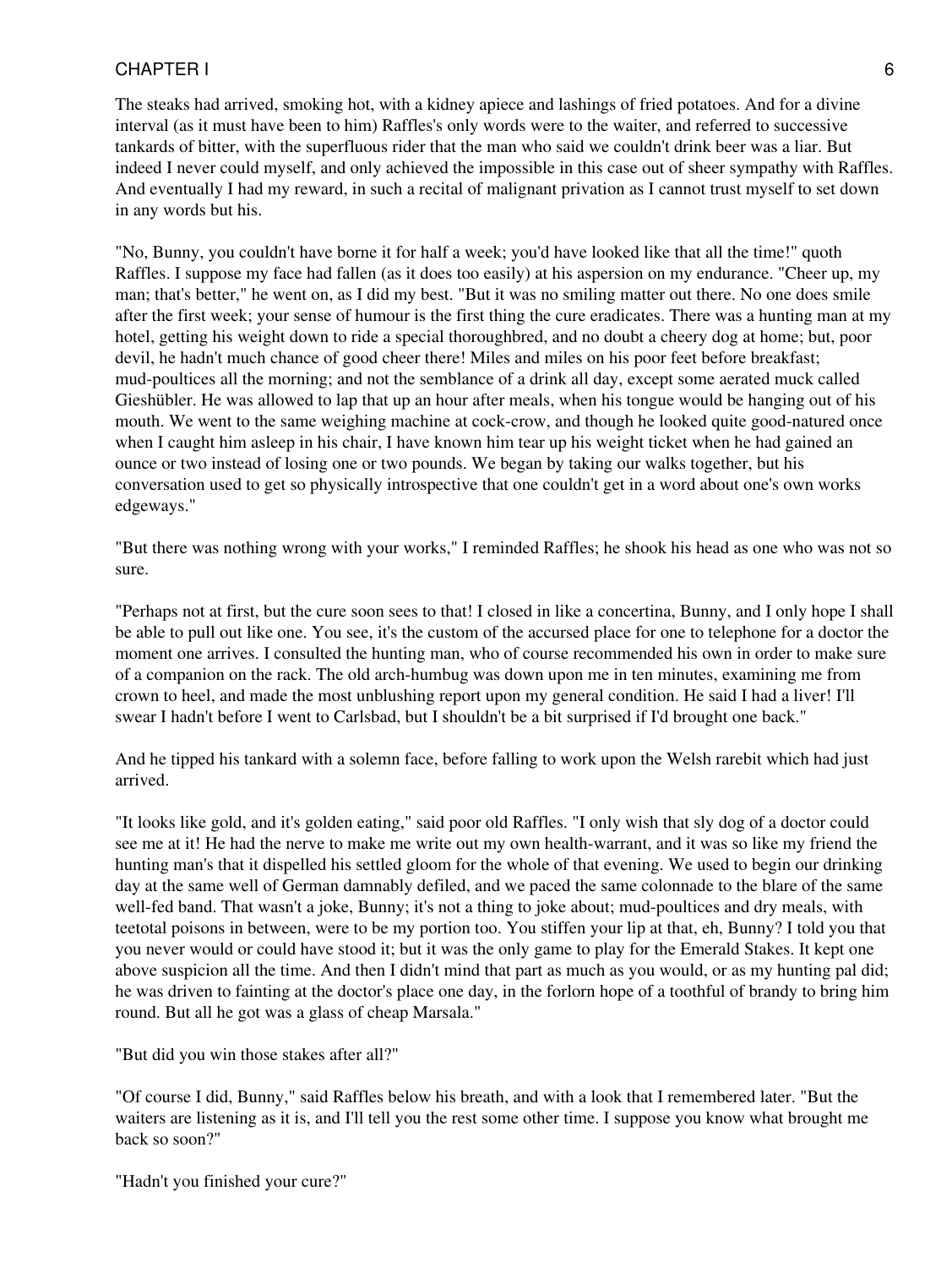"Not by three good days. I had the satisfaction of a row royal with the Lord High Humbug to account for my hurried departure. But, as a matter of fact, if Teddy Garland hadn't got his Blue at the eleventh hour I should be at Carlsbad still."

E.M. Garland (Eton and Trinity) was the Cambridge wicketkeeper, and one of the many young cricketers who owed a good deal to Raffles. They had made friends in some country-house week, and foregathered afterward in town, where the young fellow's father had a house at which Raffles became a constant guest. I am afraid I was a little prejudiced both against the father, a retired brewer whom I had never met, and the son whom I did meet once or twice at the Albany. Yet I could quite understand the mutual attraction between Raffles and this much younger man; indeed he was a mere boy, but like so many of his school he seemed to have a knowledge of the world beyond his years, and withal such a spontaneous spring of sweetness and charm as neither knowledge nor experience could sensibly pollute. And yet I had a shrewd suspicion that wild oats had been somewhat freely sown, and that it was Raffles who had stepped in and taken the sower in hand, and turned him into the stuff of which Blues are made. At least I knew that no one could be sounder friend or saner counsellor to any young fellow in need of either. And many there must be to bear me out in their hearts; but they did not know their Raffles as I knew mine; and if they say that was why they thought so much of him, let them have patience, and at last they shall hear something that need not make them think the less.

"I couldn't let poor Teddy keep at Lord's," explained Raffles, "and me not there to egg him on! You see, Bunny, I taught him a thing or two in those little matches we played together last August. I take a fatherly interest in the child."

"You must have done him a lot of good," I suggested, "in every way."

Raffles looked up from his bill and asked me what I meant. I saw he was not pleased with my remark, but I was not going back on it.

"Well, I should imagine you had straightened him out a bit, if you ask me."

"I didn't ask you, Bunny, that's just the point!" said Raffles. And I watched him tip the waiter without the least *arrière-pensée* on either side.

"After all," said I, on our way down the marble stair, "you have told me a good deal about the lad. I remember once hearing you say he had a lot of debts, for example."

"So I was afraid," replied Raffles, frankly; "and between ourselves, I offered to finance him before I went abroad. Teddy wouldn't hear of it; that hot young blood of his was up at the thought, though he was perfectly delightful in what he said. So don't jump to rotten conclusions, Bunny, but stroll up to the Albany and have a drink."

And when we had reclaimed our hats and coats, and lit our Sullivans in the hall, out we marched as though I were now part-owner of the place with Raffles.

"That," said I, to effect a thorough change of conversation, since I felt at one with all the world, "is certainly the finest grill in Europe."

"That's why we went there, Bunny."

"But must I say I was rather surprised to find you a member of a place where you tip the waiter and take a ticket for your hat!"

I was not surprised, however, to hear Raffles defend his own caravanserai.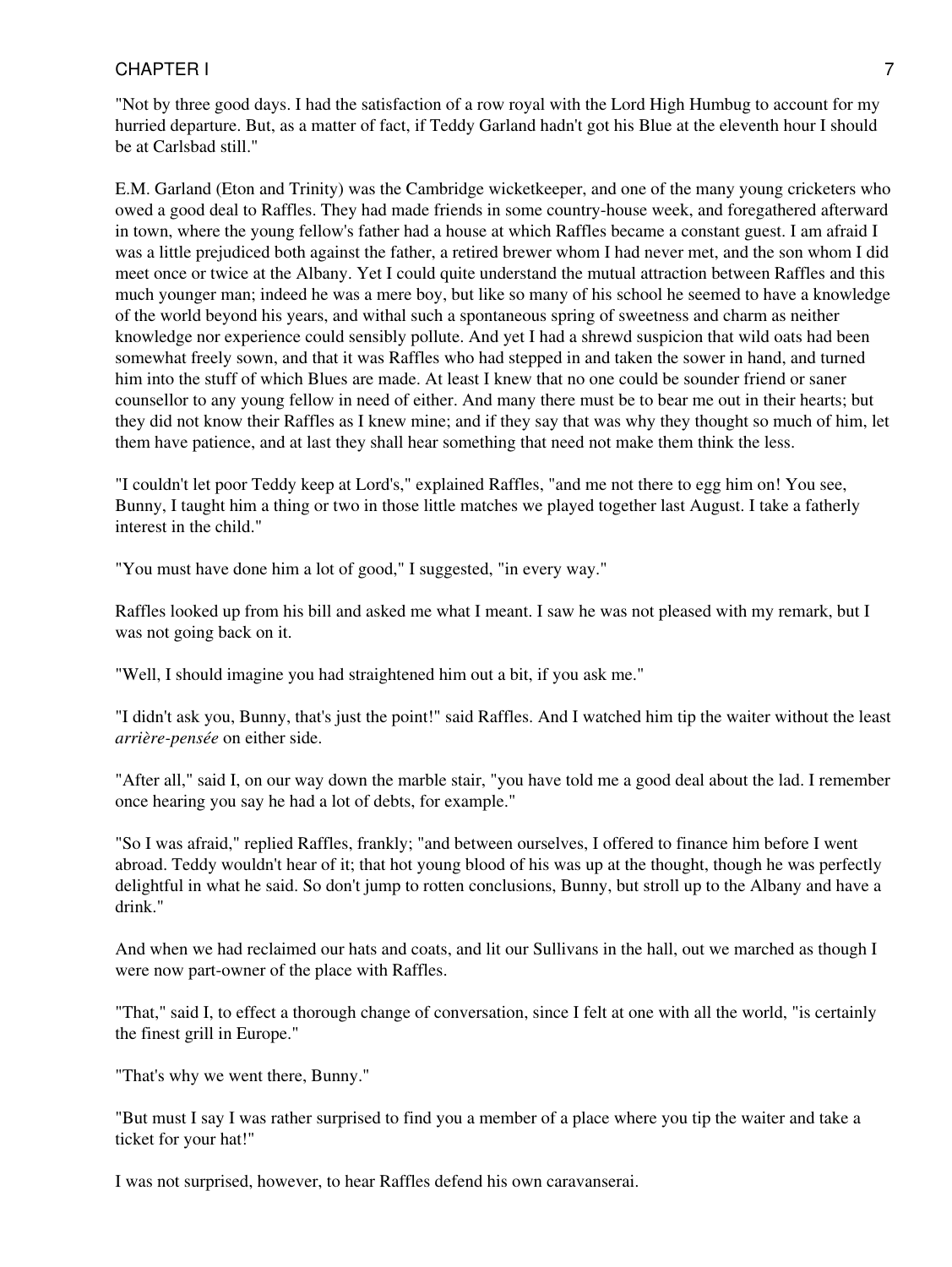"I would go a step further," he remarked, "and make every member show his badge as they do at Lord's."

- "But surely the porter knows the members by sight?"
- "Not he! There are far too many thousands of them."
- "I should have thought he must."
- "And I know he doesn't."
- "Well, you ought to know, A.J., since you're a member yourself."
- "On the contrary, my dear Bunny, I happen to know because I never was one!"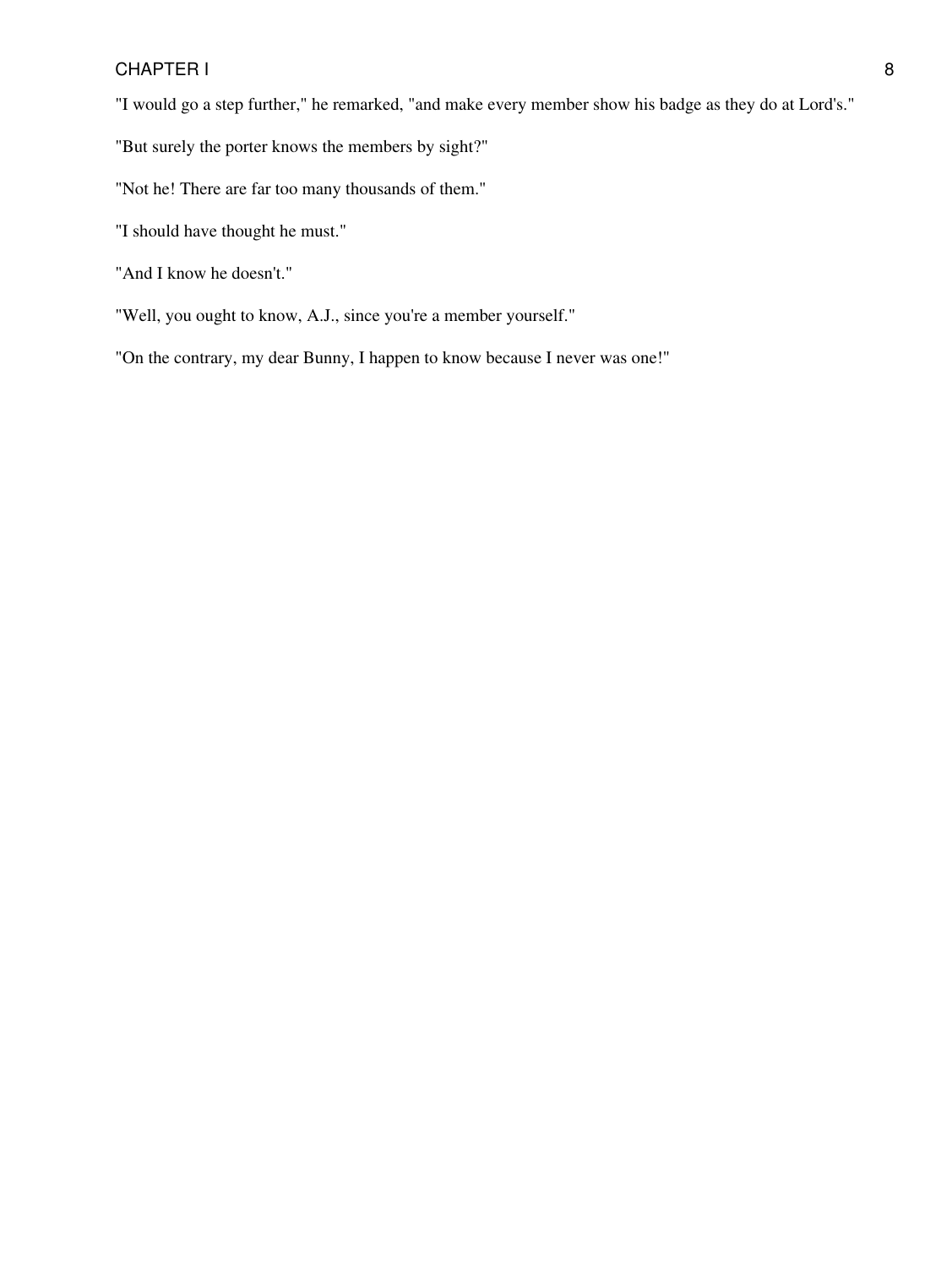<span id="page-8-0"></span>"His Own Familiar Friend"

How we laughed as we turned into Whitehall! I began to feel I had been wrong about Raffles after all, and that enhanced my mirth. Surely this was the old gay rascal, and it was by some uncanny feat of his stupendous will that he had appeared so haggard on the platform. In the London lamplight that he loved so well, under a starry sky of an almost theatrical blue, he looked another man already. If such a change was due to a few draughts of bitter beer and a few ounces of fillet steak, then I felt I was the brewers' friend and the vegetarians' foe for life. Nevertheless I could detect a serious side to my companion's mood, especially when he spoke once more of Teddy Garland, and told me that he had cabled to him also before leaving Carlsbad. And I could not help wondering, with a discreditable pang, whether his intercourse with that honest lad could have bred in Raffles a remorse for his own misdeeds, such as I myself had often tried, but always failed, to produce.

So we came to the Albany in sober frame, for all our recent levity, thinking at least no evil for once in our lawless lives. And there was our good friend Barraclough, the porter, to salute and welcome us in the courtyard.

"There's a gen'leman writing you a letter upstairs," said he to Raffles. "It's Mr. Garland, sir, so I took him up."

"Teddy!" cried Raffles, and took the stairs two at a time.

I followed rather heavily. It was not jealousy, but I did feel rather critical of this mushroom intimacy. So I followed up, feeling that the evening was spoilt for me--and God knows I was right! Not till my dying day shall I forget the tableau that awaited me in those familiar rooms. I see it now as plainly as I see the problem picture of the year, which lies in wait for one in all the illustrated papers; indeed, it was a problem picture itself in flesh and blood.

Raffles had opened his door as only Raffles could open doors, with the boyish thought of giving the other boy a fright; and young Garland had very naturally started up from the bureau, where he was writing, at the sudden clap of his own name behind him. But that was the last of his natural actions. He did not advance to grasp Raffles by the hand; there was no answering smile of welcome on the fresh young face which used to remind me of the Phoebus in Guido's Aurora, with its healthy pink and bronze, and its hazel eye like clear amber. The pink faded before our gaze, the bronze turned a sickly sallow; and there stood Teddy Garland as if glued to the bureau behind him, clutching its edge with all his might. I can see his knuckles gleaming like ivory under the back of each sunburnt hand.

"What is it? What are you hiding?" demanded Raffles. His love for the lad had rung out in his first greeting; his puzzled voice was still jocular and genial, but the other's attitude soon strangled that. All this time I had been standing in vague horror on the threshold; now Raffles beckoned me in and switched on more light. It fell full upon a ghastly and a guilty face, that yet stared bravely in the glare. Raffles locked the door behind us, put the key in his pocket, and strode over to the desk.

No need to report their first broken syllables: enough that it was no note young Garland was writing, but a cheque which he was laboriously copying into Raffles's cheque-book, from an old cheque abstracted from a pass-book with A. J. RAFFLES in gilt capitals upon its brown leather back. Raffles had only that year opened a banking account, and I remembered his telling me how thoroughly he meant to disregard the instructions on his cheque-book by always leaving it about to advertise the fact. And this was the result. A glance convicted his friend of criminal intent: a sheet of notepaper lay covered with trial signatures. Yet Raffles could turn and look with infinite pity upon the miserable youth who was still looking defiantly on him.

"My poor chap!" was all he said.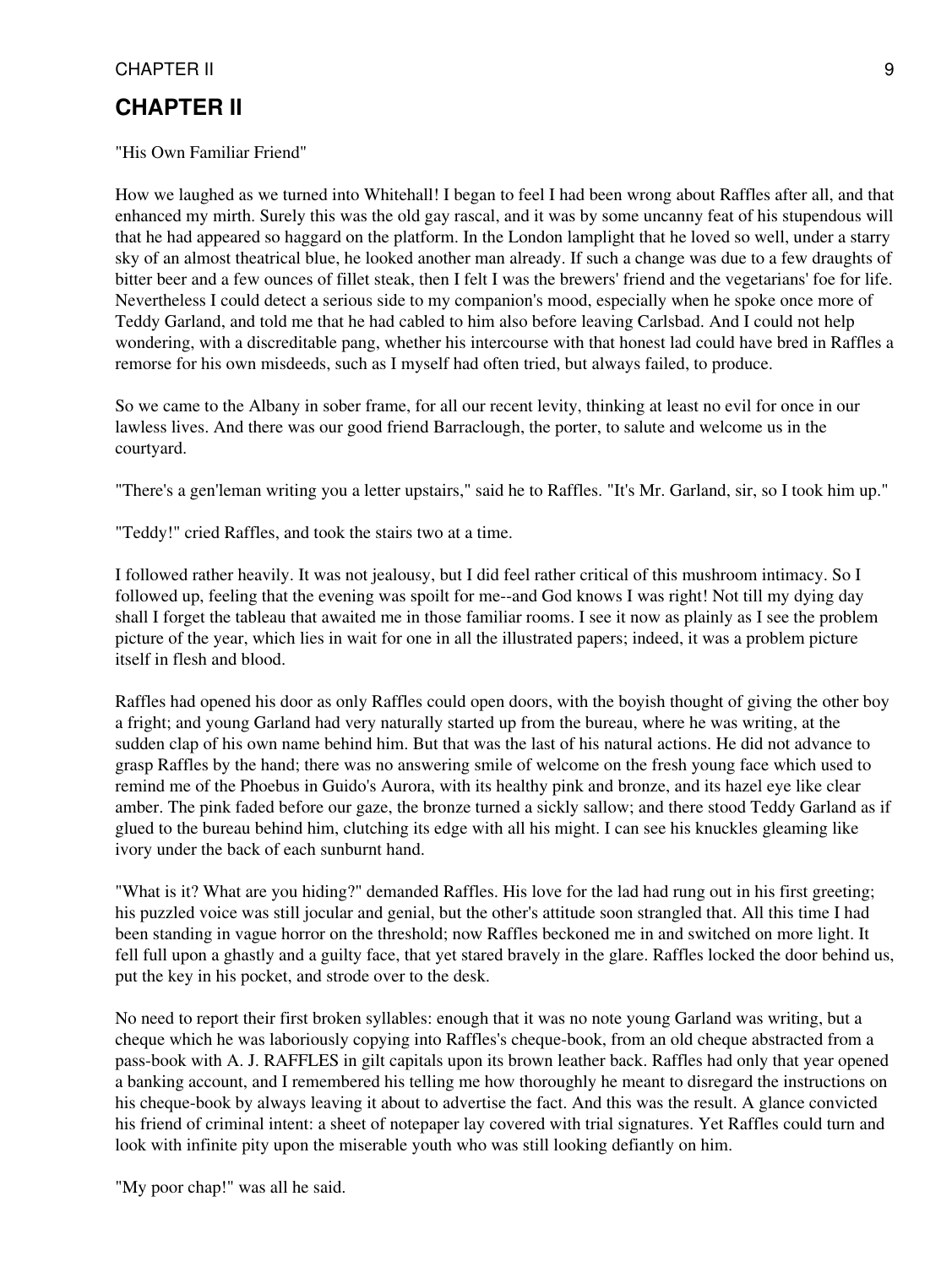And at that the broken boy found the tongue of a hoarse and quavering old man.

"Won't you hand me over and be done with it?" he croaked. "Must you torture me yourself?"

It was all I could do to refrain from putting in my word, and telling the fellow it was not for him to ask questions. Raffles merely inquired whether he had thought it all out before.

"God knows I hadn't, A. J.! I came up to write you a note, I swear I did," said Garland with a sudden sob.

"No need to swear it," returned Raffles, actually smiling. "Your word's quite good enough for me."

"God bless you for that, after this!" the other choked, in terrible disorder now.

"It was pretty obvious," said Raffles reassuringly.

"Was it? Are you sure? You do remember offering me a cheque last month, and my refusing it?"

"Why, of course I do!" cried Raffles, with such spontaneous heartiness that I could see he had never thought of it since mentioning the matter to me at our meal. What I could not see was any reason for such conspicuous relief, or the extenuating quality of a circumstance which seemed to me rather to aggravate the offence.

"I have regretted that refusal ever since," young Garland continued very simply. "It was a mistake at the time, but this week of all weeks it's been a tragedy. Money I must have; I'll tell you why directly. When I got your wire last night it seemed as though my wretched prayers had been answered. I was going to someone else this morning, but I made up my mind to wait for you instead. You were the one I really could turn to, and yet I refused your great offer a month ago. But you said you would be back to-night; and you weren't here when I came. I telephoned and found that the train had come in all right, and that there wasn't another until the morning. Tomorrow morning's my limit, and to-morrow's the match." He stopped as he saw what Raffles was doing. "Don't, Raffles, I don't deserve it!" he added in fresh distress.

But Raffles had unlocked the tantalus and found a syphon in the corner cupboard, and it was a very yellow bumper that he handed to the guilty youth.

"Drink some," he said, "or I won't listen to another word."

"I'm going to be ruined before the match begins. I am!" the poor fellow insisted, turning to me when Raffles shook his head. "And it'll break my father's heart, and--and--"

I thought he had worse still to tell us, he broke off in such despair; but either he changed his mind, or the current of his thoughts set inward in spite of him, for when he spoke again it was to offer us both a further explanation of his conduct.

"I only came up to leave a line for Raffles," he said to me, "in case he did get back in time. It was the porter himself who fixed me up at that bureau. He'll tell you how many times I had called before. And then I saw before my nose in one pigeon-hole your cheque-book, Raffles, and your pass-book bulging with old cheques."

"And as I wasn't back to write one for you," said Raffles, "you wrote it for me. And quite right, too!"

"Don't laugh at me!" cried the boy, his lost colour rushing back. And he looked at me again as though my long face hurt him less than the sprightly sympathy of his friend.

"I'm not laughing, Teddy," replied Raffles kindly. "I was never more serious in my life. It was playing the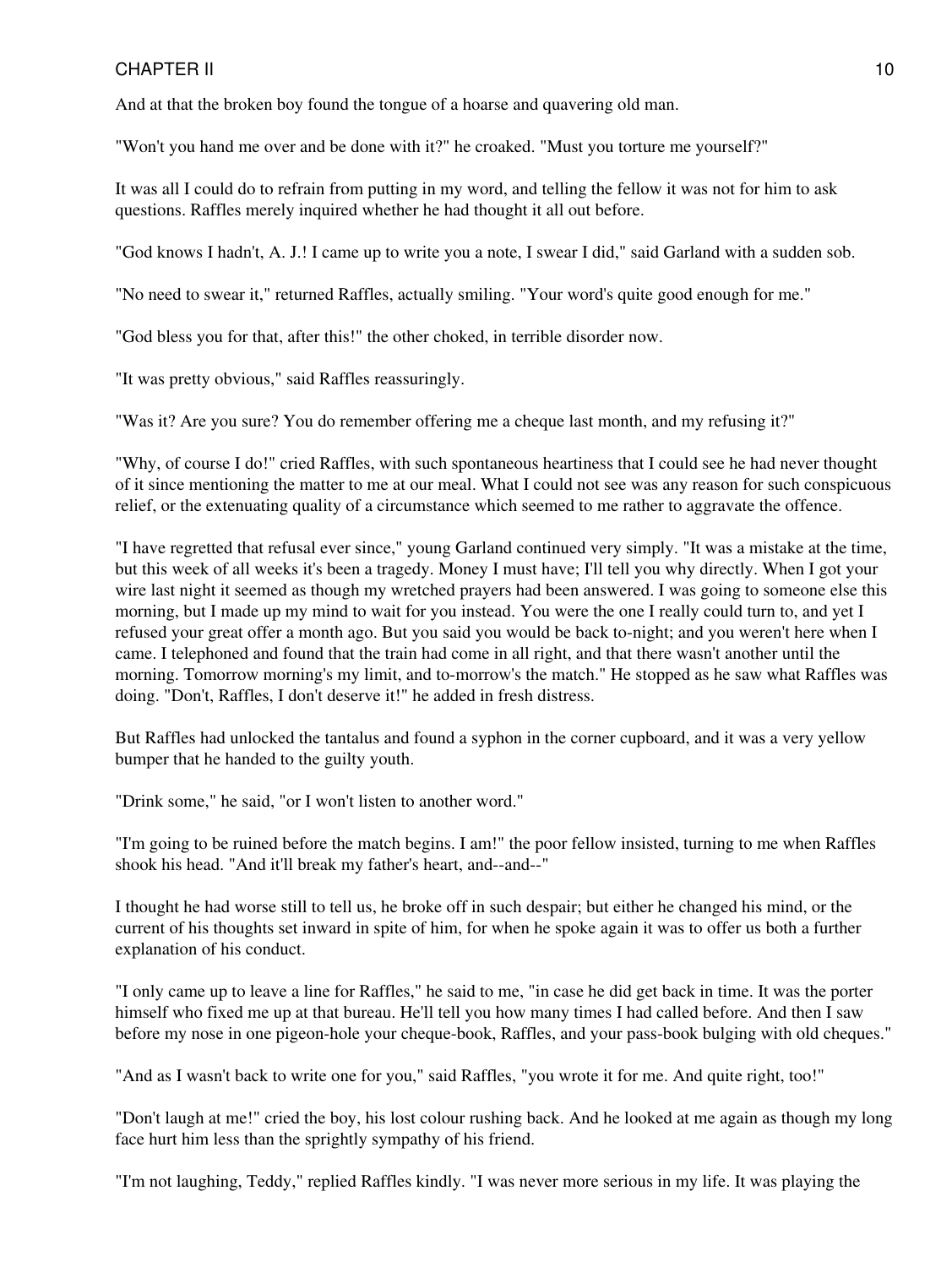friend to come to me at all in your fix, but it was the act of a real good pal to draw on me behind my back rather than let me feel I'd ruined you by not turning up in time. You may shake your head as hard as you like, but I never was paid a higher compliment."

And the consummate casuist went on working a congenial vein until a less miserable sinner might have been persuaded that he had done nothing really dishonourable; but young Garland had the grace neither to make nor to accept any excuse for his own conduct. I never heard a man more down upon himself, or confession of error couched in stronger terms; and yet there was something so sincere and ingenuous in his remorse, something that Raffles and I had lost so long ago, that in our hearts I am sure we took his follies more seriously than our own crimes. But foolish he indeed had been, if not criminally foolish as he said. It was the old story of the prodigal son of an indulgent father. There had been, as I suspected, a certain amount of youthful riot which the influence of Raffles had already quelled; but there had also been much reckless extravagance, of which Raffles naturally knew less, since your scapegrace is constitutionally quicker to confess himself as such than as a fool. Suffice it that this one had thrown himself on his father's generosity, only to find that the father himself was in financial straits.

"What!" cried Raffles, "with that house on his hands?"

"I knew it would surprise you," said Teddy Garland. "I can't understand it myself; he gave me no particulars, but the mere fact was enough for me. I simply couldn't tell my father everything after that. He wrote me a cheque for all I did own up to, but I could see it was such a tooth that I swore I'd never come on him to pay another farthing. And I never will!"

The boy took a sip from his glass, for his voice had faltered, and then he paused to light another cigarette, because the last had gone out between his fingers. So sensitive and yet so desperate was the blonde young face, with the creased forehead and the nervous mouth, that I saw Raffles look another way until the match was blown out.

"But at the time I might have done worse, and did," said Teddy, "a thousand times! I went to the Jews. That's the whole trouble. There were more debts--debts of honour--and to square up I went to the Jews. It was only a matter of two or three hundred to start with; but you may know, though I didn't, what a snowball the smallest sum becomes in the hands of those devils. I borrowed three hundred and signed a promissory note for four hundred and fifty-six."

"Only fifty per cent!" said Raffles. "You got off cheap if the percentage was per annum."

"Wait a bit! It was by way of being even more reasonable than that. The four hundred and fifty-six was repayable in monthly instalments of twenty quid, and I kept them up religiously until the sixth payment fell due. That was soon after Christmas, when one's always hard up, and for the first time I was a day or two late--not more, mind you; yet what do you suppose happened? My cheque was returned, and the whole blessed balance demanded on the nail!"

Raffles was following intently, with that complete concentration which was a signal force in his equipment. His face no longer changed at anything he heard; it was as strenuously attentive as that of any judge upon the bench. Never had I clearer vision of the man he might have been but for the kink in his nature which had made him what he was.

"The promissory note was for four-fifty-six," said he, "and this sudden demand was for the lot less the hundred you had paid?"

"That's it."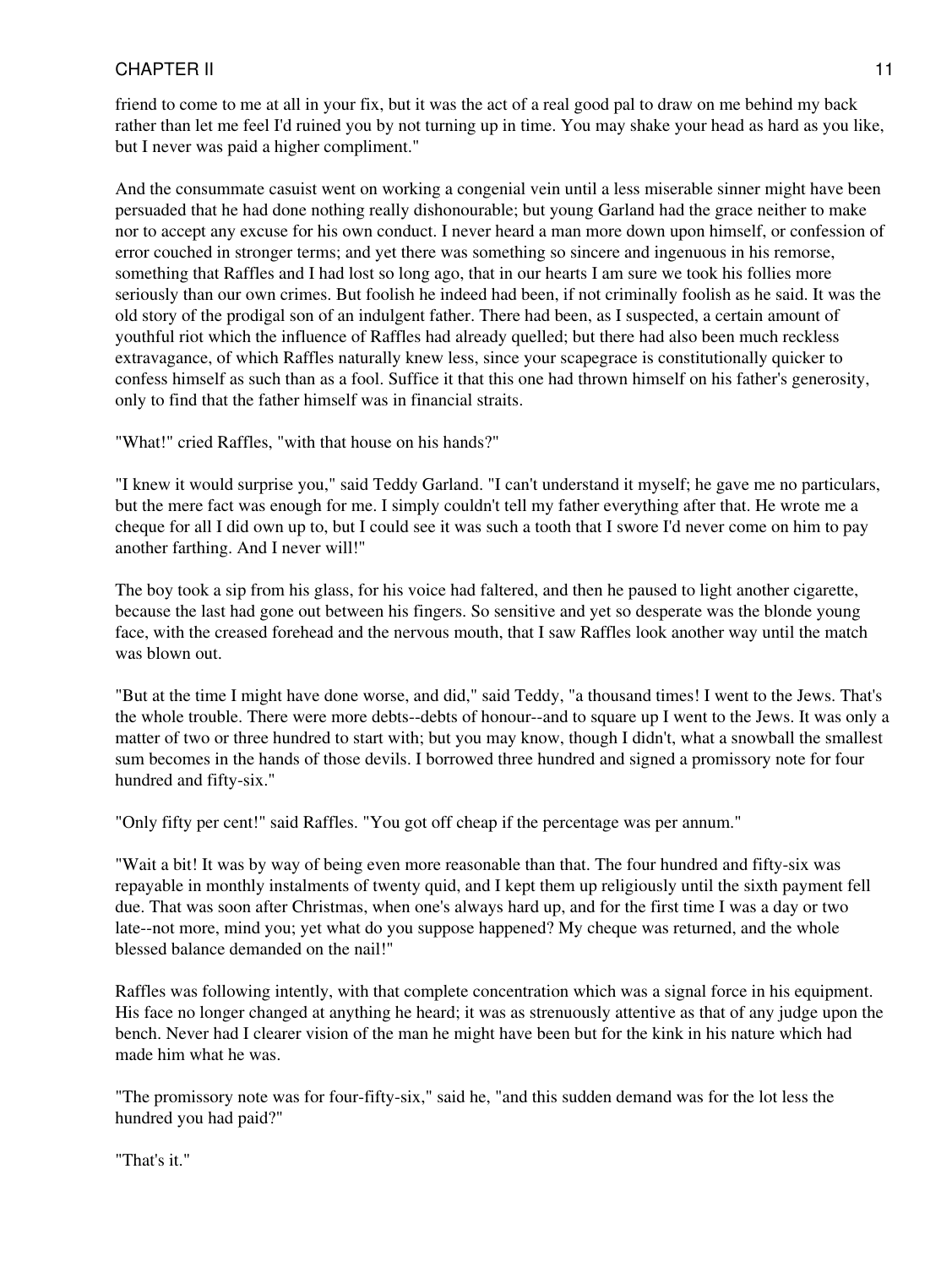"What did you do?" I asked, not to seem behind Raffles in my grasp of the case.

"Told them to take my instalment or go to blazes for the rest!"

"And they?"

"Absolutely drop the whole thing until this very week, and then come down on me for--what do you suppose?"

"Getting on for a thousand," said Raffles after a moment's thought.

"Nonsense!" I cried. Garland looked astonished too.

"Raffles knows all about it," said he. "Seven hundred was the actual figure. I needn't tell you I have given the bounders a wide berth since the day I raised the wind; but I went and had it out with them over this. And half the seven hundred is for default interest, I'll trouble you, from the beginning of January down to date!"

"Had you agreed to that?"

"Not to my recollection, but there it was as plain as a pikestaff on my promissory note. A halfpenny in the shilling per week over and above everything else when the original interest wasn't forthcoming."

"Printed or written on your note of hand?"

"Printed--printed small, I needn't tell you--but quite large enough for me to read when I signed the cursed bond. In fact I believe I did read it; but a halfpenny a week! Who could ever believe it would mount up like that? But it does; it's right enough, and the long and short of it is that unless I pay up by twelve o'clock to-morrow the governor's to be called in to say whether he'll pay up for me or see me made a bankrupt under his nose. Twelve o'clock, when the match begins! Of course they know that, and are trading on it. Only this evening I had the most insolent ultimatum, saying it was my 'dead and last chance.'"

"So then you came round here?"

"I was coming in any case. I wish I'd shot myself first!"

"My dear fellow, it was doing me proud; don't let us lose our sense of proportion, Teddy."

But young Garland had his face upon his hand, and once more he was the miserable man who had begun brokenly to unfold the history of his shame. The unconscious animation produced by the mere unloading of his heart, the natural boyish slang with which his tale had been freely garnished, had faded from his face, had died upon his lips. Once more he was a soul in torments of despair and degradation; and yet once more did the absence of the abject in man and manner redeem him from the depths of either. In these moments of reaction he was pitiful, but not contemptible, much less unlovable. Indeed, I could see the qualities that had won the heart of Raffles as I had never seen them before. There is a native nobility not to be destroyed by a single descent into the ignoble, an essential honesty too bright and brilliant to be dimmed by incidental dishonour; and both remained to the younger man, in the eyes of the other two, who were even then determining to preserve in him all that they themselves had lost. The thought came naturally enough to me. And yet I may well have derived it from a face that for once was easy to read, a clear-cut face that had never looked so sharp in profile, or, to my knowledge, half so gentle in expression.

"And what about these Jews?" asked Raffles at length.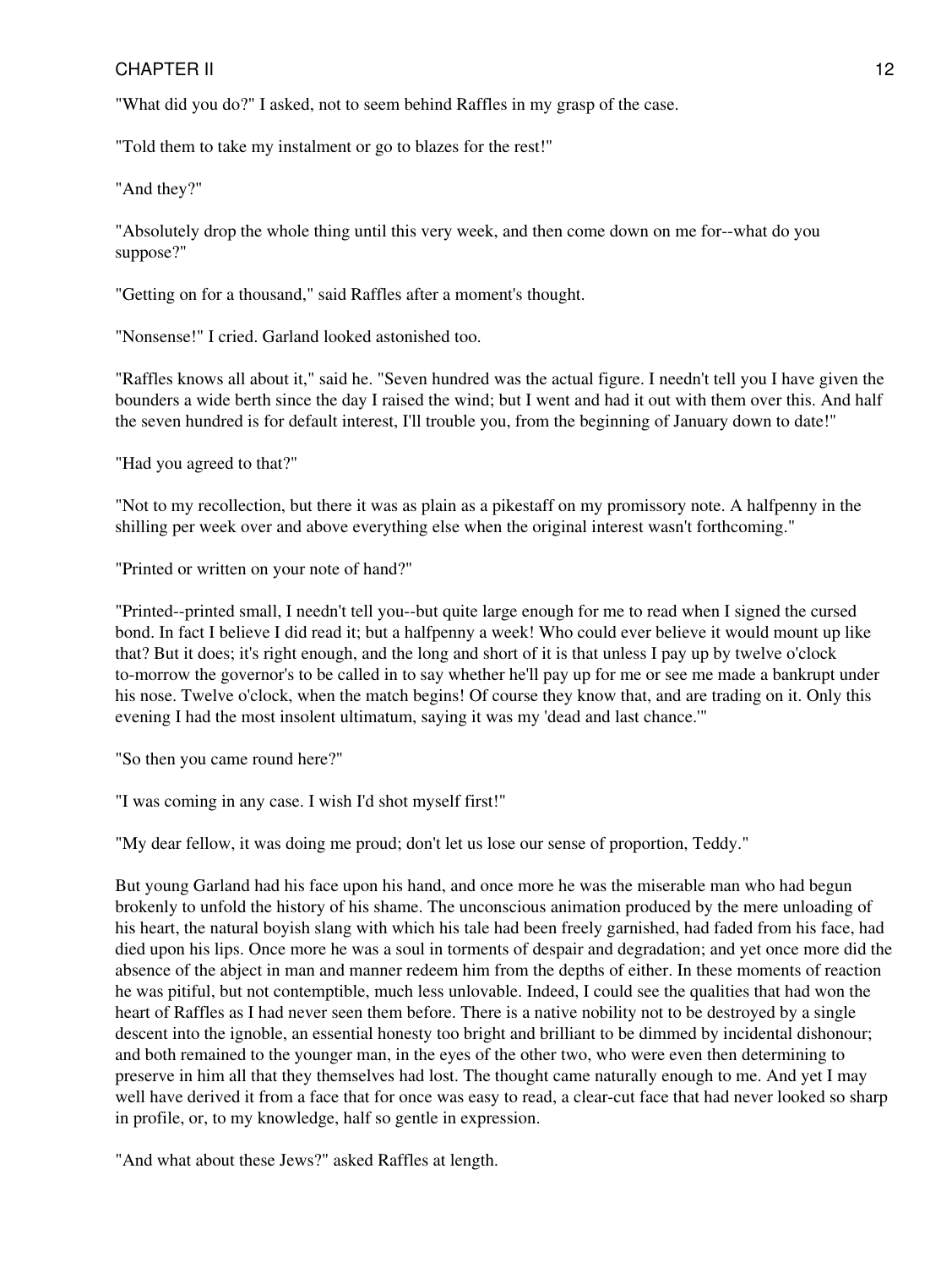"There's really only one."

"Are we to guess his name?"

"No, I don't mind telling you. It's Dan Levy."

"Of course it is!" cried Raffles with a nod for me. "Our Mr. Shylock in all his glory!"

Teddy snatched his face from his hands.

"You don't know him, do you?"

"I might almost say I know him at home," said Raffles. "But as a matter of fact I met him abroad."

Teddy was on his feet.

"But do you know him well enough--"

"Certainly. I'll see him in the morning. But I ought to have the receipts for the various instalments you have paid, and perhaps that letter saying it was your last chance."

"Here they all are," said Garland, producing a bulky envelope. "But of course I'll come with you--"

"Of course you'll do nothing of the kind, Teddy! I won't have your eye put out for the match by that old ruffian, and I'm not going to let you sit up all night either. Where are you staying, my man?"

"Nowhere yet. I left my kit at the club. I was going out home if I'd caught you early enough."

"Stout fellow! You stay here."

"My dear old man, I couldn't think of it," said Teddy gratefully.

"My dear young man, I don't care whether you think of it or not. Here you stay, and moreover you turn in at once. I can fix you up with all you want, and Barraclough shall bring your kit round before you're awake."

"But you haven't got a bed, Raffles?"

"You shall have mine. I hardly ever go to bed--do I, Bunny?"

"I've seldom seen you there," said I.

"But you were travelling all last night?"

"And straight through till this evening, and I sleep all the time in a train," said Raffles. "I hardly opened an eye all day; if I turned in to-night I shouldn't get a wink."

"Well, I shan't either," said the other hopelessly. "I've forgotten how to sleep!"

"Wait till I learn you!" said Raffles, and went into the inner room and lit it up.

"I'm terribly sorry about it all," whispered young Garland, turning to me as though we were old friends now.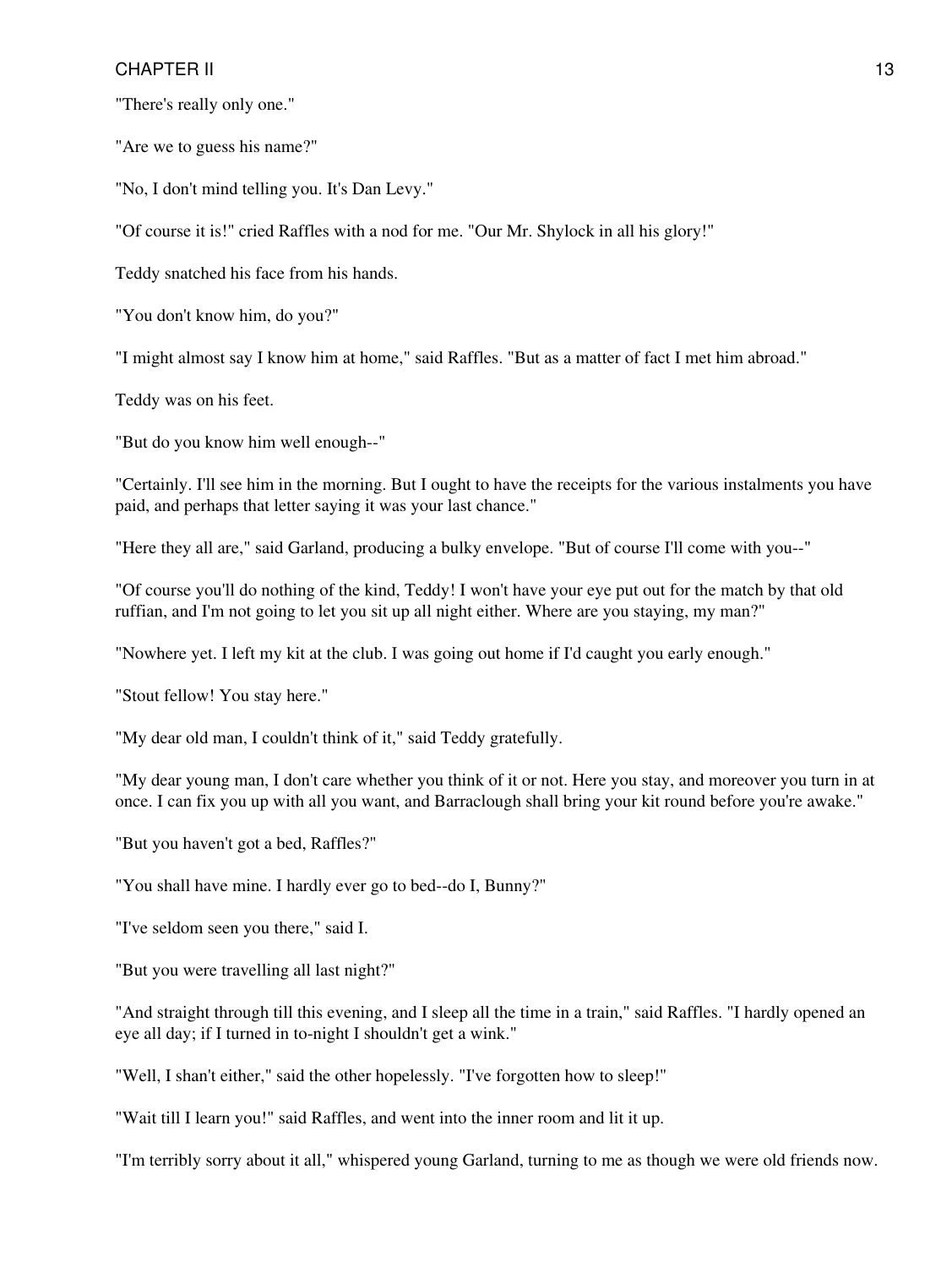"And I'm sorry for you," said I from my heart. "I know what it is."

Garland was still staring when Raffles returned with a tiny bottle from which he was shaking little round black things into his left palm.

"Clean sheets yawning for you, Teddy," said he. "And now take two of these, and one more spot of whisky, and you'll be asleep in ten minutes."

"What are they?"

"Somnol. The latest thing out, and quite the best."

"But won't they give me a frightful head?"

"Not a bit of it; you'll be as right as rain ten minutes after you wake up. And you needn't leave this before eleven to-morrow morning, because you don't want a knock at the nets, do you?"

"I ought to have one," said Teddy seriously. But Raffles laughed him to scorn.

"They're not playing you for runs, my man, and I shouldn't run any risks with those hands. Remember all the chances they're going to lap up to-morrow, and all the byes they've not got to let!"

And Raffles had administered his opiate before the patient knew much more about it; next minute he was shaking hands with me, and the minute after that Raffles went in to put out his light. He was gone some little time; and I remember leaning out of the window in order not to overhear the conversation in the next room. The night was nearly as fine as ever. The starry ceiling over the Albany Courtyard was only less beautifully blue than when Raffles and I had come in a couple of hours ago. The traffic in Piccadilly came as crisply to the ear as on a winter's night of hard frost. It was a night of wine, and sparkling wine, and the day at Lord's must surely be a day of nectar. I could not help wondering whether any man had ever played in the University match with such a load upon his soul as E.M. Garland was taking to his forced slumbers; and then whether any heavy-laden soul had ever hit upon two such brother confessors as Raffles and myself!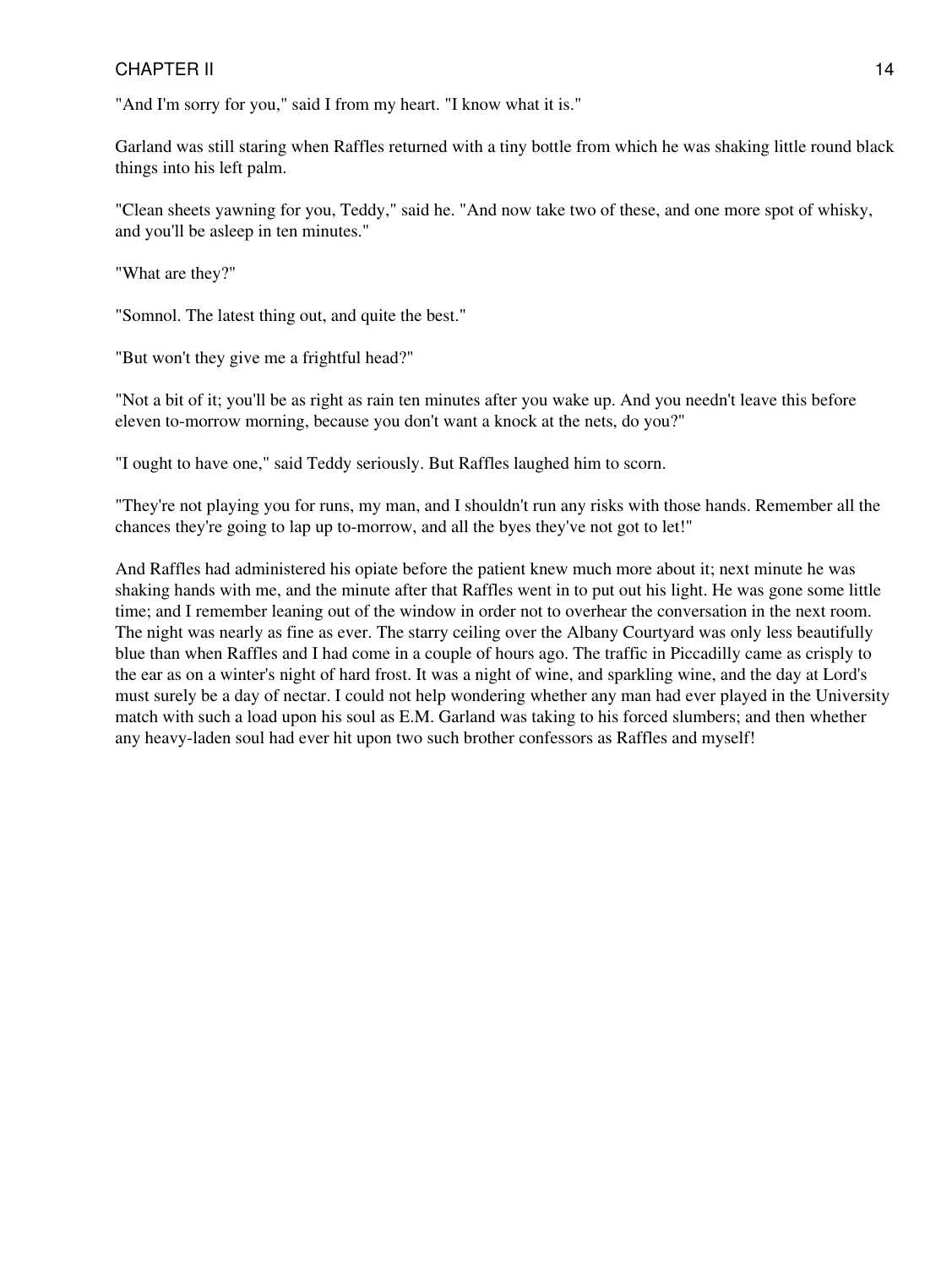### <span id="page-14-0"></span>**CHAPTER III**

#### Council of War

Raffles was humming a snatch of something too choice for me to recognise when I drew in my head from the glorious night. The folding-doors were shut, and the grandfather's clock on one side of them made it almost midnight. Raffles would not stop his tune for me, but he pointed to the syphon and decanter, and I replenished my glass. He had a glass beside him also, which was less usual, but he did not sit down beside his glass; he was far too fidgety for that; even bothering about a pair of pictures which had changed places under some zealous hand in his absence, or rather two of Mr. Hollyer's fine renderings of Watts and Burne-Jones of which I had never seen Raffles take the slightest notice before. But it seemed that they must hang where he had hung them, and for once I saw them hanging straight. The books had also suffered from good intentions; he gave them up with a shrug. Archives and arcana he tested or examined, and so a good many minutes passed without a word. But when he stole back into the inner room, after waiting a little at the folding-doors, there was still some faint strain upon his lips; it was only when he returned, shutting the door none too quietly behind him, that he stopped humming and spoke out with a grimmer face than he had worn all night.

"That boy's in a bigger hole than he thinks. But we must pull him out between us before play begins. It's one clear call for us, Bunny!"

"Is it a bigger hole than you thought?" I asked, thinking myself of the conversation which I had managed not to overhear.

"I don't say that, Bunny, though I never should have dreamt of his old father being in one too. I own I can't understand that. They live in a regular country house in the middle of Kensington, and there are only the two of them. But I've given Teddy my word not to go to the old man for the money, so it's no use talking about it."

But apparently it was what they had been talking about behind the folding-doors; it only surprised me to see how much Raffles took it to heart.

"So you have made up your mind to raise the money elsewhere?"

"Before that lad in there opens his eyes."

"Is he asleep already?"

"Like the dead," said Raffles, dropping into his chair and drinking thoughtfully; "and so he will be till we wake him up. It's a ticklish experiment, Bunny, but even a splitting head for the first hour's play is better than a sleepless night; I've tried both, so I ought to know. I shouldn't even wonder if he did himself more than justice to-morrow; one often does when just less than fit; it takes off that dangerous edge of over-keenness which so often cuts one's own throat."

"But what do you think of it all, A.J.?"

"Not so much worse than I let him think I thought."

"But you must have been amazed?"

"I am past amazement at the worst thing the best of us ever does, and contrariwise of course. Your rich man proves a pauper, and your honest man plays the knave; we're all of us capable of every damned thing. But let us thank our stars and Teddy's that we got back just when we did."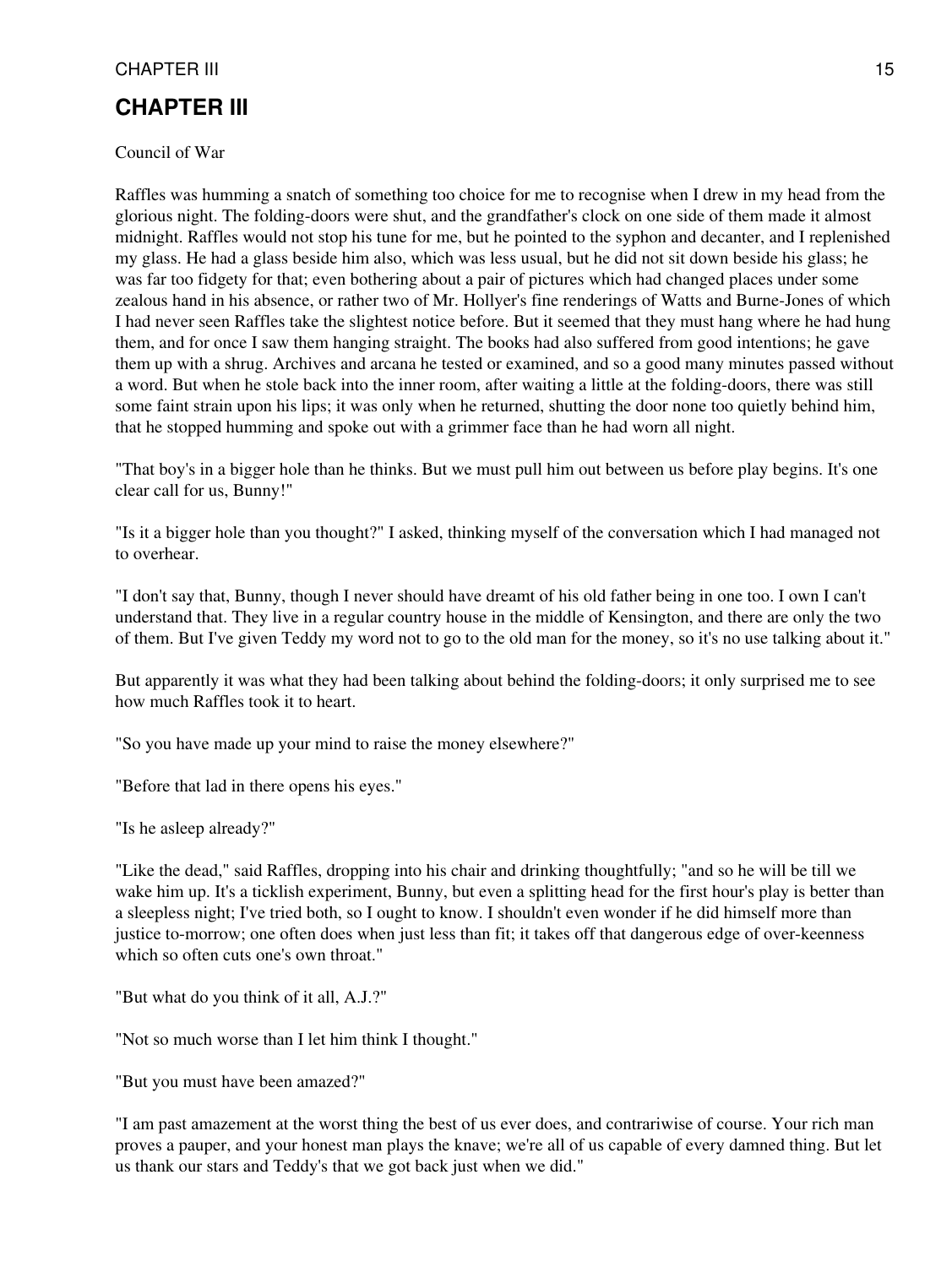"Why at that moment?"

Raffles produced the unfinished cheque, shook his head over it, and sent it fluttering across to me.

"Was there ever such a childish attempt? They'd have kept him in the bank while they sent for the police. If ever you want to play this game, Bunny, you must let me coach you up a bit."

"But it was never one of your games, A.J.!"

"Only incidentally once or twice; it never appealed to me," said Raffles, sending expanding circlets of smoke to crown the girls on the Golden Stair that was no longer tilted in a leaning tower. "No, Bunny, an occasional *exeat* at school is my modest record as a forger, though I admit that augured ill. Do you remember how I left my cheque-book about on purpose for what's happened? To be sinned against instead of sinning, in all the papers, would have set one up as an honest man for life. I thought, God forgive me, of poor old Barraclough or somebody of that kind. And to think it should be 'the friend in whom my soul confided'! Not that I ever did confide in him, Bunny, much as I love this lad."

Despite the tense of that last statement, it was the old Raffles who was speaking now, the incisively cynical old Raffles that I still knew the best, the Raffles of the impudent quotations and jaunty *jeux d'esprit*. This Raffles only meant half he said--but had generally done the other half! I met his mood by reminding him (out of his own *Whitaker*) that the sun rose at 3.51, in case he thought of breaking in anywhere that night. I had the honour of making Raffles smile.

"I did think of it, Bunny," said he. "But there's only one crib that we could crack in decency for this money; and our Mr. Shylock's is not the sort of city that Caesar himself would have taken *ex itinere*. It's a case for the *testudo* and all the rest of it. You must remember that I've been there, Bunny; at least I've visited his 'moving tent,' if one may jump from an ancient to an 'Ancient and Modern.' And if that was as impregnable as I found it, his permanent citadel must be perched upon the very rock of defence!"

"You must tell me about that, Raffles," said I, tiring a little of his kaleidoscopic metaphors. Let him be as allusive as he liked when there was no risky work on hand, and I was his lucky and delighted audience till all hours of the night or morning. But for a deed of darkness I wanted fewer fireworks, a steadier light from his intellectual lantern. And yet these were the very moments that inspired his pyrotechnic displays.

"Oh, I shall tell you all right," said Raffles. "But just now the next few hours are of more importance than the last few weeks. Of course Shylock's the man for our money; but knowing our tribesmen as I do, I think we had better begin by borrowing it like simple Christians."

"Then we have it to pay back again."

"And that's the psychological moment for raiding our 'miser's sunless coffers'--if he happens to have any. It will give us time to find out."

"But he doesn't keep open office all night," I objected.

"But he opens at nine o'clock in the morning," said Raffles, "to catch the early stockbroker who would rather be bled than hammered."

"Who told you that?"

"Our Mrs. Shylock."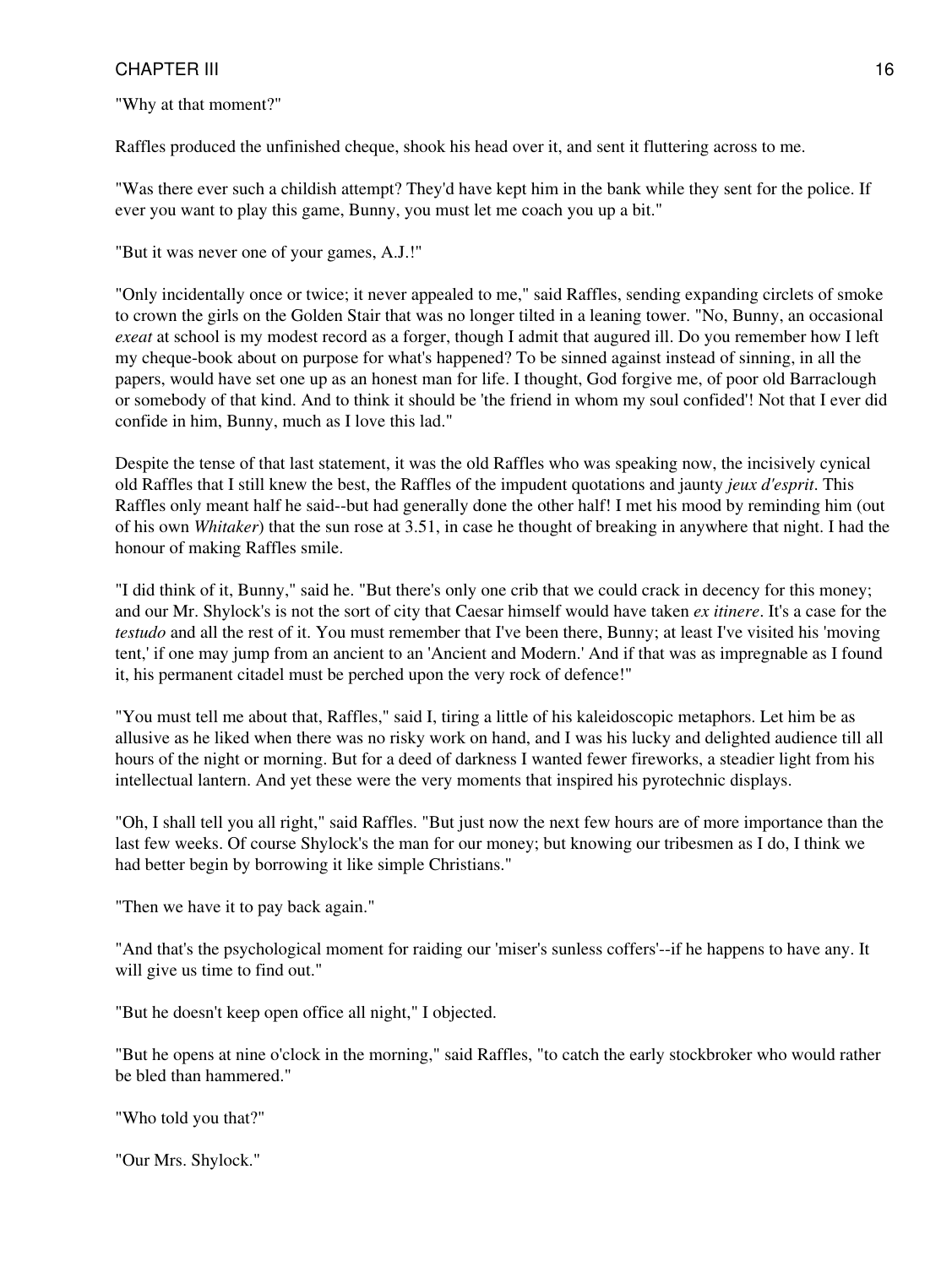"You must have made great friends with her?"

"More in pity than for the sake of secrets."

"But you went where the secrets were?"

"And she gave them away wholesale."

"She would," I said, "to you."

"She told me a lot about the impending libel action."

"Shylock *v. Fact?*"

"Yes; it's coming on before the vacation, you know."

"So I saw in some paper."

"But you know what it's all about, Bunny?"

"No, I don't."

"Another old rascal, the Maharajah of Hathipur, and his perfectly fabulous debts. It seems he's been in our Mr. Shylock's clutches for years, but instead of taking his pound of flesh he's always increasing the amount. Of course that's the whole duty of money-lenders, but now they say the figure runs well into six. No one has any sympathy with that old heathen; he's said to have been a pal of Nana's before the Mutiny, and in it up to the neck he only saved by turning against his own lot in time; in any case it's the pot and the kettle so far as moral colour is concerned. But I believe it's an actual fact that syndicates have been formed to buy up the black man's debts and take a reasonable interest, only the dirty white man always gets to windward of the syndicate. They're on the point of bringing it off, when old Levy inveigles the nigger into some new Oriental extravagance. *Fact* has exposed the whole thing, and printed blackmailing letters which Shylock swears are forgeries. That's both their cases in a philippine! The leeches told the Jew he must do his Carlsbad this year before the case came on; and the tremendous amount it's going to cost may account for his dunning old clients the moment he gets back."

"Then why should he lend to you?"

"I'm a new client, Bunny; that makes all the difference. Then we were very good pals out there."

"But you and Mrs. Shylock were better still?"

"Unbeknowns, Bunny! She used to tell me her troubles when I lent her an arm and took due care to look a martyr; my hunting friend had coarse metaphors about heavy-weights and the knacker's yard."

"And yet you came away with the poor soul's necklace?"

Raffles was tapping the chronic cigarette on the table at his elbow; he stood up to light it, as one does stand up to make the dramatic announcements of one's life, and he spoke through the flame of the match as it rose and fell between his puffs.

"No--Bunny--I did not!"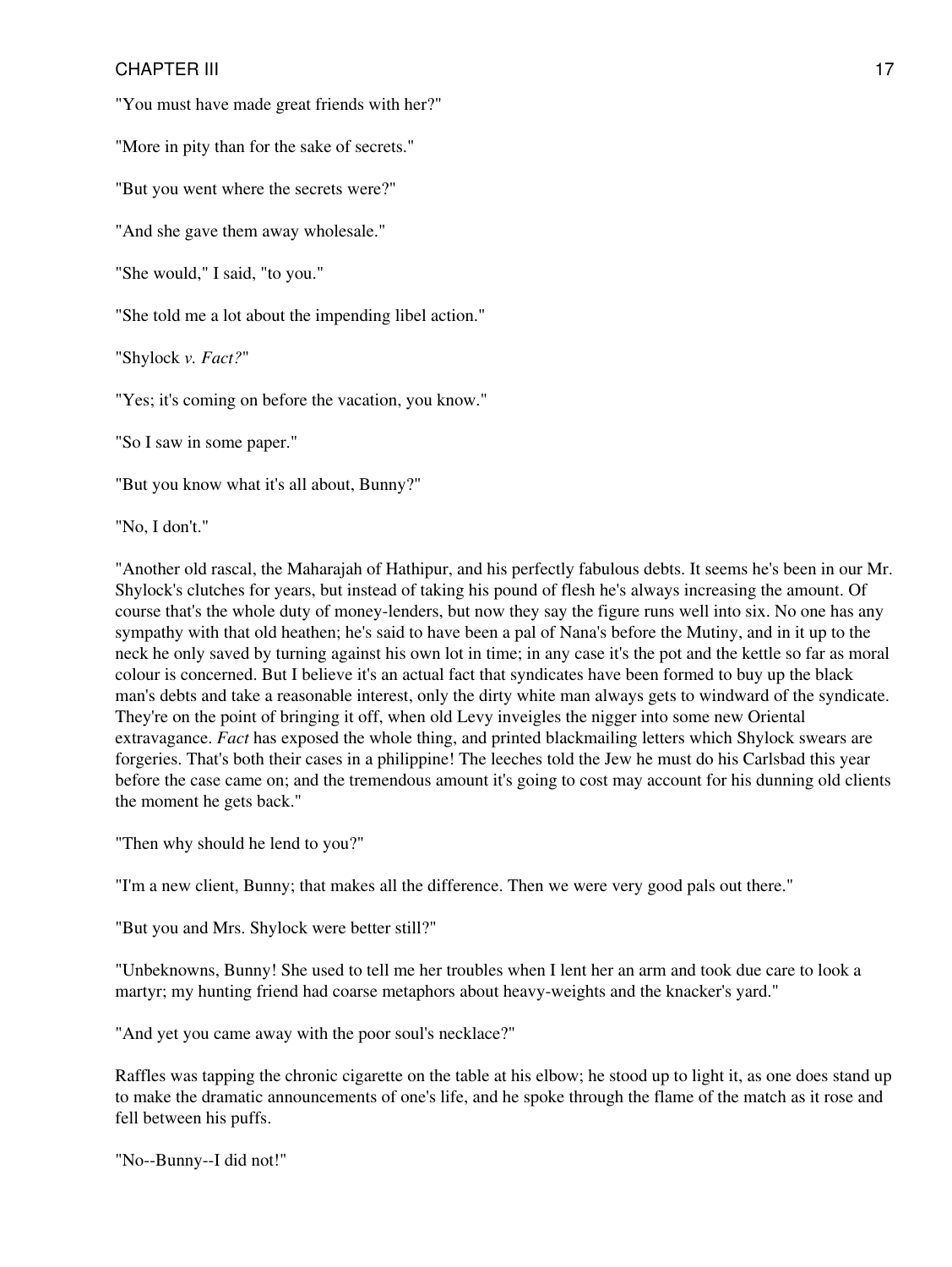"But you told me you won the Emerald Stakes!" I cried, jumping up in my turn.

"So I did, Bunny, but I gave them back again."

"You gave yourself away to her, as she'd given him away to you?"

"Don't be a fool, Bunny," said Raffles, subsiding into his chair. "I can't tell you the whole thing now, but here are the main heads. They're at the Savoy Hotel, in Carlsbad I mean. I go to Pupp's. We meet. They stare. I come out of my British shell as the humble hero of the affair at the other Savoy. I crab my hotel. They swear by theirs. I go to see their rooms. I wait till I can get the very same thing immediately overhead on the second floor--where I can even hear the old swine cursing her from under his mud-poultice! Both suites have balconies that might have been made for me. Need I go on?"

"I wonder you weren't suspected."

"There's no end to your capacity for wonder, Bunny. I took some sweet old rags with me on purpose, carefully packed inside a decent suit, and I had the luck to pick up a foul old German cap that some peasant had cast off in the woods. I only meant to leave it on them like a card; as it was--well, I was waiting for the best barber in the place to open his shop next morning."

"What had happened?"

"A whole actful of unrehearsed effects; that's why I think twice before taking on old Shylock again. I admire him, Bunny, as a steely foeman. I look forward to another game with him on his own ground. But I must find out the pace of the wicket before I put myself on."

"I suppose you had tea with them, and all that sort of thing?"

"Gieshübler!" said Raffles with a shudder. "But I made it last as long as tea, and thought I had located the little green lamps before I took my leave. There was a japanned despatch box in one corner. 'That's the Emerald Isle,' I thought, 'I'll soon have it out of the sea. The old man won't trust 'em to the old lady after what happened in town,' I needn't tell you I knew they were there somewhere; he made her wear them even at the tragic travesty of a Carlsbad hotel dinner."

Raffles was forgetting to be laconic now. I believe he had forgotten the lad in the next room, and everything else but the breathless battle that he was fighting over again for my benefit. He told me how he waited for a dark night, and then slid down from his sitting-room balcony to the one below. And my emeralds were not in the japanned box after all; and just as he had assured himself of the fact, the folding-doors opened "as it might be these," and there stood Dan Levy "in a suit of swagger silk pyjamas."

"They gave me a sudden respect for him," continued Raffles; "it struck me, for the first time, that mud baths mightn't be the only ones he ever took. His face was as evil as ever, but he was utterly unarmed, and I was not; and yet there he stood and abused me like a pickpocket, as if there was no chance of my firing, and he didn't care whether I did or not. So I stuck my revolver nearly in his face, and pulled the hammer up and up. Good God, Bunny, if I had pulled too hard! But that made him blink a bit, and I was jolly glad to let it down again. 'Out with those emeralds,' says I in low German mugged up in case of need. Of course you realise that I was absolutely unrecognisable, a low blackguard with a blackened face. 'I don't know what you mean,' says he, 'and I'm damned if I care.' '*Das halsband*, says I, which means the necklace. 'Go to hell,' says he. But I struck myself and shook my head and then my fist at him and nodded. He laughed in my face; and upon my soul we were at a deadlock. So I pointed to the clock and held up one finger. 'I've one minute to live, old girl,' says he through the doors, 'if this rotter has the guts to shoot, and I don't think he has. Why the hell don't you get out the other way and alarm the 'ouse?' And that raised the siege, Bunny. In comes the old woman, as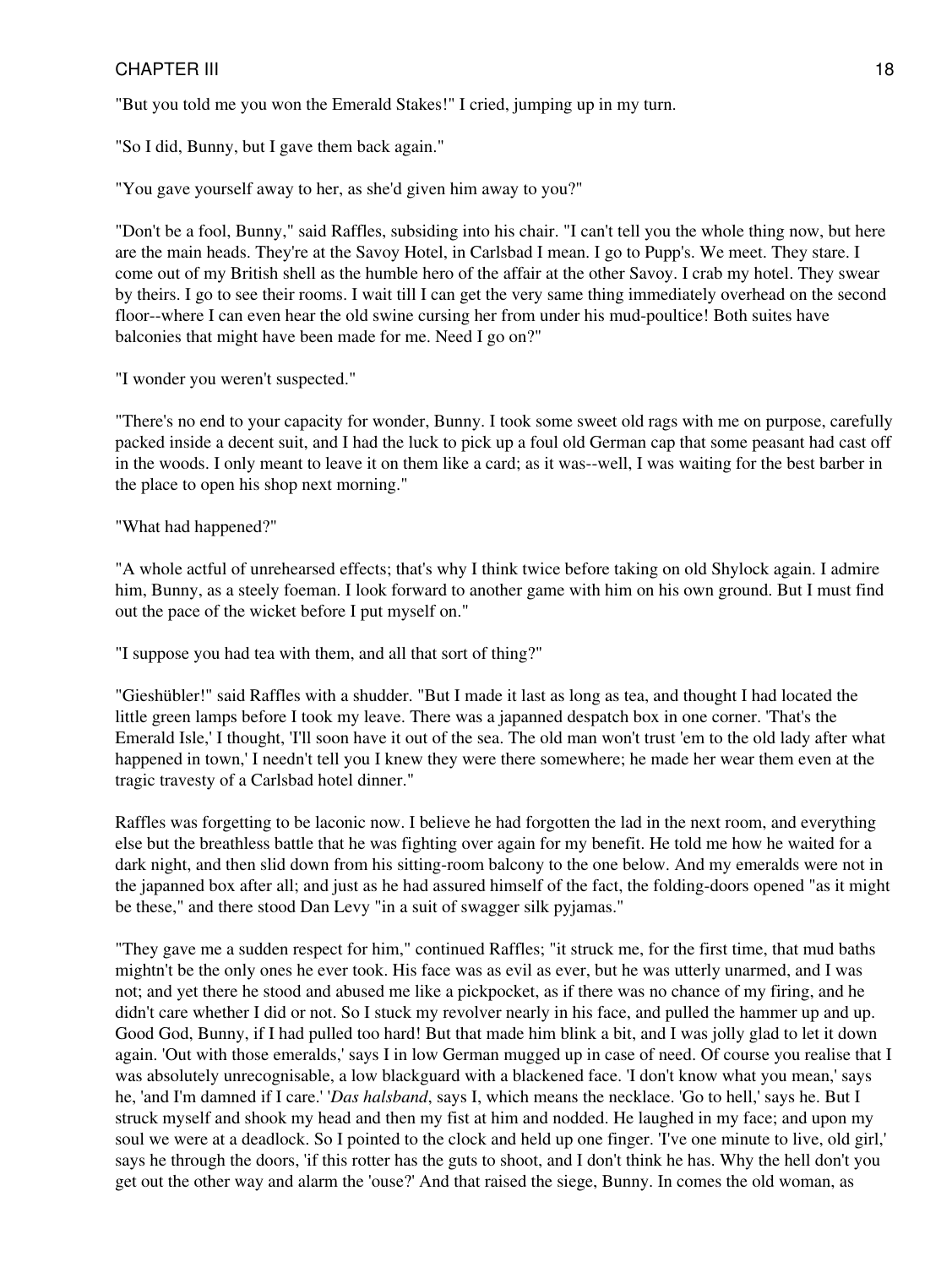plucky as he was, and shoves the necklace into my left hand. I longed to refuse it. I didn't dare. And the old beast took her and shook her like a rat, until I covered him again, and swore in German that if he showed himself on the balcony for the next two minutes he'd be *ein toter Englander*! That was the other bit I'd got off pat; it was meant to mean 'a dead Englishman.' And I left the fine old girl clinging on to him, instead of him to her!"

I emptied my lungs and my glass too. Raffles took a sip himself.

"But the rope was fixed to *your* balcony, A.J.?"

"But I began by fixing the other end to theirs, and the moment I was safely up I undid my end and dropped it clear to the ground. They found it dangling all right when out they rushed together. Of course I'd picked the right ball in the way of nights; it was bone-dry as well as pitch-dark, and in five minutes I was helping the rest of the hotel to search for impossible footprints on the gravel, and to stamp out any there might conceivably have been."

"So nobody ever suspected you?"

"Not a soul, I can safely say; I was the first my victims bored with the whole yarn."

"Then why return the swag? It's an old trick of yours, Raffles, but in a case like this, with a pig like that, I confess I don't see the point."

"You forget the poor old lady, Bunny. She had a dog's life before; after that the beans he gave her weren't even fit for a dog. I loved her for her pluck in standing up to him; it beat his hollow in standing up to me; there was only one reward for her, and it was in my gift."

"But how on earth did you manage that?"

"Not by public presentation, Bunny, nor yet by taking the old dame into my confidence *more cuniculi!"*

"I suppose you returned the necklace anonymously?"

"As a low-down German burglar would be sure to do! No, Bunny, I planted it in the woods where I knew it would be found. And then I had to watch lest it was found by the wrong sort. But luckily Mr. Shylock had sprung a substantial reward, and all came right in the end. He sent his doctor to blazes, and had a buck feed and lashings on the night it was recovered. The hunting man and I were invited to the thanksgiving spread; but I wouldn't budge from the diet, and he was ashamed to unless I did. It made a coolness between us, and now I doubt if we shall ever have that enormous dinner we used to talk about to celebrate our return from a living tomb."

But I was not interested in that shadowy fox-hunter. "Dan Levy's a formidable brute to tackle," said I at length, and none too buoyantly.

"That's a very true observation, Bunny; it's also exactly why I so looked forward to tackling him. It ought to be the kind of conflict that the halfpenny press have learnt to call Homeric."

"Are you thinking of to-morrow, or of when it comes to robbing Peter to pay Peter?"

"Excellent, Bunny!" cried Raffles, as though I had made a shot worthy of his willow. "How the small hours brighten us up!" He drew the curtains and displayed a window like a child's slate with the sashes ruled across it. "You perceive how we have tired the stars with talking, and cleaned them from the sky! The mellifluous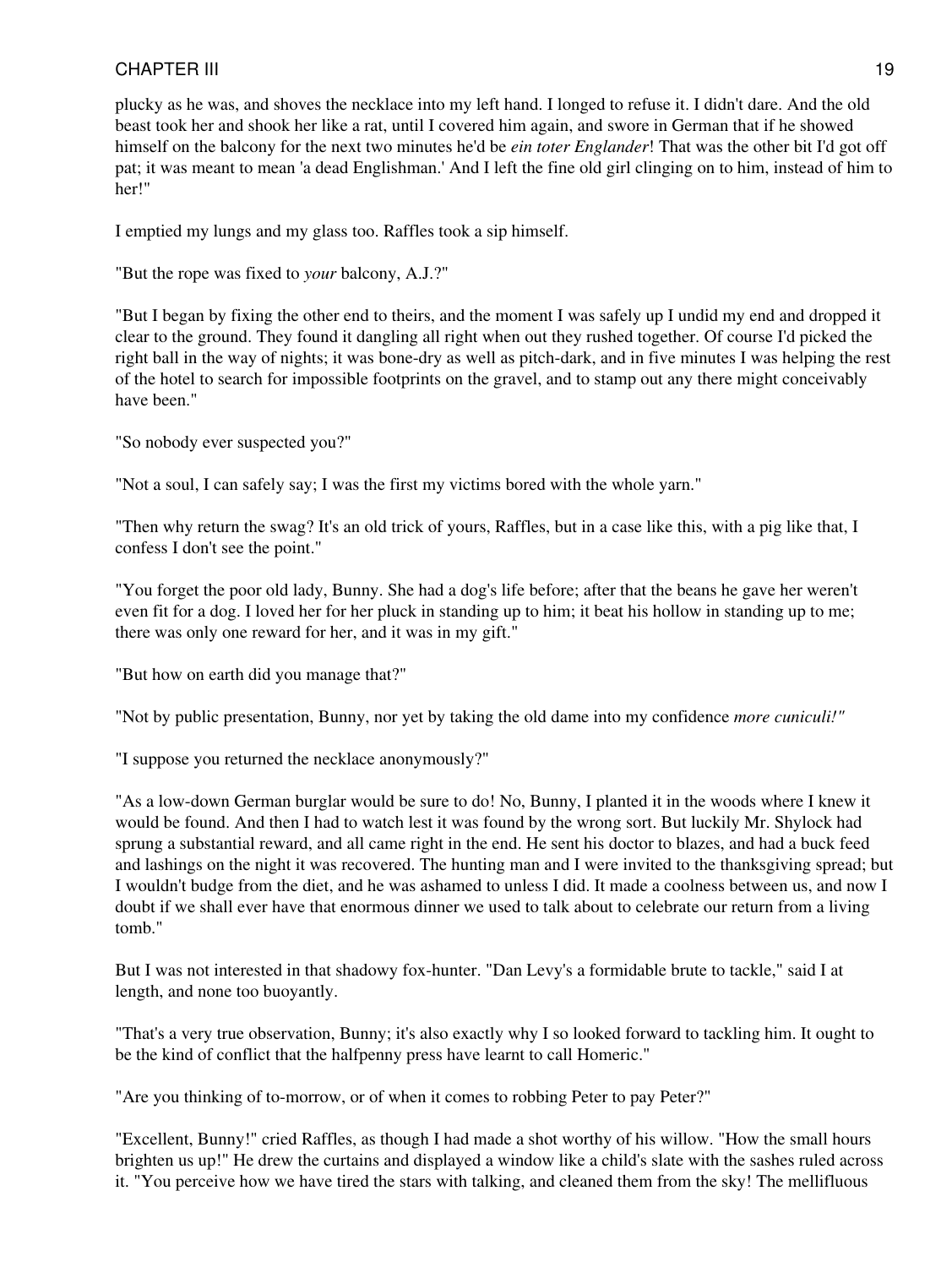Heraclitus can have been no sitter up o' nights, or his pal wouldn't have boasted about tiring the sun by our methods. What a lot the two old pets must have missed!"

"You haven't answered my question," said I resignedly. "Nor have you told me how you propose to go to work to raise this money in the first instance."

"If you like to light another Sullivan," said Raffles, "and mix yourself another very small and final one, I can tell you now, Bunny."

And tell me he did.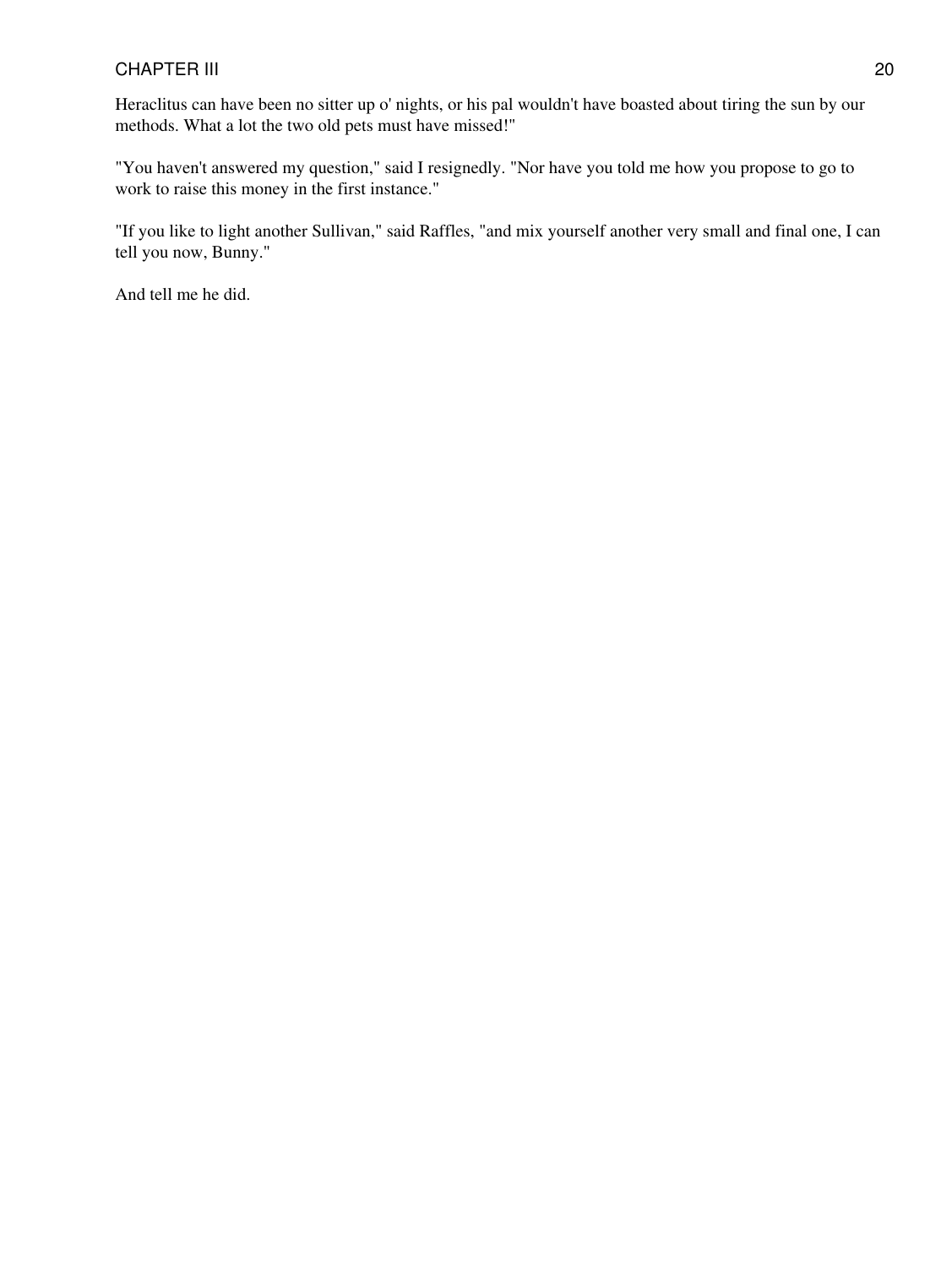### <span id="page-20-0"></span>**CHAPTER IV**

"Our Mr. Shylock"

I have often wondered in what pause or phase of our conversation Raffles hit upon the plan which we duly carried out; for we had been talking incessantly, since his arrival about eight o'clock at night, until two in the morning. Yet that which we discussed between two and three was what we actually did between nine and ten, with the single exception necessitated by an altogether unforeseen development, of which the less said the better until the proper time. The foresight and imagination of a Raffles are obviously apt to outstrip his spoken words; but even in the course of speech his ideas would crystallise, quite palpably to the listener, and the sentence that began by throwing out a shadowy idea would culminate in a definite project, as the image comes into focus under the lens, and with as much detail into the bargain.

Suffice it that after a long night of it at the Albany, and but a bath and a cup of tea at my own flat, I found Raffles waiting for me in Piccadilly, and down we went together to the jaws of Jermyn Street. There we nodded, and I was proceeding down the hill when I turned on my heel as though I had forgotten something, and entered Jermyn Street not fifty yards behind Raffles. I had no thought of catching him up. But it so happened that I was in his wake in time to witness a first *contretemps* which did not amount to much at the time; this was merely the violent exit of another of Dan Levy's early callers into the very arms of Raffles. There was a heated apology, accepted with courteous composure, and followed by an excited outpouring which I did not come near enough to overhear. It was delivered by a little man in an aureole of indigo hair, who brushed his great sombrero violently as he spoke and Raffles listened. I could see from their manner that the collision which had just occurred was not the subject under discussion; but I failed to distinguish a word, though I listened outside a hatter's until Raffles had gone in and his new acquaintance had passed me with blazing eyes and a volley of husky vows in broken English.

"Another of Mr. Shylock's victims," thought I; and indeed he might have been bleeding internally from the loss of his pound of flesh; at any rate there was bloodshed in his eyes.

I stood a long time outside that hatter's window, and finally went in to choose a cap. But the light is wicked in those narrow shops, and this necessitated my carrying several caps to the broad daylight of the threshold to gauge their shades, and incidentally to achieve a swift survey of the street. Then they crowned me with an ingenious apparatus like a typewriter, to get the exact shape and measure of my skull, for I had intimated that I had no desire to dress it anywhere else for the future. All this must have taken up the most of twenty minutes, yet after getting as far as Mr. Shylock's I remembered that I required what one's hatter (and no one else) calls a "boater," and back I went to order one in addition to the cap. And as the next tack fetches the buoy, so my next perambulation (in which, however, I was thinking seriously of a new bowler) brought me face to face with Raffles once more.

We shouted and shook hands; our encounter had taken place almost under the money-lender's windows, and it was so un-English in its cordiality that between our slaps and grasps Raffles managed deftly to insert a stout packet in my breast pocket. I cannot think the most critical pedestrian could have seen it done. But streets have as many eyes as Argus, and some of them are always on one.

"They had to send to the bank for it," whispered Raffles. "It barely passed through their hands. But don't you let Shylock spot his own envelope!"

In another second he was saying something very different that anybody might have heard, and in yet another he was hustling me across Shylock's threshold. "I'll take you up and introduce you," he cried aloud. "You couldn't come to a better man, my dear fellow--he's the only honest one in Europe. Is Mr. Levy disengaged?"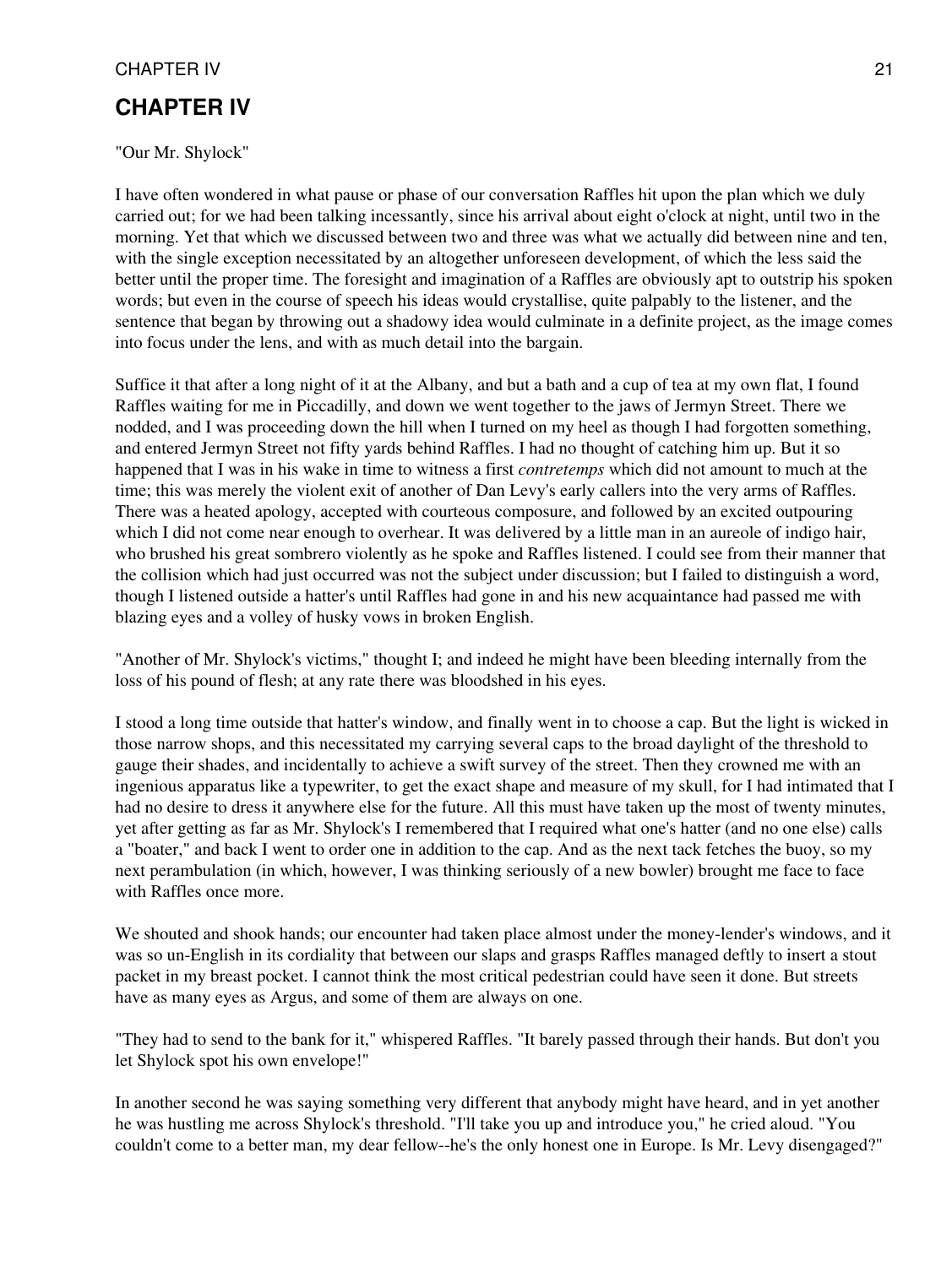A stunted young gentleman, who spoke as though he had a hare-lip or was in liquor, neither calamity having really befallen him, said that he thought so, but would see, which he proceeded to do through a telephone, after shifting the indicator from "Through" to "Private." He slid off his stool at once, and another youth, of similar appearance and still more similar peculiarity of speech, who entered in a hurry at that moment, was told to hold on while he showed the gentlemen up-stairs. There were other clerks behind the mahogany bulwark, and we heard the newcomer greeting them hoarsely as we climbed up into the presence.

Dan Levy, as I must try to call him when Raffles is not varnishing my tale, looked a very big man at his enormous desk, but by no means so elephantine as at the tiny table in the Savoy Restaurant a month earlier. His privations had not only reduced his bulk to the naked eye, but made him look ten years younger. He wore the habiliments of a gentleman; even as he sat at his desk his well-cut coat and well-tied tie filled me with that inconsequent respect which the silk pyjamas had engendered in Raffles. But the great face that greeted us with a shrewd and rather scornful geniality impressed me yet more powerfully. In its massive features and its craggy contour it displayed the frank pugnacity of the pugilist rather than the low cunning of the traditional usurer; and the nose in particular, while of far healthier appearance than when I had seen it first and last, was both dominant and menacing in its immensity. It was a comfort to turn from this formidable countenance to that of Raffles, who had entered with his own serene unconscious confidence, and now introduced us with that inimitable air of light-hearted authority which stamped him in all shades of society.

"'Appy to meet you, sir. I hope you're well?" said Mr. Levy, dropping one aspirate but putting in the next with care. "Take a seat, sir, please."

But I kept my legs, though I felt them near to trembling, and, diving a hand into a breast pocket, I began working the contents out of the envelope that Raffles had given me, while I spoke out in a tone sufficiently rehearsed at the Albany overnight.

"I'm not so sure about the happiness," said I. "I mean about its lasting, Mr. Levy. I come from my friend, Mr. Edward Garland."

"I thought you came to borrow money!" interposed Raffles with much indignation. The moneylender was watching me with bright eyes and lips I could no longer see.

"I never said so," I rapped out at Raffles; and I thought I saw approval and encouragement behind his stare like truth at the bottom of the well.

"Who *is* the little biter?" the money-lender inquired of him with delightful insolence.

"An old friend of mine," replied Raffles, in an injured tone that made a convincing end of the old friendship. "I thought he was hard up, or I never should have brought him in to introduce to you."

"I didn't ask you for your introduction, Raffles," said I offensively. "I simply met you coming out as I was coming in. I thought you damned officious, if you ask me!"

Whereupon, with an Anglo-Saxon threat of subsequent violence to my person, Raffles flung open the door to leave us to our interview. This was exactly as it had been rehearsed. But Dan Levy called Raffles back. And that was exactly as we had hoped.

"Gentlemen, gentlemen!" said the Jew. "Please don't make a cockpit of my office, gentlemen; and pray, Mr. Raffles, don't leave me to the mercies of your very dangerous friend."

"You can be two to one if you like," I gasped valiantly. "*I* don't care."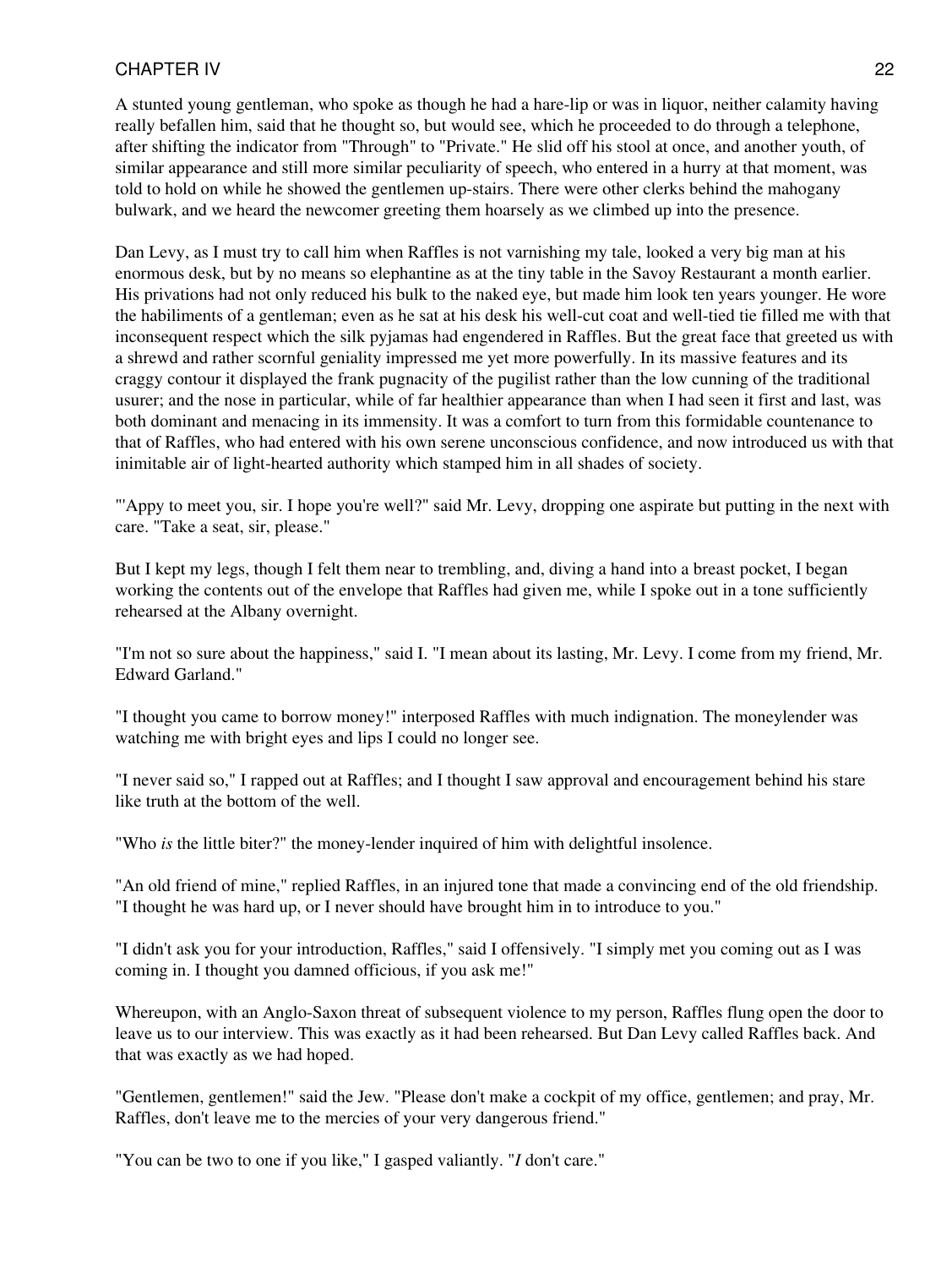And my chest heaved in accordance with my stage instructions, as also with a realism to which it was a relief to give full play.

"Come now," said Levy. "What did Mr. Garland send you about?"

"You know well enough," said I: "his debt to you."

"Don't be rude about it," said Levy. "What about the debt?"

"It's a damned disgrace!" said I.

"I quite agree," he chuckled. "It ought to 'ave been settled months ago."

"Months ago?" I echoed. "It's only twelve months since he borrowed three hundred pounds from you, and now you're sticking him for seven!"

"I am," said Levy, opening uncompromising lips that entirely disappeared again next instant.

"He borrows three hundred for a year at the outside, and you blackmail him for eight hundred when the year's up."

"You said 'seven' just now," interrupted Raffles, but in the voice of a man who was getting a fright.

"You also said 'blackmailing,'" added Dan Levy portentously. "Do you want to be thrown downstairs?"

"Do *you* deny the figures?" I retorted.

"No, I don't; have you got his repayment cards?"

"Yes, here in my hands, and they shan't leave them. You see, you're not aware," I added severely, as I turned to Raffles, "that this young fellow has already paid up one hundred in instalments; that's what makes the eight; and all this is what'll happen to you if you've been fool enough to get into the same boat."

The money-lender had borne with me longer than either of us had expected that he would; but now he wheeled back his chair and stood up, a pillar of peril and a mouthful of oaths.

"Is that all you've come to say?" he thundered. "If so, you young devil, out you go!"

"No, it isn't," said I, spreading out a document attached to the cards of receipt which Raffles had obtained from Teddy Garland; these I had managed to extract without anything else from the inner pocket in which I had been trying to empty out Raffles's envelope. "Here," I continued, "is a letter, written only yesterday, by you to Mr. Garland, in which you say, among other very insolent things: 'This is final, and absolutely no excuses of any kind will be tolerated or accepted. You have given ten times more trouble than your custom is worth, and I shall be glad to get rid of you. So you had better pay up before twelve o'clock to-morrow, as you may depend that the above threats will be carried out to the very letter, and steps will be taken to carry them into effect at that hour. This is your dead and last chance, and the last time I will write you on the subject.'"

"So it is," said Levy with an oath. "This is a very bad case, Mr. Raffles."

"I agree," said I. "And may I ask if you propose to 'get rid' of Mr. Garland by making him 'pay up' in full?"

"Before twelve o'clock to-day," said Dan Levy, with a snap of his prize-fighting jaws.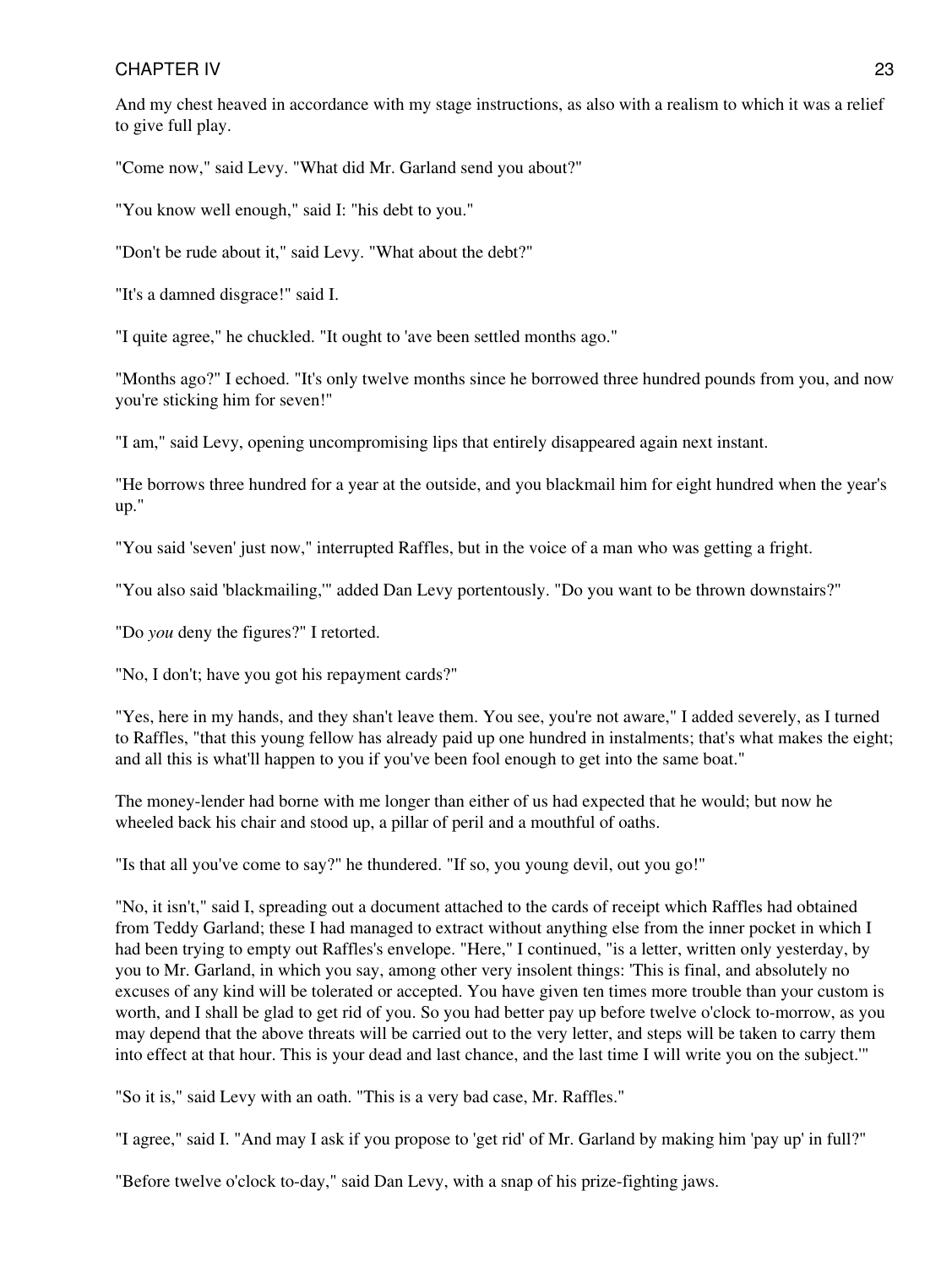"Eight hundred, first and last, for the three hundred he borrowed a year ago?"

"That's it."

"Surely that's very hard on the boy," I said, reaching the conciliatory stage by degrees on which Raffles paid me many compliments later; but at the time he remarked, "I should say it was his own fault."

"Of course it is, Mr. Raffles," cried the moneylender, taking a more conciliatory tone himself. "It was my money; it was my three 'undred golden sovereigns; and you can sell what's yours for what it'll fetch, can't you?"

"Obviously," said Raffles.

"Very well, then, money's like anything else; if you haven't got it, and can't beg or earn it, you've got to buy it at a price. I sell my money, that's all. And I've a right to sell it at a fancy price if I can get a fancy price for it. A man may be a fool to pay my figure; that depends 'ow much he wants the money at the time, and it's his affair, not mine. Your gay young friend was all right if he hadn't defaulted, but a defaulter deserves to pay through the nose, and be damned to him. It wasn't me let your friend in; he let in himself, with his eyes open. Mr. Garland knew very well what I was charging him, and what I shouldn't 'esitate to charge over and above if he gave me half a chance. Why should I? Wasn't it in the bond? What do you all think I run my show for? It's business, Mr. Raffles, not robbery, my dear sir. All business is robbery, if you come to that. But you'll find mine is all above-board and in the bond."

"A very admirable exposition," said Raffles weightily.

"Not that it applies to you, Mr. Raffles," the other was adroit enough to add. "Mr. Garland was no friend of mine, and he was a fool, whereas I hope I may say that you're the one and not the other."

"Then it comes to this," said I, "that you mean him to pay up in full this morning?"

"By noon, and it's just gone ten."

"The whole seven hundred pounds?"

"Sterling," said Mr. Levy "No cheques entertained."

"Then," said I, with an air of final defeat, "there's nothing for it but to follow my instructions and pay you now on the nail!"

I did not look at Levy, but I heard the sudden intake of his breath at the sight of my bank-notes, and I felt its baleful exhalation on my forehead as I stooped and began counting them out upon his desk. I had made some progress before he addressed me in terms of protest. There was almost a tremor in his voice. I had no call to be so hasty; it looked as though I had been playing a game with him. Why couldn't I tell him I had the money with me all the time? The question was asked with a sudden oath, because I had gone on counting it out regardless of his overtures. I took as little notice of his anger.

"And now, Mr. Levy," I concluded, "may I ask you to return me Mr. Garland's promissory note?"

"Yes, you may ask and you shall receive!" he snarled, and opened his safe so violently that the keys fell out. Raffles replaced them with exemplary promptitude while the note of hand was being found.

The evil little document was in my possession at last. Levy roared down the tube, and the young man of the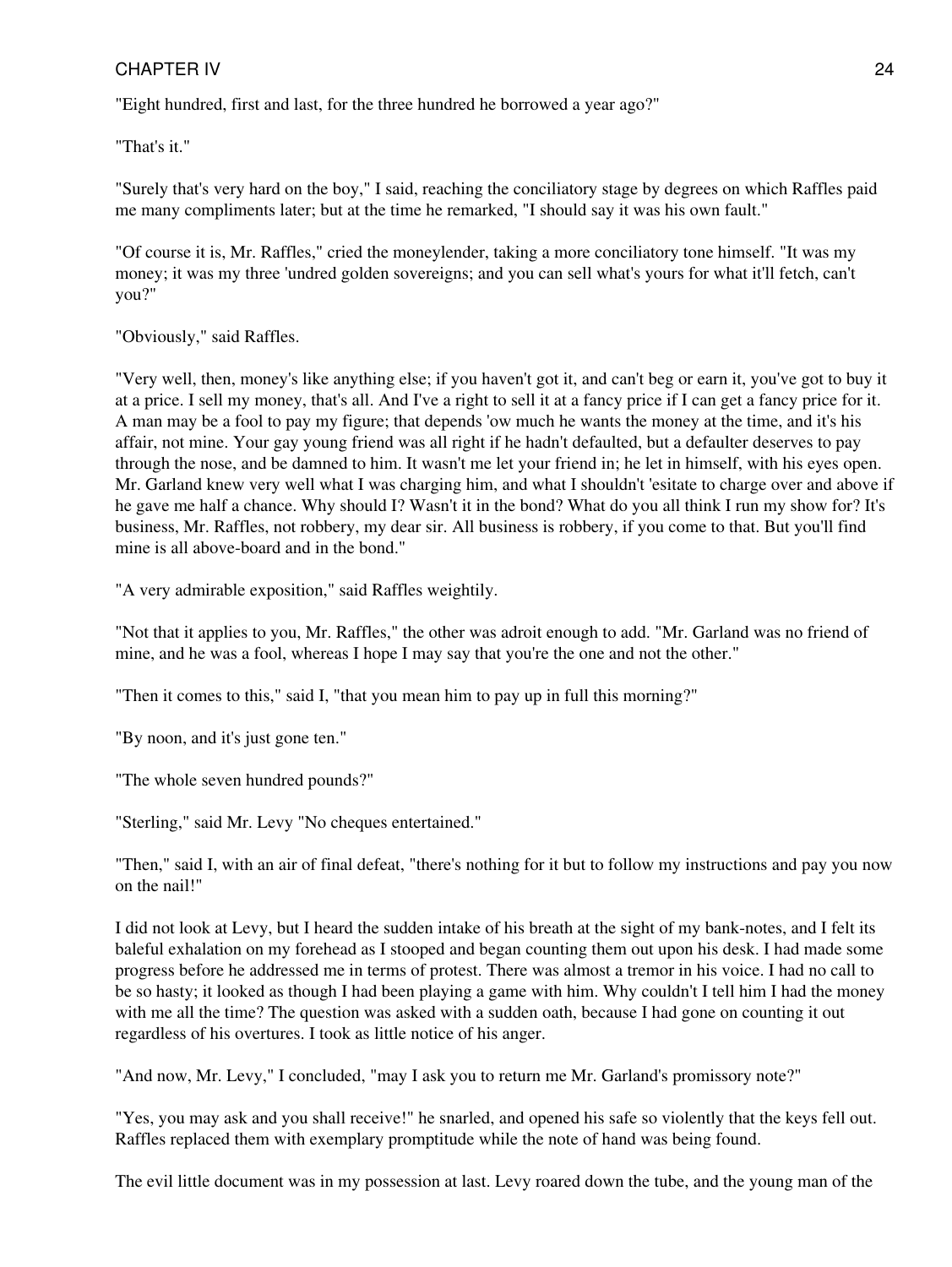imperfect diction duly appeared.

"Take that young biter," cried Levy, "and throw him into the street. Call up Moses to lend you a 'and."

But the first murderer stood nonplussed, looking from Raffles to me, and finally inquiring which biter his master meant.

"That one!" bellowed the money-lender, shaking a lethal fist at me. "Mr. Raffles is a friend o' mine."

"But 'e'th a friend of 'ith too," lisped the young man. "Thimeon Markth come acroth the thtreet to tell me tho. He thaw them thake handth outthide our plathe, after he'd theen 'em arm-in-arm in Piccadilly, 'an he come in to thay tho in cathe--"

But the youth of limited articulation was not allowed to finish his explanation; he was grasped by the scruff of the neck and kicked and shaken out of the room, and his collar flung after him. I heard him blubbering on the stairs as Levy locked the door and put the key in his pocket. But I did not hear Raffles slip into the swivel chair behind the desk, or know that he had done so until the usurer and I turned round together.

"Out of that!" blustered Levy.

But Raffles tilted the chair back on its spring and laughed softly in his face.

"Not if I know it," said he. "If you don't open the door in about one minute I shall require this telephone of yours to ring up the police."

"The police, eh?" said Levy, with a sinister recovery of self-control. "You'd better leave that to me, you precious pair of swindlers!"

"Besides," continued Raffles, "of course you keep an *argumentum ad hominem* in one of these drawers. Ah, here it is, and just as well in my hands as in yours!"

He had opened the top drawer in the right-hand pedestal, and taken therefrom a big bulldog revolver; it was the work of few moments to empty its five chambers, and hand the pistol by its barrel to the owner.

"Curse you!" hissed the latter, hurling it into the fender with a fearful clatter. "But you'll pay for this, my fine gentlemen; this isn't sharp practice, but criminal fraud."

"The burden of proof," said Raffles, "lies with you. Meanwhile, will you be good enough to open that door instead of looking as sick as a cold mud-poultice?"

The money-lender had, indeed, turned as grey as his hair; and his eyebrows, which were black and looked dyed, stood out like smears of ink. Nevertheless, the simile which Raffles had employed with his own unfortunate facility was more picturesque than discreet. I saw it set Mr. Shylock thinking. Luckily, the evil of the day was sufficient for it and him; but so far from complying, he set his back to the locked door and swore a sweet oath never to budge.

"Oh, very well!" resumed Raffles, and the receiver was at his ear without more ado. "Is that the Exchange? Give me nine-two-double-three Gerrard, will you?"

"It's fraud," reiterated Levy. "And you know it."

"It's nothing of the sort, and *you* know it," murmured Raffles, with the proper pre-occupation of the man at the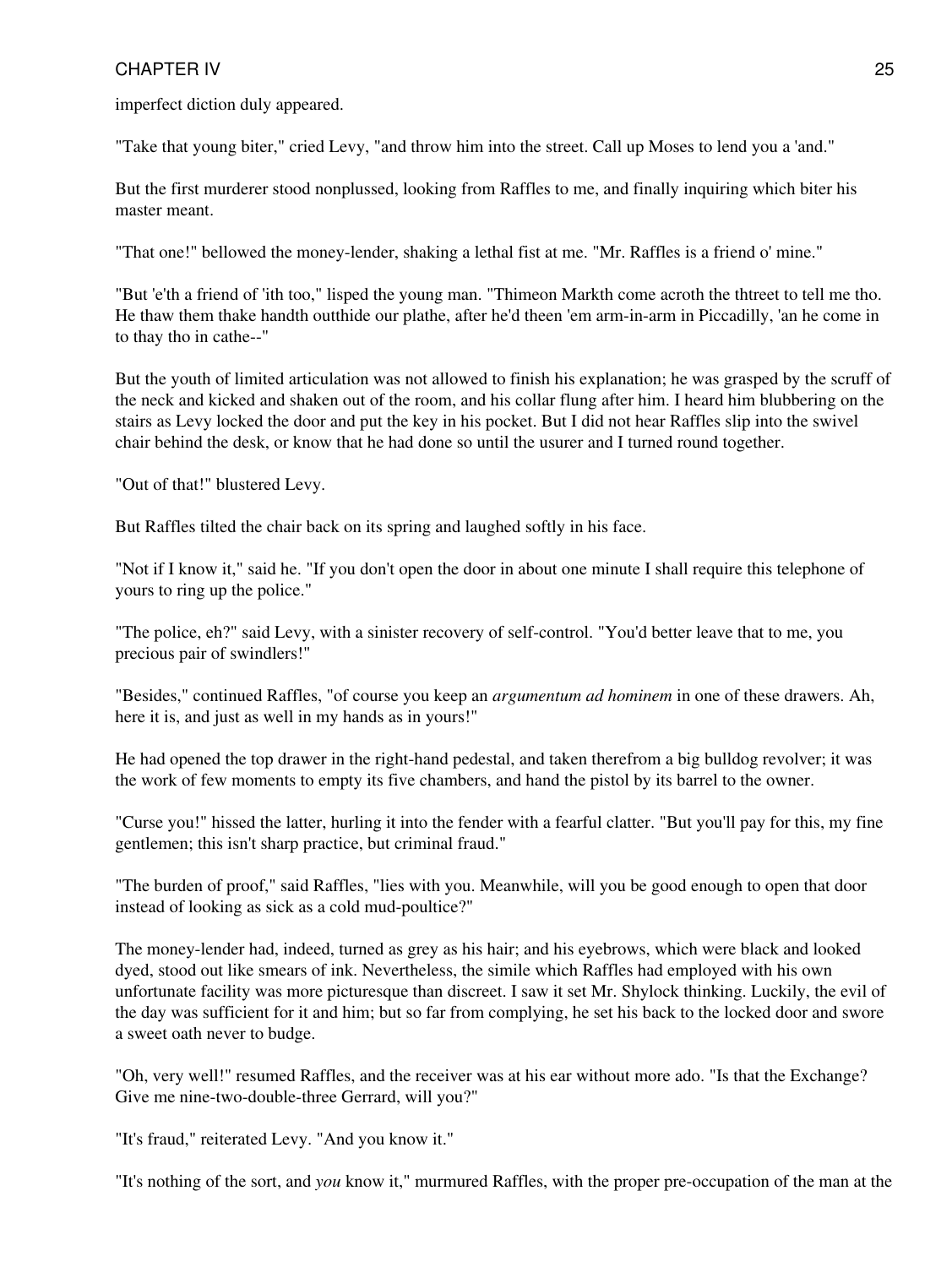telephone.

"You lent the money," I added. "That's your business. It's nothing to do with you what he chooses to do with it."

"He's a cursed swindler," hissed Levy. "And you're his damned decoy!"

I was not sorry to see Raffles's face light up across the desk.

"Is that Howson, Anstruther and Martin?--they're only my solicitors, Mr. Levy.... Put me through to Mr. Martin, please.... That you, Charlie? ... You might come in a cab to Jermyn Street--I forget the number--Dan Levy's, the money-lender's--thanks, old chap! ... Wait a bit, Charlie--a constable...."

But Dan Levy had unlocked his door and flung it open.

"There you are, you scoundrels! But we'll meet again, my fine swell-mobsmen!"

Raffles was frowning at the telephone.

"I've been cut off," said he. "Wait a bit! Clear call for you, Mr. Levy, I believe!"

And they changed places, without exchanging another word until Raffles and I were on the stairs.

"Why, the 'phone's not even *through!*" yelled the money-lender, rushing out.

"But *we* are, Mr. Levy!" cried Raffles. And down we ran into the street.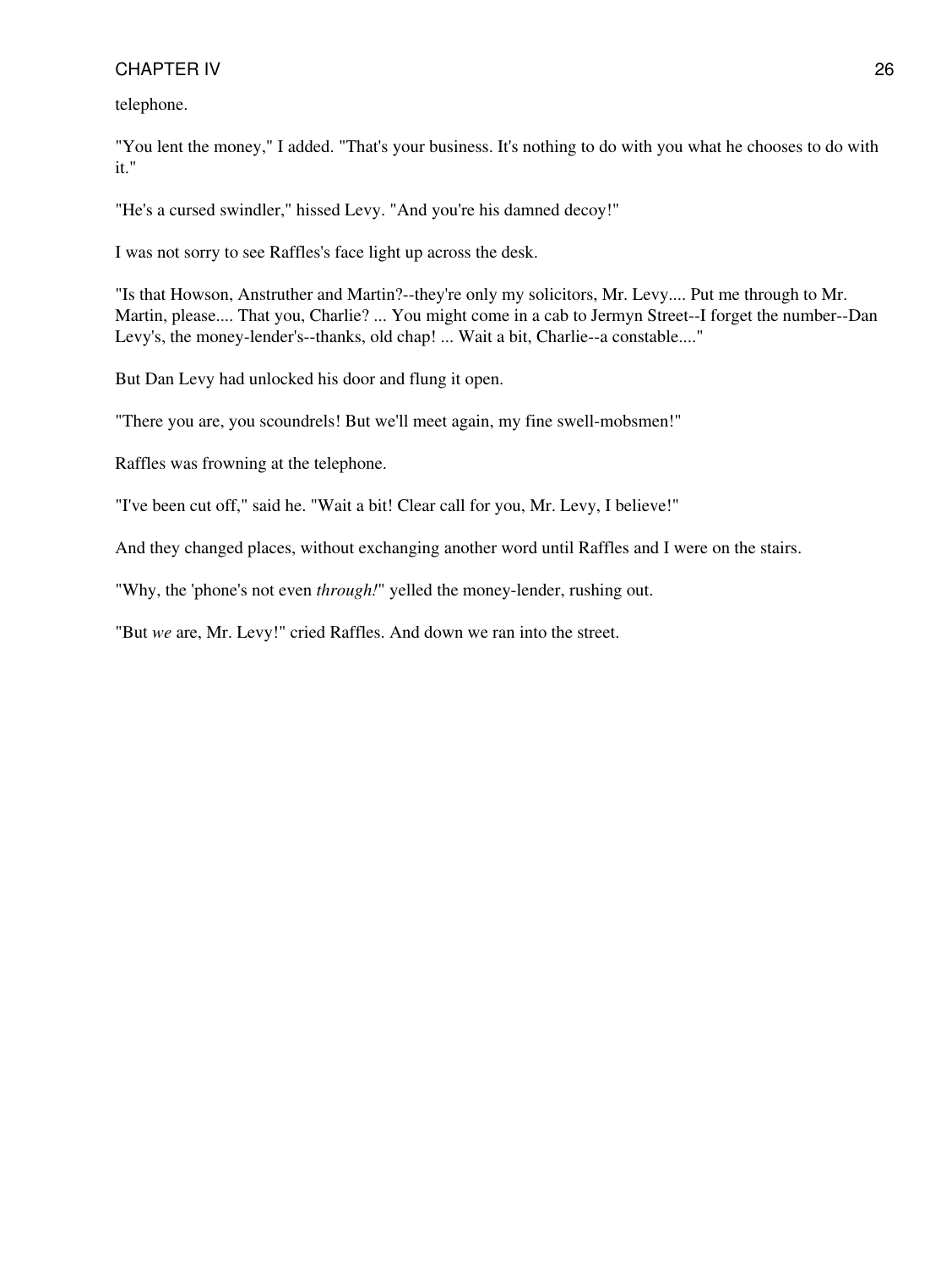### <span id="page-26-0"></span>**CHAPTER V**

Thin Air

Raffles hailed a passing hansom, and had bundled me in before I realised that he was not coming with me.

"Drive down to the club for Teddy's cricket-bag," said he; "we'll make him get straight into flannels to save time. Order breakfast for three in half-an-hour precisely, and I'll tell him everything before you're back."

His eyes were shining with the prospect as I drove away, not sorry to escape the scene of that young man's awakening to better fortune than he deserved. For in my heart I could not quite forgive the act in which Raffles and I had caught him overnight. Raffles might make as light of it as he pleased; it was impossible for another to take his affectionately lenient view, not of the moral question involved, but of the breach of faith between friend and friend. My own feeling in the matter, however, if a little jaundiced, was not so strong as to prevent me from gloating over the victory in which I had just assisted. I thought of the notorious extortioner who had fallen to our unscrupulous but not indictable wiles; and my heart tinkled with the hansom bell. I thought of the good that we had done for once, of the undoubted wrong we had contrived to right by a species of justifiable chicanery. And I forgot all about the youth whose battle we had fought and won, until I found myself ordering his breakfast, and having his cricket-bag taken out to my cab.

Raffles was waiting for me in the Albany courtyard. I thought he was frowning at the sky, which was not what it had been earlier in the morning, until I remembered how little time there was to lose.

"Haven't you seen anything of him?" he cried as I jumped out.

"Of whom, Raffles?"

"Teddy, of course!"

"Teddy Garland? Has he gone out?"

"Before I got in," said Raffles, grimly. "I wonder where the devil he is!"

He had paid the cabman and taken down the bag himself. I followed him up to his rooms.

"But what's the meaning of it, Raffles?"

"That's what I want to know."

"Could he have gone out for a paper?"

"They were all here before I went. I left them on his bed."

"Or for a shave?"

"That's more likely; but he's been out nearly an hour."

"But you can't have been gone much longer yourself, Raffles, and I understood you left him fast asleep?"

"That's the worst of it, Bunny. He must have been shamming. Barraclough saw him go out ten minutes after me."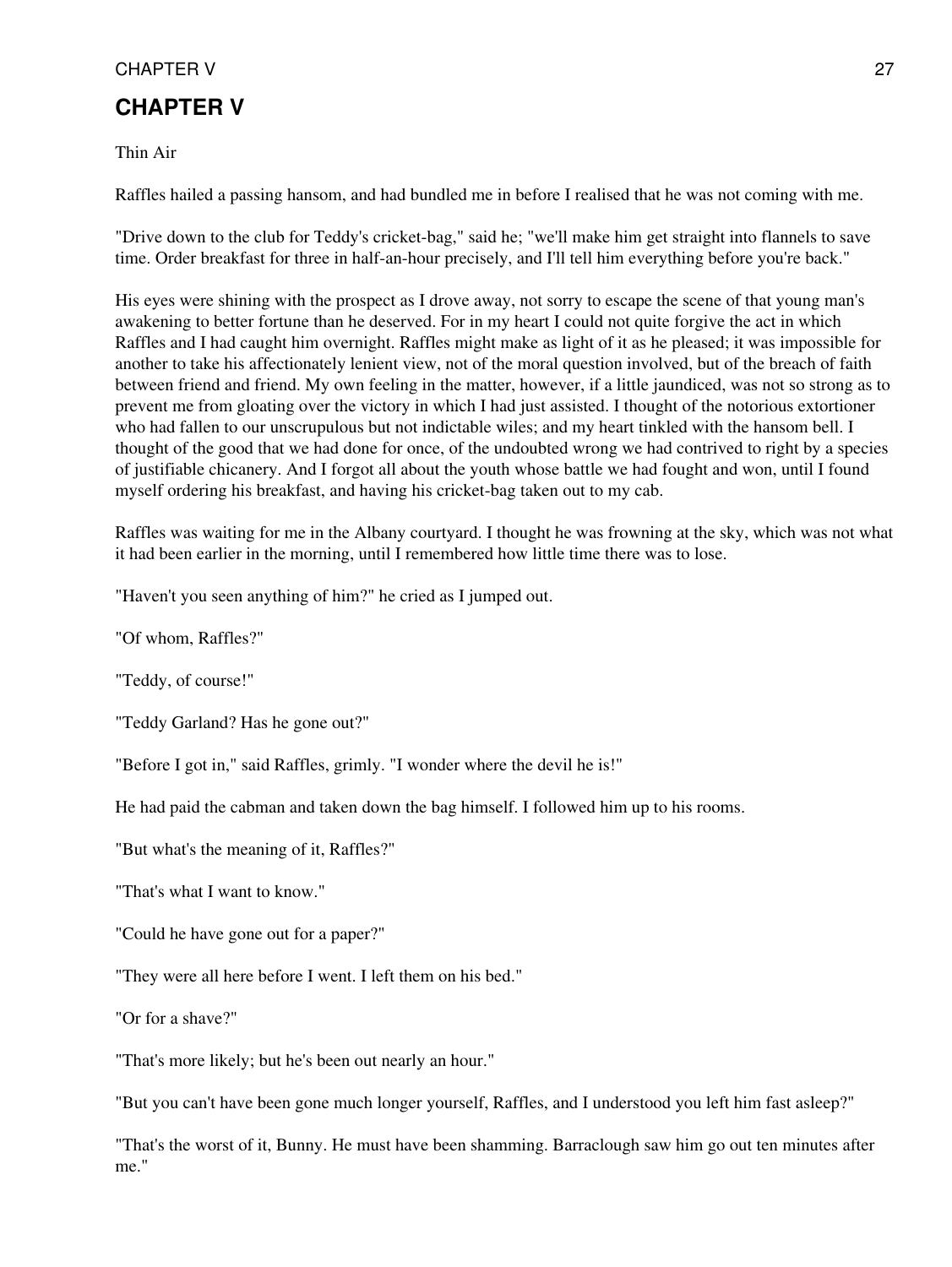"Could you have disturbed him when you went?"

Raffles shook his head.

"I never shut a door more carefully in my life. I made row enough when I came back, Bunny, on purpose to wake him up, and I can tell you it gave me a turn when there wasn't a sound from in there! He'd shut all the doors after him; it was a second or two before I had the pluck to open them. I thought something horrible had happened!"

"You don't think so still?"

"I don't know what to think," said Raffles, gloomily; "nothing has panned out as I thought it would. You must remember that we have given ourselves away to Dan Levy, whatever else we have done, and without doubt set up the enemy of our lives in the very next street. It's close quarters, Bunny; we shall have an expert eye upon us for some time to come. But I should rather enjoy that than otherwise, if only Teddy hadn't bolted in this rotten way."

Never had I known Raffles in so pessimistic a mood. I did not share his sombre view of either matter, though I confined my remarks to the one that seemed to weigh most heavily on his mind.

"A guinea to a gooseberry," I wagered, "that you find your man safe and sound at Lord's."

"I rang them up ten minutes ago," said Raffles. "They hadn't heard of him then; besides, here's his cricket-bag."

"He may have been at the club when I fetched it away--I never asked."

"I did, Bunny. I rang them up as well, just after you had left."

"Then what about his father's house?"

"That's our one chance," said Raffles. "They're not on the telephone, but now that you're here I've a good mind to drive out and see if Teddy's there. You know what a state he was in last night, and you know how a thing can seem worse when you wake and remember it than it did at the time it happened. I begin to hope he's gone straight to old Garland with the whole story; in that case he's bound to come back for his kit; and by Jove, Bunny, there's a step upon the stairs!"

We had left the doors open behind us, and a step it was, ascending hastily enough to our floor. But it was not the step of a very young man, and Raffles was the first to recognise the fact; his face fell as we looked at each other for a single moment of suspense; in another he was out of the room, and I heard him greeting Mr. Garland on the landing.

"Then you haven't brought Teddy with you?" I heard Raffles add.

"Do you mean to say he isn't here?" replied so pleasant a voice--in accents of such acute dismay--that Mr. Garland had my sympathy before we met.

"He has been," said Raffles, "and I'm expecting him back every minute. Won't you come in and wait, Mr. Garland?"

The pleasant voice made an exclamation of premature relief; the pair entered, and I was introduced to the last person I should have suspected of being a retired brewer at all, much less of squandering his money in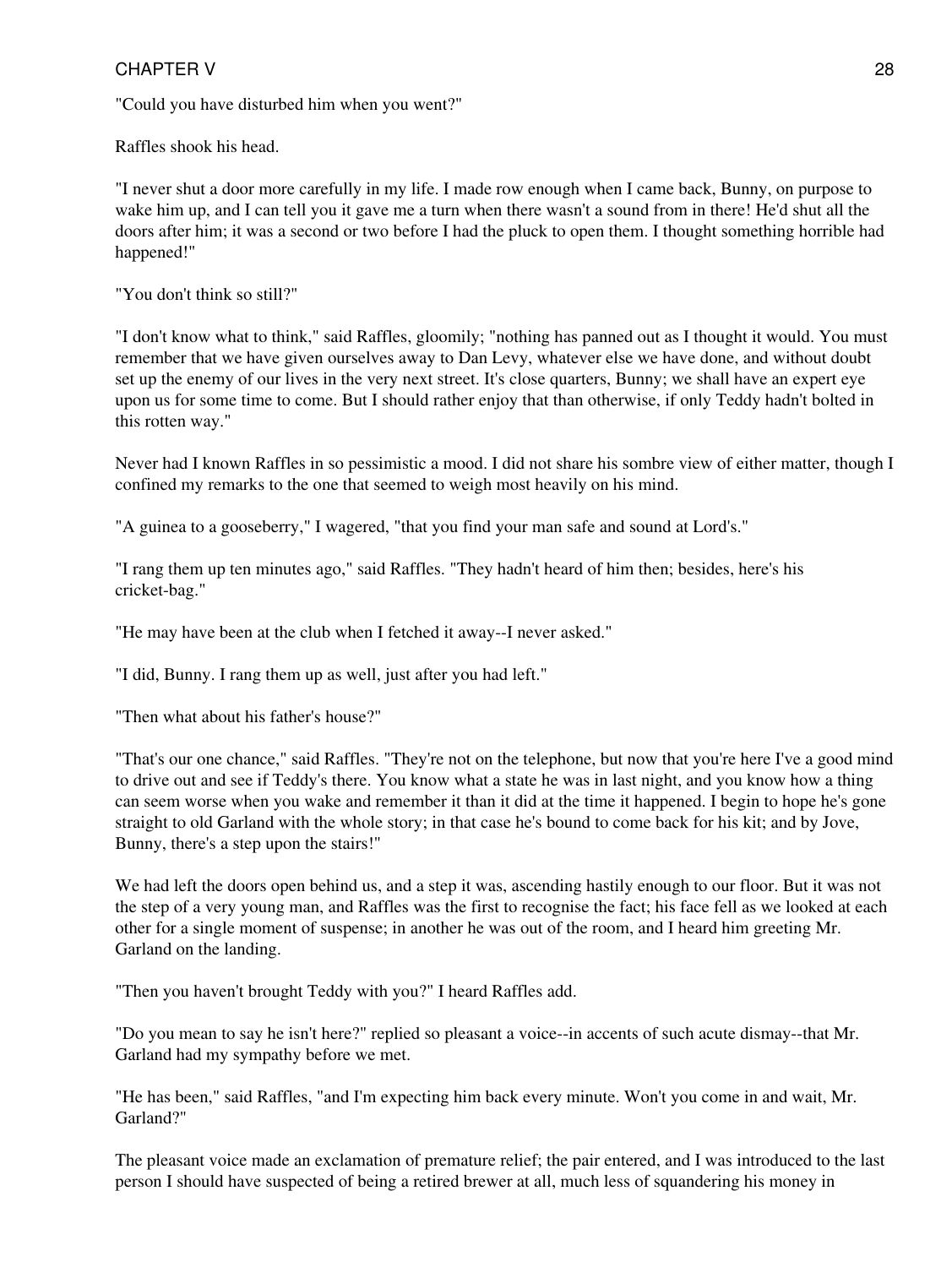retirement as suggested by his son. I was prepared for a conventional embodiment of reckless prosperity, for a pseudo-military type in louder purple and finer linen than the real thing. I shook hands instead with a gentle, elderly man, whose kindly eyes beamed bravely amid careworn furrows, and whose slightly diffident yet wholly cordial address won my heart outright.

"So you've lost no time in welcoming the wanderer!" said he. "You're nearly as bad as my boy, who was quite bent on seeing Raffles last night or first thing this morning. He told me he should stay the night in town if necessary, and he evidently has."

There was still a trace of anxiety in the father's manner, but there was also a twinkle in his eyes, which kindled with genial fires as Raffles gave a perfectly truthful account of the young man's movements (as distinct from his words and deeds) overnight.

"And what do you think of his great news?" asked Mr. Garland. "Was it a surprise to you, Raffles?"

Raffles shook his head with a rather weary smile, and I sat up in my chair. What great news was this?

"This son of mine has just got engaged," explained Mr. Garland for my benefit. "And as a matter of fact it's his engagement that brings me here; you gentlemen mustn't think I want to keep an eagle eye upon him; but Miss Belsize has just wired to say she is coming up early to go with us to the match, instead of meeting at Lord's, and I thought she would be so disappointed not to find Teddy, especially as they are bound to see very little of each other all day."

I for my part was wondering why I had not heard of Miss Belsize or this engagement from Raffles. He must himself have heard of it last thing at night in the next room, while I was star-gazing here at the open window. Yet in all the small hours he had never told me of a circumstance which extenuated young Garland's conduct if it did nothing else. Even now it was not from Raffles that I received either word or look of explanation. But his face had suddenly lit up.

"May I ask," he exclaimed, "if the telegram was to Teddy or to you, Mr. Garland?"

"It was addressed to Teddy, but of course I opened it in his absence."

"Could it have been an answer to an invitation or suggestion of his?"

"Very easily. They had lunch together yesterday, and Camilla might have had to consult Lady Laura."

"Then that's the whole thing!" cried Raffles. "Teddy was on his way home while you were on yours into town! How did you come?"

"In the brougham."

"Through the Park?"

"Yes."

"While he was in a hansom in Knightsbridge or Kensington Gore! That's how you missed him," said Raffles confidently. "If you drive straight back you'll be in time to take him on to Lord's."

Mr. Garland begged us both to drive back with him; and we thought we might; we decided that we would, and were all three under way in about a minute. Yet it was considerably after eleven when we bowled through Kensington to a house that I had never seen before, a house since swept away by the flowing tide of flats, but I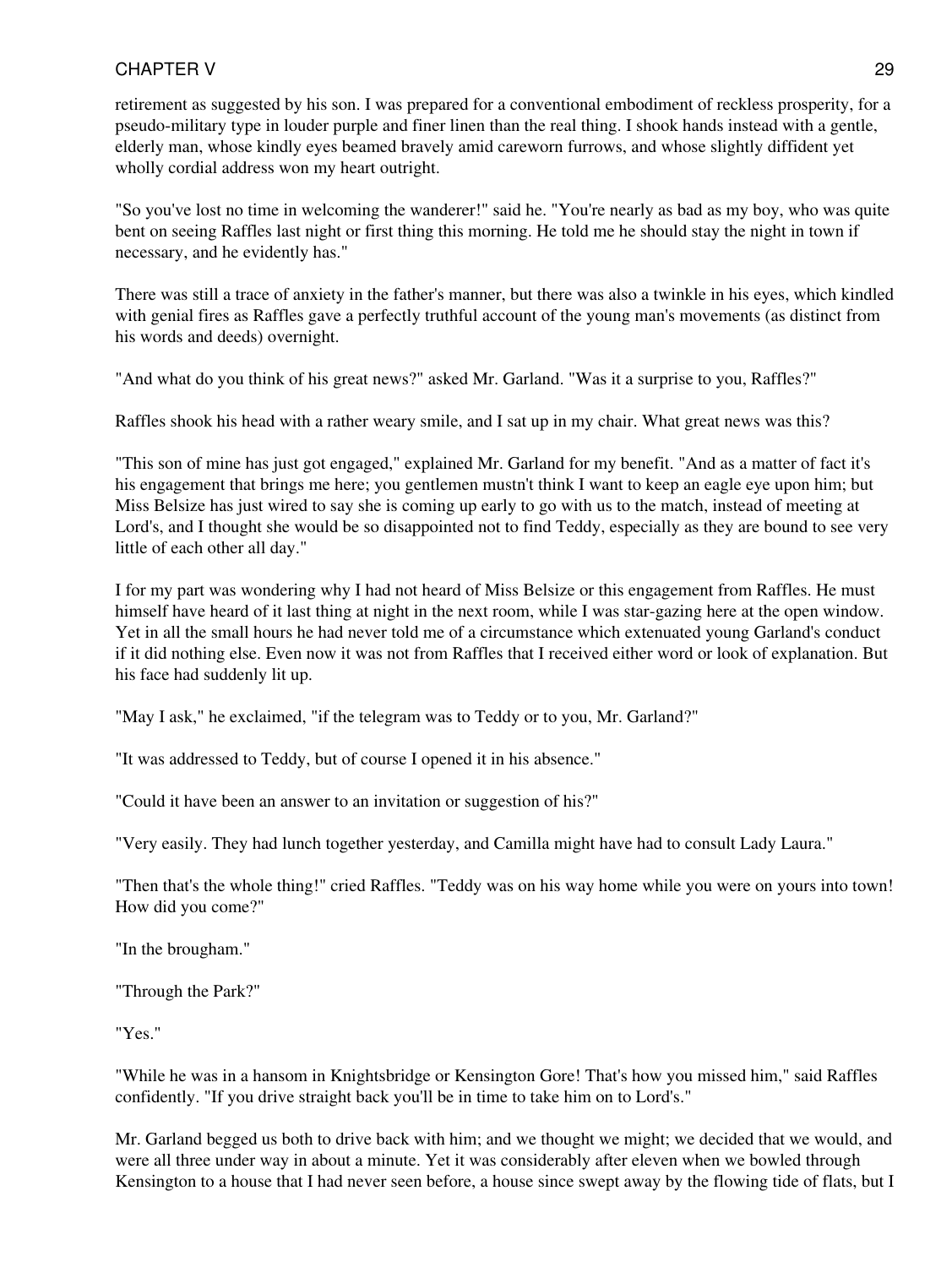can still see every stone and slate of it as clearly as on that summer morning more than ten years ago. It stood just off the thoroughfare, in grounds of its own out of all keeping with their metropolitan environment; they ran from one side-street to another, and further back than we could see. Vivid lawn and towering tree, brilliant beds and crystal vineries, struck one more forcibly (and favourably) than the mullioned and turreted mansion of a house. And yet a double stream of omnibuses rattled incessantly within a few yards of the steps on which the three of us soon stood nonplussed.

Mr. Edward had not been seen or heard of at the house. Neither had Miss Belsize arrived; that was the one consolatory feature.

"Come into the library," said Mr. Garland; and when we were among his books, which were somewhat beautifully bound and cased in glass, he turned to Raffles and added hoarsely: "There's something in all this I haven't been told, and I insist on knowing what it is."

"But you know as much as I do," protested Raffles. "I went out leaving Teddy asleep and came back to find him flown."

"What time was that?"

"Between nine and half-past when I went out. I was away nearly an hour."

"Why leave him asleep at that time of morning?"

"I wanted him to have every minute he could get. We had been sitting up rather late."

"But why, Raffles? What could you have to talk about all night when you were tired and it was Teddy's business to keep fresh for to-day? Why, after all, should he want to see you the moment you got back? He's not the first young fellow who's got rather suddenly engaged to a charming girl; is he in any trouble about it, Raffles?"

"About his engagement--not that I'm aware."

"Then he is in some trouble?"

"He was, Mr. Garland," answered Raffles. "I give you my word that he isn't now."

Mr. Garland grasped the back of a chair.

"Was it some money trouble, Raffles? Of course, if my boy has given you his confidence, I have no right simply as his father--"

"It is hardly that, sir," said Raffles, gently; "it is I who have no right to give him away. But if you don't mind leaving it at that, Mr. Garland, there is perhaps no harm in my saying that it *was* about some little temporary embarrassment that Teddy was so anxious to see me."

"And you helped him?" cried the poor man, plainly torn between gratitude and humiliation.

"Not out of my pocket," replied Raffles, smiling. "The matter was not so serious as Teddy thought; it only required adjustment."

"God bless you, Raffles!" murmured Mr. Garland, with a catch in his voice. "I won't ask for a single detail. My poor boy went to the right man; he knew better than to come to me. Like father, like son!" he muttered to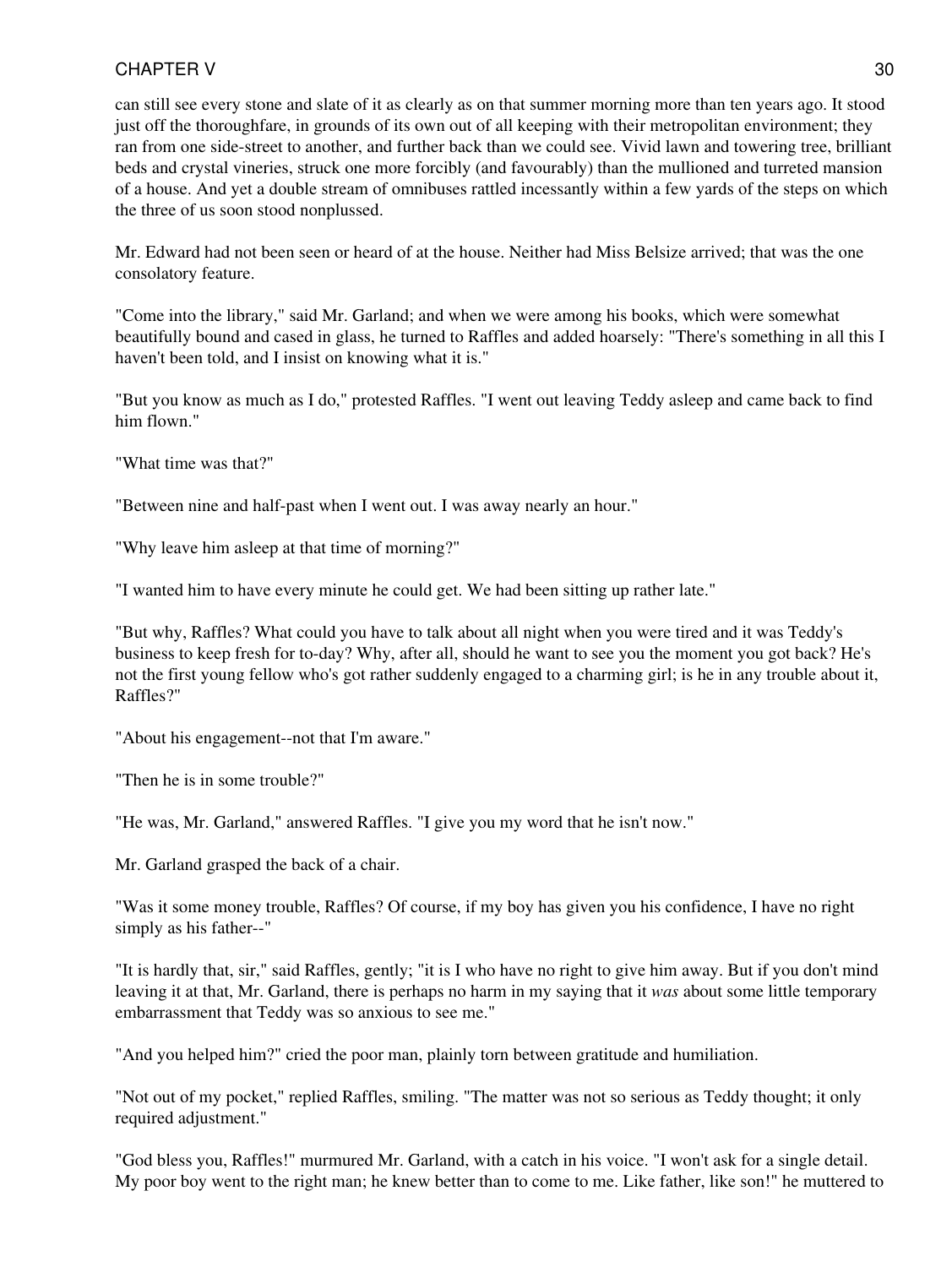himself, and dropped into the chair he had been handling, and bent his head over his folded arms.

He seemed to have forgotten the untoward effect of Teddy's disappearance in the peculiar humiliation of its first cause. Raffles took out his watch, and held up the dial for me to see. It was after the half-hour now; but at this moment a servant entered with a missive, and the master recovered his self-control.

"This'll be from Teddy!" he cried, fumbling with his glasses. "No; it's for him, and by special messenger. I'd better open it. I don't suppose it's Miss Belsize again."

"Miss Belsize is in the drawing-room, sir," said the man. "She said you were not to be disturbed."

"Oh, tell her we shan't be long," said Mr. Garland, with a new strain of trouble in his tone. "Listen to this--listen to this," he went on before the door was shut: "'What has happened? Lost toss. Whipham plays if you don't turn up in time.--J. S.'"

"Jack Studley," said Raffles, "the Cambridge skipper."

"I know! I know! And Whipham's reserve man, isn't he?"

"And another wicket-keeper, worse luck!" exclaimed Raffles. "If he turns out and takes a single ball, and Teddy is only one over late, it will still be too late for him to play."

"Then it's too late already," said Mr. Garland, sinking back into his chair with a groan.

"But that note from Studley may have been half-an-hour on the way."

"No, Raffles, it's not an ordinary note; it's a message telephoned straight from Lord's--probably within the last few minutes--to a messenger office not a hundred yards from this door!"

Mr. Garland sat staring miserably at the carpet; he was beginning to look ill with perplexity and suspense. Raffles himself, who had turned his back upon us with a shrug of acquiescence in the inevitable, was a monument of discomfiture as he stood gazing through a glass door into the adjoining conservatory. There was no actual window in the library, but this door was a single sheet of plate-glass into which a man might well have walked, and I can still see Raffles in full-length silhouette upon a panel of palms and tree-ferns. I see the silhouette grow tall and straight again before my eyes, the door open, and Raffles listening with an alert lift of the head. I, too, hear something, an elfin hiss, a fairy fusillade, and then the sudden laugh with which Raffles rejoined us in the body of the room.

"It's raining!" he cried, waving a hand above his head. "Have you a barometer, Mr. Garland?"

"That's an aneroid under the lamp-bracket."

"How often do you set the indicator?"

"Last thing every night. I remember it was between Fair and Change when I went to bed. It made me anxious."

"It may make you thankful now. It's between Change and Rain this morning. And the rain's begun, and while there's rain there's hope!"

In a twinkling Raffles had regained all his own irresistible buoyancy and assurance. But the older man was not capable of so prompt a recovery.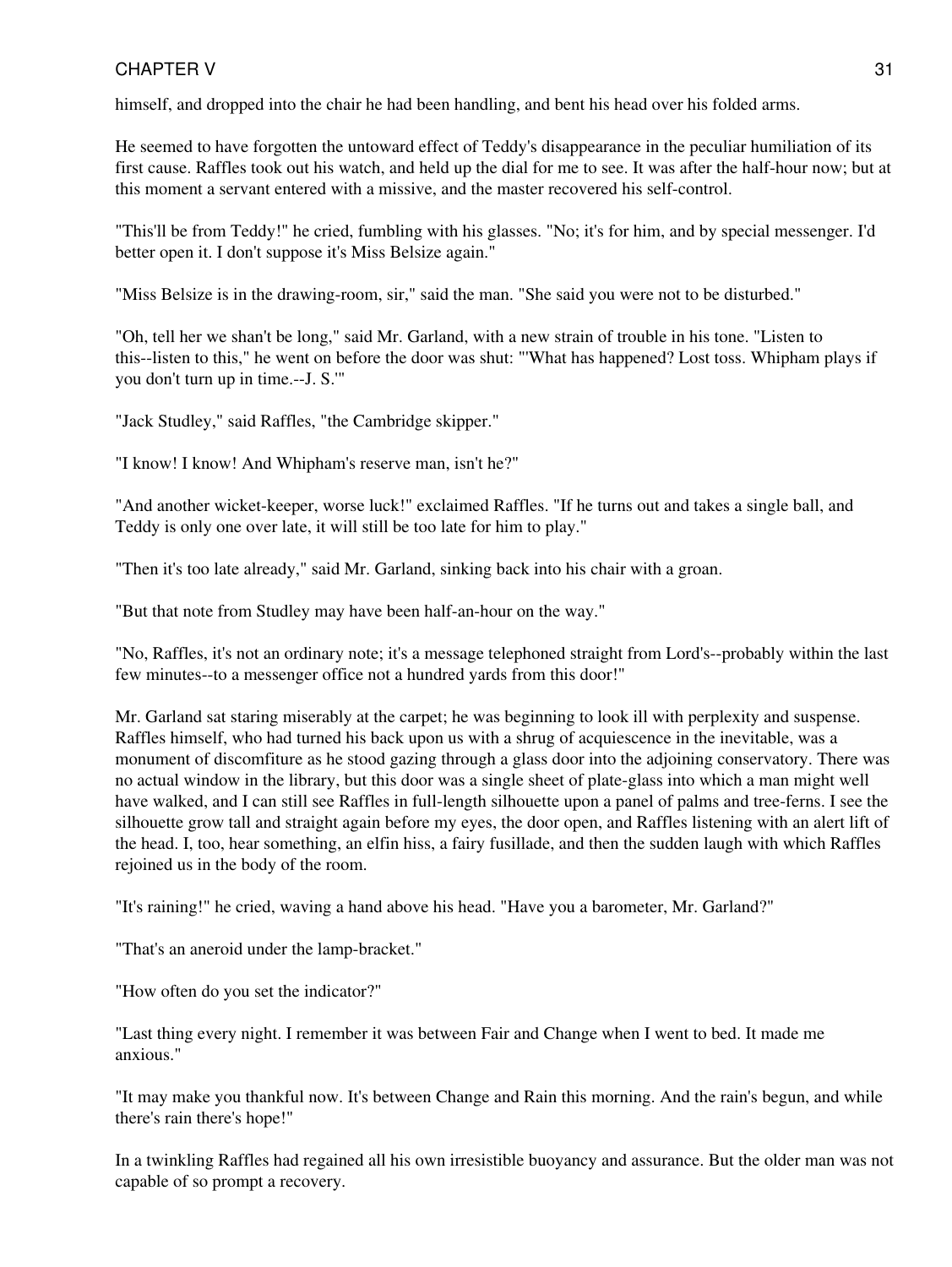"Something has happened to my boy!"

"But not necessarily anything terrible."

"If I knew what, Raffles--if only I knew what!"

Raffles eyed the pale and twitching face with sidelong solicitude. He himself had the confident expression which always gave me confidence; the rattle on the conservatory roof was growing louder every minute.

"I intend to find out," said he; "and if the rain goes on long enough, we may still see Teddy playing when it stops. But I shall want your help, sir."

"I am ready to go with you anywhere, Raffles."

"You can only help me, Mr. Garland, by staying where you are."

"Where I am?"

"In the house all day," said Raffles firmly. "It is absolutely essential to my idea."

"And that is, Raffles?"

"To save Teddy's face, in the first instance. I shall drive straight up to Lord's, in your brougham if I may. I know Studley rather well; he shall keep Teddy's place open till the last possible moment."

"But how shall you account for his absence?" I asked.

"I shall account for it all right," said Raffles darkly. "I can save his face for the time being, at all events at Lord's."

"But that's the only place that matters," said I.

"On the contrary, Bunny, this very house matters even more as long as Miss Belsize is here. You forget that they're engaged, and that she's in the next room now."

"Good God!" whispered Mr. Garland. "I had forgotten that myself."

"She is the last who must know of this affair," said Raffles, with, I thought, undue authority. "And you are the only one who can keep it from her, sir."

"I?"

"Miss Belsize mustn't go up to Lord's this morning. She would only spoil her things, and you may tell her from me that there would be no play for an hour after this, even if it stopped this minute, which it won't. Meanwhile let her think that Teddy's weatherbound with the rest of them in the pavilion; but she mustn't come until you hear from me again; and the best way to keep her here is to stay with her yourself."

"And when may I expect to hear?" asked Mr. Garland as Raffles held out his hand.

"Let me see. I shall be at Lord's in less than twenty minutes; another five or ten should polish off Studley; and then I shall barricade myself in the telephone-box and ring up every hospital in town! You see, it may be an accident after all, though I don't think so. You won't hear from me on the point unless it is; the fewer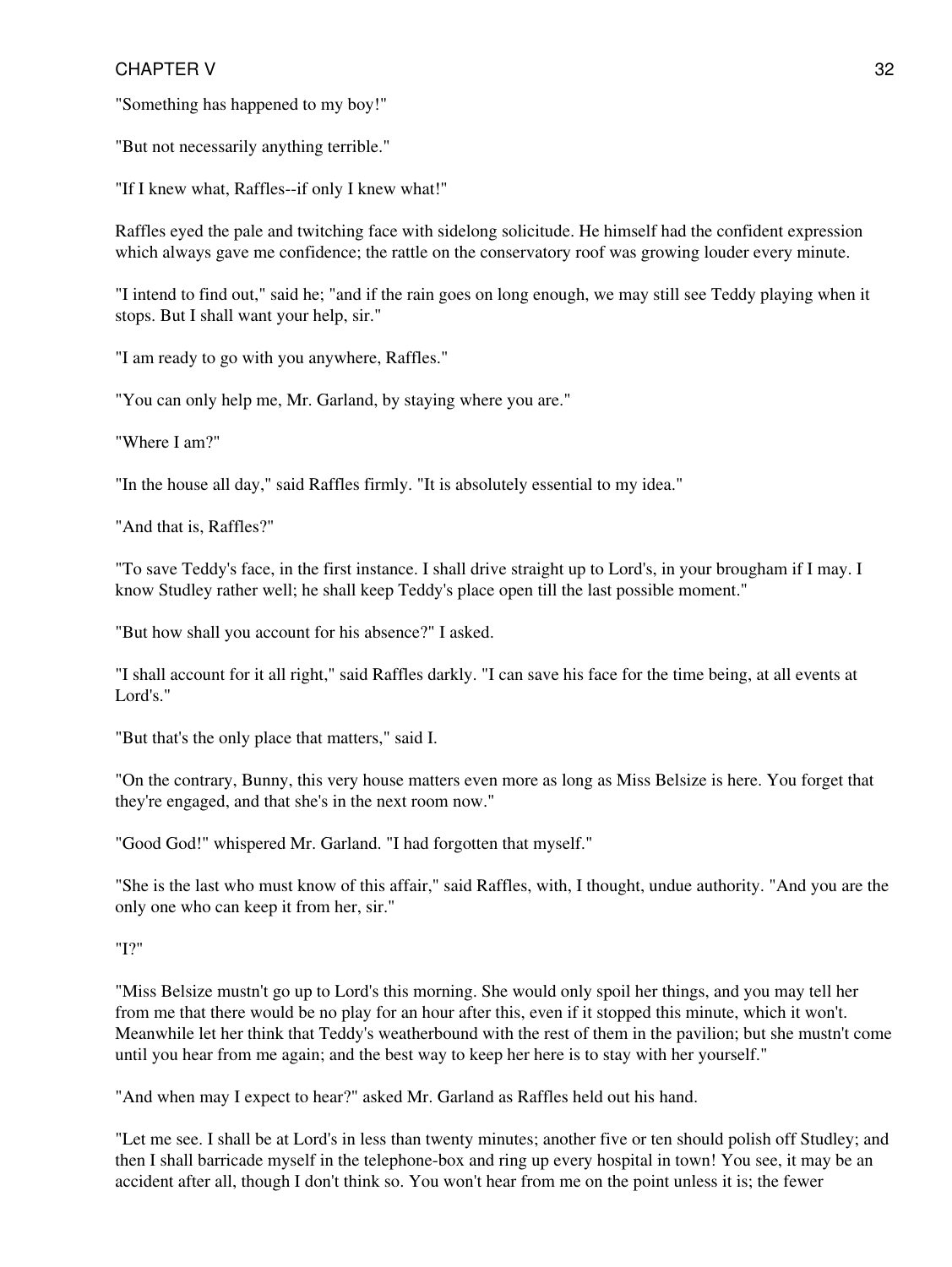messengers flying about the better, if you agree with me as to the wisdom of keeping the matter dark at this end."

"Oh, yes, I agree with you, Raffles; but it will be a terribly hard task for me!"

"It will, indeed, Mr. Garland. Yet no news is always good news, and I promise to come straight to you the moment I have news of any kind."

With that they shook hands, our host with an obvious reluctance that turned to a less understandable dismay as I also prepared to take my leave of him.

"What!" cried he, "am I to be left quite alone to hoodwink that poor girl and hide my own anxiety?"

"There's no reason why you should come, Bunny," said Raffles to me. "If either of them is a one-man job, it's mine."

Our host said no more, but he looked at me so wistfully that I could not but offer to stay with him if he wished it; and when at length the drawing-room door had closed upon him and his son's *fiancee*, I took an umbrella from the stand and saw Raffles through the providential downpour into the brougham.

"I'm sorry, Bunny," he muttered between the butler in the porch and the coachman on the box. "This sort of thing is neither in my line nor yours, but it serves us right for straying from the path of candid crime. We should have opened a safe for that seven hundred."

"But what do you really think is at the bottom of this extraordinary disappearance?"

"Some madness or other, I'm afraid; but if that boy is still in the land of the living, I shall have him before the sun goes down on his insanity."

"And what about this engagement of his?" I pursued. "Do you disapprove of it?"

"Why on earth should I?" asked Raffles, rather sharply, as he plunged from under my umbrella into the brougham.

"Because you never told me when he told you," I replied. "Is the girl beneath him?"

Raffles looked at me inscrutably with his clear blue eyes.

"You'd better find out for yourself," said he. "Tell the coachman to hurry up to Lord's--and pray that this rain may last!"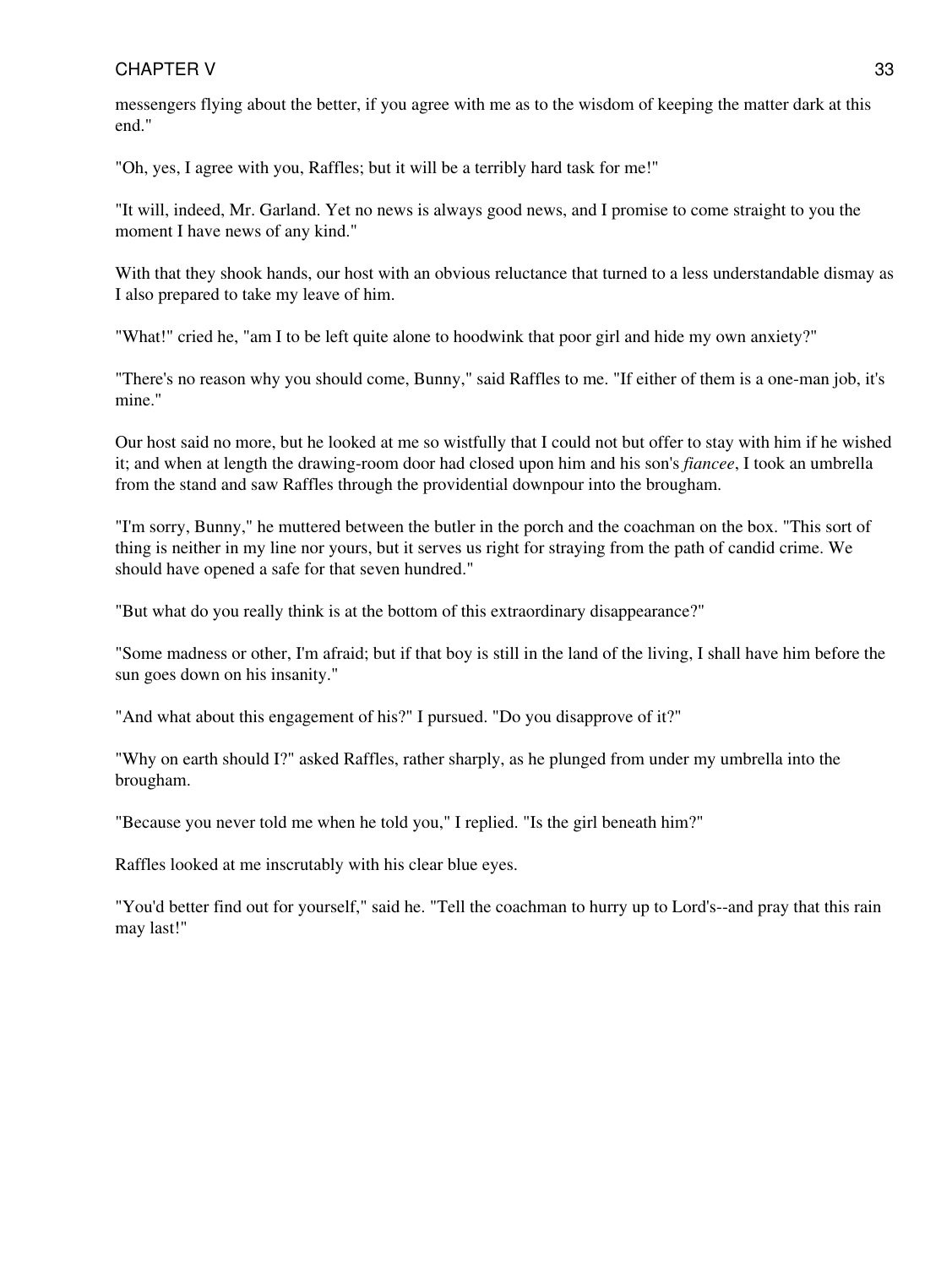### <span id="page-33-0"></span>**CHAPTER VI**

#### Camilla Belsize

It would be hard to find a better refuge on a rainy day than the amphibious retreat described by Raffles as a "country house in Kensington." There was a good square hall, full of the club comforts so welcome in a home, such as magazines and cigarettes, and a fire when the rain set in. The usual rooms opened off the hall, and the library was not the only one that led on into the conservatory; the drawing-room was another, in which I heard voices as I lit a cigarette among the palms and tree-ferns. It struck me that poor Mr. Garland was finding it hard work to propitiate the lady whom Raffles had deemed unworthy of mention overnight. But I own I was in no hurry to take over the invidious task. To me it need prove nothing more; to him, anguish; but I could not help feeling that even as matters stood I was quite sufficiently embroiled in these people's affairs. Their name had been little more than a name to me until the last few hours. Only yesterday I might have hesitated to nod to Teddy Garland at the club, so seldom had we met. Yet here was I helping Raffles to keep the worst about the son from the father's knowledge, and on the point of helping that father to keep what might easily prove worse still from his daughter-in-law to be. And all the time there was the worst of all to be hidden from everybody concerning Raffles and me!

Meanwhile I explored a system of flower-houses and vineries that ran out from the conservatory in a continuous chain--each link with its own temperature and its individual scent--and not a pane but rattled and streamed beneath the timely torrent. It was in a fernery where a playing fountain added its tuneful drop to the noisy deluge that the voices of the drawing-room sounded suddenly at my elbow, and I was introduced to Miss Belsize before I could recover from my surprise. My foolish face must have made her smile in spite of herself, for I did not see quite the same smile again all day; but it made me her admirer on the spot, and I really think she warmed to me for amusing her even for a moment.

So we began rather well; and that was a mercy in the light of poor Mr. Garland's cynically prompt departure; but we did not go on quite as well as we had begun. I do not say that Miss Belsize was in a bad temper, but emphatically she was not pleased, and I for one had the utmost sympathy with her displeasure. She was simply but exquisitely dressed, with unostentatious touches of Cambridge blue and a picture hat that really was a picture. Yet on a perfect stranger in a humid rockery she was wasting what had been meant for mankind at Lord's. The only consolation I could suggest was that by this time Lord's would be more humid still.

"And so there's something to be said for being bored to tears under shelter, Miss Belsize." Miss Belsize did not deny that she was bored.

"But there's plenty of shelter there," said she.

"Packed with draggled dresses and squelching shoes! You might swim for it before they admitted you to that Pavilion, you know."

"But if the ground's under water, how can they play to-day?"

"They can't, Miss Belsize, I don't mind betting."

That was a rash remark.

"Then why doesn't Teddy come back?"

"Oh, well, you know," I hedged, "you can never be quite absolutely sure. It might clear up. They're bound to give it a chance until the afternoon. And the players can't leave till stumps are drawn."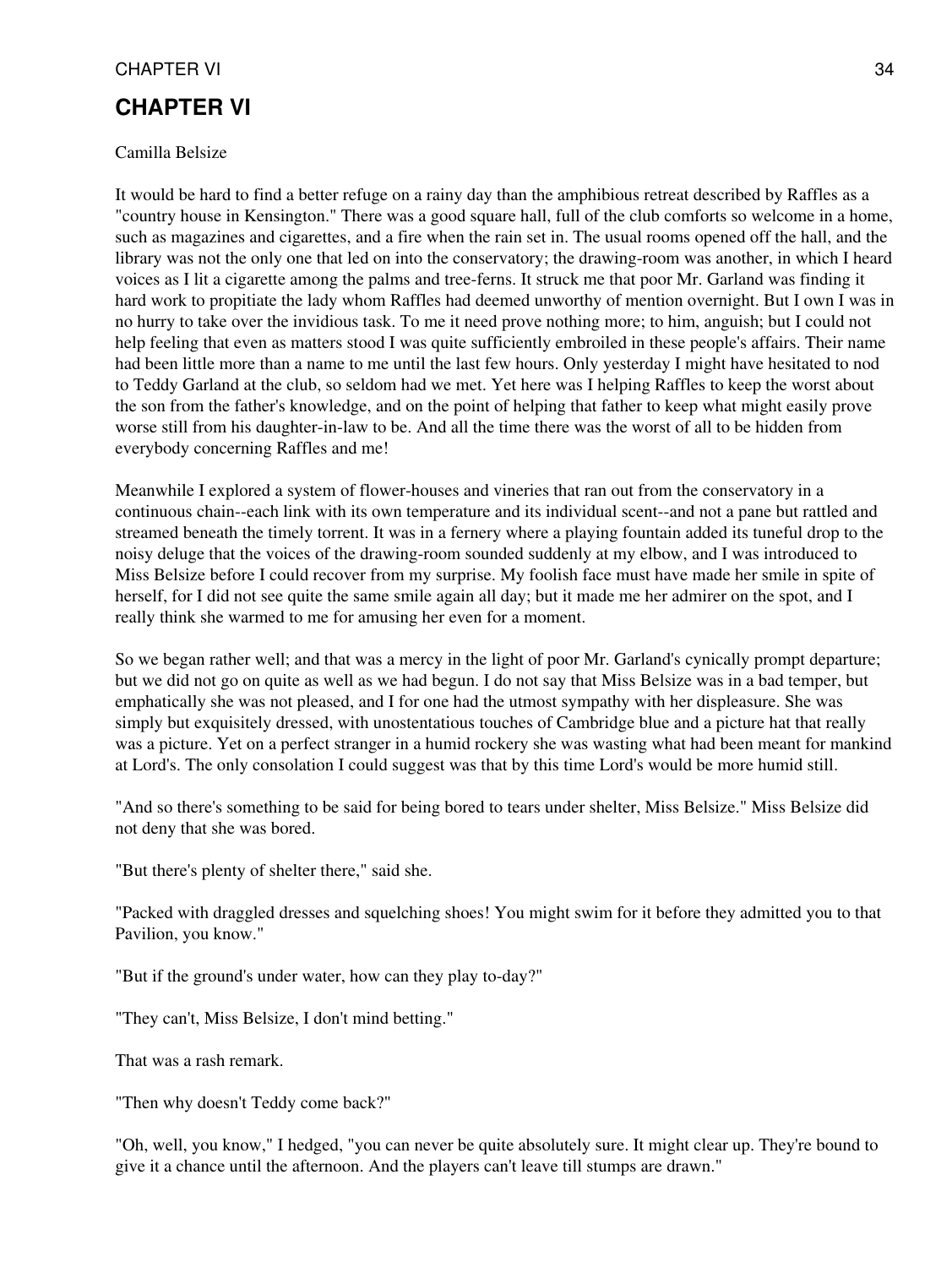"I should have thought Teddy could have come home to lunch," said Miss Belsize, "even if he had to go back afterwards."

"I shouldn't wonder if he did come," said I, conceiving the bare possibility: "and A.J. with him."

"Do you mean Mr. Raffles?"

"Yes, Miss Belsize; he's the only A.J. that counts!"

Camilla Belsize turned slightly in the basket-chair to which she had confided her delicate frock, and our eyes met almost for the first time. Certainly we had not exchanged so long a look before, for she had been watching the torpid goldfish in the rockery pool, and I admiring her bold profile and the querulous poise of a fine head as I tried to argue her out of all desire for Lord's. Suddenly our eyes met, as I say, and hers dazzled me; they were soft and yet brilliant, tender and yet cynical, calmly reckless, audaciously sentimental--all that and more as I see them now on looking back; but at the time I was merely dazzled.

"So you and Mr. Raffles are great friends?" said Miss Belsize, harking back to a remark of Mr. Garland's in introducing us.

"Rather!" I replied.

"Are you as great a friend of his as Teddy is?"

I liked that, but simply said I was an older friend. "Raffles and I were at school together," I added loftily.

"Really? I should have thought he was before your time."

"No, only senior to me. I happened to be his fag."

"And what sort of a schoolboy was Mr. Raffles?" inquired Miss Belsize, not by any means in the tone of a devotee. But I reflected that her own devotion was bespoke, and not improbably tainted with some little jealousy of Raffles.

"He was the most Admirable Crichton who was ever at the school," said I: "captain of the eleven, the fastest man in the fifteen, athletic champion, and an ornament of the Upper Sixth."

"And you worshipped him, I suppose?"

"Absolutely."

My companion had been taking renewed interest in the goldfish; now she looked at me again with the cynical light full on in her eyes.

"You must be rather disappointed in him now!"

"Disappointed! Why?" I asked with much outward amusement. But I was beginning to feel uncomfortable.

"Of course I don't know much about him," remarked Miss Belsize as though she cared less.

"But does anybody know anything of Mr. Raffles except as a cricketer?"

"I do," said I, with injudicious alacrity.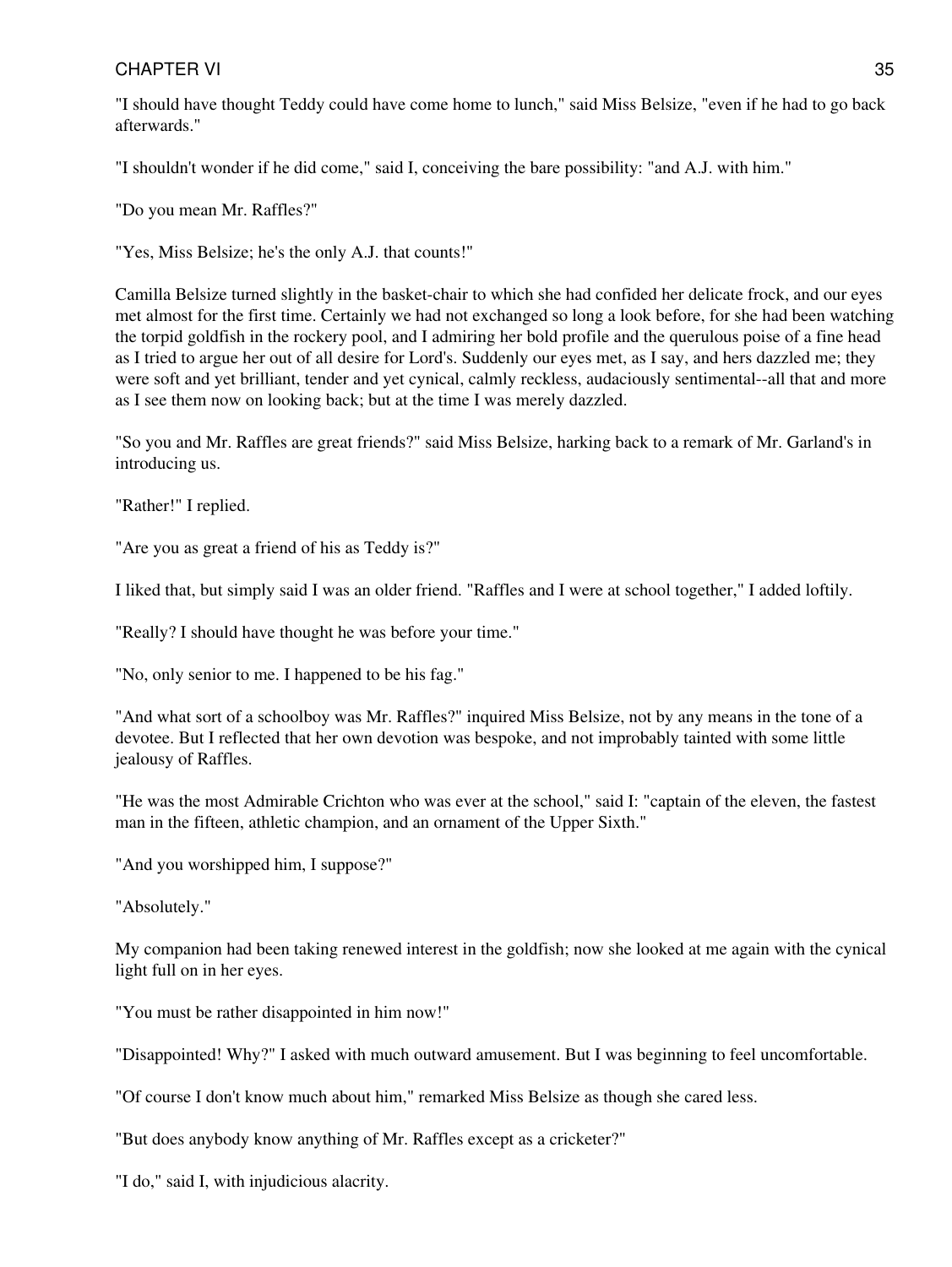"Well," said Miss Belsize, "what else is he?"

"The best fellow in the world, among other things."

"But what other things?"

"Ask Teddy!" I said unluckily.

"I have," replied Miss Belsize. "But Teddy doesn't know. He often wonders how Mr. Raffles can afford to play so much cricket without doing any work."

"Does he, indeed!"

"Many people do."

"And what do they say about him?"

Miss Belsize hesitated, watching me for a moment and the goldfish rather longer. The rain sounded louder, and the fountain as though it had been turned on again, before she answered:

"More than their prayers, no doubt!"

"Do you mean," I almost gasped, "as to the way Raffles gets his living?"

"Yes."

"You might tell me the kind of things they say, Miss Belsize!"

"But if there's no truth in them?"

"I'll soon tell you if there is or not."

"But suppose I don't care either way?" said Miss Belsize with a brilliant smile.

"Then I care so much that I should be extremely grateful to you."

"Mind, I don't believe it myself, Mr. Manders."

"You don't believe--"

"That Mr. Raffles lives by his wits and--his cricket!"

I jumped to my feet.

"Is that all they say about him?" I cried.

"Isn't it enough?" asked Miss Belsize, astonished in her turn at my demeanour.

"Oh, quite enough, quite enough!" said I. "It's only the most scandalously unfair and utterly untrue report that ever got about--that's all!"

This heavy irony was, of course, intended to convey the impression that one's first explosion of relief had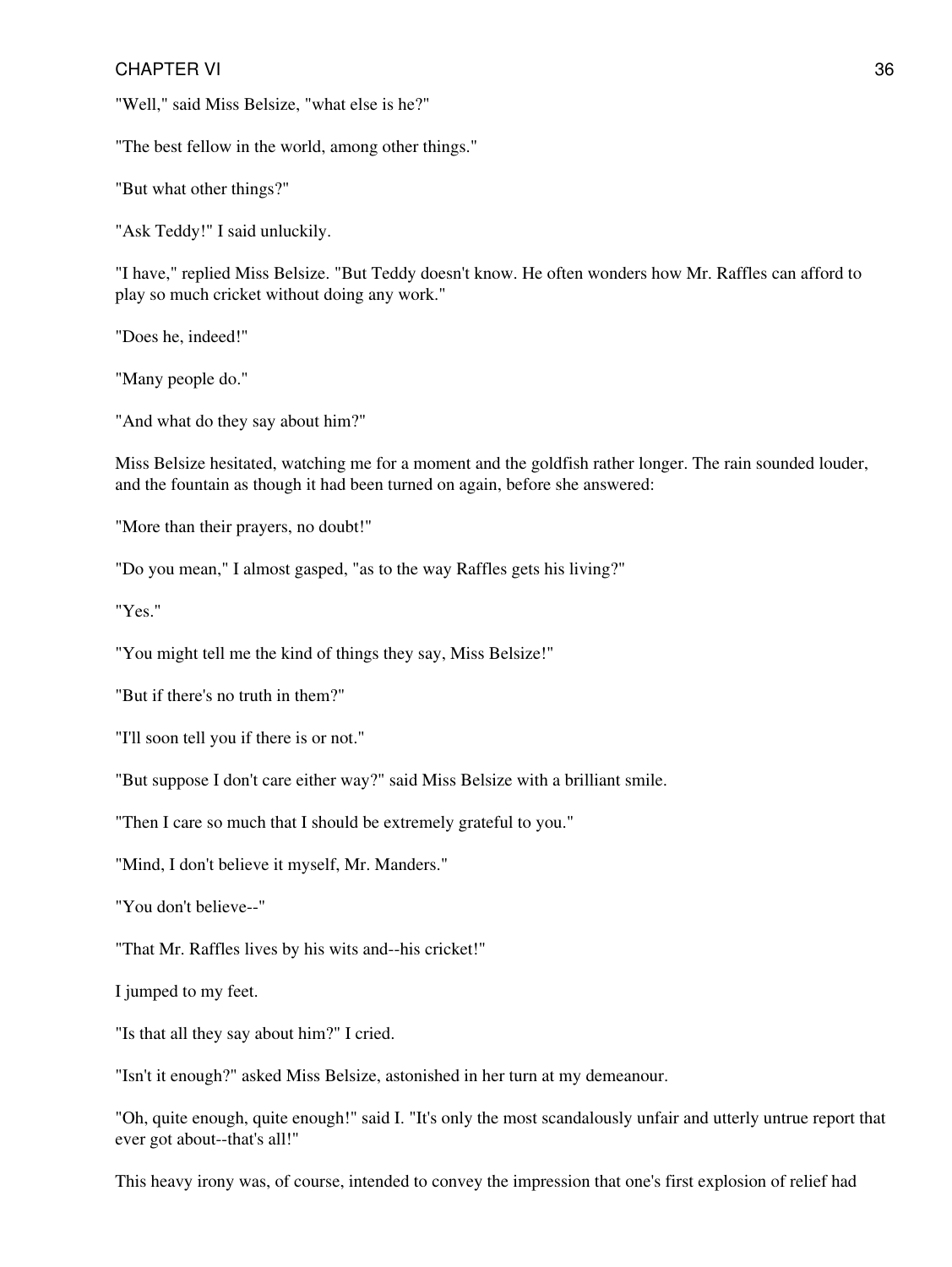been equally ironical. But I was to discover that Camilla Belsize was never easily deceived; it was unpleasantly apparent in her bold eyes before she opened her firm mouth.

"Yet you seemed to expect something worse," she said at length.

"What could be worse?" I asked, my back against the wall of my own indiscretion. "Why, a man like A.J. Raffles would rather be any mortal thing than a paid amateur!"

"But you haven't told me what he *is*, Mr. Manders."

"And you haven't told me, Miss Belsize, why you're so interested in A. J. after all!" I retorted, getting home for once, and sitting down again on the strength of it.

But Miss Belsize was my superior to the last; in the single moment of my ascendency she made me blush for it and for myself. She would be quite frank with me: my friend Mr. Raffles did interest her rather more than she cared to say. It was because Teddy thought so much of him, that was the only reason, and her one excuse for all inquisitive questions and censorious remarks. I must have thought her very rude; but now I knew. Mr. Raffles had been such a friend to Teddy; sometimes she wondered whether he was quite a good friend; and there I had "the whole thing in a nutshell."

I had indeed! And I knew the nut, and had tasted its bitter kernel too often to make any mistake about it. Jealousy was its other name. But I did not care how jealous Miss Belsize became of Raffles as long as jealousy did not beget suspicion; and my mind was not entirely relieved on that point.

We dropped the whole subject, however, with some abruptness; and the rest of our conversation in the rockery, and in the steaming orchid-house and further vineries which we proceeded to explore together, was quite refreshingly tame. Yet I think it was on this desultory tour, to the still incessant accompaniment of rain on the glasshouses, that Camilla's mother took shape in my mind as the Lady Laura Belsize, an apparently impecunious widow reduced to "semi-detachment down the river" and suburban neighbours whose manners and customs my companion hit off with vivacious intolerance. She told me how she had shocked them by smoking cigarettes in the back garden, and pronounced a gratuitous conviction that I of all people would have been no less scandalised! That was in the uttermost vinery, and in another minute two Sullivans were in full blast under the vines. I remember discovering that the great brand was not unfamiliar to Miss Belsize, and even gathering that it was Raffles himself who had made it known to her. Raffles, whom she did not "know much about," or consider "quite a good friend" for Teddy Garland!

I was becoming curious to see this antagonistic pair together; but it was the middle of the afternoon before Raffles reappeared, though Mr. Garland told me he had received an optimistic note from him by special messenger earlier in the day. I felt I might have been told a little more, considering the intimate part I was already playing as a stranger in a strange house. But I was only too thankful to find that Raffles had so far infected our host with his confidence as to tide us through luncheon with far fewer embarrassments than before; nor did Mr. Garland desert us again until the butler with a visitor's card brought about his abrupt departure from the conservatory.

Then my troubles began afresh. It stopped raining at last; if Miss Belsize could have had her way we should all have started for Lord's that minute. I took her into the garden to show her the state of the lawns, coldly scintillant with standing water and rimmed by regular canals. Lord's would be like them, only fifty times worse; play had no doubt been abandoned on that quagmire for the day. Miss Belsize was not so sure about that; why should we not drive over and find out? I said that was the surest way of missing Teddy. She said a hansom would take us there and back in a half-an-hour. I gained time disputing that statement, but said if we went at all I was sure Mr. Garland would want to go with us, and that in his own brougham. All this on the crown of a sloppy path, and when Miss Belsize asked me how many more times I was going to change my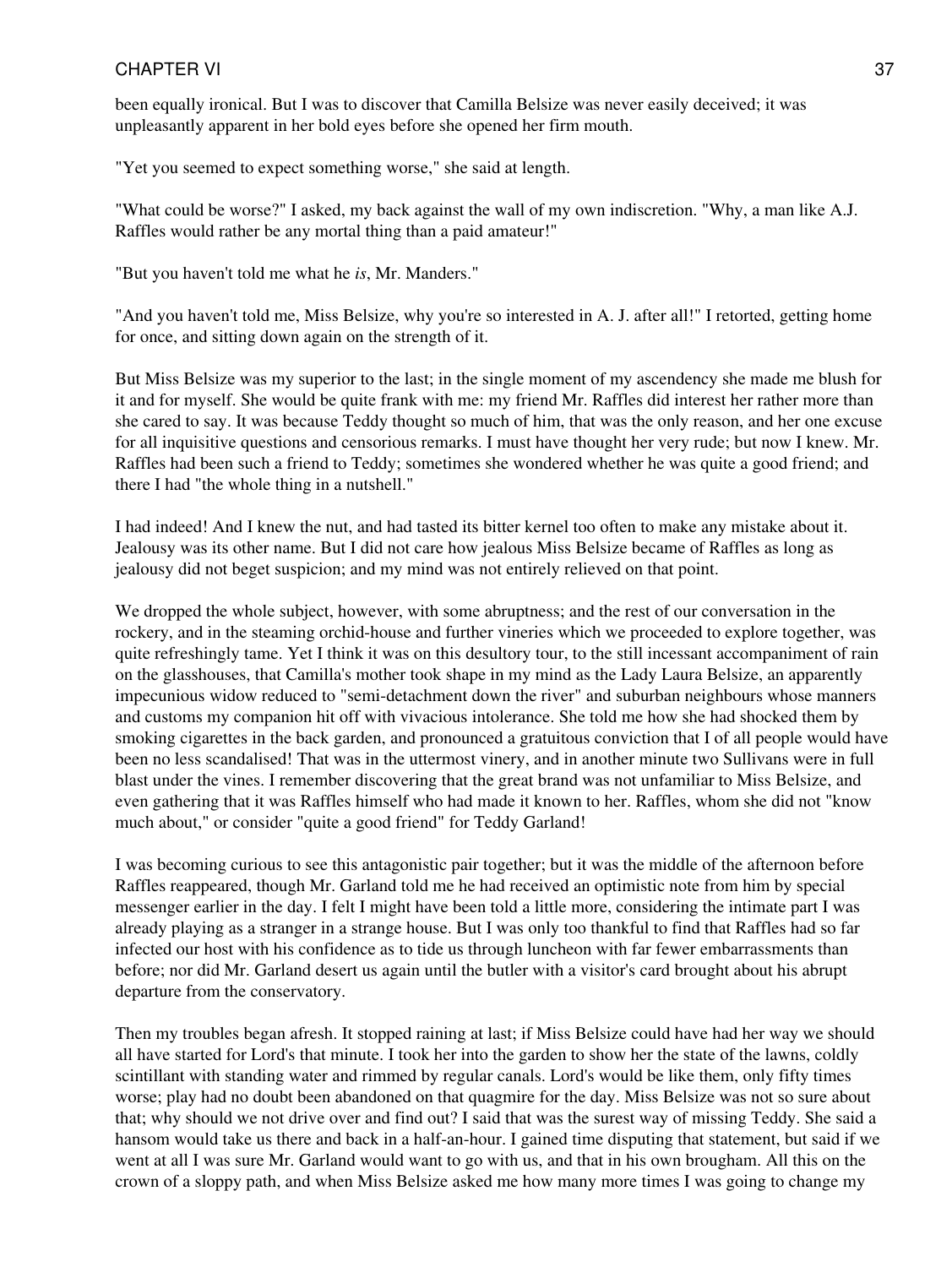ground, I could not help looking at her absurd shoes sinking into the softened gravel, and saying I thought it was for her to do that. Miss Belsize took my advice to the extent of turning upon a submerged heel, though with none too complimentary a smile; and then it was that I saw what I had been curious to see all day. Raffles was coming down the path towards us. And I saw Miss Belsize hesitate and stiffen before shaking hands with him.

"They've given it up as a bad job at last," said he. "I've just come from Lord's, and Teddy won't be very long."

"Why didn't you bring him with you?" asked Miss Belsize pertinently.

"Well, I thought you ought to know the worst at once," said Raffles, rather lamely for him; "and then a man playing in a 'Varsity match is never quite his own master, you know. Still, he oughtn't to keep you waiting much longer."

It was perhaps unfortunately put; at any rate Miss Belsize took it pretty plainly amiss, and I saw her colour rise as she declared she had been waiting in the hope of seeing some cricket. Since that was at an end she must be thinking of getting home, and would just say good-bye to Mr. Garland. This sudden decision took me as much by surprise as I believe it took Miss Belsize herself; but having announced her intention, however hot-headedly, she proceeded to action by way of the conservatory and the library door, while Raffles and I went through into the hall the other way.

"I'm afraid I've put my foot in it," said he to me. "But it's just as well, since I needn't tell you there's no sign of Teddy up at Lord's."

"Have you been there all day?" I asked him under my breath.

"Except when I went to the office of this rag," replied Raffles, brandishing an evening paper that ill deserved his epithet. "See what they say about Teddy here."

And I held my breath while Raffles showed me a stupendous statement in the stop-press column: it was to the effect that E.M. Garland (Eton and Trinity) might be unable to keep wicket for Cambridge after all, "owing to the serious illness of his father."

"His father!" I exclaimed. "Why, his father's closeted with somebody or other at this very moment behind the door you're looking at!"

"I know, Bunny. I've seen him."

"But what an extraordinary fabrication to get into a decent paper! I don't wonder you went to the office about it."

"You'll wonder still less when I tell you I have an old pal on the staff."

"Of course you made him take it straight out?"

"On the contrary, Bunny, I persuaded him to put it in!"

And Raffles chuckled in my face as I have known him chuckle over many a more felonious--but less incomprehensible--exploit.

"Didn't you see, Bunny, how bad the poor old boy looked in his library this morning? That gave me my idea; the fiction is at least founded on fact. I wonder you don't see the point; as a matter of fact, there are two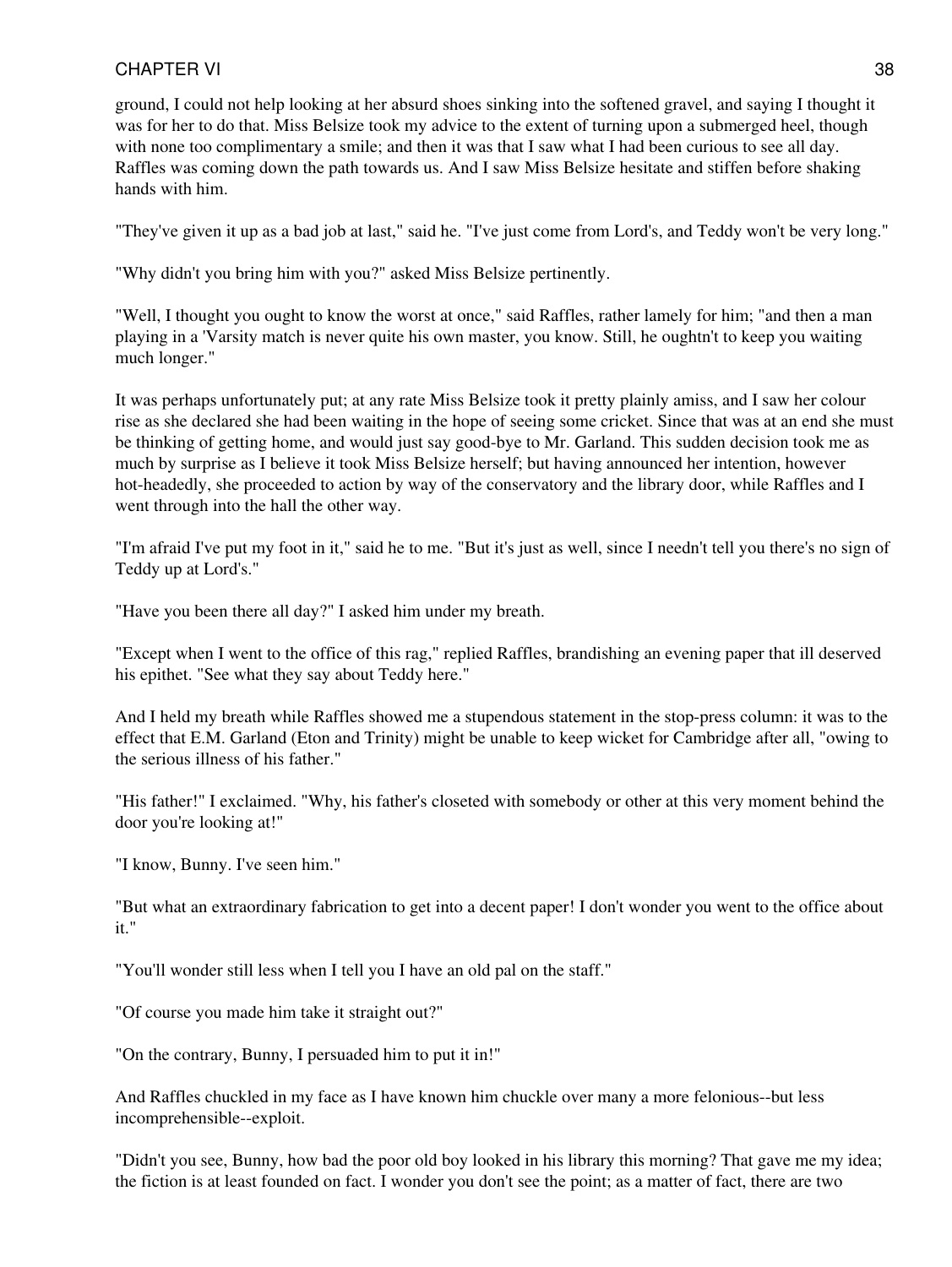points, just as there were two jobs I took on this morning; one was to find Teddy, and the other was to save his face at Lord's. Well, I haven't actually found him yet; but if he's in the land of the living he will see this statement, and when he does see it even you may guess what he will do! Meanwhile, there's nothing but sympathy for him at Lord's. Studley couldn't have been nicer; a place will be kept for Teddy up to the eleventh hour to-morrow. And if that isn't killing two birds with one stone, Bunny, may I never perform the feat!"

"But what will old Garland say, A. J.?"

"He has already said, Bunny. I told him what I was doing in a note before lunch, and the moment I arrived just now he came out to hear what I had done. He doesn't mind what I do so long as I find Teddy and save his face before the world at large and Miss Belsize in particular. Look out, Bunny--here she is!"

The excitement in his whisper was not characteristic of Raffles, but it was less remarkable than the change in Camilla Belsize as she entered the hall through the drawing-room as we had done before her. For one moment I suspected her of eavesdropping; then I saw that all traces of personal pique had vanished from her face, and that some anxiety for another had taken its place. She came up to Raffles and me as though she had forgiven both of us our trespasses of two or three minutes ago.

"I didn't go into the library after all," she said, looking askance at the library door. "I am afraid Mr. Garland is having a trying interview with somebody. I had just a glimpse of the man's face as I hesitated, and I thought I recognised him."

"Who was it?" I asked, for I myself had wondered who the rather mysterious visitor might be for whom Mr. Garland had deserted us so abruptly in the conservatory, and with whom he was still conferring in the hour of so many issues.

"I believe it's a dreadful man I know by sight down the river," said Miss Belsize; and hardly had she spoke before the library door opened and out came the dreadful man in the portentous person of Dan Levy, the usurer of European notoriety, our victim of the morning and our certain enemy for life.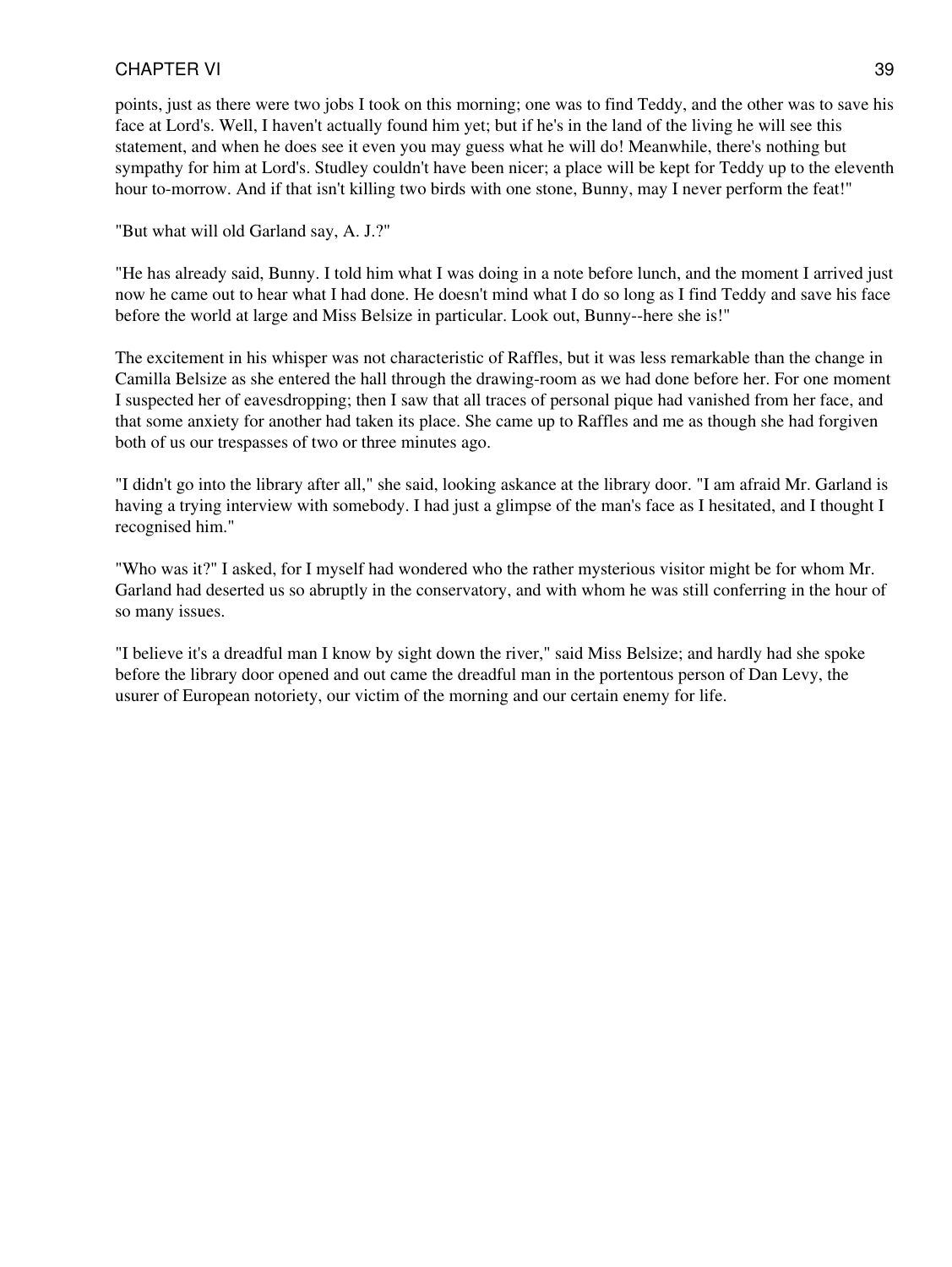## **CHAPTER VII**

In Which We Fail to Score

Mr. Levy sailed in with frock-coat flying, shiny hat in hand; he was evidently prepared for us, and Raffles for once behaved as though we were prepared for Mr. Levy. Of myself I cannot speak. I was ready for a terrific scene. But Raffles was magnificent, and to do our enemy justice he was quite as good; they faced each other with a nod and a smile of mutual suavity, shot with underlying animosity on the one side and delightful defiance on the other. Not a word was said or a tone employed to betray the true situation between the three of us; for I took my cue from the two protagonists just in time to preserve the triple truce. Meanwhile Mr. Garland, obviously distressed as he was, and really ill as he looked, was not the least successful of us in hiding his emotions; for having expressed a grim satisfaction in the coincidence of our all knowing each other, he added that he supposed Miss Belsize was an exception, and presented Mr. Levy forthwith as though he were an ordinary guest.

"You must find a better exception than this young lady!" cried that worthy with a certain *aplomb*. "I know you very well by sight, Miss Belsize, and your mother, Lady Laura, into the bargain."

"Really?" said Miss Belsize, without returning the compliment at her command.

"The bargain!" muttered Raffles to me with sly irony. The echo was not meant for Levy's ears, but it reached them nevertheless, and was taken up with adroit urbanity.

"I didn't mean to use a trade term," explained the Jew, "though bargains, I confess, are somewhat in my line; and I don't often get the worst of one, Mr. Raffles; when I do, the other fellow usually lives to repent it."

It was said with a laugh for the lady's benefit, but with a gleam of the eyes for ours. Raffles answered the laugh with a much heartier one; the look he ignored. I saw Miss Belsize beginning to watch the pair, and only interrupted by the arrival of the tea-tray, over which Mr. Garland begged her to preside. Mr. Garland seemed to have an anxious eye upon us all in turn; at Raffles he looked wistfully as though burning to get him to himself for further consultation; but the fact that he refrained from doing so, coupled with a grimly punctilious manner towards the money-lender, gave the impression that his son's whereabouts was no longer the sole anxiety.

"And yet," remarked Miss Belsize, as we formed a group about her in the firelight, "you seem to have met your match the other day, Mr. Levy?"

"Where was that, Miss Belsize?"

"Somewhere on the Continent, wasn't it? It got into the newspapers, I know, but I forget the name of the place."

"Do you mean when my wife and I were robbed at Carlsbad?"

I was holding my breath now as I had not held it all day. Raffles was merely smiling into his teacup as one who knew all about the affair.

"Carlsbad it was!" certified Miss Belsize, as though it mattered. "I remember now."

"I don't call that meeting your match," said the money-lender. "An unarmed man with a frightened wife at his elbow is no match for a desperate criminal with a loaded revolver."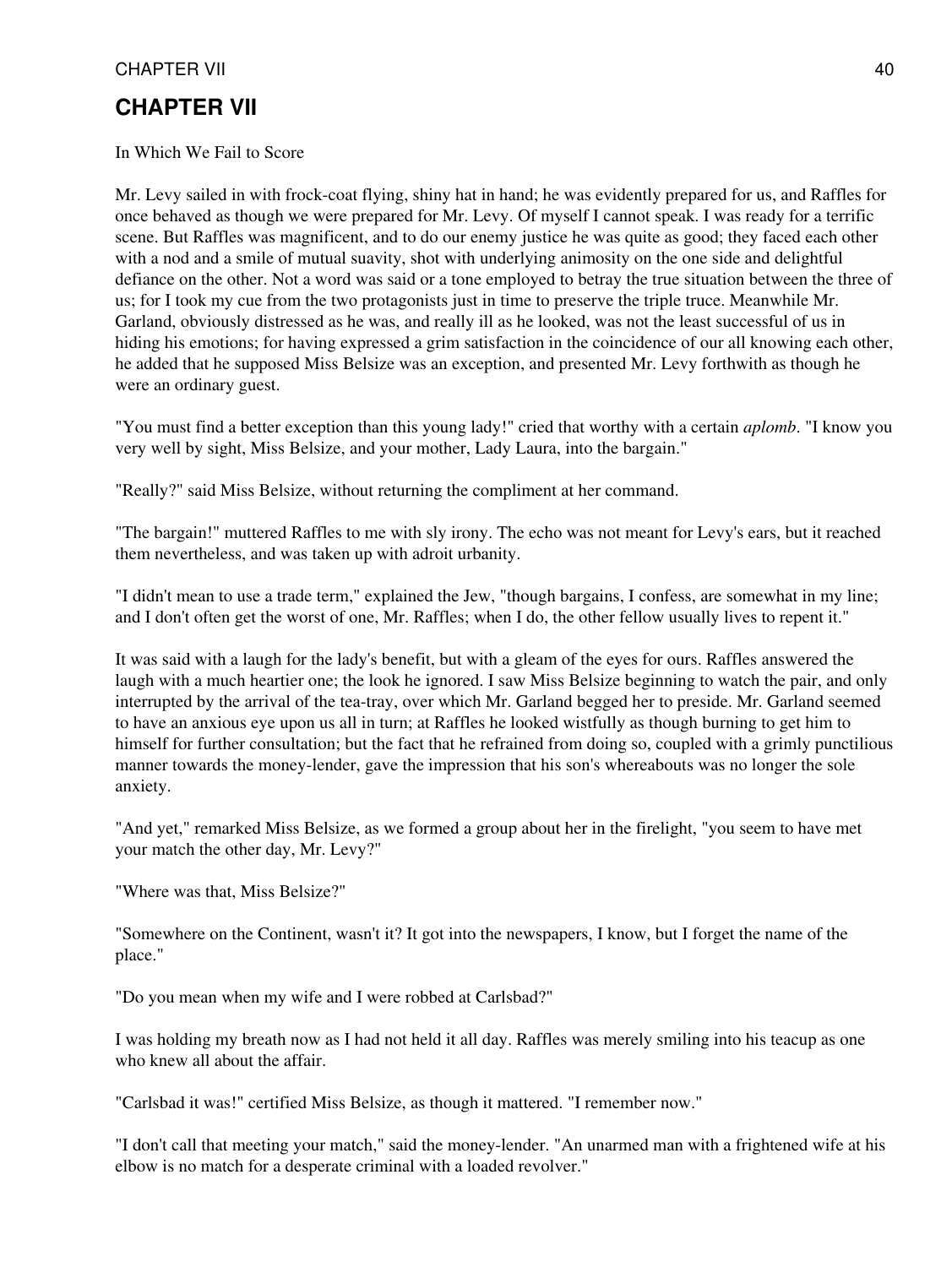"Was it as bad as all that?" whispered Camilla Belsize.

Up to this point one had felt her to be forcing the unlucky topic with the best of intentions towards us all; now she was interested in the episode for its own sake, and eager for more details than Mr. Levy had a mind to impart.

"It makes a good tale, I know," said he, "but I shall prefer telling it when they've got the man. If you want to know any more, Miss Belsize, you'd better ask Mr. Raffles; 'e was in our hotel, and came in for all the excitement. But it was just a trifle too exciting for me and my wife."

"Raffles at Carlsbad?" exclaimed Mr. Garland.

Miss Belsize only stared.

"Yes," said Raffles. "That's where I had the pleasure of meeting Mr. Levy."

"Didn't you know he was there?" inquired the money-lender of our host. And he looked sharply at Raffles as Mr. Garland replied that this was the first he had heard of it.

"But it's the first we've seen of each other, sir," said Raffles, "except those few minutes this morning. And I told you I only got back last night."

"But you never told me you had been at Carlsbad, Raffles!"

"It's a sore subject, you see," said Raffles, with a sigh and a laugh. "Isn't it, Mr. Levy?"

"You seem to find it so," replied the moneylender.

They were standing face to face in the firelight, each with a shoulder against the massive chimney-piece; and Camilla Belsize was still staring at them both from her place behind the tea-tray; and I was watching the three of them by turns from the other side of the hall.

"But you're the fittest man I know. Raffles," pursued old Garland with terrible tact. "What on earth were you doing at a place like Carlsbad?"

"The cure," said Raffles. "There's nothing else to do there--is there, Mr. Levy?"

Levy replied with his eyes on Raffles:

"Unless you've got to cope with a *swell mobsman* who steals your wife's jewels and then gets in such a funk that he practically gives them back again!"

The emphasised term was the one that Dan Levy had applied to Raffles and myself in his own office that very morning.

"Did he give them back again?" asked Camilla Belsize, breaking her silence on an eager note.

Raffles turned to her at once.

"The jewels were found buried in the woods," said he. "Out there everybody thought the thief had simply hidden them. But no doubt Mr. Levy has the better information."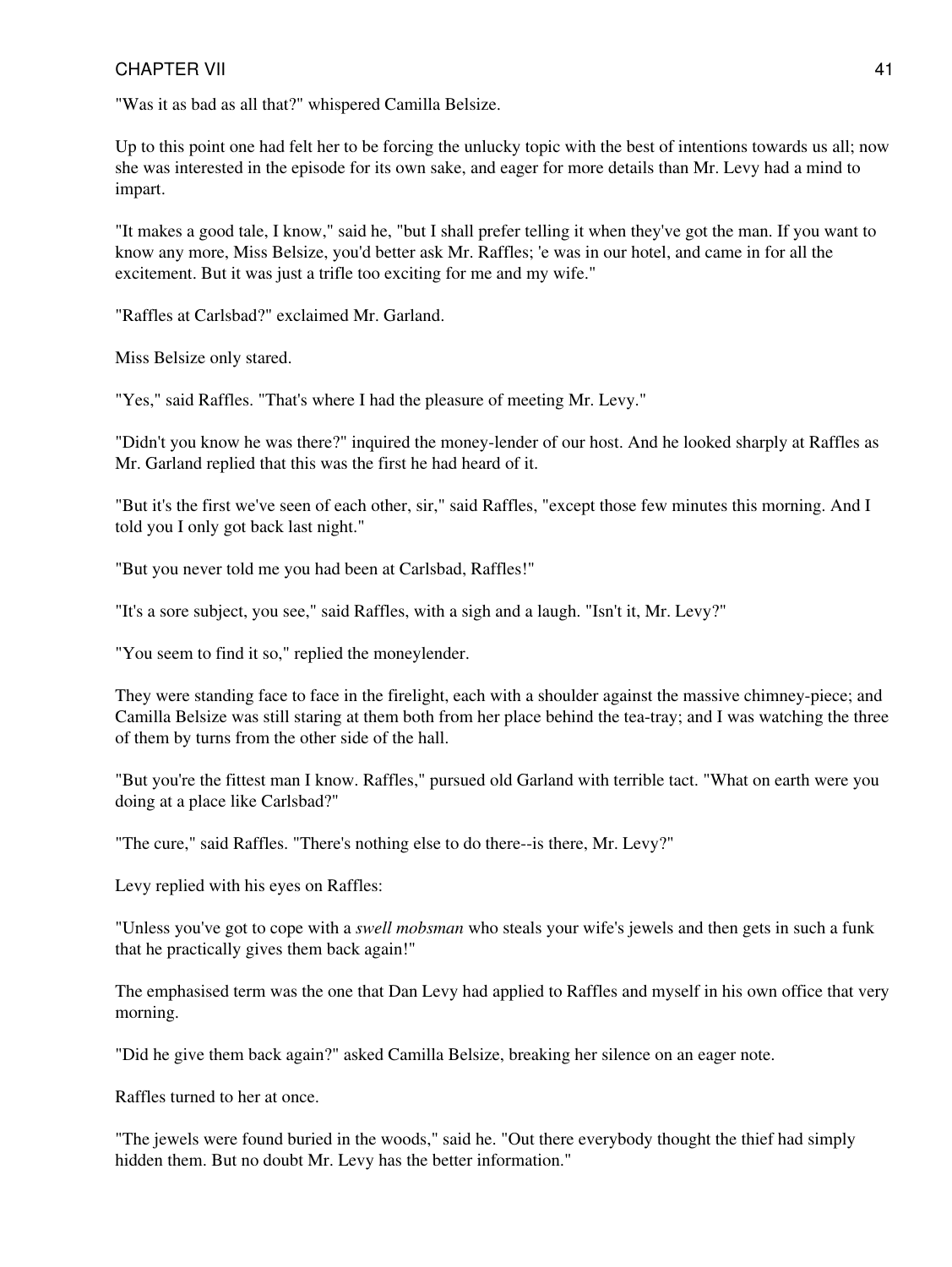Mr. Levy smiled sardonically in the firelight. And it was at this point I followed the example of Miss Belsize and put in my one belated word.

"I shouldn't have thought there was such a thing as a swell mob in the wilds of Austria," said I.

"There isn't," admitted the money-lender readily. "But your true mobsman knows his whole blooming Continent as well as Piccadilly Circus. His 'ead-quarters are in London, but a week's journey at an hour's notice is nothing to him if the swag looks worth it. Mrs. Levy's necklace was actually taken at Carlsbad, for instance, but the odds are that it was marked down at some London theatre--or restaurant, eh, Mr. Raffles?"

"I'm afraid I can't offer an expert opinion," said Raffles very merrily as their eyes met. "But if the man was an Englishman and knew that you were one, why didn't he bully you in the vulgar tongue?"

"Who told you he didn't?" cried Levy, with a sudden grin that left no doubt about the thought behind it. To me that thought had been obvious from its birth within the last few minutes; but this expression of it was as obvious a mistake.

"Who told me anything about it," retorted Raffles, "except yourself and Mrs. Levy? Your gospels clashed a little here and there; but both agreed that the fellow threatened you in German as well as with a revolver."

"We thought it was German," rejoined Levy, with dexterity. "It might 'ave been 'Industani or 'Eathen Chinee for all I know! But there was no error about the revolver. I can see it covering me, and his shooting eye looking along the barrel into mine--as plainly as I'm looking into yours now, Mr. Raffles."

Raffles laughed outright.

"I hope I'm a pleasanter spectacle, Mr. Levy? I remember your telling me that the other fellow looked the most colossal cut-throat."

"So he did," said Levy; "he looked a good deal worse than he need to have done. His face was blackened and disguised, but his teeth were as white as yours are."

"Any other little point in common?"

"I had a good look at the hand that pointed the revolver."

Raffles held out his hands.

"Better have a good look at mine."

"His were as black as his face, but even yours are no smoother or better kept."

"Well, I hope you'll clap the bracelets on them yet, Mr. Levy."

"You'll get your wish, I promise you, Mr. Raffles."

"You don't mean to say you've spotted your man?" cried A.J. airily.

"I've got my eye on him!" replied Dan Levy, looking Raffles through and through.

"And won't you tell us who he is?" asked Raffles, returning that deadly look with smiling interest, but answering a tone as deadly in one that maintained the note of persiflage in spite of Daniel Levy.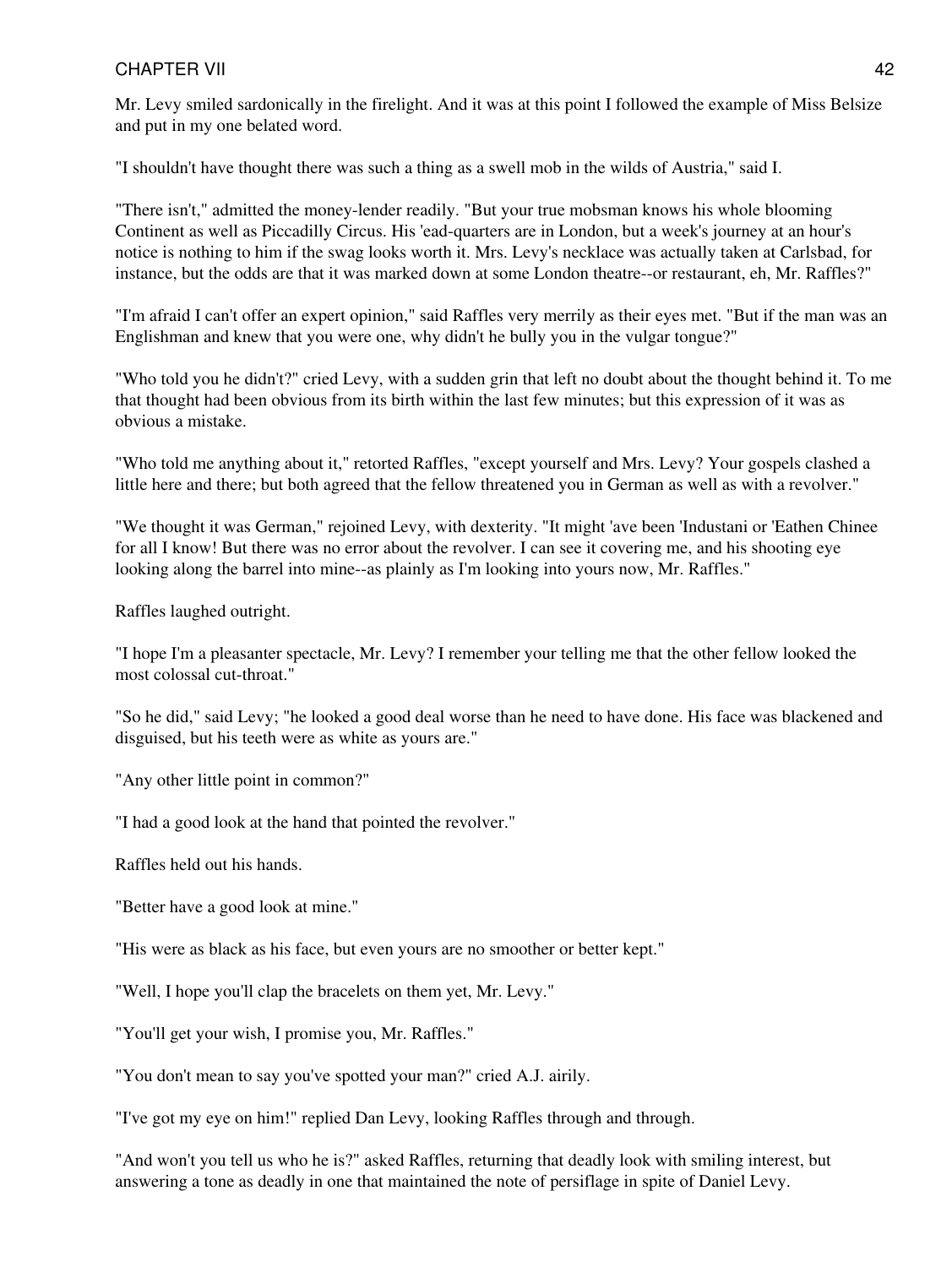For Levy alone had changed the key with his last words; to that point I declare the whole passage might have gone for banter before the keenest eyes and the sharpest ears in Europe. I alone could know what a duel the two men were fighting behind their smiles. I alone could follow the finer shades, the mutual play of glance and gesture, the subtle tide of covert battle. So now I saw Levy debating with himself as to whether he should accept this impudent challenge and denounce Raffles there and then. I saw him hesitate, saw him reflect. The crafty, coarse, emphatic face was easily read; and when it suddenly lit up with a baleful light, I felt we might be on our guard against something more malign than mere reckless denunciation.

"Yes!" whispered a voice I hardly recognised. "Won't you tell us who it was?"

"Not yet," replied Levy, still looking Raffles full in the eyes. "But I know all about him now!"

I looked at Miss Belsize; she it was who had spoken, her pale face set, her pale lips trembling. I remembered her many questions about Raffles during the morning. And I began to wonder whether after all I was the only entirely understanding witness of what had passed here in the firelit hall.

Mr. Garland, at any rate, had no inkling of the truth. Yet even in that kindly face there was a vague indignation and distress, though it passed almost as our eyes met. Into his there had come a sudden light; he sprang up as one alike rejuvenated and transfigured; there was a quick step in the porch, and next instant the truant Teddy was in our midst.

Mr. Garland met him with outstretched hand but not a question or a syllable of surprise; it was Teddy who uttered the cry of joy, who stood gazing at his father and raining questions upon him as though they had the hall to themselves. What was all this in the evening papers? Who had put it in? Was there any truth in it at all?

"None, Teddy," said Mr. Garland, with some bitterness; "my health was never better in my life."

"Then I can't understand it," cried the son, with savage simplicity. "I suppose it's some rotten practical joke; if so, I would give something to lay hands on the joker!"

His father was still the only one of us he seemed to see, or could bring himself to face in his distress. Not that young Garland had the appearance of one who had been through fresh vicissitudes; on the contrary, he looked both trimmer and ruddier than overnight; and in his sudden fit of passionate indignation, twice the man that one remembered so humiliated and abased.

Raffles came forward from the fireside.

"There are some of us," said he, "who won't be so hard on the beggar for bringing you back from Lord's at last! You must remember that I'm the only one here who has been up there at all, or seen anything of you all day."

Their eyes met; and for one moment I thought that Teddy Garland was going to repudiate this cool *suggestio falsi*, and tell us all where he had really been; but that was now impossible without giving Raffles away, and then there was his Camilla in evident ignorance of the disappearance which he had expected to find common property. The double circumstance was too strong for him; he took her hand with a confused apology which was not even necessary. Anybody could see that the boy had burst among us with eyes for his father only, and thoughts of nothing but the report about his health; as for Miss Belsize, she looked as though she liked him the better for it, or it may have been for an excitability rare in him and rarely becoming. His pink face burnt like a flame. His eyes were brilliant; they met mine at last, and I was warmly greeted; but their friendly light burst into a blaze of wrath as almost simultaneously they fell upon his bugbear in the background.

"So you've kept your threat, Mr. Levy!" said young Garland, quietly enough once he had found his voice.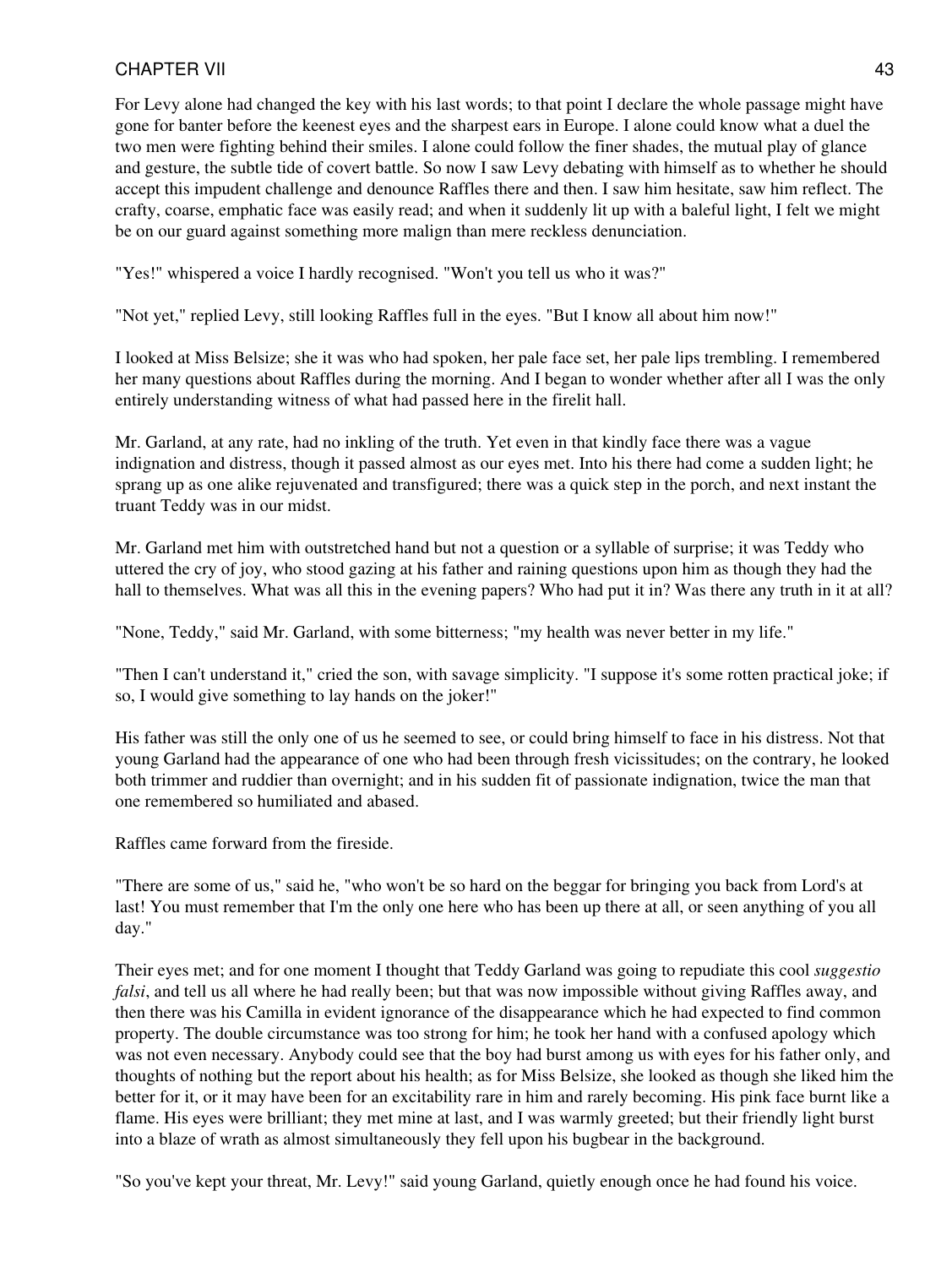"I generally do," remarked the money-lender, with a malevolent laugh.

"His threat!" cried Mr. Garland sharply. "What are you talking about, Teddy?"

"I will tell you," said the young man. "And you, too!" he added almost harshly, as Camilla Belsize rose as though about to withdraw. "You may as well know what I am--while there's time. I got into debt--I borrowed from this man."

"You borrowed from him?"

It was Mr. Garland speaking in a voice hard to recognise, with an emphasis harder still to understand; and as he spoke he glared at Levy with new loathing and abhorrence.

"Yes," said Teddy; "he had been pestering me with his beastly circulars every week of my first year at Cambridge. He even wrote to me in his own fist. It was as though he knew something about me and meant getting me in his clutches; and he got me all right in the end, and bled me to the last drop as I deserved. I don't complain so far as I'm concerned. It serves me right. But I did mean to get through without coming to you again, father! I was fool enough to tell him so the other day; that was when he threatened to come to you himself. But I didn't think he was such a brute as to come to-day!"

"Or such a fool?" suggested Raffles, as he put a piece of paper into Teddy's hands.

It was his own original promissory note, the one we had recovered from Dan Levy in the morning. Teddy glanced at it, clutched Raffles by the hand, and went up to the money-lender as though he meant to take him by the throat before us all.

"Does this mean that we're square?" he asked hoarsely.

"It means that you are," replied Dan Levy.

"In fact it amounts to your receipt for every penny I ever owed you?"

"Every penny that you owed me, certainly."

"Yet you must come to my father all the same; you must have it both ways--your money and your spite as well!"

"Put it that way if you like," said Levy, with a shrug of his massive shoulders. "It isn't the case, but what does that matter so long as you're 'appy?"

"No," said Teddy through his teeth; "nothing matters now that I've come back in time."

"In time for what?"

"To turn you out of the house if you don't clear out this instant!"

The great gross man looked upon his athletic young opponent, and folded his arms with a guttural chuckle.

"So you mean to chuck me out, do you?"

"By all my gods, if you make me, Mr. Levy! Here's your hat; there's the door; and never you dare to set foot in this house again."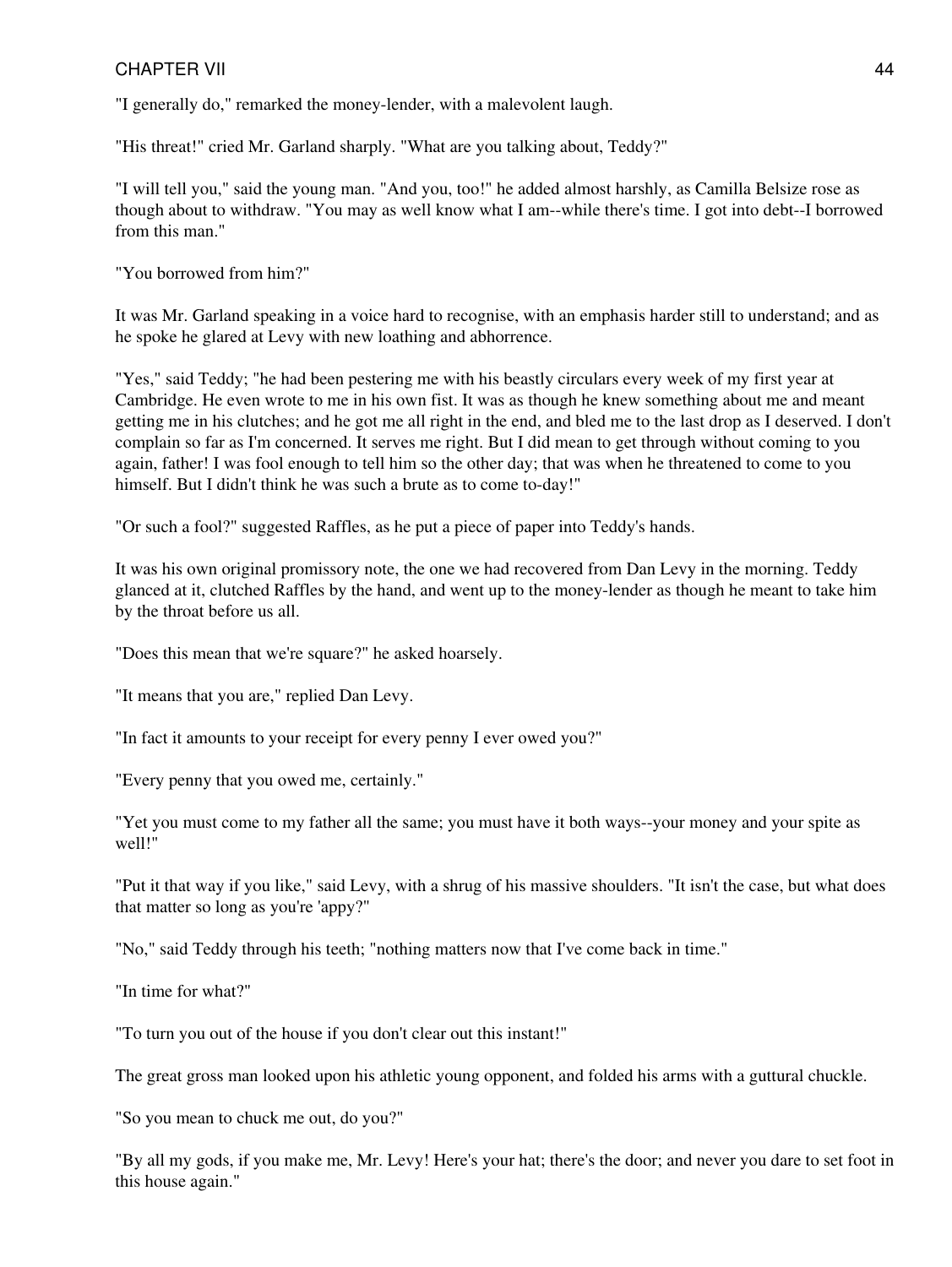The money-lender took his shiny topper, gave it a meditative polish with his sleeve, and actually went as bidden to the threshold of the porch; but I saw the suppression of a grin beneath the pendulous nose, a cunning twinkle in the inscrutable eyes, and it did not astonish me when the fellow turned to deliver a Parthian shot. I was only surprised at the harmless character of the shot.

"May I ask whose house it is?" were his words, in themselves notable chiefly for the aspirates of undue deliberation.

"Not mine, I know; but I'm the son of the house," returned Teddy truculently, "and out you go!"

"Are you so sure that it's even your father's house?" inquired Levy with the deadly suavity of which he was capable when he liked. A groan from Mr. Garland confirmed the doubt implied in the words.

"The whole place is his," declared the son, with a sort of nervous scorn--"freehold and everything."

"The whole place happens to be *mine*--'freehold and everything!'" replied Levy, spitting his iced poison in separate syllables. "And as for clearing out, that'll be your job, and I've given you a week to do it in--the two of you!"

He stood a moment in the open doorway, towering in his triumph, glaring on us all in turn, but at Raffles longest and last of all.

"And you needn't think you're going to save the old man," came with a passionate hiss, "like you did the son--*because I know all about you now*!"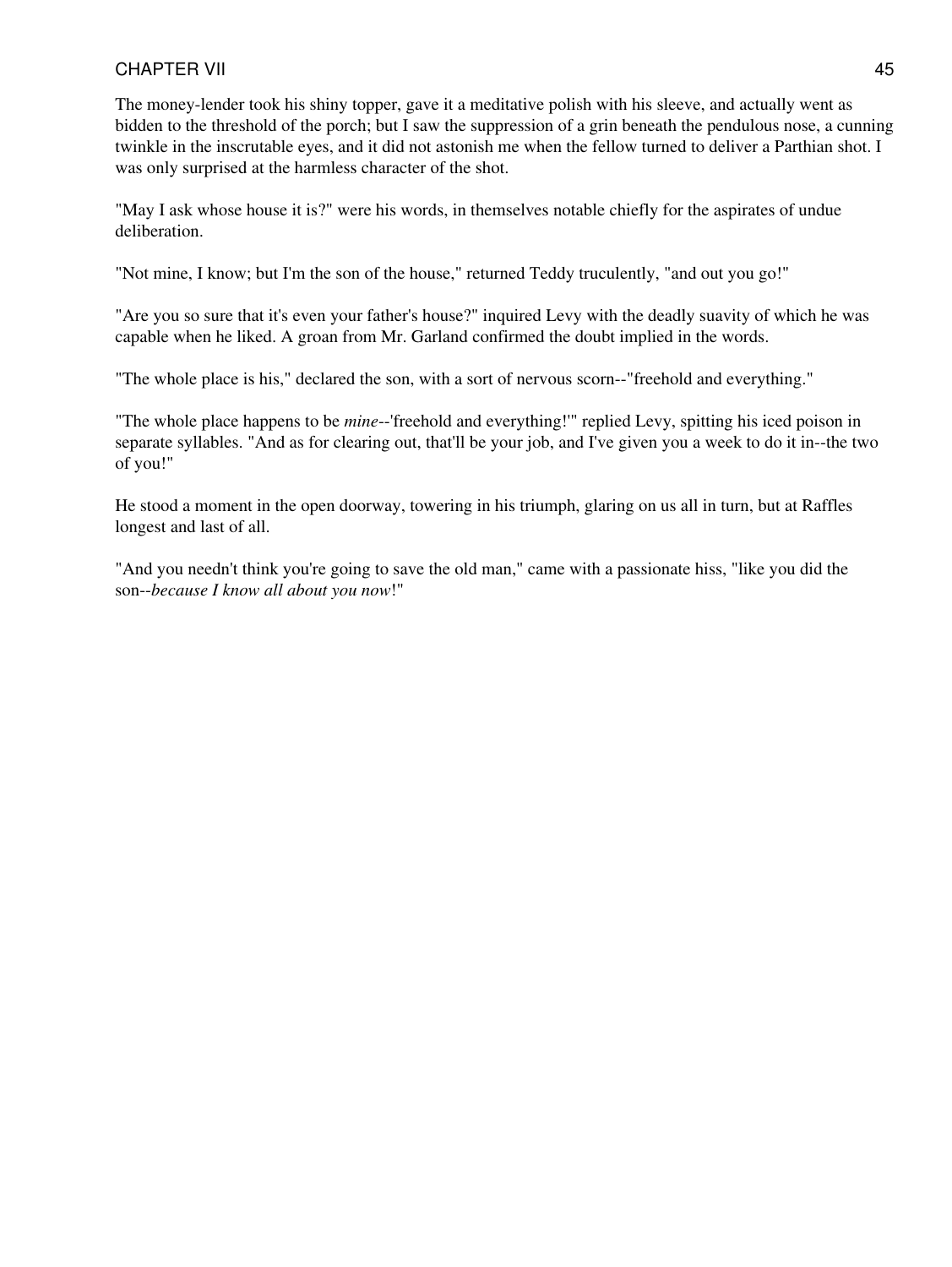## **CHAPTER VIII**

The State of the Case

Of course I made all decent haste from the distressing scene, and of course Raffles stayed behind at the solicitation of his unhappy friends. I was sorry to desert him in view of one aspect of the case; but I was not sorry to dine quietly at the club after the alarms and excitements of that disastrous day. The strain had been the greater after sitting up all night, and I for one could barely realise all that had happened in the twenty-four hours. It seemed incredible that the same midsummer night and day should have seen the return of Raffles and our orgy at the club to which neither of us belonged; the dramatic douche that saluted us at the Albany; the confessions and conferences of the night, the overthrow of the money-lender in the morning; and then the untimely disappearance of Teddy Garland, my day of it at his father's house, and the rain and the ruse that saved the passing situation, only to aggravate the crowning catastrophe of the money-lender's triumph over Raffles and all his friends.

Already a bewildering sequence to look back upon; but it is in the nature of a retrospect to reverse the order of things, and it was the new risk run by Raffles that now loomed largest in my mind, and Levy's last word of warning to him that rang the loudest in my ears. The apparently complete ruin of the Garlands was still a profound mystery to me. But no mere mystery can hold the mind against impending peril; and I was less exercised to account for the downfall of these poor people than in wondering whether it would be followed by that of their friend and mine. Had his Carlsbad crime really found him out? Had Levy only refrained from downright denunciation of Raffles in order to denounce him more effectually to the police? These were the doubts that dogged me at my dinner, and on through the evening until Raffles himself appeared in my corner of the smoking-room, with as brisk a step and as buoyant a countenance as though the whole world and he were one.

"My dear Bunny! I've never given the matter another thought," said he in answer to my nervous queries, "and why the deuce should Dan Levy? He has scored us off quite handsomely as it is; he's not such a fool as to put himself in the wrong by stating what he couldn't possibly prove. They wouldn't listen to him at Scotland Yard; it's not their job, in the first place. And even if it were, no one knows better than our Mr. Shylock that he hasn't a shred of evidence against me."

"Still," said I, "he happens to have hit upon the truth, and that's half the battle in a criminal charge."

"Then it's a battle I should love to fight, if the odds weren't all on Number One! What happens, after all? He recovers his property--he's not a pin the worse off--but because he has a row with me about something else he thinks he can identify me with the Teutonic thief! But not in his heart, Bunny; he's not such a fool as that. Dan Levy's no fool at all, but the most magnificent knave I've been up against yet. If you want to hear all about his tactics, come round to the Albany and I'll open your eyes for you."

His own were radiant with light and life, though he could not have closed them since his arrival at Charing Cross the night before. But midnight was his hour. Raffles was at his best when the stars of the firmament are at theirs; not at Lord's in the light of day, but at dead of night in the historic chambers to which we now repaired. Certainly he had a congenial subject in the celebrated Daniel, "a villain after my own black heart, Bunny! A foeman worthy of Excalibur itself."

And how he longed for the fierce joy of further combat for a bigger stake! But the stake was big enough for even Raffles to shake a hopeless head over it. And his face grew grave as he passed from the fascinating prowess of his enemy to the pitiful position of his friends.

"They said I might tell you, Bunny, but the figures must keep until I have them in black and white. I've promised to see if there really isn't a forlorn hope of getting these poor Garlands out of the spider's web. But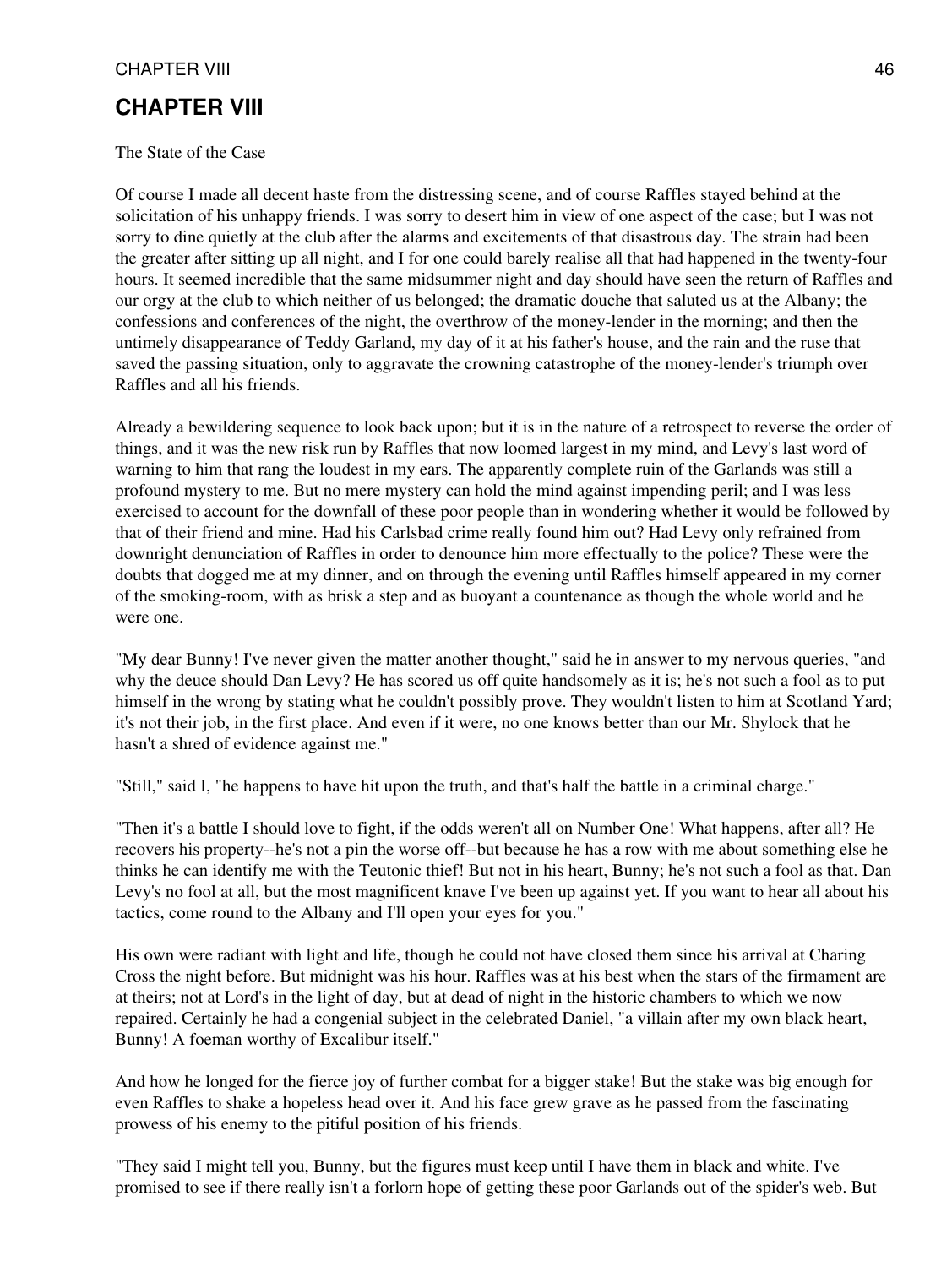there isn't, Bunny, I don't mind telling you."

"What I can't understand," said I, "is how father and son seem to have walked into the same parlour--and the father a business man!"

"Just what he never was," replied Raffles; "that's at the bottom of the whole thing. He was born into a big business, but he wasn't born a business man. So his partners were jolly glad to buy him out some years ago; and then it was that poor old Garland lashed out into the place where you spent the day, Bunny. It has been his ruin. The price was pretty stiff to start with; you might have a house in most squares and quite a good place in the country for what you've got to pay for a cross between the two. But the mixture was exactly what attracted these good people; for it was not only in Mrs. Garland's time, but it seems she was the first to set her heart upon the place. So she was the first to leave it for a better world--poor soul--before the glass was on the last vinery. And the poor old boy was left to pay the shot alone."

"I wonder he didn't get rid of the whole show," said I, "after that."

"I've no doubt he felt like it, Bunny, but you don't get rid of a place like that in five minutes; it's neither fish nor flesh; the ordinary house-hunter, with the money to spend, wants to be nearer in or further out. On the other hand there was a good reason for holding on. That part of Kensington is being gradually rebuilt; old Garland had bought the freehold, and sooner or later it was safe to sell at a handsome profit for building sites. That was the one excuse for his dip; it was really a fine investment, or would have been if he had left more margin for upkeep and living expenses. As it was he soon found himself a bit of a beggar on horseback. And instead of selling his horse at a sacrifice, he put him at a fence that's brought down many a better rider."

"What was that?"

"South Africans!" replied Raffles succinctly. "Piles were changing hands over them at the time, and poor old Garland began with a lucky dip himself; that finished him off. There's no tiger like an old tiger that never tasted blood before. Our respected brewer became a reckless gambler, lashed at everything, and in due course omitted to cover his losses. They were big enough to ruin him, without being enormous. Thousands were wanted at almost a moment's notice; no time to fix up an honest mortgage; it was a case of pay, fail, or borrow through the nose! And old Garland took ten thousand of the best from Dan Levy--and had another dip!"

"And lost again?"

"And lost again, and borrowed again, this time on the security of his house; and the long and short of it is that he and every stick, brick and branch he is supposed to possess have been in Dan Levy's hands for months and years."

"On a sort of mortgage?"

"On a perfectly nice and normal mortgage so far as interest went, only with a power to call in the money after six months. But old Garland is being bled to the heart for iniquitous interest on the first ten thousand, and of course he can't meet the call for another fifteen when it comes; but he thinks it's all right because Levy doesn't press for the dibs. Of course it's all wrong from that moment. Levy has the right to take possession whenever he jolly well likes; but it doesn't suit him to have the place empty on his hands, it might depreciate a rising property, and so poor old Garland is deliberately lulled into a false sense of security. And there's no saying how long that state of things might have lasted if we hadn't taken a rise out of old Shylock this morning."

"Then it's our fault, A.J.?"

"It's mine," said Raffles remorsefully. "The idea, I believe, was altogether mine, Bunny; that's why I'd give my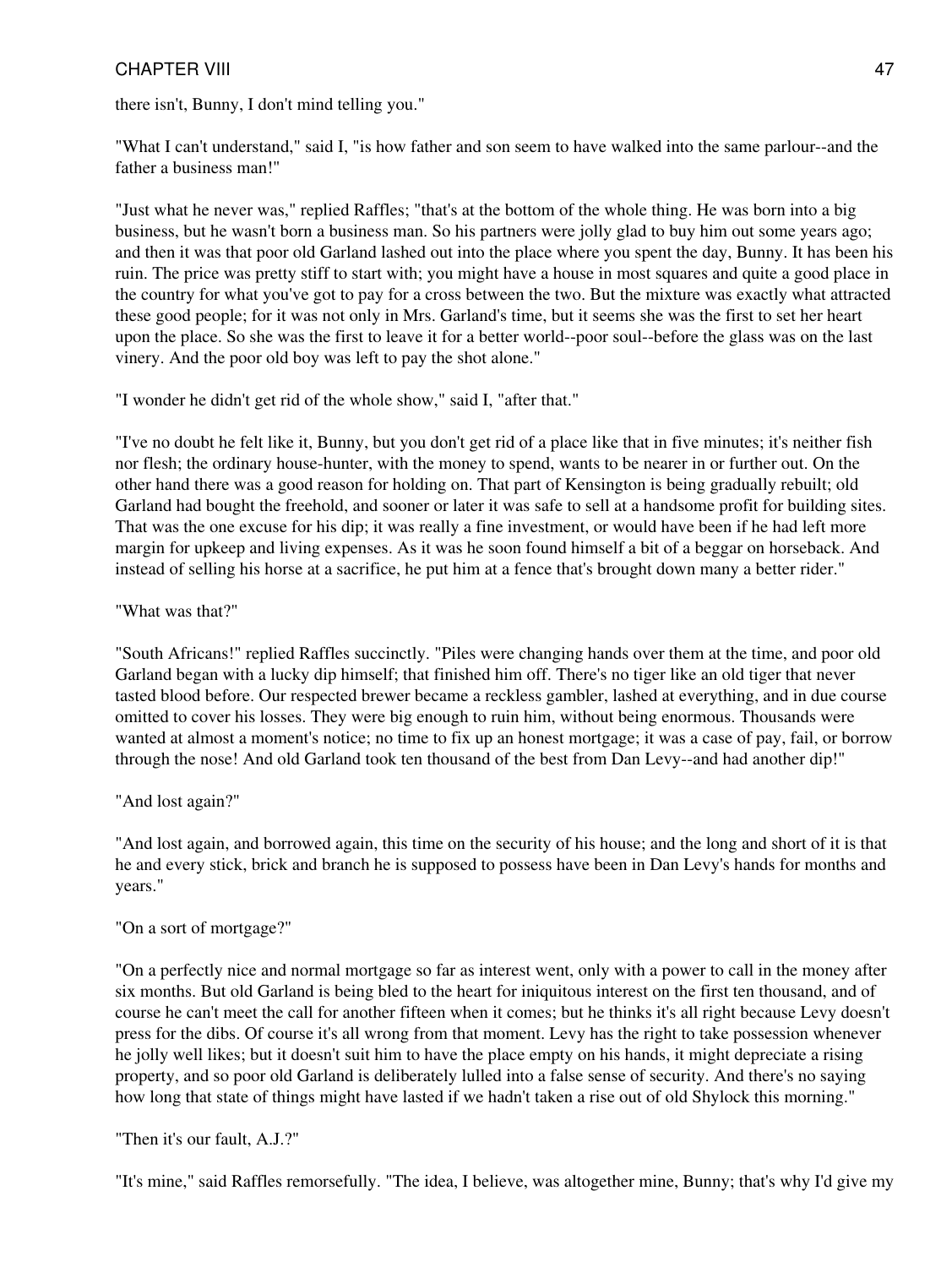bowing hand to take the old ruffian at his word, and save the governor as we did the boy!"

"But how *do* you account for his getting them both into his toils?" I asked. "What was the point of lending heavily to the son when the father already owed more than he could pay?"

"There are so many points," said Raffles. "They love you to owe more than you can pay; it's not their principal that they care about nearly so much as your interest; what they hate is to lose you when once they've got you. In this case Levy would see how frightfully keen poor old Garland was about his boy--to do him properly and, above all, not to let him see what an effort it's become. Levy would find out something about the boy; that he's getting hard up himself, that he's bound to discover the old man's secret, and capable of making trouble and spoiling things when he does. 'Better give him the same sort of secret of his own to keep,' says Levy, 'then they'll both hold their tongues, and I'll have one of 'em under each thumb till all's blue.' So he goes for Teddy till he gets him, and finances father and son in watertight compartments until this libel case comes along and does make things look a bit blue for once. Not blue enough, mind you, to compel the sale of a big rising property at a sacrifice; but the sort of thing to make a man squeeze his small creditors all round, while still nursing his top class. So you see how it all fits in. They say the old blackguard is briefing Mr. Attorney himself; that along with all the rest to scale, will run him into thousands even if he wins his case."

"May he lose it!" said I, drinking devoutly, while Raffles lit the inevitable Egyptian. I gathered that this plausible exposition of Mr. Levy's tactics had some foundation in the disclosures of his hapless friends; but his ready grasp of an alien subject was highly characteristic of Raffles. I said I supposed Miss Belsize had not remained to hear the whole humiliating story, but Raffles replied briefly that she had. By putting the words into his mouth, I now learnt that she had taken the whole trouble as finely as I should somehow have expected from those fearless eyes of hers; that Teddy had offered to release her on the spot, and that Camilla Belsize had refused to be released; but when I applauded her spirit, Raffles was ostentatiously irresponsive. Nothing, indeed, could have been more marked than the contrast between his reluctance to discuss Miss Belsize and the captious gusto with which she had discussed him. But in each case the inference was that there was no love lost between the pair; and in each case I could not help wondering why.

There was, however, another subject upon which Raffles exercised a much more vexatious reserve. Had I been more sympathetically interested in Teddy Garland, no doubt I should have sought an earlier explanation of his sensational disappearance, instead of leaving it to the last. My interest in the escapade, however, was considerably quickened by the prompt refusal of Raffles to tell me a word about it.

"No, Bunny," said he, "I'm not going to give the boy away. His father knows, and I know--and that's enough."

"Was it your paragraph in the papers that brought him back?"

Raffles paused, cigarette between fingers, in a leonine perambulation of his cage; and his smile was a sufficient affirmative.

"I mustn't talk about it, really, Bunny," was his actual reply. "It wouldn't be fair."

"I don't think it's conspicuously fair on me," I retorted, "to set me to cover up your pal's tracks, to give me a lie like that to act all day, and then not to take one into the secret when he does turn up. I call it trading on a fellow's good-nature--not that I care a curse!"

"Then that's all right, Bunny," said Raffles genially. "If you cared I should feel bound to apologise to you for the very rotten way you've been treated all round; as it is I give you my word not to take you in with me if I have another dip at Dan Levy."

"But you're not seriously thinking of it, Raffles?"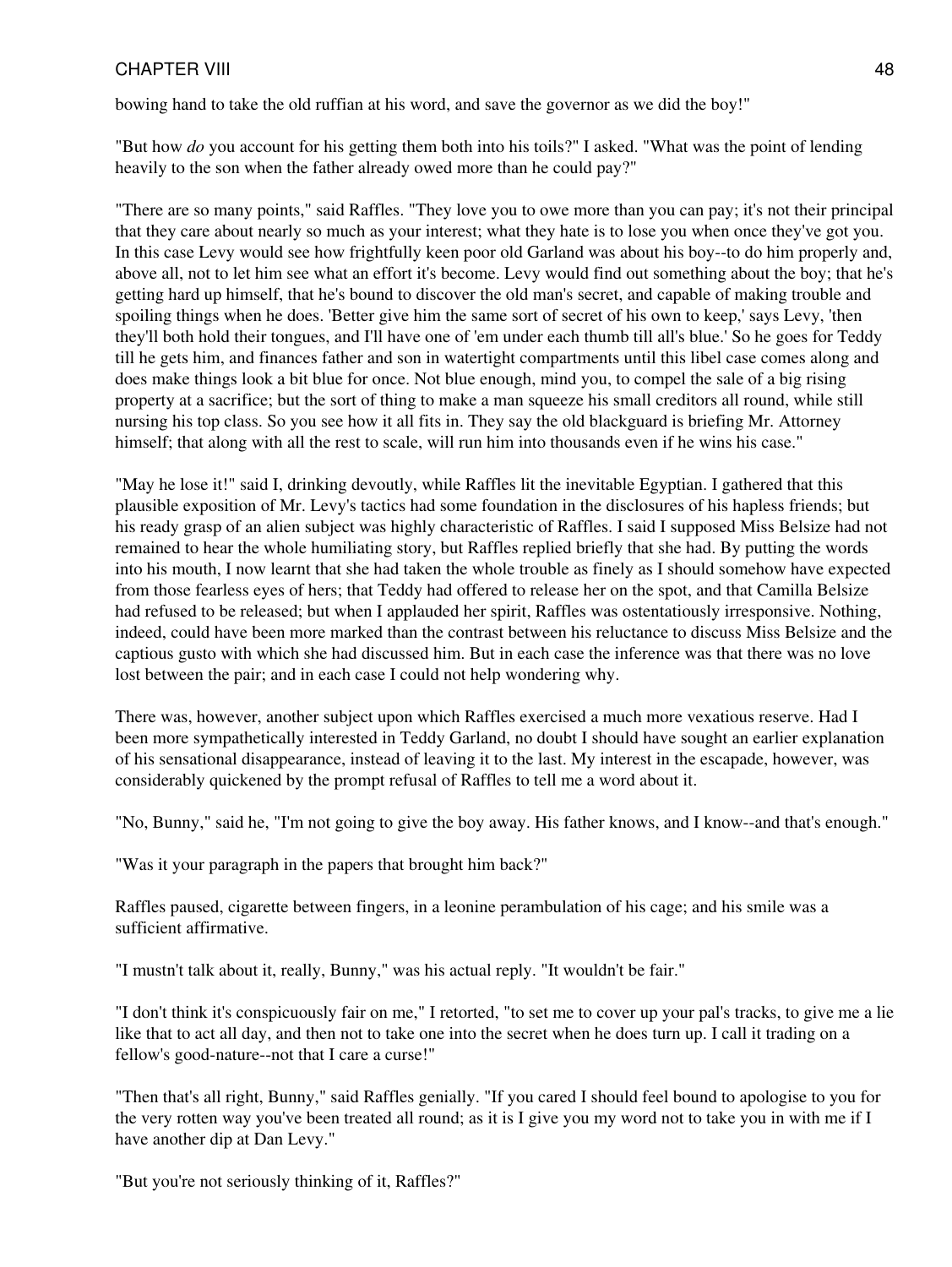"I am if I see half a chance of squaring him short of wilful murder."

"You mean a chance of settling his account against the Garlands?"

"To say nothing of my own account against Dan Levy! I'm spoiling for another round with that sportsman, Bunny, for its own sake quite apart from these poor pals of mine."

"And you really think the game would be worth a candle that might fire the secret mine of your life and blow your character to blazes?"

One could not fraternise with Raffles without contracting a certain facility in fluent and florid metaphor; and this parody of his lighter manner drew a smile from my model. But it was the bleak smile of a man thinking of other things, and I thought he nodded rather sadly. He was standing by the open window; he turned and leant out as I had done that interminable twenty-four hours ago; and I longed to know his thoughts, to guess what it was that I knew he had not told me, that I could not divine for myself. There was something behind his mask of gay pugnacity; nay, there was something behind the good Garlands and their culpably commonplace misfortunes. They were the pretext. But could they be the Cause?

The night was as still as the night before. In another moment a flash might have enlightened me. But, in the complete cessation of sound in the room, I suddenly heard one, soft and stealthy but quite distinct, outside the door.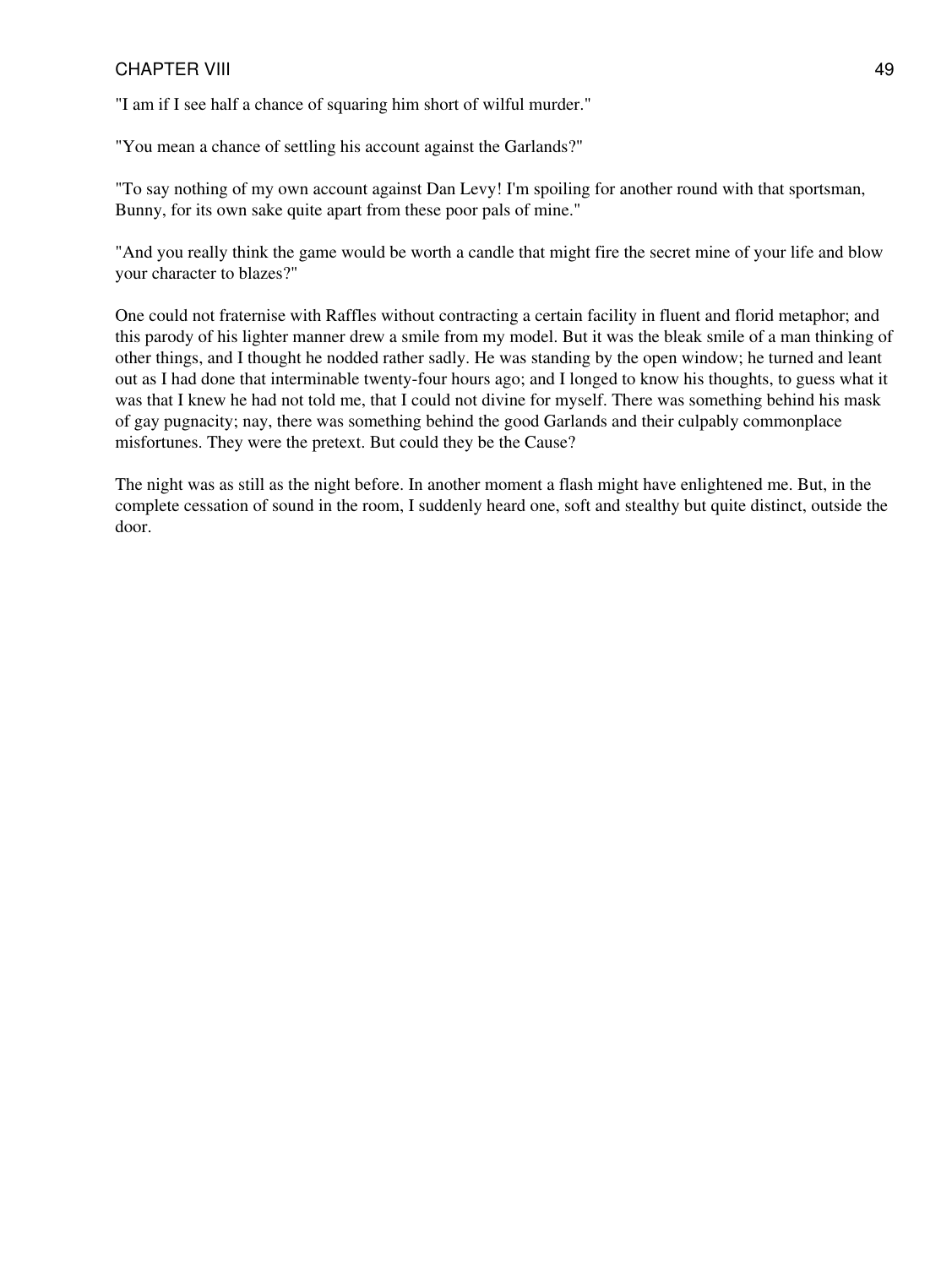# **CHAPTER IX**

#### A Triple Alliance

It was the intermittent sound of cautious movements, the creak of a sole not repeated for a great many seconds, the all but inaudible passing of a hand over the unseen side of the door leading into the lobby. It may be that I imagined more than I actually heard of the last detail; nevertheless I was as sure of what was happening as though the door had been plate-glass. Yet there was the outer door between lobby and landing and that I distinctly remembered Raffles shutting behind him when we entered. Unable to attract his attention now, and never sorry to be the one to take the other by surprise, I listened without breathing until assurance was doubly sure, then bounded out of my chair without a word. And there was a resounding knock at the inner door, even as I flung it open upon a special evening edition of Mr. Daniel Levy, a resplendent figure with a great stud blazing in a frilled shirt, white waistcoat and gloves, opera-hat and cigar, and all the other insignia of a nocturnal vulgarian about town.

"May I come in?" said he with unctuous affability.

"May you!" I took it upon myself to shout. "I like that, seeing that you came in long ago! I heard you all right--you were listening at the door--probably looking through the keyhole--and you only knocked when I jumped up to open it!"

"My dear Bunny!" exclaimed Raffles, a reproving hand upon my shoulder. And he bade the unbidden guest a jovial welcome.

"But the outer door was shut," I expostulated. "He must have forced it or else picked the lock."

"Why not, Bunny? Love isn't the only thing that laughs at locksmiths," remarked Raffles with exasperating geniality.

"Neither are swell mobsmen!" cried Dan Levy, not more ironically than Raffles, only with a heavier type of irony.

Raffles conducted him to a chair. Levy stepped behind it and grasped the back as though prepared to break the furniture on our heads if necessary. Raffles offered him a drink; it was declined with a crafty grin that made no secret of a base suspicion.

"I don't drink with the swell mob," said the money-lender.

"My dear Mr. Levy," returned Raffles, "you're the very man I wanted to see, and nobody could possibly be more welcome in my humble quarters; but that's the fourth time to-day I've heard you make use of an obsolete expression. You know as well as I do that the slap-bang-here-we-are-again type of work is a thing of the past. Where are the jolly dogs of the old song now?"

"'Ere at the Albany!" said Levy. "Here in your rooms, Mr. A.J. Raffles."

"Well, Bunny," said Raffles, "I suppose we must both plead guilty to a hair of the jolly dog that bit him--eh?"

"You know what I mean," our visitor ground out through his teeth. "You're cracksmen, magsmen, mobsmen, the two of you; so you may as well both own up to it."

"Cracksmen? Magsmen? Mobsmen?" repeated Raffles, with his head on one side. "What does the kind gentleman mean, Bunny? Wait! I have it--thieves! Common thieves!"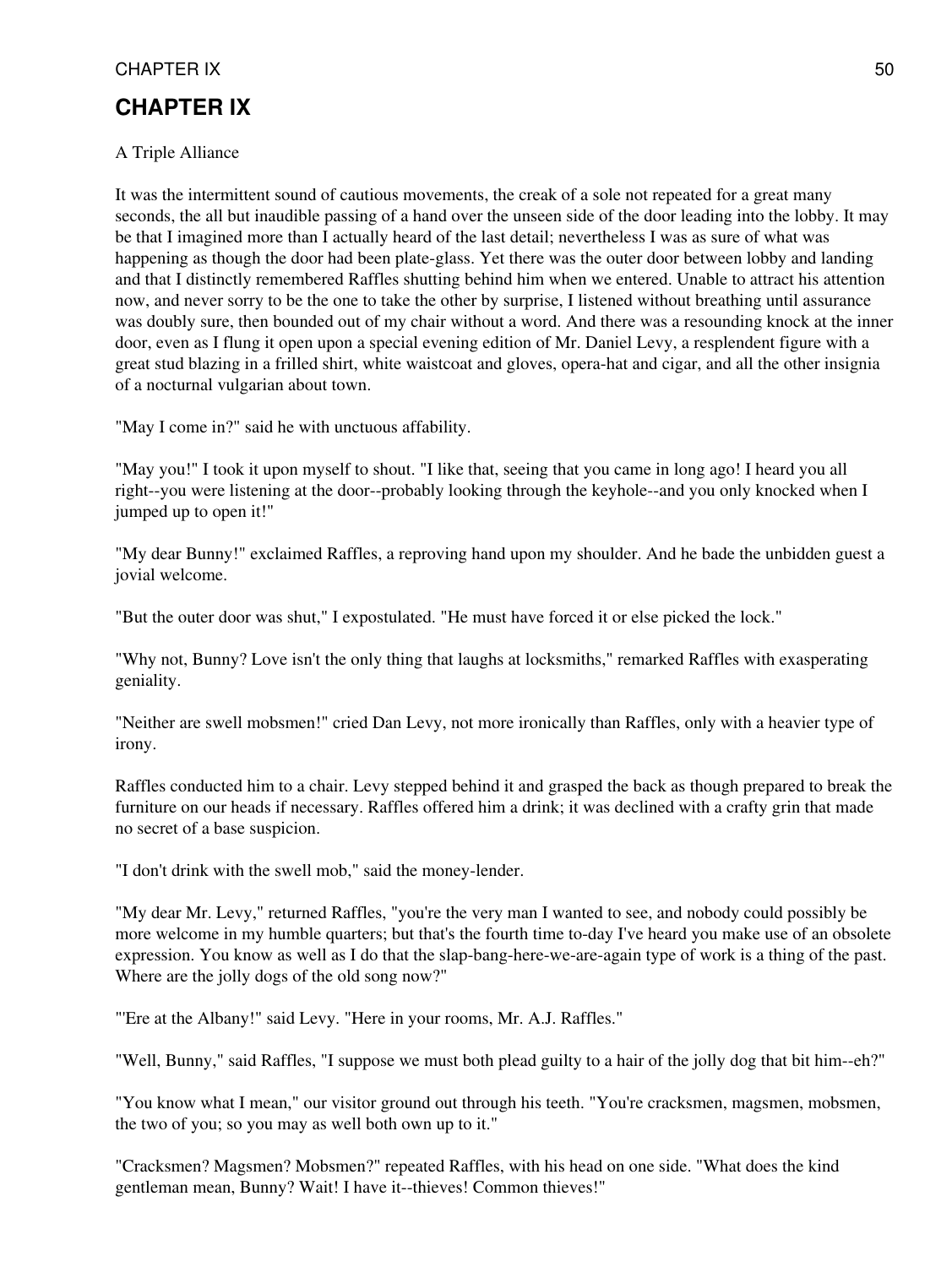And he laughed loud and long in the moneylender's face and mine.

"You may laugh," said Levy. "I'm too old a bird for your chaff; the only wonder is I didn't spot you right off when we were abroad." He grinned malevolently. "Shall I tell you when I did tumble to it--Mr. Ananias J. Raffles?"

"Daniel in the liars' den," murmured Raffles, wiping the tears from his eyes. "Oh, yes, do tell us anything you like; this is the best entertainment we've had for a long time, isn't it, Bunny?"

"Chalks!" said I.

"I thought of it this morning," proceeded the money-lender, with a grim contempt for all our raillery, "when you played your pretty trick upon me, so glib and smooth, and up to every move, the pair of you! One borrowing the money, and the other paying me back in my very own actual coin!"

"Well," said I, "there was no crime in that."

"Oh, yes, there was," replied Levy, with a wide wise grin; "there was the one crime you two ought to know better than ever to commit, if you call yourselves what I called you just now. The crime that you committed was the crime of being found out; but for that I should never have suspected friend Ananias of that other job at Carlsbad; no, not even when I saw his friends so surprised to hear that he'd been out there--a strapping young chap like 'im! Yes," cried the money-lender, lifting the chair and jobbing it down on the floor; "this morning was when I thought of it, but this afternoon was when I jolly well knew."

Raffles was no longer smiling; his eyes were like points of steel, his lips like a steel trap.

"I saw what you thought," said he, disdainfully. "And you still seriously think I took your wife's necklace and hid it in the woods?"

"I know you did."

"Then what the devil are you doing here alone?" cried Raffles. "Why didn't you bring along a couple of good men and true from Scotland Yard? Here I am, Mr. Levy, entirely at your service. Why don't you give me in charge?"

Levy chuckled consumedly--ventriloquously--behind his three gold buttons and his one diamond stud.

"P'r'aps I'm not such a bad sort as you think," said he. "An' p'r'aps you two gentlemen are not such bad sorts as *I* thought."

"Gentlemen once more, eh?" said Raffles. "Isn't that rather a quick recovery for swell magsmen, or whatever we were a minute ago?"

"P'r'aps I never really thought you quite so bad as all that, Mr. Raffles."

"Perhaps you never really thought I took the necklace, Mr. Levy?"

"I know you took it," returned Levy, his new tone of crafty conciliation softening to a semblance of downright apology. "But I believe you did put it back where you knew it'd be found. And I begin to think you only took it for a bit o' fun!"

"If he took it at all," said I. "Which is absurd."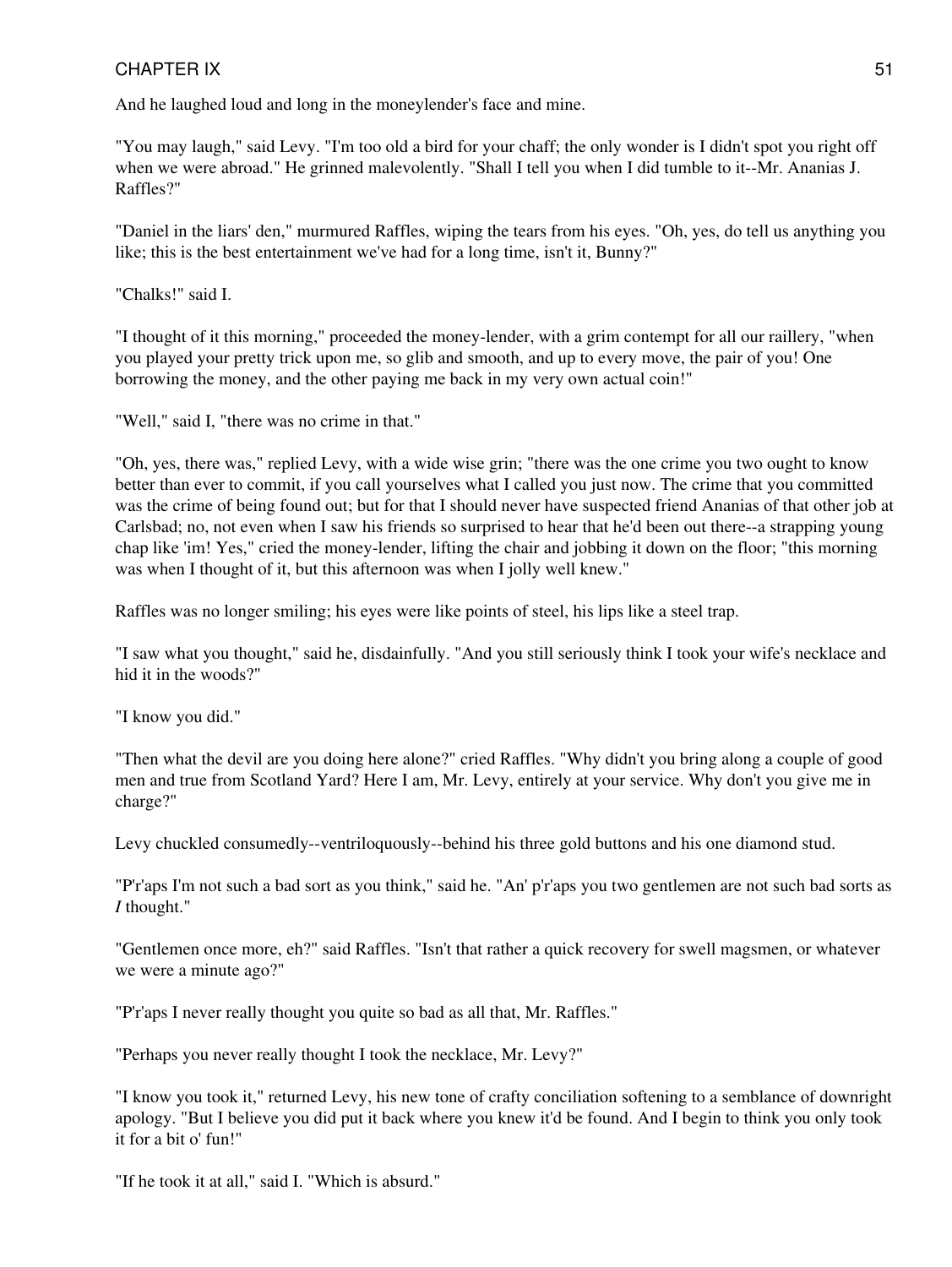"I only wish I had!" exclaimed Raffles, with gratuitous audacity. "I agree with you, Mr. Levy, it would have been more like a bit of fun than anything that came my way on the human rubbish-heap we were both inhabiting for our sins."

"The kind of fun that appeals to you?" suggested Levy, with a very shrewd glance.

"It would," said Raffles, "I feel sure."

"'Ow would you care for another bit o' fun like it, Mr. Raffles?"

"Don't say 'another,' please."

"Well, would you like to try your 'and at the game again?"

"Not 'again,' Mr. Levy; and my 'prentice' hand, if you don't mind."

"I beg pardon; my mistake," said Levy, with becoming gravity.

"How would I like to try my prentice hand on picking and stealing for the pure fun of the thing? Is that it, Mr. Levy?"

Raffles was magnificent now; but so was the other in his own way. And once more I could but admire the tact with which Levy had discarded his favourite cudgels, and the surprising play that he was making with the buttoned foil.

"It'd be more picking than stealing," said he. "Tricky picking too, Raffles, but innocent enough even for an amatoor."

"I thank you, Mr. Levy. So you have a definite case in mind?"

"I have--a case of recovering a man's own property."

"You being the man, Mr. Levy?"

"I being the man, Mr. Raffles."

"Bunny, I begin to see why he didn't bring the police with him!"

I affected to have seen it for some time; thereupon our friend the enemy protested that in no circumstances could he have taken such a course. By the searchlight of the present he might have detected things which had entirely escaped his notice in the past--incriminating things--things that would put together into a Case. But, after all, what evidence had he against Raffles as yet? Mr. Levy himself propounded the question with unflinching candour. He might inform the Metropolitan Police of his strong suspicions; and they might communicate with the Austrian police, and evidence beyond the belated evidence of his own senses be duly forthcoming; but nothing could be done at once, and if Raffles cared to endorse his theory of the practical joke, by owning up to that and nothing more, then, so far as Mr. Levy was concerned, nothing should ever be done at all.

"Except this little innocent recovery of your own property," suggested Raffles. "I suppose that's the condition?"

"Condition's not the word I should have employed," said Levy, with a shrug.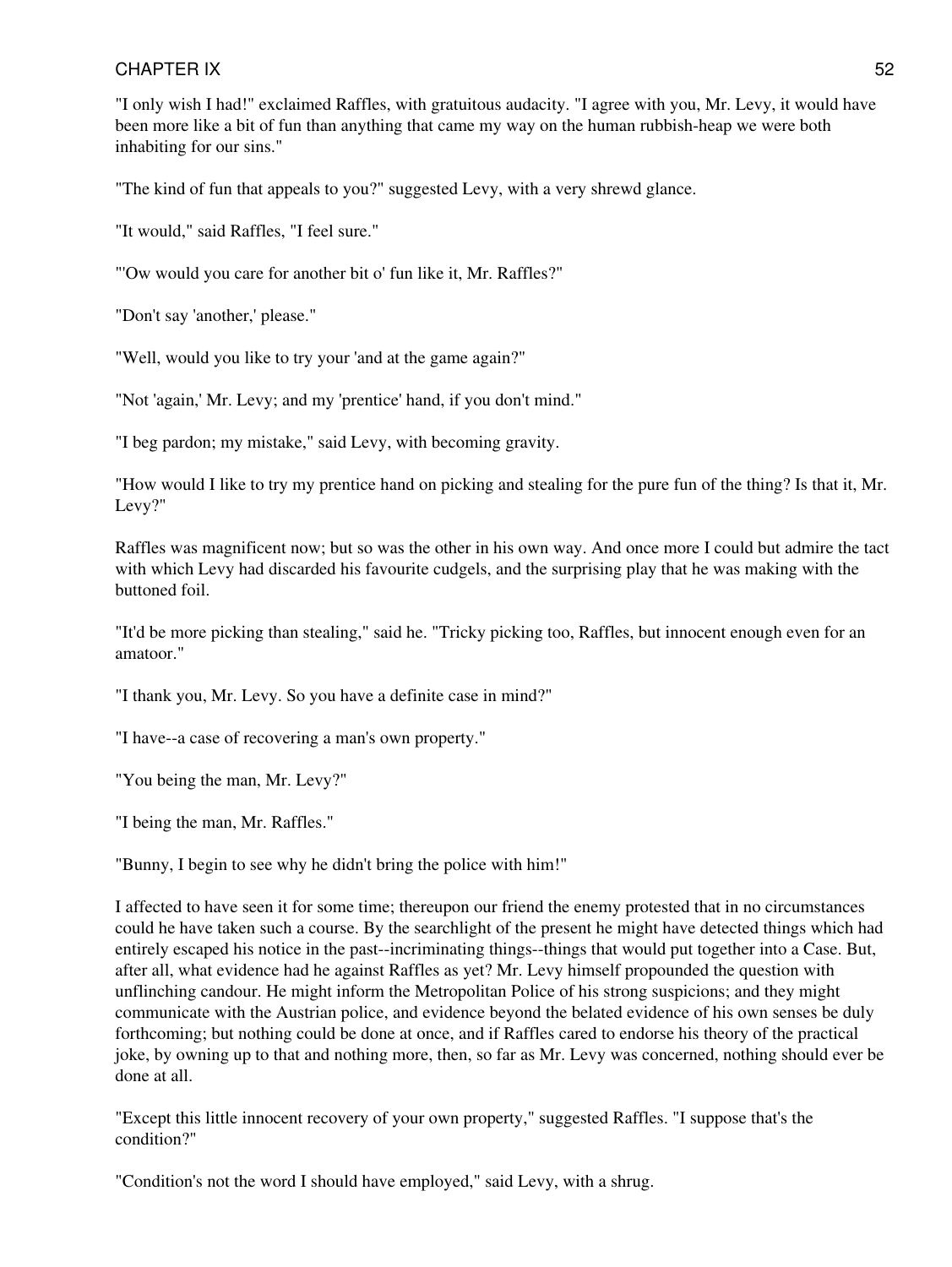"Preliminary, then?"

"Indemnity is more the idea. You put me to a lot of trouble by abstracting Mrs. Levy's jewels for your own amusement--"

"So you assert, Mr. Levy."

"Well, I may be wrong; that remains to be seen--or not--as you decide," rejoined the Jew, lifting his mask for the moment. "At all events you admit that it's the sort of adventure you would like to try. And so I ask you to amuse yourself by abstracting something else of mine that 'appens to have got into the wrong hands; then, I say, we shall be quits."

"Well," said Raffles, "there's no harm in our hearing what sort of property it is, and where you think it's to be found."

The usurer leant forward in his chair; he had long been sitting in the one which at first he had seemed inclined to wield as a defensive weapon. We all drew together into a smaller triangle. And I found our visitor looking specially hard at me for the first time.

"I've seen you, too, before to-day," said he. "I thought I had, after you'd gone this morning, and when we met in the afternoon I made sure. It was at the Savoy when me and my wife were dining there and you gentlemen were at the next table." There was a crafty twinkle in his eye, but the natural allusion to the necklace was not made. "I suppose," he continued, "you are partners in--amusement? Otherwise I should insist on speaking to Mr. Raffles alone."

"Bunny and I are one," said Raffles airily.

"Though two to one--numerically speaking," remarked Levy, with a disparaging eye on me. "However, if you're both in the job, so much the more chance of bringing it off, I daresay. But you'll never 'ave to 'andle a lighter swag, gentlemen!"

"More jewellery?" inquired Raffles, as one thoroughly enjoying the joke.

"No--lighter than that--a letter!"

"One little letter?"

"That's all."

"Of your own writing, Mr. Levy?"

"No, sir!" thundered the money-lender, just when I could have sworn his lips were framing an affirmative.

"I see; it was written to you, not by you."

"Wrong again, Raffles!"

"Then how can the letter be your property, my dear Mr. Levy?"

There was a pause. The money-lender was at visible grips with some new difficulty. I watched his heavy but not unhandsome face, and timed the moment of mastery by the sudden light in his crafty eyes.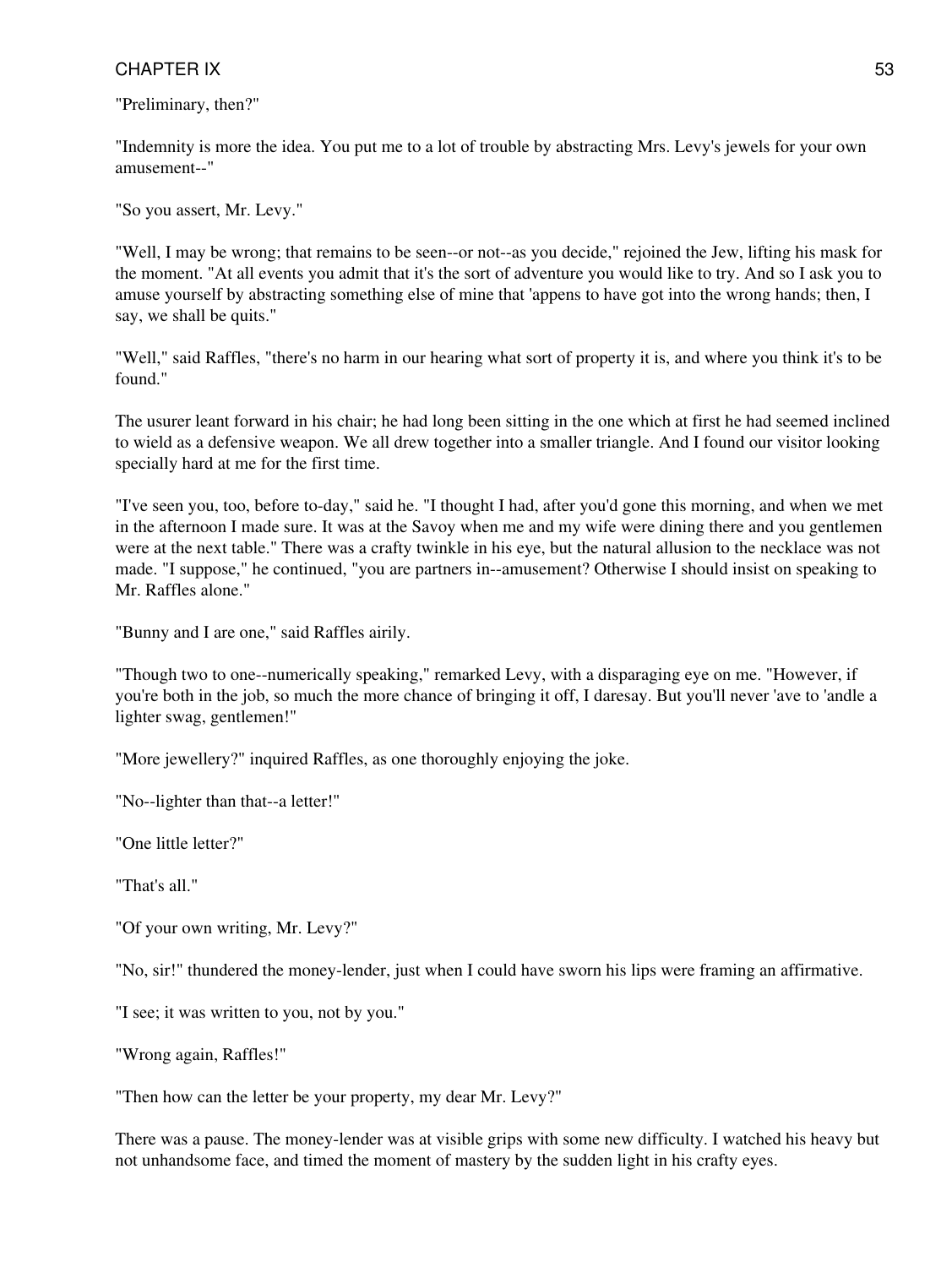"They think it was written by me," said he. "It's a forgery, written on my office paper; if that isn't my property, I should like to know what is?"

"It certainly ought to be," returned Raffles, sympathetically. "Of course you're speaking of the crucial letter in your case against *Fact*?"

"I am," said Levy, rather startled; "but 'ow did you know I was?"

"I am naturally interested in the case."

"And you've read about it in the papers; they've had a fat sight too much to say about it, with the whole case still *sub judice*."

"I read the original articles in *Fact*" said Raffles.

"And the letters I'm supposed to have written?"

"Yes; there was only one of them that struck me as being slap in the wind's eye."

"That's the one I want."

"If it's genuine, Mr. Levy, it might easily form the basis of a more serious sort of case."

"But it isn't genuine."

"Nor would you be the first plaintiff in the High Court of Justice," pursued Raffles, blowing soft grey rings into the upper air, "who has been rather rudely transformed into the defendant at the Old Bailey."

"But it isn't genuine, I'm telling you!" cried Dan Levy with a curse.

"Then what in the world do you want with the letter? Let the prosecution love and cherish it, and trump it up in court for all it's worth; the less it is worth, the more certain to explode and blow their case to bits. A palpable forgery in the hands of Mr. Attorney!" cried Raffles, with a wink at me. "It'll be the best fun of its kind since the late lamented Mr. Pigott; my dear Bunny, we must both be there."

Mr. Levy's uneasiness was a sight for timid eyes. He had presented his case to us naked and unashamed; already he was in our hands more surely than Raffles was in his. But Raffles was the last person to betray his sense of an advantage a second too soon: he merely gave me another wink. The usurer was frowning at the carpet. Suddenly he sprang up and burst out in a bitter tirade upon the popular and even the judicial prejudice against his own beneficent calling. No money-lender would ever get justice in a British court of law; easier for the camel to thread the needle's eye. That flagrant forgery would be accepted at sight by our vaunted British jury. The only chance was to abstract it before the case came on.

"But if it can be proved to be a forgery," urged Raffles, "nothing could possibly turn the tables on the other side with such complete and instantaneous effect."

"I've told you what I reckon my only chance," said Levy fiercely. "Let me remind you that it's yours as well!"

"If you talk like that," said Raffles, "I shan't consider it."

"You won't in any case, I should hope," said I.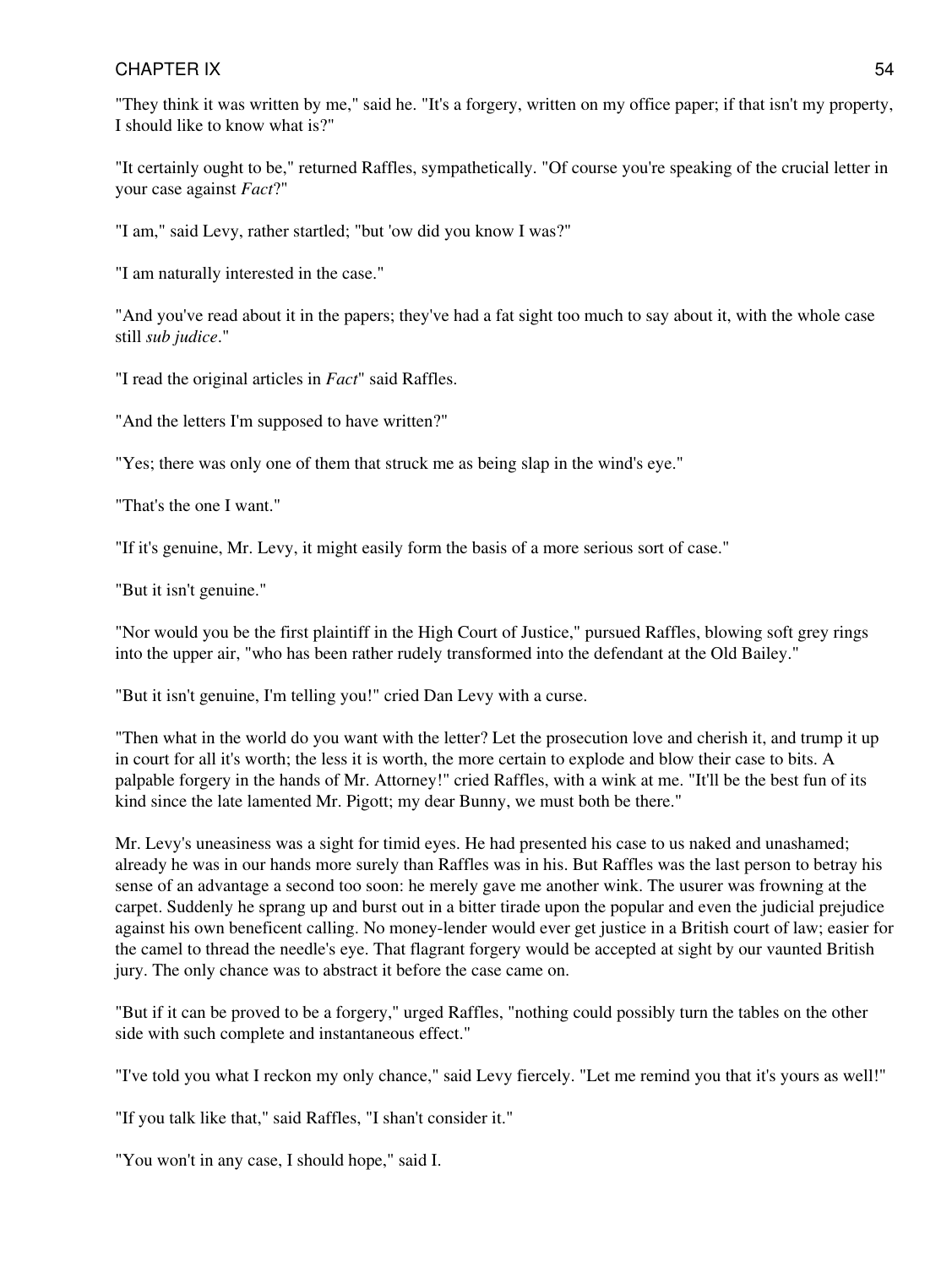"Oh, yes, I might; but not if he talks like that."

Levy stopped talking quite like that.

"Will you do it, Mr. Raffles, or will you not?"

"Abstract the--forgery?"

"Yes."

"Where from?"

"Wherever it may be; their solicitors' safe, I suppose."

"Who are the solicitors to *Fact*?"

"Burroughs and Burroughs."

"Of Gray's Inn Square?"

"That's right."

"The strongest firm in England for a criminal case," said Raffles, with a grimace at me. "Their strong-room is probably the strongest strong-room!"

"I said it was a tricky job," rejoined the moneylender.

Raffles looked more than dubious.

"Big game for a first shoot, eh, Bunny?"

"Too big by half."

"And you merely wish to have their letter--withdrawn, Mr. Levy?"

"That's the way to put it."

And the diamond stud sparkled again as it heaved upon the billows of an intestine chuckle.

"Withdrawn--and nothing more?"

"That'll be good enough for me, Mr. Raffles."

"Even though they miss it the very next morning?"

"Let them miss it."

Raffles joined his finger-tips judicially, and shook his head in serene dissent.

"It would do you more harm than good, Mr. Levy. I should be inclined to go one better--if I went into the thing at all," he added, with so much point that I was thankful to think he was beginning to decide against it.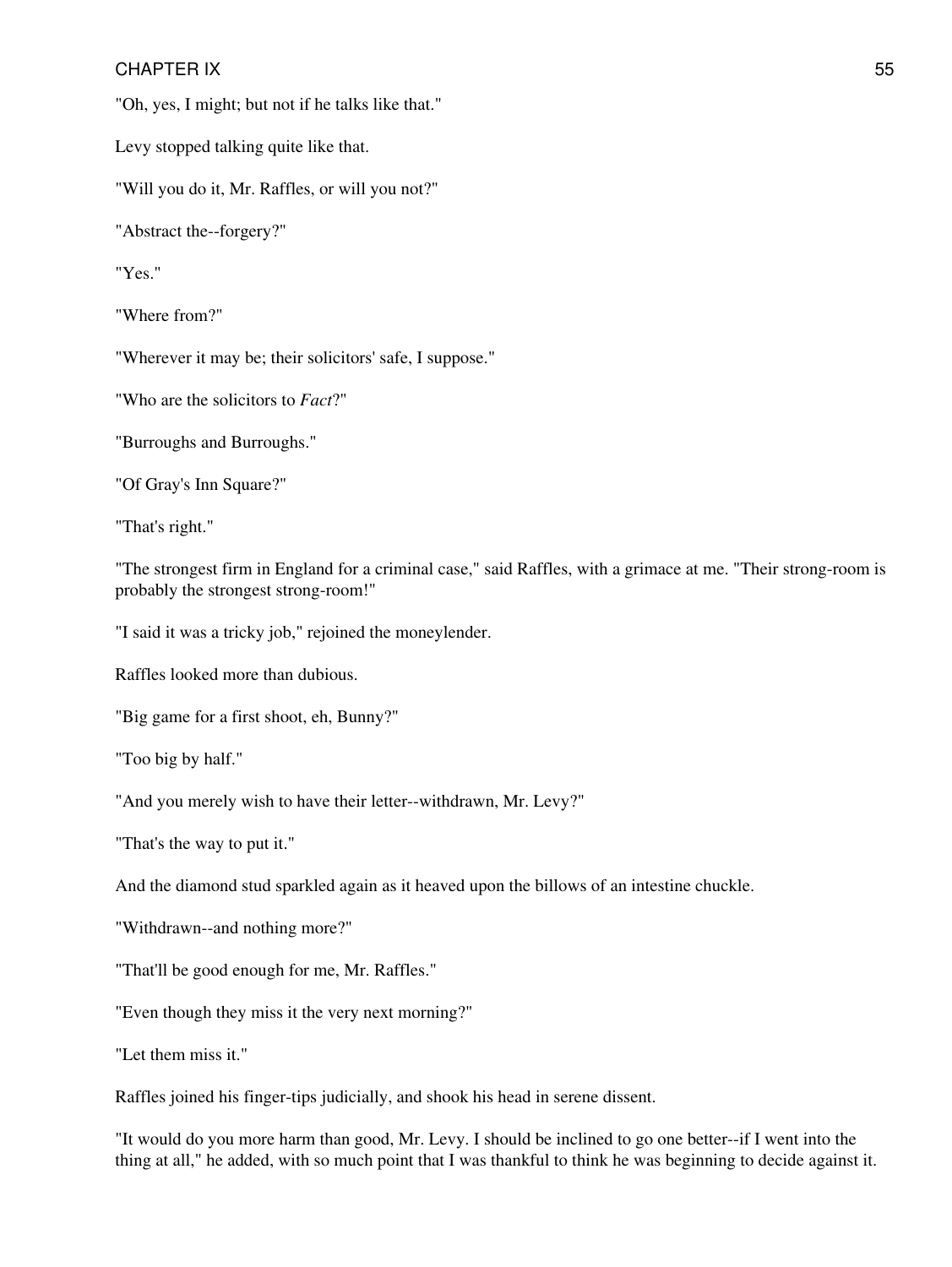"What improvement do you suggest?" inquired Dan Levy, who had evidently no such premonition.

"I should take a sheet of your paper with me, and forge the forgery!" said Raffles, a light in his eye and a gusto in his voice that I knew only too well. "But I shouldn't do my work as perfectly as--the other cove--did his. My effort would look the same as yours--*his*--until Mr. Attorney fixed it with his eyeglass in open court. And then the bottom would be out of the defence in five minutes!"

Dan Levy came straight over to Raffles--quivering like a jelly--beaming at every pore.

"Shake!" he cried. "I always knew you were a man after my own heart, but I didn't know you were a man of genius until this minute."

"It's no use my shaking," replied Raffles, the tips of his sensitive fingers still together, "until I make up my mind to take on the job. And I'm a very long way from doing that yet, Mr. Levy."

I breathed again.

"But you must, my dear friend, you simply must!" said Levy, in a new tone of pure persuasion. I was sorry he forgot to threaten instead. Perhaps it was not forgetfulness; perhaps he was beginning to know his Raffles as I knew mine; if so, I was sorrier still.

"It's a case of *quid pro quo*," said Raffles calmly. "You can't expect me to break out into downright crime--however technical the actual offence--unless you make it worth my while."

Levy became the man I wanted him to be again. "I fancy it's worth your while not to hear anything more about Carlsbad," said he, though still with less of the old manner than I could have wished.

"What!" cried Raffles, "when you own yourself that you've no evidence against me there?"

"Evidence is to be got that may mean five years to you; don't you make any mistake about that."

"Whereas the evidence of this particular letter against yourself has, on your own showing, already been obtained! It's as you like, of course," added Raffles, getting up with a shrug. "But if the Old Bailey sees us both, Mr. Levy, I'll back my chance against yours--and your sentence against mine!"

Raffles helped himself to a drink, after a quizzical look at his guest, decanter in hand; the usurer snatched it from him and splashed out half a tumbler. Certainly he was beginning to know his Raffles perilously well.

"There, damn you!" said he, blinking into an empty glass. "I trust you further than I'd trust any other young blood of your kidney; name your price, and you shall earn it if you can."

"You may think it a rather long one, Mr. Levy."

"Never mind; you say what you want."

"Leave that money of yours on the mortgage with Mr. Garland; forgive him his other debt as you hope to be forgiven; and either that letter shall be in your hands, or I'll be in the hands of the police, before a week is up!"

Spoken from man to man with equal austerity and resolution, yet in a voice persuasive and conciliatory rather than arbitrary or dictatorial, the mere form and manner of this quixotic undertaking thrilled all my fibres in defiance of its sense. It was like the blare of bugles in a dubious cause; one's blood responded before one's brain; and but for Raffles, little as his friends were to me, and much as I repudiated his sacrifices on their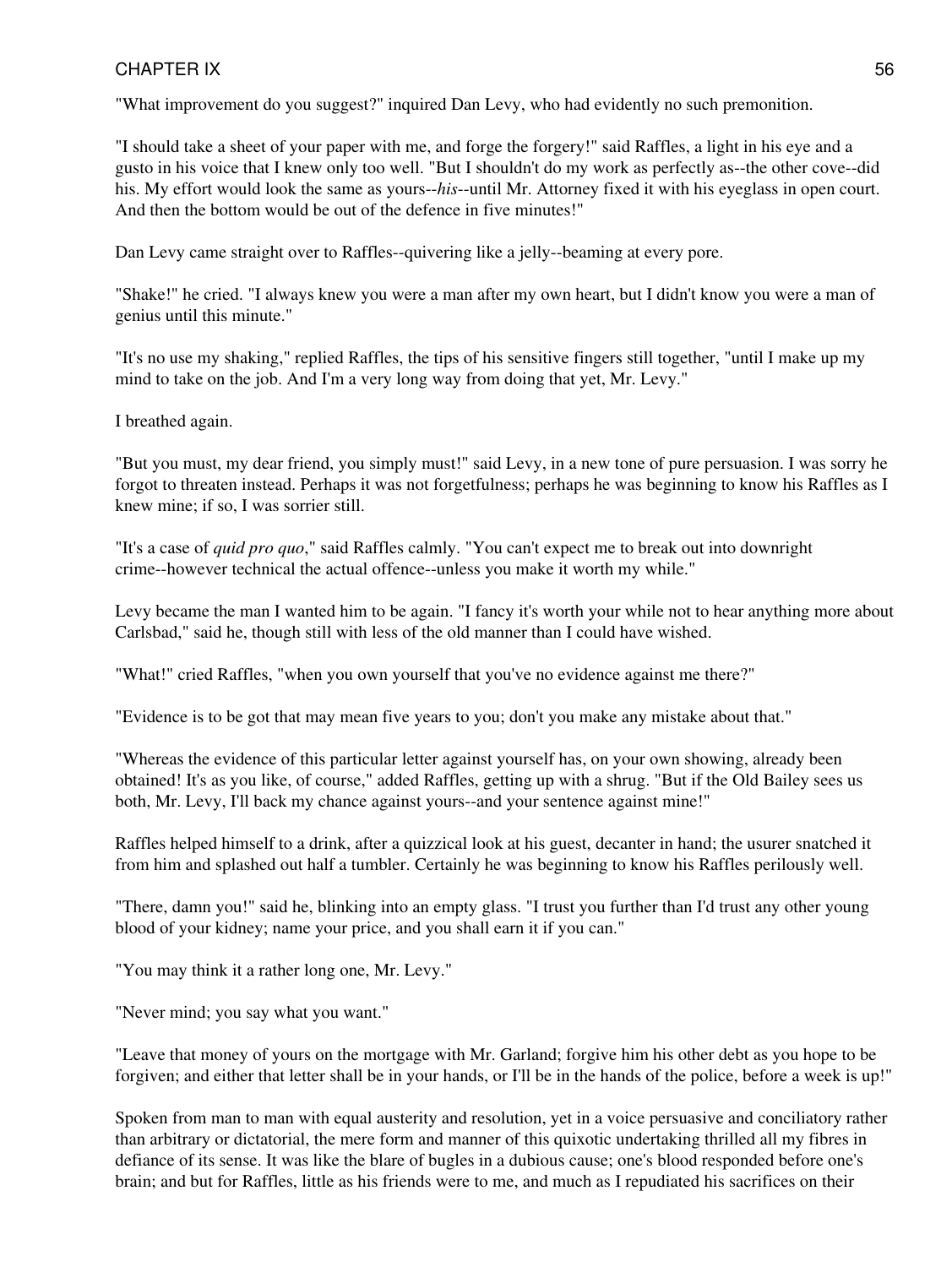behalf, that very minute I might have led the first assault on their oppressor. In a sudden fury the savage had hurled his empty tumbler into the fireplace, and followed the crash with such a volley of abuse as I have seldom heard from human brute.

"I'm surprised at you, Mr. Levy," said Raffles, contemptuously; "if we copied your tactics we should throw you through that open window!"

And I stood by for my share in the deed.

"Yes! I know it'd pay you to break my neck," retorted Levy. "You'd rather swing than do time, wouldn't you?"

"And you prefer the other alternative," said Raffles, "to loosing your grip upon a man who's done you no harm whatever! In interest alone he's almost repaid all you lent him in the first instance; you've first-class security for the rest; yet you must ruin him to revenge yourself upon us. On us, mark you! It's against us you've got your grievance, not against old Garland or his son. You've lost sight of that fact. That little trick this morning was our doing entirely. Why don't you take it out of us? Why refuse a fair offer to spite people who have done you no harm?"

"It's not a fair offer," growled Levy. "I made you the fair offer."

But his rage had moderated; he was beginning to listen to Raffles and to reason, with however ill a grace. It was the very moment which Raffles was the very man to improve.

"Mr. Levy," said he, "do you suppose I care whether you hold your tongue or not on a matter of mere suspicion, which you can't support by a grain of evidence? You lose a piece of jewellery abroad; you recover it intact; and after many days you get the bright idea that I'm the culprit because I happen to have been staying in your hotel at the time. It never occurred to you there or then, though you interviewed the gentleman face to face, as you were constantly interviewing me. But as soon as I borrow some money from you, here in London in the ordinary way, you say I must be the man who borrowed Mrs. Levy's necklace in that extraordinary way at Carlsbad! I should say it to the marines, Mr. Levy, if I were you; they're the only force that are likely to listen to you."

"I do say it, all the same; and what's more you don't deny it. If you weren't the man you wouldn't be so ready for another game like it now."

"Ready for it?" cried Raffles, more than ready for an undeniable point. "I'm always your man for a new sensation, Mr. Levy, and for years I've taken an academic interest in the very fine art of burglary; isn't that so, Bunny?"

"I've often heard you say so," I replied without mishap.

"In these piping times," continued Raffles, "it's about the one exciting and romantic career open to us. If it were not so infernally dishonest I should have half a mind to follow it myself. And here you come and put up a crib for me to crack in the best interests of equity and justice; not to enrich the wicked cracksman, but to restore his rightful property to the honest financier; a sort of teetotal felony--the very ginger-ale of crime! Is that a beverage to refuse--a chance to miss--a temptation to resist? Yet the risks are just as great as if it were a fine old fruity felony; you can't expect me to run them for nothing, or even for their own exciting sake. You know my terms, Mr. Levy; if you don't accept them, it's already two in the morning, and I should like to get to bed before it's light."

"And if I did accept them?" said Levy, after a considerable pause.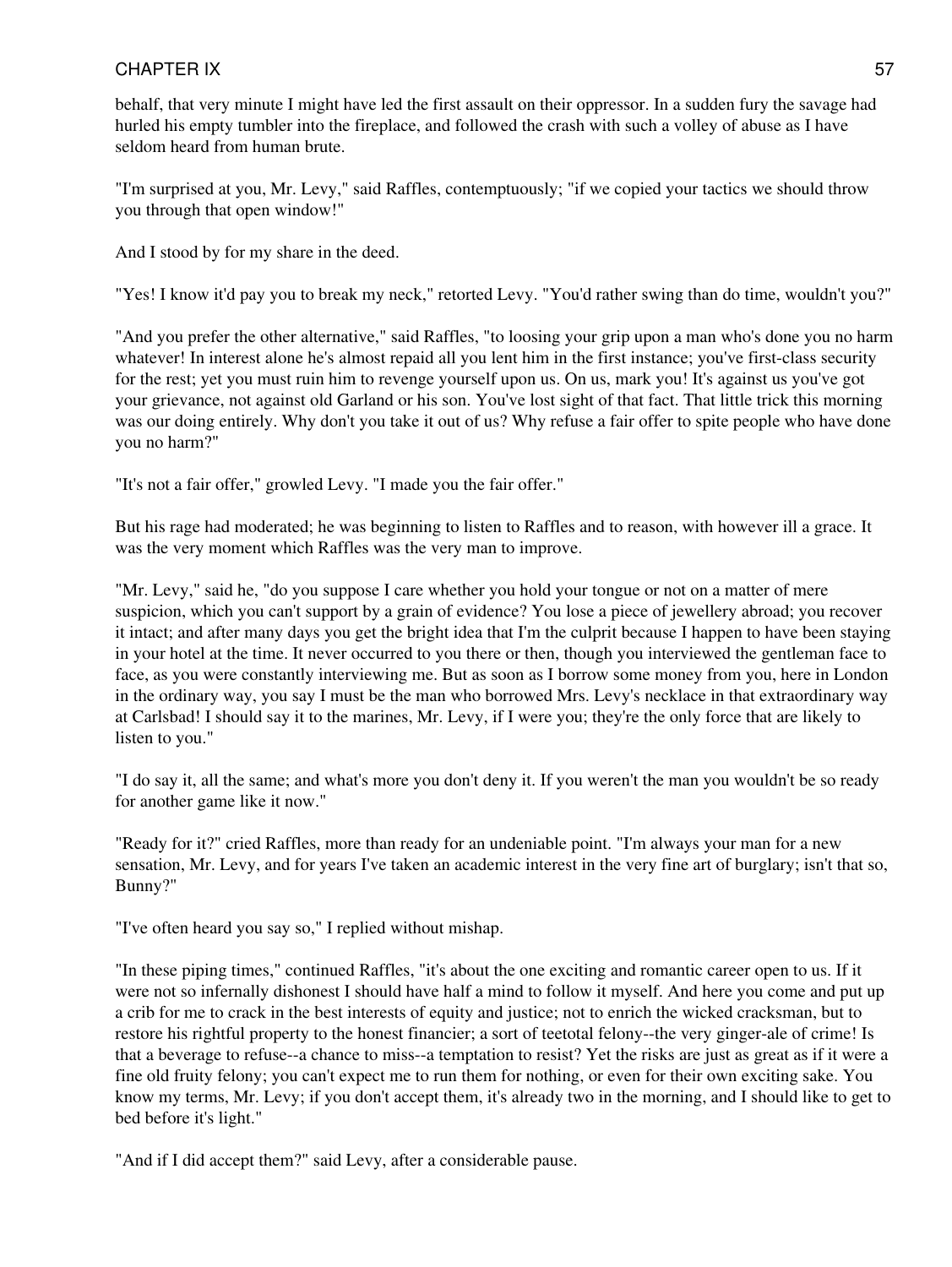"The letter to which you attach such importance would most probably be in your possession by the beginning of next week."

"And I should have to take my hands off a nice little property that has tumbled into them?"

"Only for a time," said Raffles. "On the other hand, you would be permanently out of danger of figuring in the dock on a charge of blackmail. And you know your profession isn't popular in the courts, Mr. Levy; it's in nearly as bad odour as the crime of blackmail!"

A singular docility had descended like a mantle upon Daniel Levy: no uncommon reaction in the case of very passionate men, and yet in this case ominous, sinister, and completely unconvincing so far as I personally was concerned. I longed to tell Raffles what I thought, to put him on his guard against his obvious superior in low cunning. But Raffles would not even catch my eye. And already he looked insanely pleased with himself and his apparent advantage.

"Will you give me until to-morrow morning?" said Levy, taking up his hat.

"If you mean the morning; by eleven I must be at Lord's."

"Say ten o'clock in Jermyn Street?"

"It's a strange bargain, Mr. Levy. I should prefer to clinch it out of earshot of your clerks."

"Then I will come here."

"I shall be ready for you at ten."

"And alone?"

There was a sidelong glance at me with the proviso.

"You shall search the premises yourself and seal up all the doors."

"Meanwhile," said Levy, putting on his hat, "I shall think about it, but that's all. I haven't agreed yet, Mr. Raffles; don't you make too sure that I ever shall. I shall think about it--but don't you make too sure."

He was gone like a lamb, this wild beast of five minutes back. Raffles showed him out, and down into the courtyard, and out again into Piccadilly. There was no question but that he was gone for good; back came Raffles, rubbing his hands for joy.

"A fine night, Bunny! A finer day to follow! But a nice, slow, wicket-keeper's wicket if ever Teddy had one in his life!"

I came to my point with all vehemence.

"Confound Teddy!" I cried from my heart. "I should have thought you had run risks enough for his sake as it was!"

"How do you know it's for his sake--or anybody's?" asked Raffles, quite hotly. "Do you suppose I want to be beaten by a brute like Levy, Garlands or no Garlands? Besides, there's far less risk in what I mean to do than in what I've been doing; at all events it's in my line."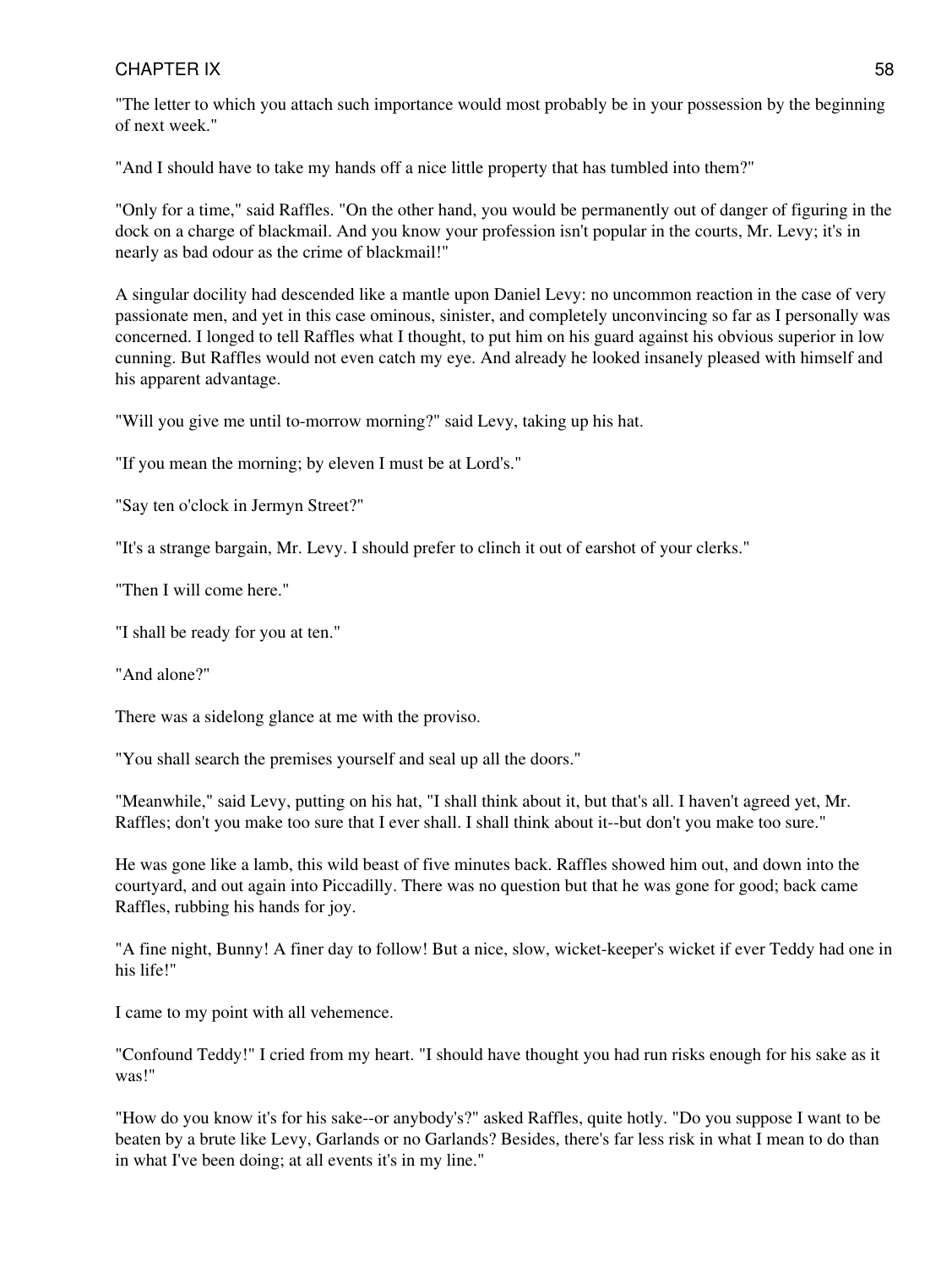"It's not in your line," I retorted, "to strike a bargain with a swine who won't dream of keeping his side."

"I shall make him," said Raffles. "If he won't do what I want he shan't have what he wants."

"But how could you trust him to keep his word?"

"His word!" cried Raffles, in ironical echo. "We shall have to carry matters far beyond his word, of course; deeds, not words, Bunny, and the deeds properly prepared by solicitors and executed by Dan Levy before he lays a finger on his own blackmailing letter. You remember old Mother Hubbard in our house at school? He's a little solicitor somewhere in the City; he'll throw the whole thing into legal shape for us, and ask no questions and tell no tales. You leave Mr. Shylock to me and Mother, and we'll bring him up to the scratch as he ought to go."

There was no arguing with Raffles in such a mood; argue I did, but he paid no attention to what I said. He had unlocked a drawer in the bureau, and taken out a map that I had never seen before. I looked over his shoulder as he spread it out in the light of his reading-lamp. And it was a map of London capriciously sprinkled with wheels and asterisks of red ink; there was a finished wheel in Bond Street, another in Half-Moon Street, one on the site of Thornaby House, Park Lane, and others as remote as St. John's Wood and Peter Street, Campden Hill; the asterisks were fewer, and I have less reason to remember their latitude and longitude.

"What's this, A.J.?" I asked. "It looks exactly like a war-map."

"It is one, Bunny," said he; "it's the map of one man's war against the ordered forces of society. The spokes are only the scenes of future operations, but each finished wheel marks the field of some past engagement, in which you have usually been the one man's one and only accomplice."

And he stooped and drew the neatest of blood-red asterisks at the southern extremity of Gray's Inn Square.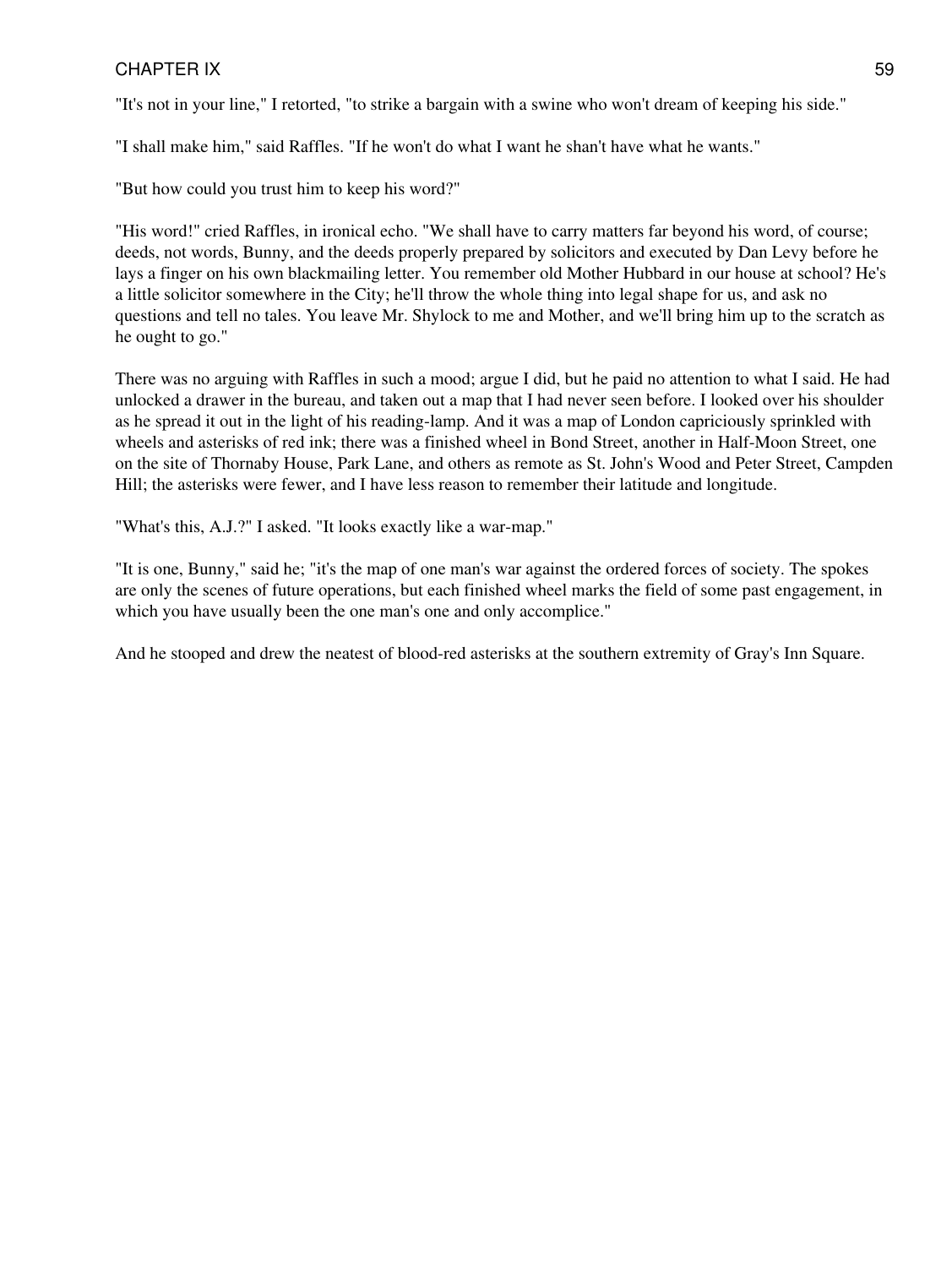## **CHAPTER X**

"My Raffles Right or Wrong"

The historic sward had just been cleared for action when Raffles and I met at Lord's next day. I blush to own I had been knave and fool enough to suggest that he should smuggle me into the pavilion; but perhaps the only laws of man that Raffles really respected were those of the M.C.C., and it was in Block B. that he joined me a minute or so before eleven. The sun was as strong and the sky as blue as though the disastrous day before had been just such another. But its tropical shower-bath had left the London air as cleanly and as clear as crystal; the neutral tints of every day were splashes of vivid colour, the waiting umpires animated snow-men, the heap of sawdust at either end a pyramid of powdered gold upon an emerald ground. And in the expectant hush before the appearance of the fielding side, I still recall the Yorkshire accent of the Surrey Poet, hawking his latest lyric on some "Great Stand by Mr. Webbe and Mr. Stoddart," and incidentally assuring the crowd that Cambridge was going to win because everybody said Oxford would.

"Just in time," said Raffles, as he sat down and the Cambridge men emerged from the pavilion, capped and sashed in varying shades of light blue. The captain's colours were bleached by service; but the wicket-keeper's were the newest and the bluest of the lot, and as a male historian I shrink from saying how well they suited him.

"Teddy Garland looks as though nothing had happened," was what I said at the time, as I peered through my binocular at the padded figure with the pink face and the gigantic gloves.

"That's because he knows there's a chance of nothing more happening," was the reply. "I've seen him and his poor old governor up here since I saw Dan Levy."

I eagerly inquired as to the upshot of the earlier interview, but Raffles looked as though he had not heard. The Oxford captain had come out to open the innings with a player less known to fame; the first ball of the match hurtled down the pitch, and the Oxford captain left it severely alone. Teddy took it charmingly, and almost with the same movement the ball was back in the bowler's hands.

"*He's* all right!" muttered Raffles with a long breath. "So is our Mr. Shylock, Bunny; we fixed things up in no time after all. But the worst of it is I shall only be able to stop--"

He broke off, mouth open as it might have been mine. A ball had been driven hard to extra cover, and quite well fielded; another had been taken by Teddy as competently as the first, but not returned to the bowler. The Oxford captain had played at it, and we heard something even in Block B.

"How's that?" came almost simultaneously in Teddy's ringing voice. Up went the umpire's finger, and down came Raffles's hand upon my thigh.

"He's caught him, Bunny!" he cried in my ear above the Cambridge cheers. "The best bat on either side, and Teddy's outed him third ball!" He stopped to watch the defeated captain's slow return, the demonstration on the pitch in Teddy's honour; then he touched me on the arm and dropped his voice. "He's forgotten all his troubles now, Bunny, if you like; nothing's going to worry him till lunch, unless he misses a sitting chance. And he won't, you'll see; a good start means even more behind the sticks than in front of 'em."

Raffles was quite right. Another wicket fell cheaply in another way; then came a long spell of plucky cricket, a stand not masterly but dogged and judicious, in which many a ball outside the off-stump was allowed to pass unmolested, and a few were unfortunate in just beating the edge of the bat. On the tricky wicket Teddy's work was cut out for him, and beautifully he did it. It was a treat to see his lithe form crouching behind the bails, to rise next instant with the rising ball; his great gloves were always in the right place, always adhesive.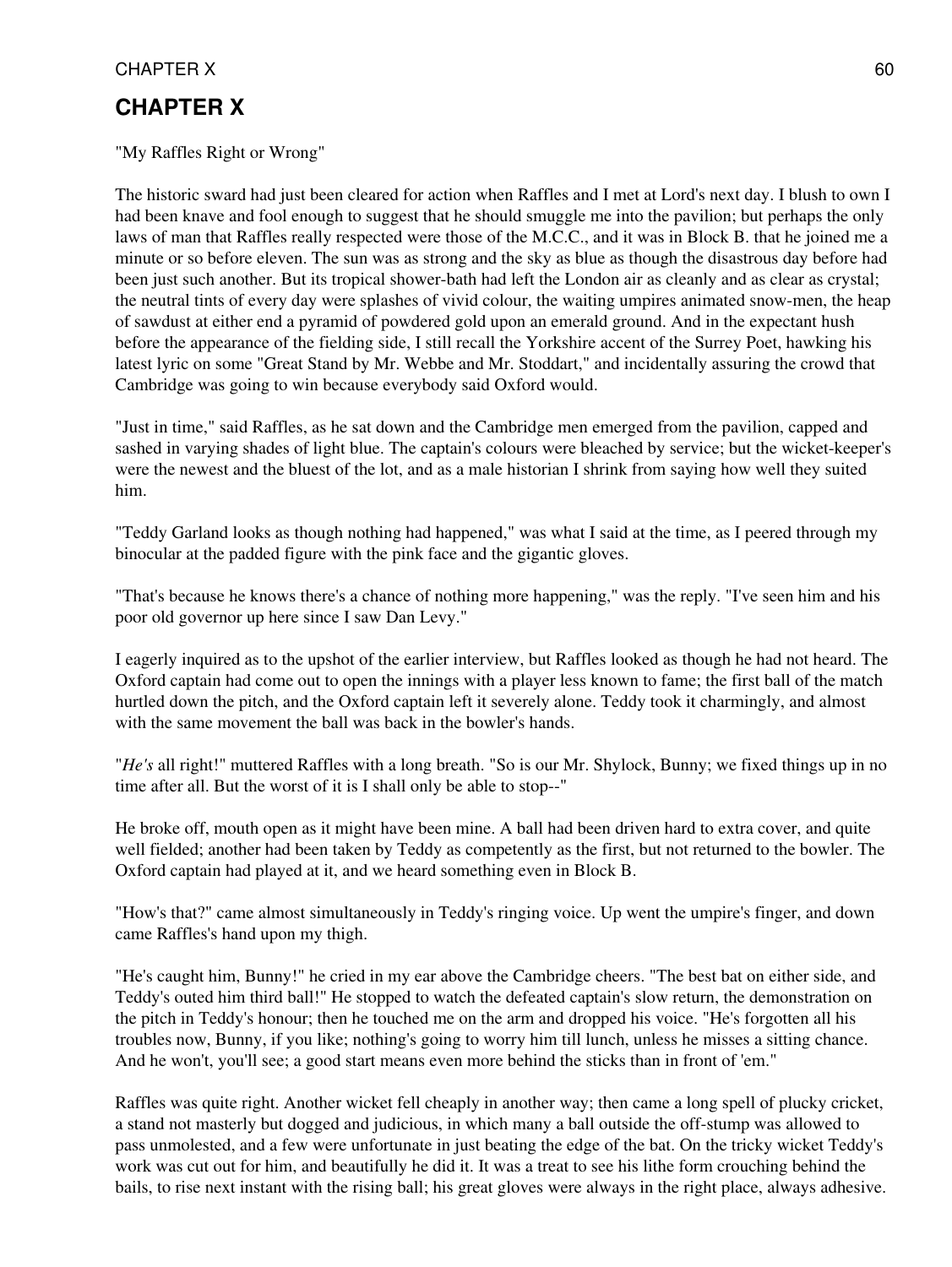Once only he held them up prematurely, and a fine ball brushed the wicket on its way for four byes; it was his sole error all the morning. Raffles sat enchanted; so in truth did I; but between the overs I endeavoured to obtain particulars of his latest parley with Dan Levy, and once or twice extracted a stray detail.

"The old sinner has a place on the river, Bunny, though I have my suspicions of a second establishment nearer town. But I'm to find him at his lawful home all the next few nights, and sitting up for me till two in the morning."

"Then you're going to Gray's Inn Square this week?"

"I'm going there this morning for a peep at the crib; there's no time to be lost, but on the other hand there's a devil of a lot to learn. I say, Bunny, there's going to be another change of bowling; the fast stuff, too, by Jove!"

A massive youth had taken the ball at the top end, and the wicket-keeper was retiring to a more respectful distance behind the stumps.

"You'll let me know when it's to be?" I whispered, but Raffles only answered, "I wonder Jack Studley didn't wait till there was more of a crust on the mud pie. That tripe's no use without a fast wicket!"

The technical slang of the modern cricket-field is ever a weariness; at the moment it was something worse, and I resigned myself to the silent contemplation of as wild an over as ever was bowled at Lord's. A shocking thing to the off was sent skipping past point for four. "Tripe!" muttered Raffles to himself. A very good one went over the bails and thud into Garland's gloves like a round-shot. "Well bowled!" said Raffles with less reserve. Another delivery was merely ignored, both at the wicket and at my side, and then came a high full-pitch to leg which the batsman hit hard but very late. It was a hit that might have smashed the pavilion palings. But it never reached them; it stuck in Teddy's left glove instead, and none of us knew it till we saw him staggering towards long-leg, and tossing up the ball as he recovered balance.

"That's the worst ball that ever took a wicket in this match!" vowed a reverend veteran as the din died down.

"And the best catch!" cried Raffles. "Come on, Bunny; that's my *nunc dimittis* for the day. There would be nothing to compare with it if I could stop to see every ball bowled, and I mustn't see another."

"But why?" I asked, as I followed Raffles into the press behind the carriages.

"I've already told you why," said he.

I got as close to him as one could in that crowd.

"You're not thinking of doing it to-night, A.J.?"

"I don't know."

"But you'll let *me* know?"

"Not if I can help it, Bunny; didn't I promise not to drag you any further through this particular mire?"

"But if *I* can help *you*?" I whispered, after a momentary separation in the throng.

"Oh! if I can't get on without you," said Raffles, not nicely, "I'll let you know fast enough. But do drop the subject now; here come old Garland and Camilla Belsize!"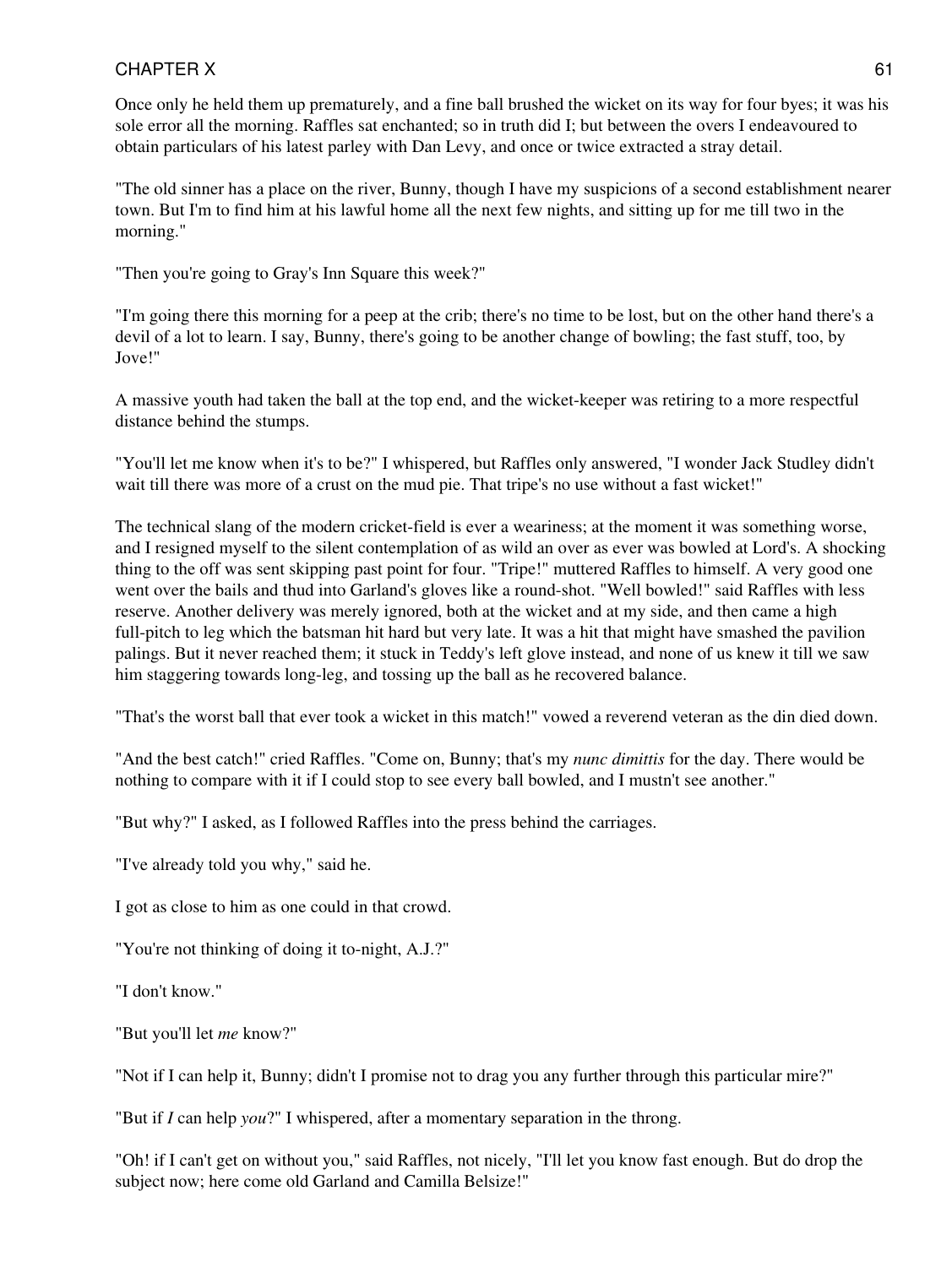They did not see us quite so soon as we saw them, and for a moment one felt a spy; but it was an interesting moment even to a person smarting from a snub. The ruined man looked haggard, ill, unfit to be about, the very embodiment of the newspaper report concerning him. But the spirit beamed through the shrinking flesh, the poor old fellow was alight with pride and love, exultant in spite of himself and his misfortunes. He had seen his boy's great catch; he had heard the cheers, he would hear them till his dying hour. Camilla Belsize had also seen and heard, but not with the same exquisite appreciation. Cricket was a game to her, it was not that quintessence and epitome of life it would seem to be to some of its devotees; and real life was pressing so heavily upon her that the trivial consolation which had banished her companion's load could not lighten hers. So at least I thought as they approached, the man so worn and radiant, the girl so pensive for all her glorious youth and beauty: his was the old head bowed with sorrow, his also the simpler and the younger heart.

"That catch will console me for a lot," I heard him say quite heartily to Raffles. But Camilla's comment was altogether perfunctory; indeed, I wondered that so sophisticated a person did not affect some little enthusiasm. She seemed more interested, however, in the crowd than in the cricket. And that was usual enough.

Raffles was already saying he must go, with an explanatory murmur to Mr. Garland, who clasped his hand with a suddenly clouded countenance. But Miss Belsize only bowed, and scarcely took her eyes off a couple of outwardly inferior men, who had attracted my attention through hers, until they also passed out of the ground.

Mr. Garland was on tip-toes watching the game again with mercurial ardour.

"Mr. Manders will look after me," she said to him, "won't you, Mr. Manders?" I made some suitable asseveration, and she added: "Mr. Garland's a member, you know, and dying to go into the Pavilion."

"Only just to hear what they think of Teddy," the poor old boy confessed; and when we had arranged where to meet in the interval, away he hurried with his keen, worn face.

Miss Belsize turned to me the moment he was gone.

"I want to speak to you, Mr. Manders," she said quickly but without embarrassment. "Where can we talk?"

"And watch as well?" I suggested, thinking of the young man at his best behind the sticks.

"I want to speak to you first," she said, "where we shan't be overheard. It's about Mr. Raffles!" added Miss Belsize as she met my stare.

About Raffles again! About Raffles, after all that she had learnt the day before! I did not enjoy the prospect as I led the way past the ivy-mantled tennis-court of those days to the practice-ground, turned for the nonce into a tented lawn.

"And what about Raffles?" I asked as we struck out for ourselves across the grass.

"I'm afraid he's in some danger," replied Miss Belsize. And she stopped in her walk and confronted me as frankly as though we had the animated scene to ourselves.

"Danger!" I repeated, guiltily enough, no doubt. "What makes you think that, Miss Belsize?"

My companion hesitated for the first time.

"You won't tell him I told you, Mr. Manders?"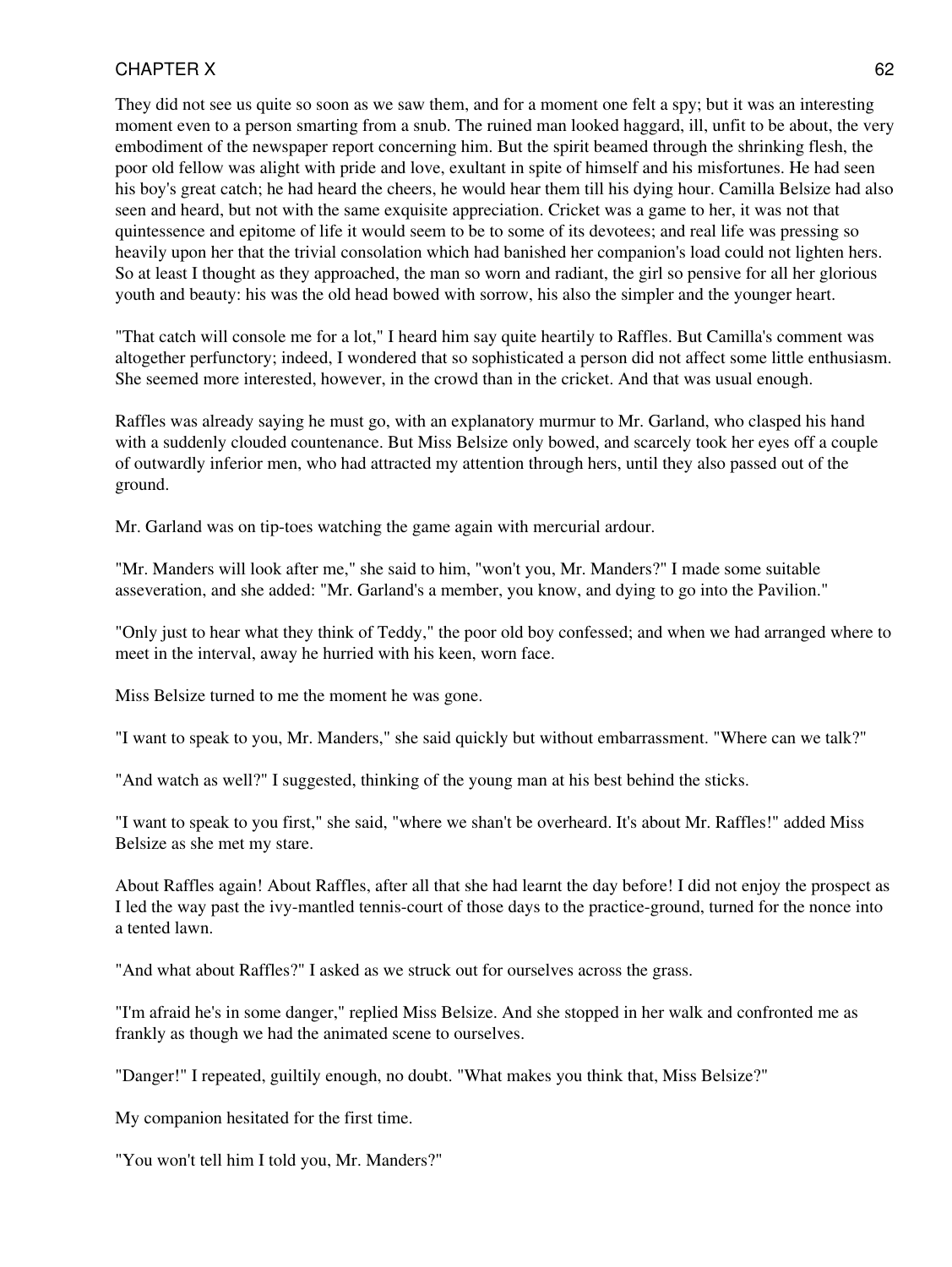"Not if you don't want me to," said I, taken aback more by her manner than by the request itself.

"You promise me that?"

"Certainly."

"Then tell me, did you notice two men who passed close to us just after we had all met?"

"There are so many men to notice," said I to gain time.

"But these were not the sort one expects to see here to-day."

"Did they wear bowlers and short coats?"

"You did notice them!"

"Only because I saw you watching them," said I, recalling the whole scene.

"They wanted watching," rejoined Miss Belsize dryly. "They followed Mr. Raffles out of the ground!"

"So they did!" I reflected aloud in my alarm.

"They were following you both when you met us."

"The dickens they were! Was that the first you saw of them?"

"No; the first time was over there at the nets before play began. I noticed those two men behind Teddy's net. They were not watching him; that called my attention to them. It's my belief they were lying in wait for Mr. Raffles; at any rate, when he came they moved away. But they followed us afterwards across the ground."

"You are sure of that?"

"I looked round to see," said Miss Belsize, avoiding my eyes for the first time.

"Did you think the men--detectives?"

And I forced a laugh.

"I was afraid they might be, Mr. Manders, though I have never seen one off the stage."

"Still," I pursued, with painfully sustained amusement, "you were ready to find A.J. Raffles being shadowed here at Lord's of all places in the world?"

"I was ready for anything, anywhere," said Miss Belsize, "after all I heard yesterday afternoon."

"You mean about poor Mr. Garland and his affairs?"

It was an ingenuously disingenuous suggestion; it brought my companion's eyes back to mine, with something of the scorn that I deserved.

"No, Mr. Manders, I meant after what we all heard between Mr. Levy and Mr. Raffles; and you knew very well what I meant," added Miss Belsize severely.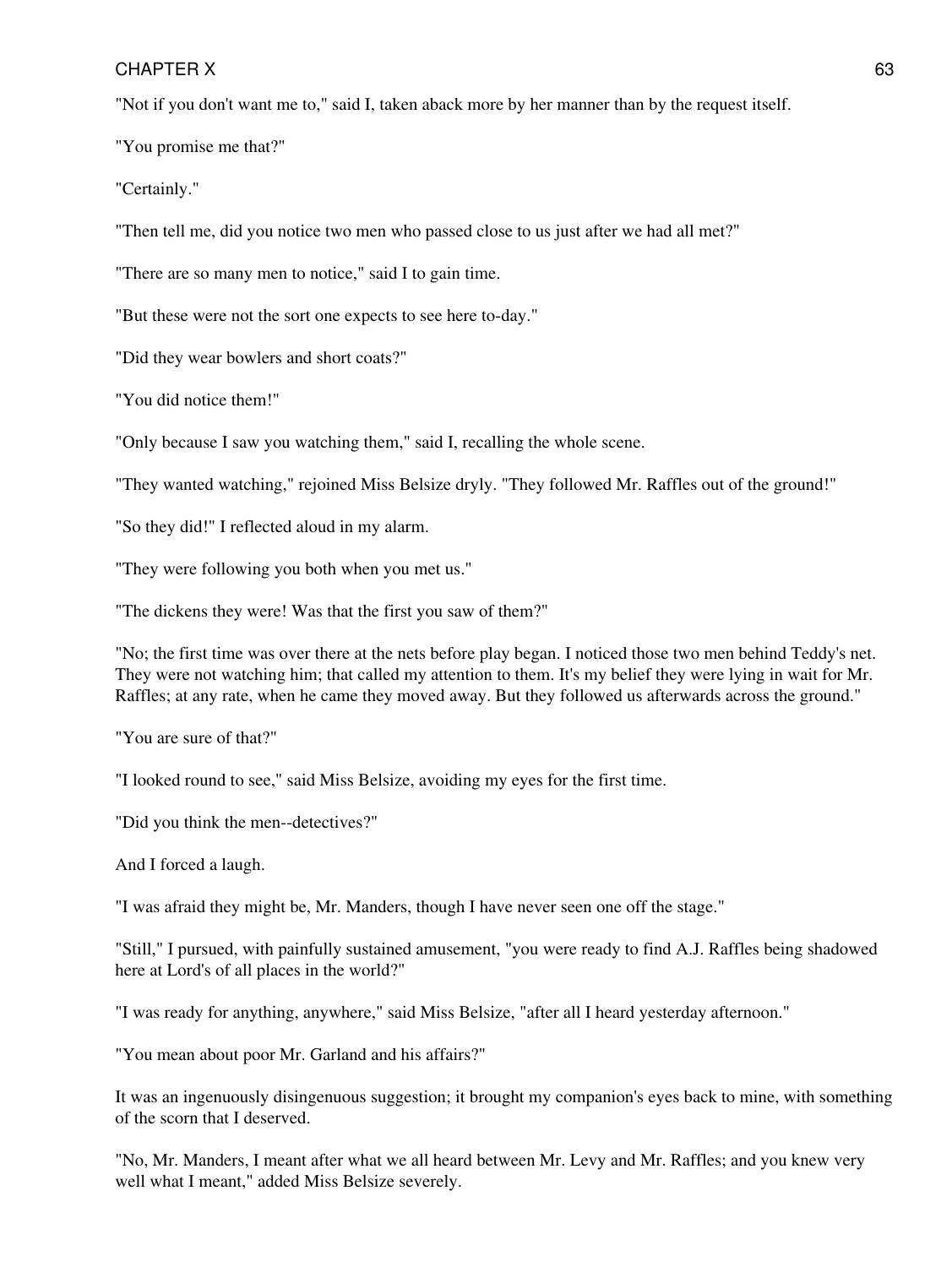"But surely you didn't take all that seriously?" said I, without denying the just impeachment.

"How could I help it? The insinuation was serious enough, in all conscience!" exclaimed Camilla Belsize.

"That is," said I, since she was not to be wilfully misunderstood, "that poor old Raffles had something to do with this jewel robbery at Carlsbad?"

"If it was a robbery."

She winced at the word.

"Do you mean it might have been a trick?" said I, recalling the victim's own make-believe at the Albany. And not only did Camilla appear to embrace that theory with open arms; she had the nerve to pretend that it really was what she had meant.

"Obviously!" says she, with an impromptu superiority worthy of Raffles himself. "I wonder you never thought of that, Mr. Manders, when you know what a trick you both played Mr. Levy only yesterday. Mr. Raffles himself told us all about that; and I'm very grateful to you both; you must know I am--for Teddy's sake," added Miss Belsize, with one quick remorseful glance towards the great arena. "Still it only shows what Mr. Raffles is--and--and it's what I meant when we were talking about him yesterday."

"I don't remember," said I, remembering fast enough.

"In the rockery," she reminded me. "When you asked what people said about him, and I said that about living on his wits."

"And being a paid amateur!"

"But the other was the worst."

"I'm not so sure," said I. "But his wits wouldn't carry him very far if he only took necklaces and put them back again."

"But it was all a joke," she reminded us both with a bit of a start. "It must have been a joke, if Mr. Raffles did it at all. And it would be dreadful if anything happened to him because of a wretched practical joke!"

There was no mistake about her feeling now; she really felt that it would be "dreadful if anything happened" to the man whom yesterday she had seemed both to dislike and to distrust. Her voice vibrated with anxiety. A bright film covered the fine eyes, and they were finer than ever as they continued to face me unashamed; but I was fool enough to speak my mind, and at that they flashed themselves dry.

"I thought you didn't like him?" had been my remark, and "Who says I do?" was hers. "But he has done a lot for Teddy," she went on, "and never more than yesterday," with her hand for an instant on my arm, "when you helped him! I am dreadfully sorry for Mr. Garland, sorrier than I am for poor Teddy. But Mr. Raffles is more than sorry. I know he means to do what he can. He seems to think there must be something wrong; he spoke of bringing that brute to reason--if not to justice. It would be too dreadful if such a creature could turn the tables on Mr. Raffles by trumping up any charge against him!"

There was an absolute echo of my own tone in "trumping up any charge," and I thought the echo sounded even more insincere. But at least it showed me where we were. Miss Belsize was not deceived; she only wanted me to think she was. Miss Belsize had divined what I knew, but neither of us would admit to the other that the charge against Raffles would be true enough.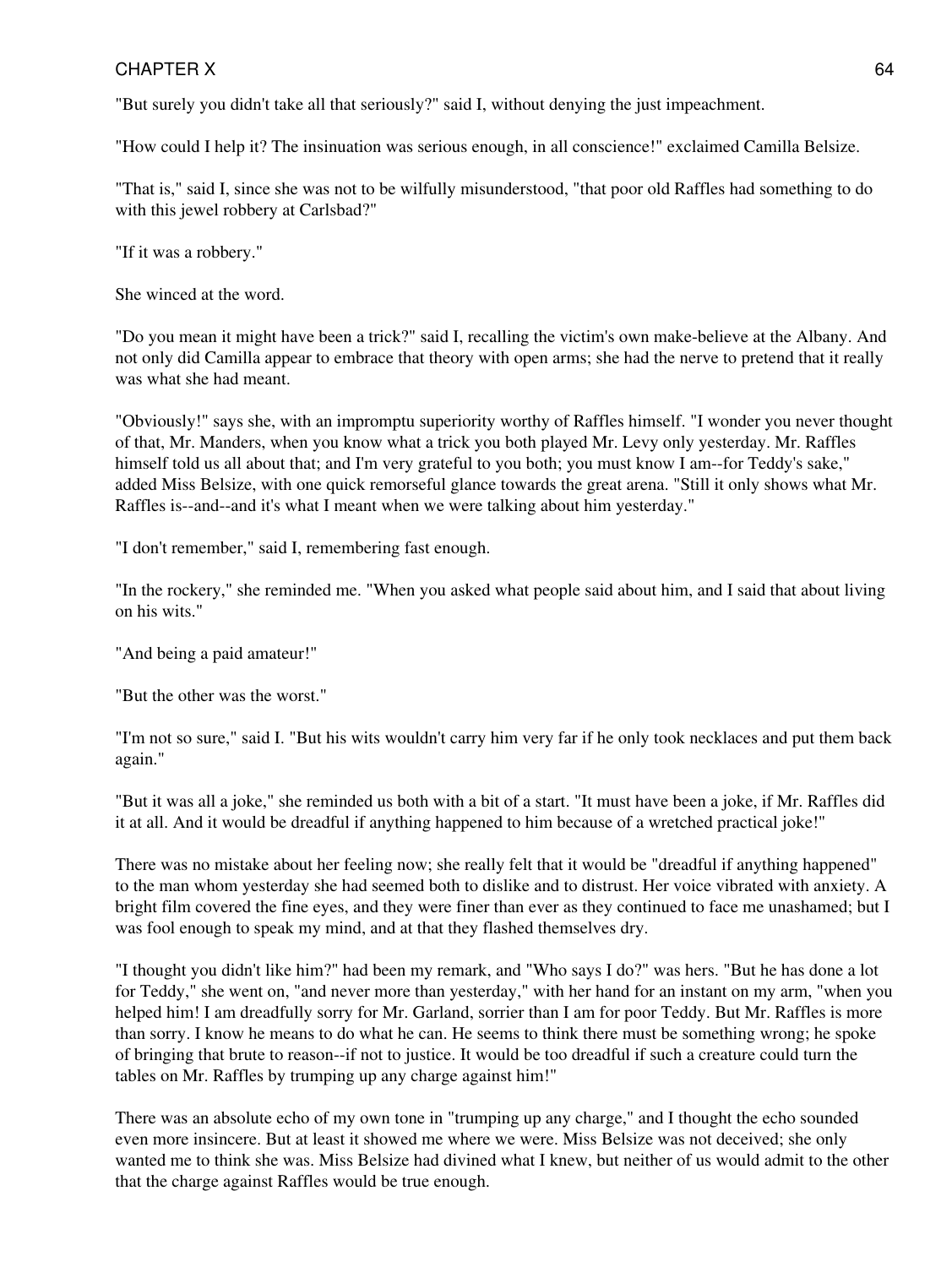"But why should these men follow him?" said I, really wondering why they should. "If there were anything definite against old Raffles, don't you think he would be arrested?"

"Oh! I don't know," was the slightly irritable answer. "I only think he should be warned that he is being followed."

"Whatever he has done?" I ventured.

"Yes!" said she. "Whatever he has done--after what he did for Teddy yesterday!"

"You want me to warn him?"

"Yes--but not from me!"

"And suppose he really did take Mrs. Levy's necklace?"

"That's just what we are supposing."

"But suppose it wasn't for a joke at all?"

I spoke as one playfully plumbing the abysmally absurd; what I did desire to sound was the loyalty of this new, unexpected, and still captious ally. And I thought myself strangely successful at the first cast; for Miss Belsize looked me in the face as I was looking her, and I trusted her before she spoke.

"Well, after yesterday," she said, "I should warn him all the same!"

"You would back your Raffles right or wrong?" I murmured, perceiving that Camilla Belsize was, after all, like all the rest of us.

"Against a vulgar extortioner, most decidedly!" she returned, without repudiating the possessive pronoun. "It doesn't follow that I think anything of him--apart from what you did between you for Teddy yesterday."

We had continued our stroll some time ago, and now it was I who stood still. I looked at my watch. It still wanted some minutes to the luncheon interval.

"If Raffles took a cab to his rooms," I said, "he must be nearly there and I must telephone to him."

"Is there a call-office on the ground?"

"Only in the pavilion, I believe, for the use of the members."

"Then you must go to the nearest one outside."

"And what about you?"

Miss Belsize brightened with her smile of perfect and unconscious independence.

"Oh, I shall be all right," she said. "I know where to find Mr. Garland, even if I don't pick up an escort on the way."

But it was she who escorted me to the tall turnstile nearest Wellington Road.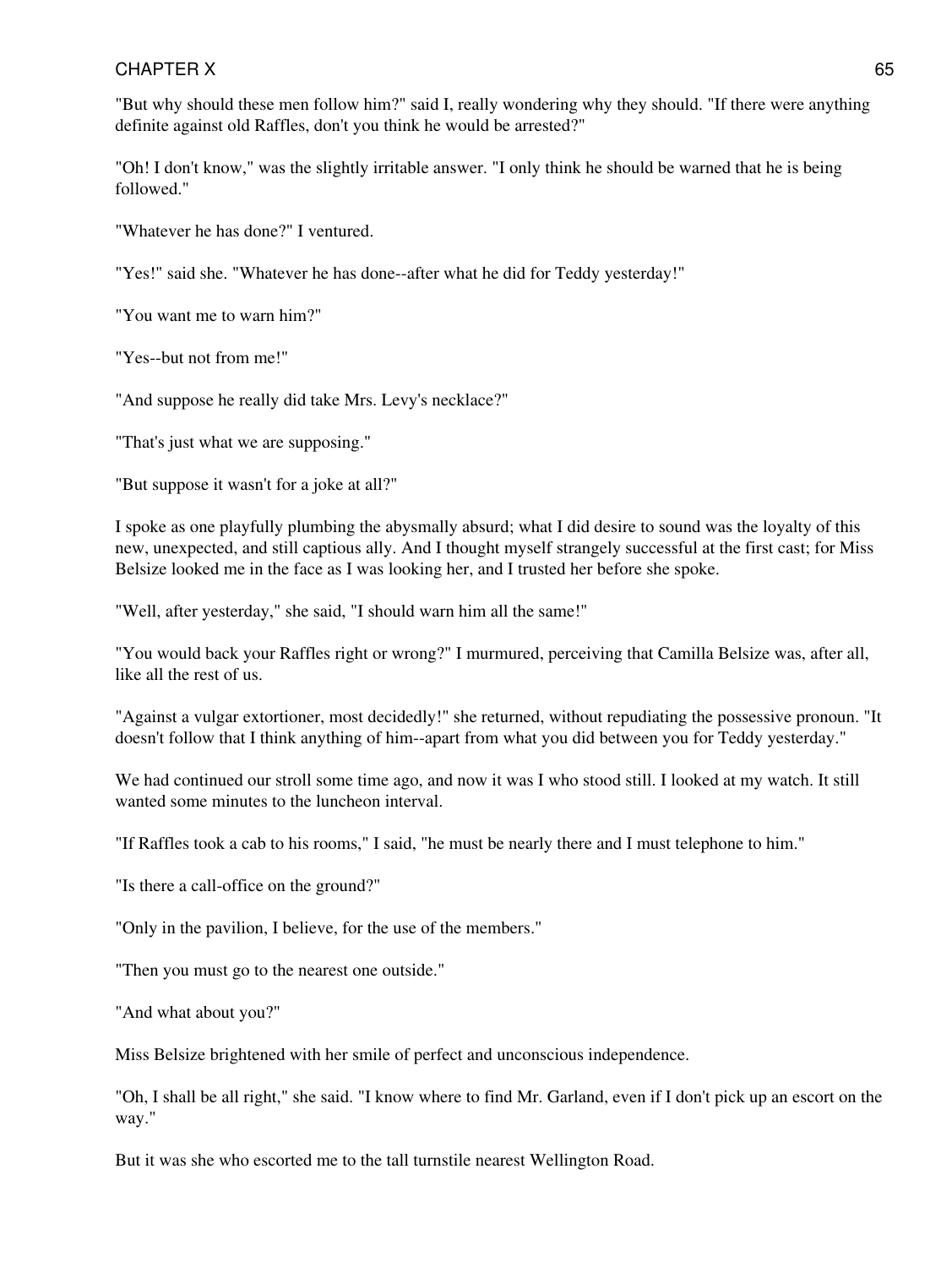And because she did not end by reminding me of my promise, I was all the more reluctantly determined to keep it to the letter, even though Raffles should think as ill as ever of one who was at least beginning to think better of him.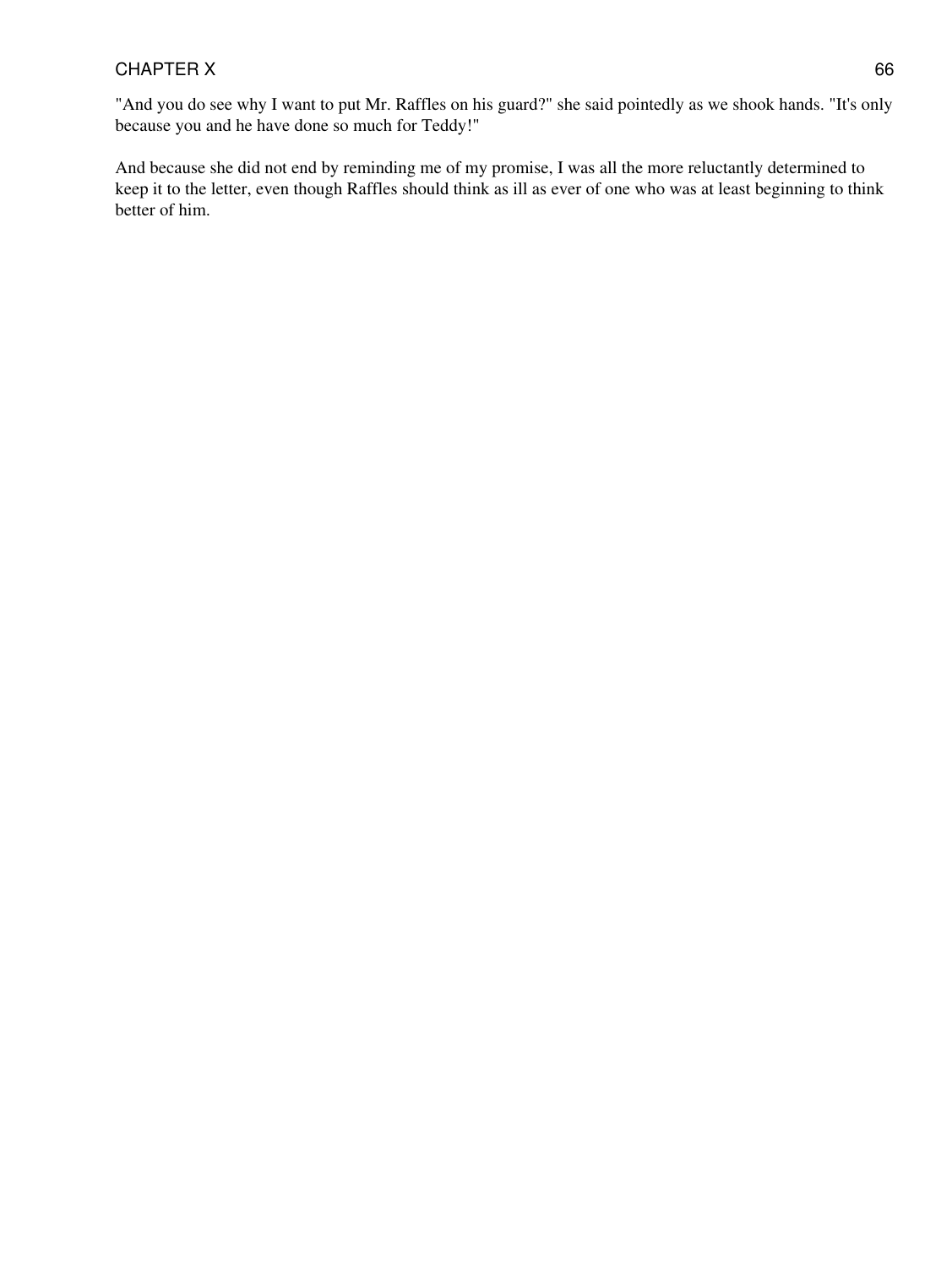## **CHAPTER XI**

#### A Dash in the Dark

In a few lines which I found waiting for me at the club, and have somewhat imprudently preserved, Raffles professes to have known he was being shadowed even before we met at Lord's: "but it was no use talking about it until the foe were in the cart." He goes on to explain the simple means by which he reduced the gentlemen in billycocks to the pitch of discomfiture implied in his metaphor. He had taken a hansom to the Burlington Gardens entrance to the Albany, and kept it waiting while he went in and changed his clothes; then he had sent Barraclough to pay off the cab, and himself marched out into Piccadilly, what time the billycock brims were still shading watchful eyes in Burlington Gardens. There, to be sure, I myself had spotted one of the precious pair when I drove up after vain exertions at the call-office outside Lord's; but by that time his confederate was on guard at the Piccadilly end, and Raffles had not only shown a clean pair of wings, but left the poor brutes to watch an empty cage. He dismisses them not unfairly with the epithet "amateurish." Thus I was the more surprised, but not the less relieved, to learn that he was "running down into the country for the weekend, to be out of their way"; but he would be back on the Monday night, "to keep an engagement you wot of, Bunny. And if you like you may meet me under the clock at Waterloo (in flannel kit and tennis-shoes for choice) at the witching hour of twelve sharp."

If I liked! I had a premature drink in honour of an invitation more gratifying to my vanity than any compliment old Raffles had paid me yet; for I could still hear his ironical undertaking to let me know if he could not do without me, and there was obviously no irony in this delightfully early intimation of that very flattering fact. It altered my whole view of the case. I might disapprove of the risks Raffles was running for his other friends, but the more I was allowed to share in them the less critical I was inclined to be. Besides I was myself clearly implicated in the issue as between my own friend and the common enemy; it was no more palatable to me than it was to Raffles, to be beaten by Dan Levy after our initial victory over him. So I drank like a man to his destruction, and subsequently stole forth to spy upon his foolish myrmidons, who flattered themselves that they were spying on Raffles. The imbeciles were at it still! The one hanging about Burlington Gardens looked unutterably bored, but with his blots of whisker and his grimy jowl, as flagrant a detective officer as ever I saw, even if he had not so considerately dressed the part. The other bruiser was an equally distinctive type, with a formidable fighting face and a chest like a barrel; but in Piccadilly he seemed to me less occupied in taking notice than in avoiding it. In innocuous futility one could scarcely excel the other; and between them they raised my spirits to the zenith.

I spent the rest of the afternoon at their own game, dogging Miss Belsize about Lord's until at last I had an opportunity of informing her that Raffles was quite safe. It may be that I made my report with too much gusto when my chance came; at any rate, it was only the fact that appeared to interest Miss Belsize; the details, over which I gloated, seemed to inspire in her a repugnance consistent with the prejudice she had displayed against Raffles yesterday, but not with her grateful solicitude on his behalf as revealed to me that very morning. I could only feel that gratitude was the beginning and the end of her new regard for him. Raffles had never fascinated this young girl as he did the rest of us; ordinarily engaged to an ordinary man, she was proof against the glamour that dazzled us. Nay, though she would not admit it even to me his friend, though like Levy she pretended to embrace the theory of the practical joke, making it the pretext for her anxiety, I felt more certain than ever that she now guessed, and had long suspected, what manner of man Raffles really was, and that her natural antipathy was greater even than before. Still more certain was I that she would never betray him by word or deed; that, whatever harm might come of his present proceedings, it would not be through Camilla Belsize.

But I was now determined to do my own utmost to minimise the dangers, to be a real help to Raffles in the act of altruistic depravity to which he had committed himself, and not merely a fifth wheel to his dashing chariot. Accordingly I went into solemn training for the event before us: a Turkish bath on the Saturday, a quiet Sunday between Mount Street and the club, and most of Monday lying like a log in cold-blooded preparation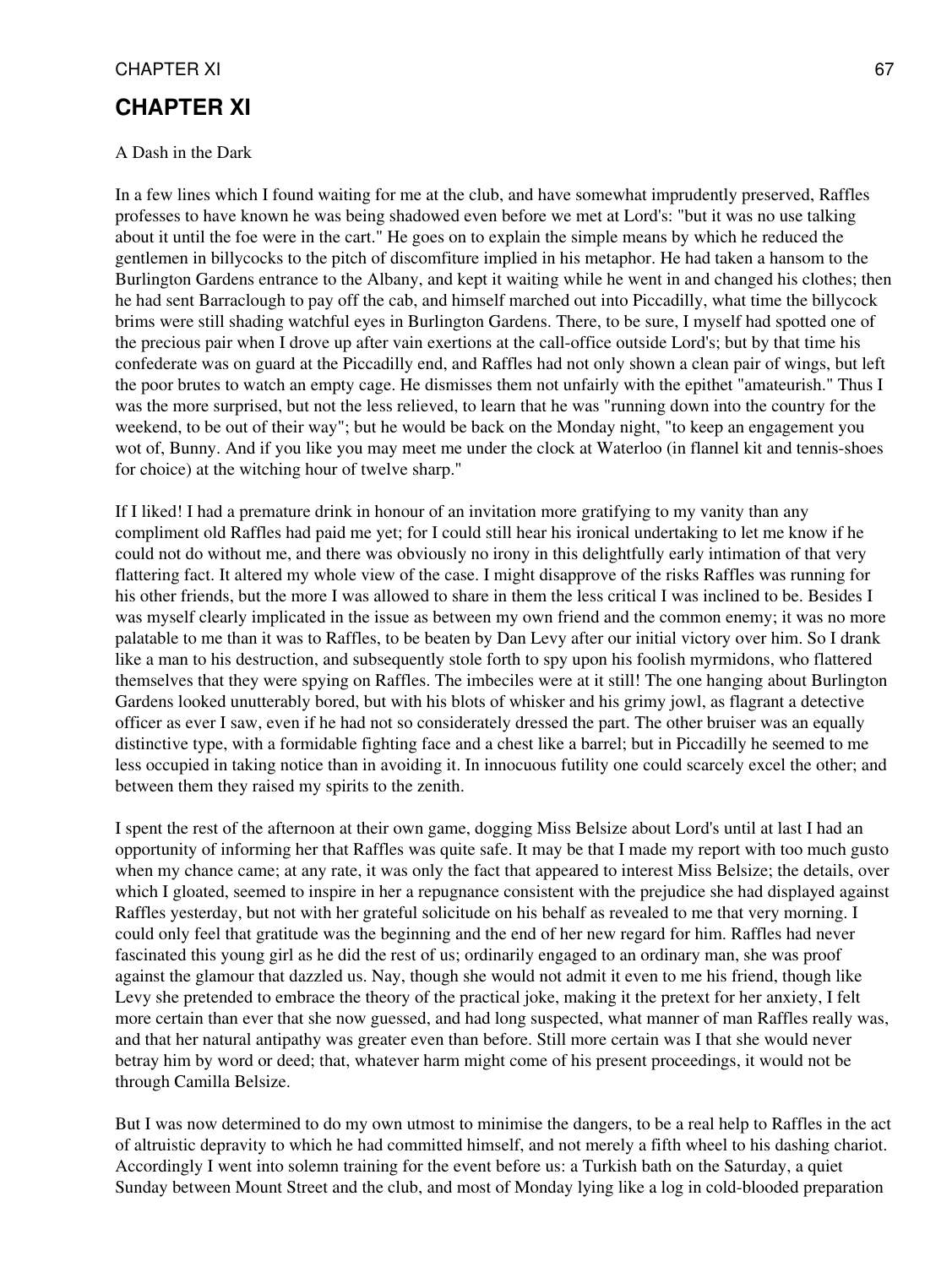for the night's work. And when night fell I took it upon me to reconnoitre the ground myself before meeting Raffles at Waterloo.

Another cool and starry evening seemed to have tempted all the town and his wife into the streets. The great streams of traffic were busier than ever, the backwaters emptier, and Gray's Inn a basin drained to the last dreg of visible humanity. In one moment I passed through gateway and alley from the voices and lights of Holborn into a perfectly deserted square of bare ground and bright stars. The contrast was altogether startling, for I had never been there before; but for the same reason I had already lost my bearings, believing myself to be in Gray's Inn Square when I was only in South Square, Gray's Inn. Here I entered upon a hopeless search for the offices of Burroughs and Burroughs. Door after door had I tried in vain, and was beginning to realise my mistake, when a stray molecule of the population drifted in from Holborn as I had done, but with the quick step of the man who knows his way. I darted from a doorway to inquire mine, but he was across the square before I could cut him off, and as he passed through the rays of a lamp beside a second archway, I fell back thanking Providence and Raffles for my rubber soles. The man had neither seen nor heard me, but at the last moment I had recognised him as the burlier of the two blockheads who had shadowed Raffles three days before.

He passed under the arch without looking round. I flattened myself against the wall on my side of the arch; and in so standing I was all but eye-witness of a sudden encounter in the square beyond.

The quick steps stopped, and there was a "Here you are!" on one side, and a "Well! Where is he?" on the other, both very eager and below the breath.

"On the job," whispered the first voice. "Up to the neck!"

"When did 'e go in?"

"Nearly an hour ago; when I sent the messenger."

"Which way?"

"Up through number seventeen."

"Next door, eh?"

"That's right."

"Over the roof?"

"Can't say; he's left no tracks. I been up to see."

"I suppose there's the usual ladder and trapdoor?"

"Yes, but the ladder's hanging in its proper place. He couldn't have put it back there, could he?"

The other grunted; presently he expressed a doubt whether Raffles (and it thrilled me to hear the very name) had succeeded in breaking into the lawyer's office at all. The first man on the scene, however, was quite sure of it--and so was I.

"And we've got to hang about," grumbled the newcomer, "till he comes out again?"

"That's it. We can't miss him. He must come back into the square or through into the gardens, and if he does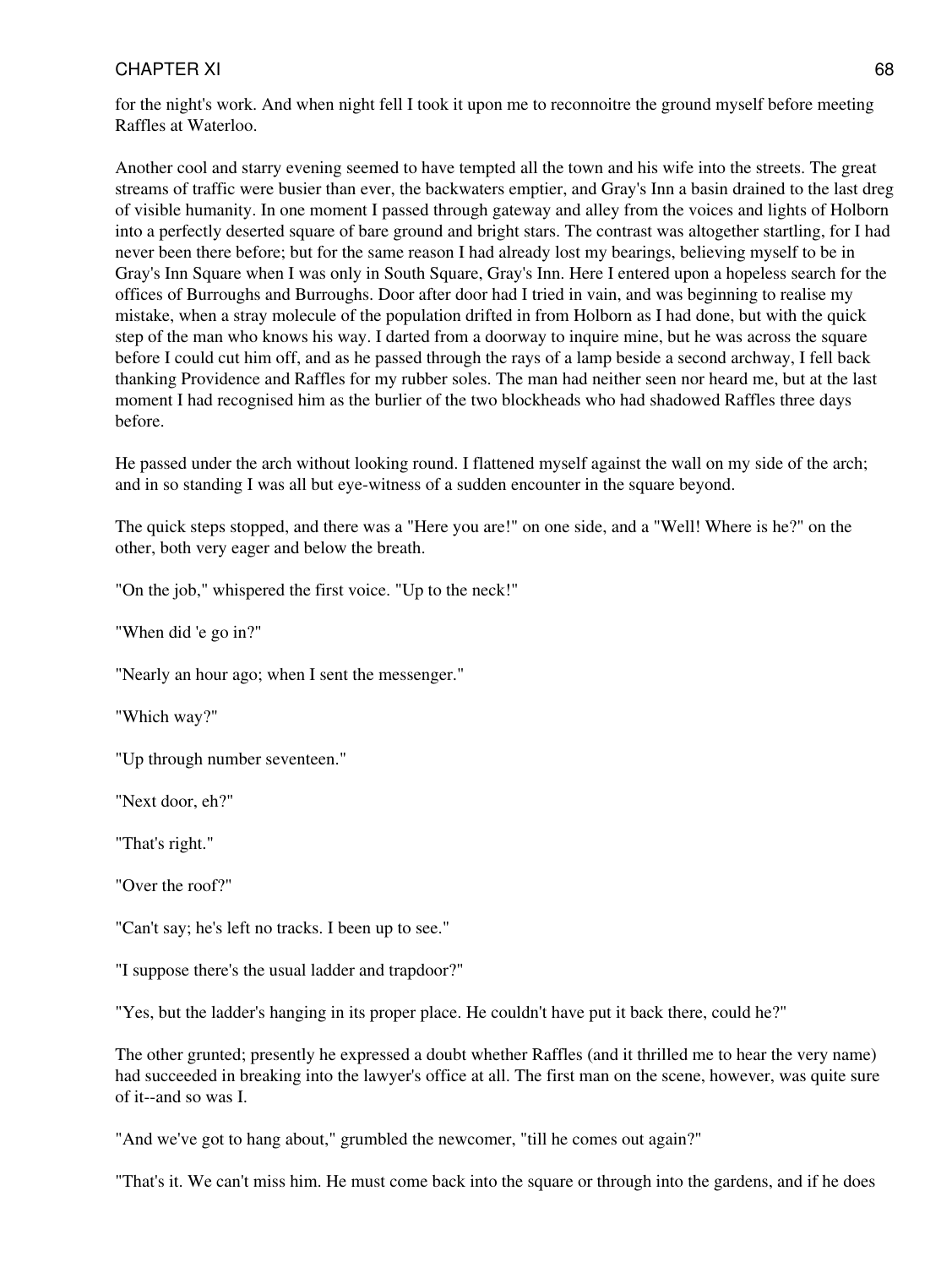that he'll have to come over these here railings into Field Court. We got him either way, and there's a step just here where we can sit and see both ways as though it had been made for us. You come and try ... a door into the old hall ..."

That was all I heard distinctly; first their footsteps, and then the few extra yards, made the rest unintelligible. But I had heard enough. "The usual ladder and trap-door!" Those blessed words alone might prove worth their weight in great letters of solid gold.

Now I could breathe again; now I relaxed my body and turned my head, and peered through the arch with impunity, and along the whole western side of Gray's Inn Square, with its dusky fringe of plane-trees and its vivid line of lamps, its strip of pavement, and its wall of many-windowed houses under one unbroken roof. Dim lights smouldered in the column of landing windows over every door; otherwise there was no break in the blackness of that gaunt façade. Yet in some dark room or other behind those walls I seemed to see Raffles at work as plainly as I had just heard our natural enemies plotting his destruction. I saw him at a safe. I saw him at a desk. I saw him leaving everything as he had found it, only to steal down and out into the very arms of the law. And I felt that even that desperate *dénouement* was little more than he deserved for letting me think myself accessory before the fact, when all the time he meant me to have nothing whatever to do with it! Well, I should have everything to do with it now; if Raffles was to be saved from the consequences of his own insanity, I and I alone must save him. It was the chance of my life to show him my real worth. And yet the difficulty of the thing might have daunted Raffles himself.

I knew what to do if only I could gain the house which he had made the base of his own operations; at least I knew what to attempt, and what Raffles had done I might do. So far the wily couple within earshot had helped me out of their own mouths. But they were only just round the corner that hid them from my view; stray words still reached me; and they knew me by sight, would recognise me at a glance, might pounce upon me as I passed. Unless--

#### *I* had it!

The crowd in Holborn seemed strange and unreal as I jostled in its midst once more. I was out of it in a moment, however, and into a 'bus, and out of the 'bus in a couple of minutes by my watch. One more minute and I was seeing how far back I could sit in a hansom bound for Gray's Inn Square.

"I forget the number," I had told the cabman, "but it's three or four doors beyond Burroughs and Burroughs, the solicitors."

The gate into Holborn had to be opened for me, but the gate-keeper had not seen me on my previous entrance and exit afoot through the postern. It was when we drove under the further arch into the actual square that I pressed my head hard against the back of the hansom, and turned my face towards Field Court. The enemy might have abandoned their position, they might meet me face to face as I landed on the pavement; that was my risk, and I ran it without disaster. We passed the only house with an outer door to it in the square (now there is none), and on the plate beside it I read BURROUGHS AND BURROUGHS with a thrill. Up went my stick; my shilling (with a peculiarly superfluous sixpence for luck) I thrust through the trap with the other hand; and I was across the pavement, and on the stairs four clear doors beyond the lawyer's office, before the driver had begun to turn his horse.

They were broad bare stairs, with great office doors right and left on every landing, and in the middle the landing window looking out into the square. I waited well within the window on the first floor; and as my hansom drove out under the arch, the light of its near lamp flashed across two figures lounging on the steps of that entrance to the hall; but there was no stopping or challenging the cabman, no sound at all but those of hoofs and bell, and soon only that of my own heart beating as I fled up the rest of the stairs in my rubber soles.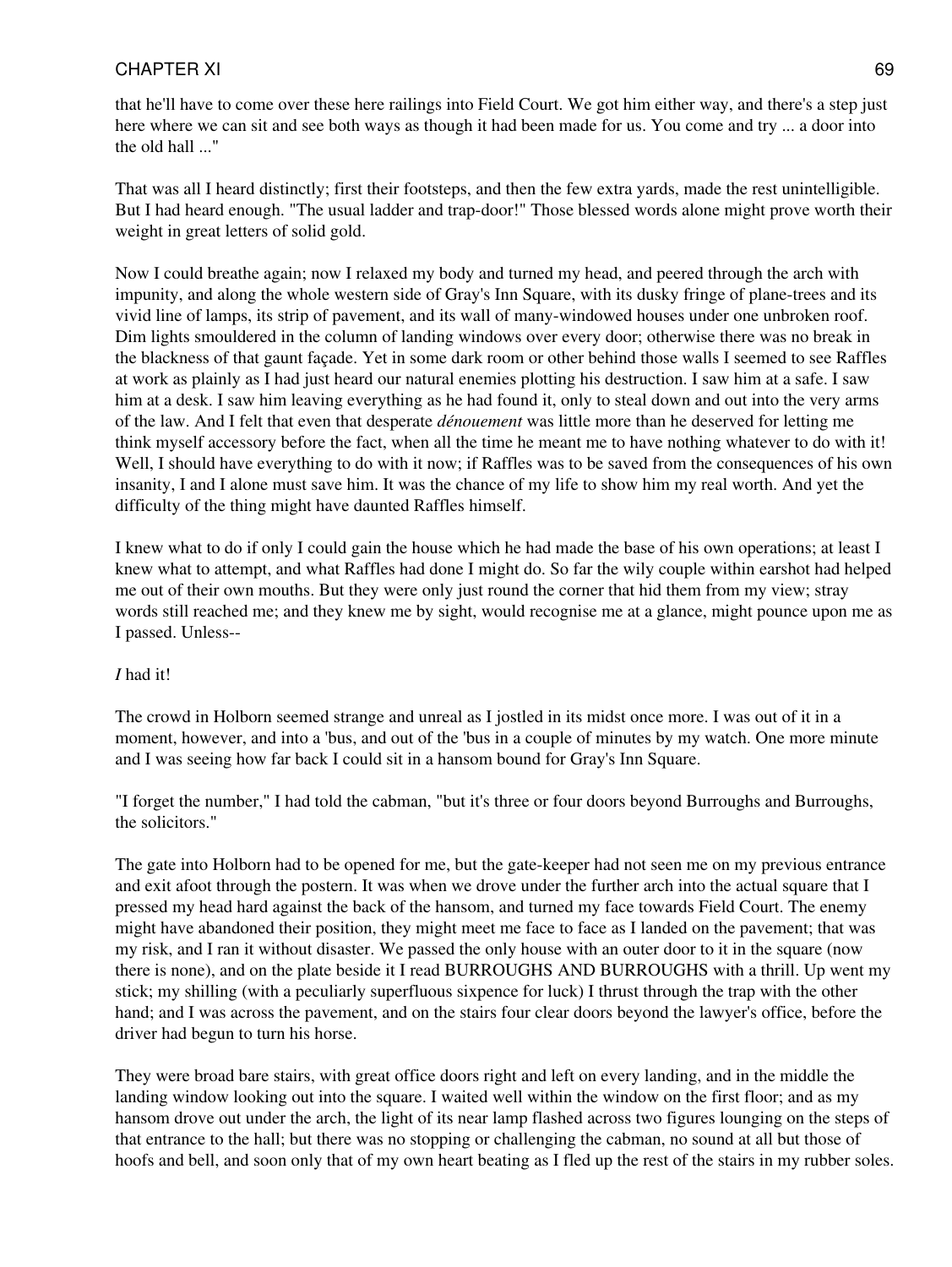Near the top I paused to thank my kindly stars; sure enough there was a long step-ladder hanging on a great nail over the last half-landing, and a square trap-door right over the landing proper! I ran up just to see the names on the two top doors; one was evidently that of some pettifogging firm of solicitors, while the other bespoke a private resident, whom I judged to be out of town by the congestion of postal matter that met my fingers in his letter-box. Neither had any terrors for me. The step-ladder was unhooked without another moment's hesitation. Care alone was necessary to place it in position without making a noise; then up I went, and up went the trapdoor next, without mishap or hindrance until I tried to stand up in the loft, and caught my head a crack against the tiles instead.

This was disconcerting in more ways than one, for I could not leave the ladder where it was, and it was nearly twice my height. I struck a match and lit up a sufficient perspective of lumber and cobwebs to reassure me. The loft was long enough, and the trap-door plumb under the apex of the roof, whereas I had stepped sideways off the ladder. It was to be got up, and I got it up, though not by any means as silently as I could have wished. I knelt and listened at the open trap-door for a good minute before closing it with great caution, a squeak and a scuttle in the loft itself being the only sign that I had disturbed a living creature.

There was a grimy dormer window, not looking down into the square, but leading like a companion hatchway into a valley of once red tiles, now stained blue-black in the starlight. It was great to stand upright here in the pure night air out of sight of man or beast. Smokeless chimney-stacks deleted whole pages of stars, but put me more in mind of pollards rising out of these rigid valleys, and sprouting with telephone wires that interlaced for foliage. The valley I was in ended fore and aft in a similar slope to that at either side; the length of it doubtless tallied with the frontage of a single house; and when I had clambered over the southern extremity into a precisely similar valley I saw that this must be the case. I had entered the fourth house beyond Burroughs and Burroughs's, or was it the fifth? I threaded three valleys, and then I knew.

In all three there had been dormer windows on either hand, that on the square side leading into the loft; the other, or others, forming a sort of skylight to some top-floor room. Suddenly I struck one of these standing very wide open, and trod upon a rope's end curled like a snake on the leads. I stooped down, and at a touch I knew that I had hold of Raffles's favourite Manila, which united a silken flexibility with the strength of any hawser. It was tied to the window-post, and it dangled into a room in which there was a dull red glow of fire: an inhabited room if ever I put my nose in one! My body must follow, however, where Raffles had led the way; and when it did I came to ground sooner than I expected on something less secure. The dying firelight, struggling through the bars of a kitchen range, showed my tennis-shoes in the middle of the kitchen table. A cat was stretching itself on the hearth-rug as I made a step of a wooden chair, and came down like a cat myself.

I found the kitchen door, found a passage so dark that the window at the end hung like a picture slashed across the middle. Yet it only looked into the square, for I peered out when I had crept along the passage, and even thought I both heard and saw the enemy at their old post. But I was in another enemy's country now; at every step I stopped to listen for the thud of feet bounding out of bed. Hearing nothing, I had the temerity at last to strike a match upon my trousers, and by its light I found the outer door. This was not bolted nor yet shut; it was merely ajar, and so I left it.

The rooms opposite appeared to be an empty set; those on the second and first floors were only partially shut off by swing doors leading to different departments of the mighty offices of Burroughs and Burroughs. There were no lights upon these landings, and I gathered my information by means of successive matches, whose tell-tale ends I carefully concealed about my person, and from copious legends painted on the walls. Thus I had little difficulty in groping my way to the private offices of Sir John Burroughs, head of the celebrated firm; but I looked in vain for a layer of light under any of the massive mahogany doors with which this portion of the premises was glorified. Then I began softly trying doors that proved to be locked. Only one yielded to my hand; and when it was a few inches open, all was still black; but the next few brought me to the end of my quest, and the close of my solitary adventures.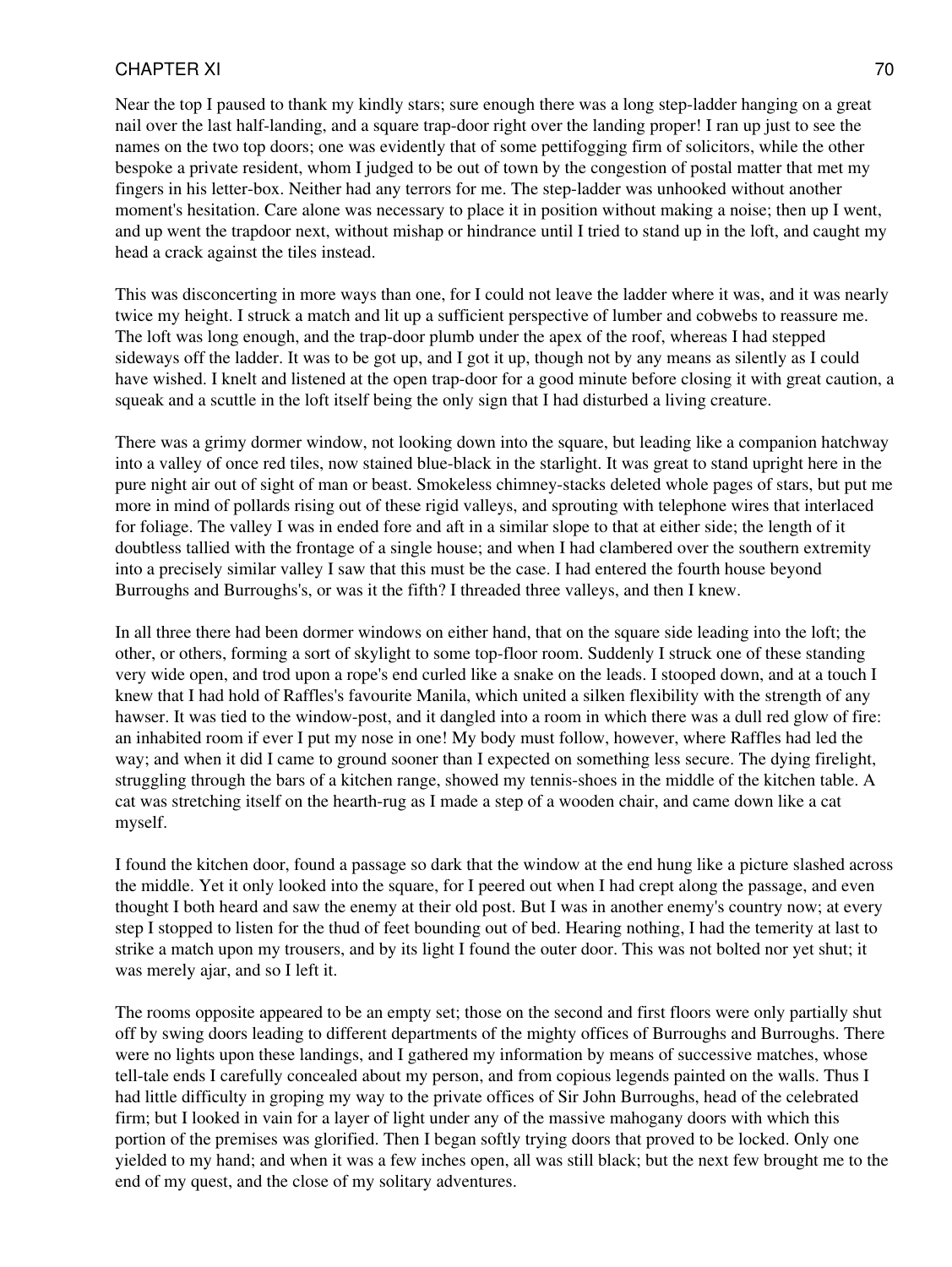#### A Midsummer Night's Work

The dense and total darkness was broken in one place, and one only, by a plateful of light proceeding from a tiny bulb of incandescence in its centre. This blinding atom of white heat lit up a hand hardly moving, a pen continually poised, over a disc of snowy paper; and on the other side, something that lay handy on the table, reflecting the light in its plated parts. It was Raffles at his latest deviltry. He had not heard me, and he could not see; but for that matter he never looked up from his task. Sometimes his face bent over it, and I could watch its absolute concentration. The brow was furrowed, and the mouth pursed, yet there was a hint of the same quiet and wary smile with which Raffles would bowl an over or drill holes in a door.

I stood for some moments fascinated, entranced, before creeping in to warn him of my presence in a whisper. But this time he heard my step, snatched up electric torch and glittering revolver, and covered me with the one in the other's light.

"A.J.!" I gasped.

"Bunny!" he exclaimed in equal amazement and displeasure. "What the devil do you mean by this?"

"You're in danger," I whispered. "I came to warn you!"

"Danger? I'm never out of it. But how did you know where to find me, and how on God's earth did *you* get here?"

"I'll tell you some other time. You know those two brutes you dodged the other day?"

"I ought to."

"They're waiting below for you at this very moment."

Raffles peered a few moments through the handful of white light between our faces.

"Let them wait!" said he, and replaced the torch upon the table and put down his revolver for his pen.

"They're detectives!" I urged.

"Are they, Bunny?"

"What else could they be?"

"What, indeed!" murmured Raffles, as he fell to work again with bent head and deliberate pen.

"You gave them the slip on Friday, but they must have known your game and lain in wait for you here, one or other of them, ever since. It's my belief Dan Levy put them up to it, and the yarn about the letter was just to tempt you into this trap and get you caught in the act. He didn't want a copy one bit; for God's sake, don't stop to finish it now!"

"I don't agree with you," said Raffles without looking up, "and I don't do things by halves, Your precious detectives must have patience. Bunny, and so must you." He held his watch to the bulb. "In about twenty minutes there'll be real danger, but we couldn't be safer in our beds for the next ten. So perhaps you'll let me finish without further interruption, or else get out by yourself as you came in."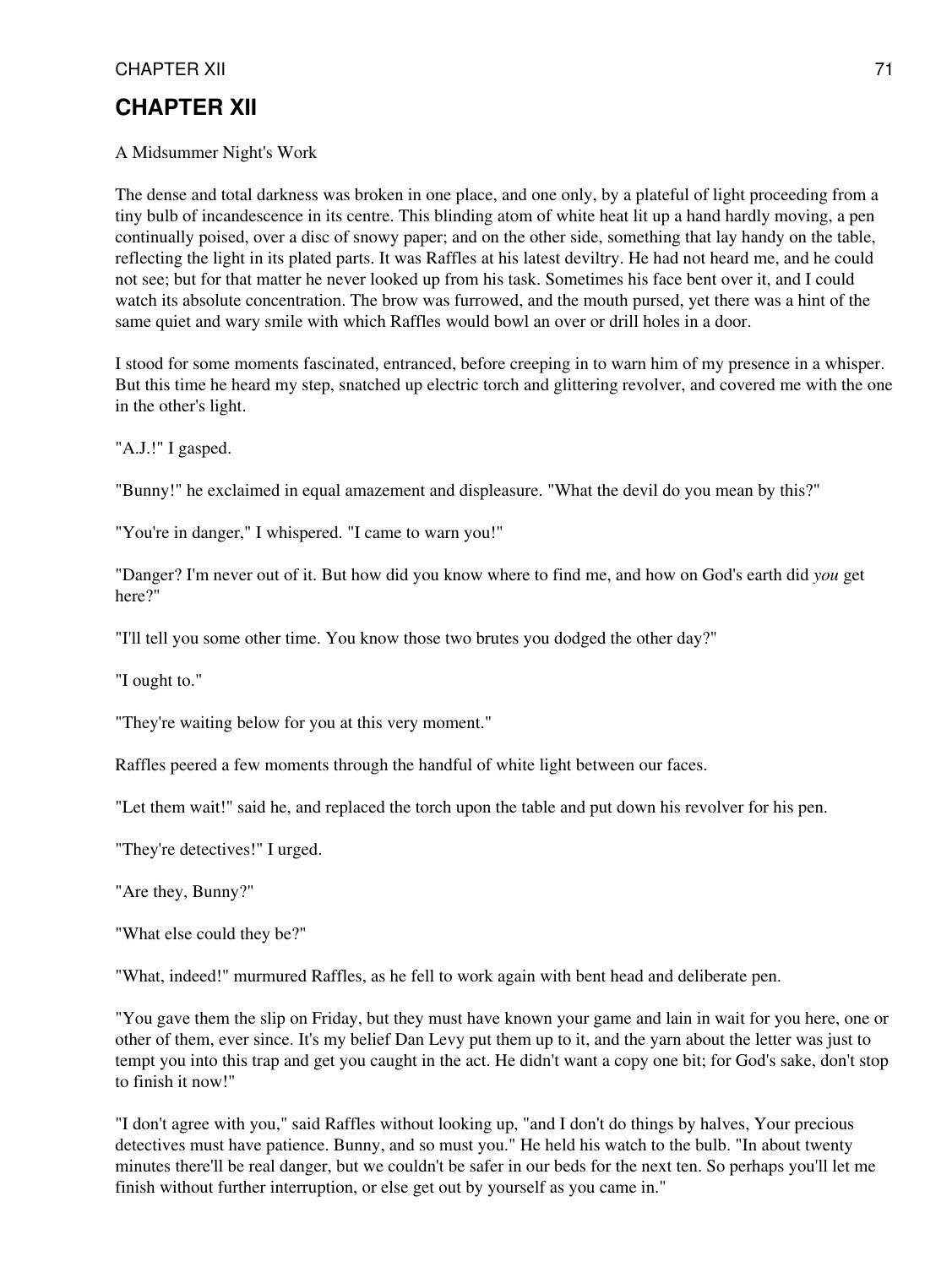I turned away from Raffles and his light, and blundered back to the landing. The blood boiled in my veins. Here had I fought and groped my way to his side, through difficulties it might have taxed even him to surmount, as one man swims ashore with a rope from the wreck, at the same mortal risk, with the same humane purpose. And not a word of thanks, not one syllable of congratulation, but "get out by yourself as you came in!" I had more than half a mind to get out, and for good; nay, as I stood and listened on the landing, I could have found it in my outraged heart to welcome those very sleuthhounds from the square, with a cordon of police behind them.

Yet my boiling blood ran cold when warm breath smote my cheek and a hand my shoulder at one and the same awful moment.

"Raffles!" I cried in a strangled voice.

"Hush, Bunny!" he chuckled in my ear. "Didn't you know who it was?"

"I never heard you; why did you steal on me like that?"

"You see you're not the only one who can do it, Bunny! I own it would have served me right if you'd brought the square about our ears."

"Have you finished in there?" I asked gruffly.

"Rather!"

"Then you'd better hurry up and put everything as you found it."

"It's all done, Bunny; red tape tied on such a perfect forgery that the crux will be to prove it is one; safe locked up, and every paper in its place."

"I never heard a sound."

"I never made one," said Raffles, leading me upstairs by the arm. "You see how you put me on my mettle, Bunny, old boy!"

I said no more till we reached the self-contained flat at the top of the house; then I begged Raffles to be quiet in a lower whisper than his own.

"Why, Bunny? Do you think there are people inside?"

"Aren't there?" I cried aloud in my relief.

"You flatter me, Bunny!" laughed Raffles, as we groped our way in. "This is where they keep their John Bulldog, a magnificent figure of a commissionaire with the V.C. itself on his manly bosom. Catch me come when he was at home; one of us would have had to die, and it would have been a shame either way. Poor pussy, then, poor puss!"

We had reached the kitchen and the cat was rubbing itself against Raffles's legs.

"But how on earth did you get rid of him for the night?"

"Made friends with him when I called on Friday; didn't I tell you I had an appointment with the bloated head of this notorious firm when I cleared out of Lord's? I'm about to strengthen his already unrivalled list of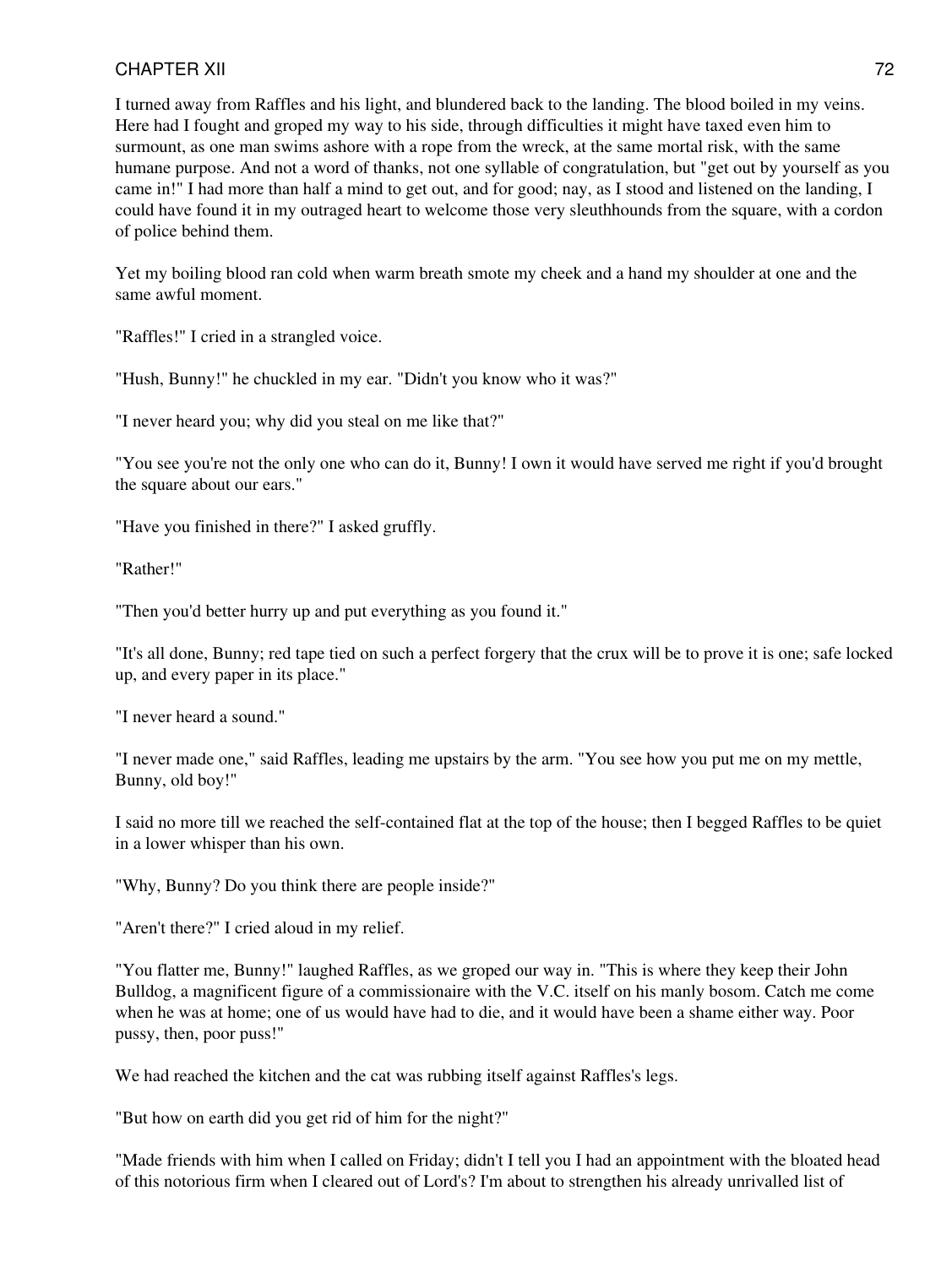clients; you shall hear all about that later. We had another interview this afternoon, when I asked my V.C. if he ever went to the theatre; you see he had spotted Tom Fool, and told me he never had a chance of getting to Lord's. So I got him tickets for 'Rosemary' instead, but of course I swore they had just been given to me and I couldn't use them. You should have seen how the hero beamed! So that's where he is, he and his wife--or was, until the curtain went down."

"Good Lord, Raffles, is the piece over?"

"Nearly ten minutes ago, but it'll take 'em all that unless they come home in a cab."

And Raffles had been sitting before the fire, on the kitchen table, encouraging the cat, when this formidable V.C. and his wife must be coming every instant nearer Gray's Inn Square!

"Why, my dear Bunny, I should back myself to swarm up and out without making a sound or leaving a sign, if I heard our hero's key in the lock this moment. After you, Bunny."

I climbed up with trembling knees, Raffles holding the rope taut to make it easier. Once more I stood upright under the stars and the telephone wires, and leaned against a chimney-stack to wait for Raffles. But before I saw him, before I even heard his unnecessarily noiseless movements, I heard something else that sent a chill all through me.

It was not the sound of a key in the lock. It was something far worse than that. It was the sound of voices on the roof, and of footsteps drawing nearer through the very next valley of leads and tiles.

I was crouching on the leads outside the dormer window as Raffles climbed into sight within.

"They're after us up here!" I whispered in his face. "On the next roof! I hear them!"

Up came Raffles with his hands upon the sill, then with his knees between his hands, and so out on all-fours into the narrow rivulet of lead between the sloping tiles. Out of the opposite slope, a yard or two on, rose a stout stack of masonry, a many-headed monster with a chimney-pot on each, and a full supply of wires for whiskers. Behind this Gorgon of the house-tops Raffles hustled me without a word, and himself took shelter as the muffled voices on the next roof grew more distinct. They were the voices that I had overheard already in the square, the voices but not the tones. The tones--the words--were those of an enemy divided against itself.

"And now we've gone and come too far!" grumbled the one who had been last to arrive upon the scene below.

"We did that," the other muttered, "the moment we came in after 'em. We should've stopped where we were."

"With that other cove driving up and going in without ever showing a glim?"

Raffles nudged me, and I saw what I had done. But the weakling of the pair still defended the position he had reluctantly abandoned on *terra firma*; he was all for returning while there was time; and there were fragments of the broken argument that were beginning to puzzle me when a soft oath from the man in front proclaimed the discovery of the open window and the rope.

"We got 'em," he whispered, stagily, "like rats in a trap!"

"You forget what it is we've got to get."

"Well, we must first catch our man, mustn't we? And how d'ye know his pal hasn't gone in to warn him where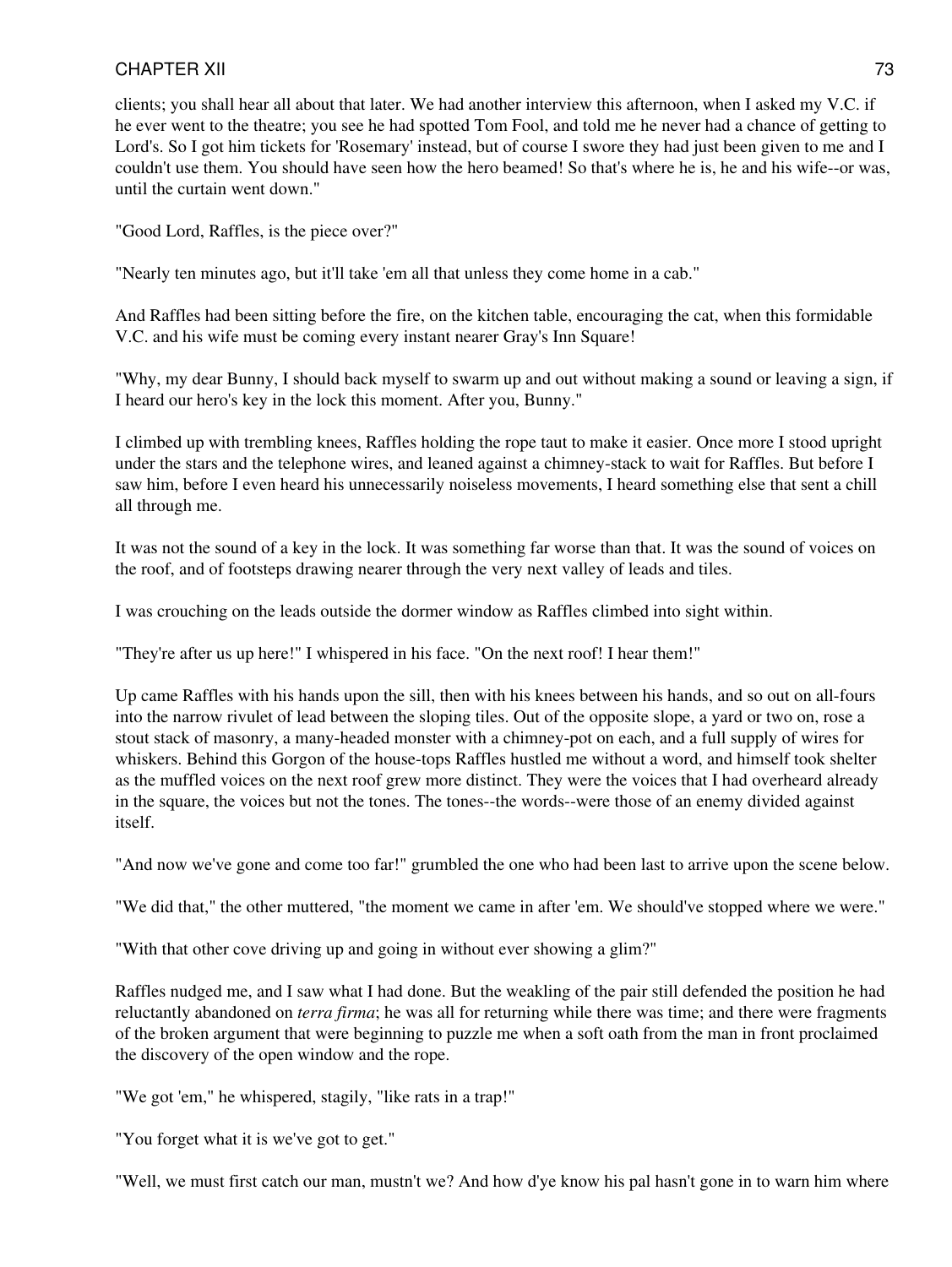we were? If he has, and we'd stopped there, they'd do us easy."

"They may do us easier down there in the dark," replied the other, with a palpable shiver. "They'll hear us and lie in wait. In the dark! We shan't have a dog's chance."

"All right! You get out of it and save your skin. I'd rather work alone than with a blessed funk!"

The situation was identical with many a one in the past between Raffles and me. The poor brute in my part resented the charge against his courage as warmly as I had always done. He was merely for the better part of valour, and how right he was Raffles and I only knew. I hoped the lesson was not lost upon Raffles. Dialogue and action alike resembled one of our own performances far more than ordinary police methods as we knew them. We heard the squeeze of the leader's clothes and the rattle of his buttons over the window ledge. "It's like old times," we heard him mutter; and before many moments the weakling was impulsively whispering down to know if he should follow.

I felt for that fellow at every stage of his unwilling proceedings. I was to feel for him still more. Raffles had stepped down like a cat from behind our cover; grasping an angle of the stack with either hand, I put my head round after him. The wretched player of my old part was on his haunches at the window, stooping forward, more in than out. I saw Raffles grinning in the starlight, saw his foot poised and the other poor devil disappear. Then a dull bump, then a double crash and such a cursing as left no doubt that the second fellow had fallen plumb on top of the first. Also from his language I fancied he would survive the fall.

But Raffles took no peep at his handiwork; hardly had the rope whipped out at my feet than he had untied the other end.

"Like lamplighters, Bunny!"

And back we went helter-skelter along the valleys of lead and over the hills of tile.... The noise in the kitchen died away as we put a roof or two between us and that of Burroughs and Burroughs.

"This is where I came out," I called to Raffles as he passed the place. "There's a ladder here where I left it in the loft!"

"No time for ladders!" cried Raffles over his shoulder, and not for some moments did he stop in his stride. Nor was it I who stopped him then; it was a sudden hubbub somewhere behind us, somewhere below; the blowing of a police whistle, and the sound of many footsteps in the square.

"That's for us!" I gasped. "The ladder! The ladder!"

"Ladder be damned!" returned Raffles, roughly. "It isn't for us at all; it's my pal the V.C. who has come home and bottled the other blighters."

"Thinking they're thieves?"

"Thinking any rot you like! Our course is over the rest of the roofs on this side, over the whole lot at the top end, and, if possible, down the last staircase in the corner. Then we only have to show ourselves in the square for a tick before we're out by way of Verulam Buildings."

"Is there another gate there?" I asked as he scampered on with me after him.

"Yes; but it's closed and the porter leaves at twelve, and it must be jolly near that now. Wait, Bunny! Some one or other is sure to be looking out of the top windows across the square; they'll see us if we take our fences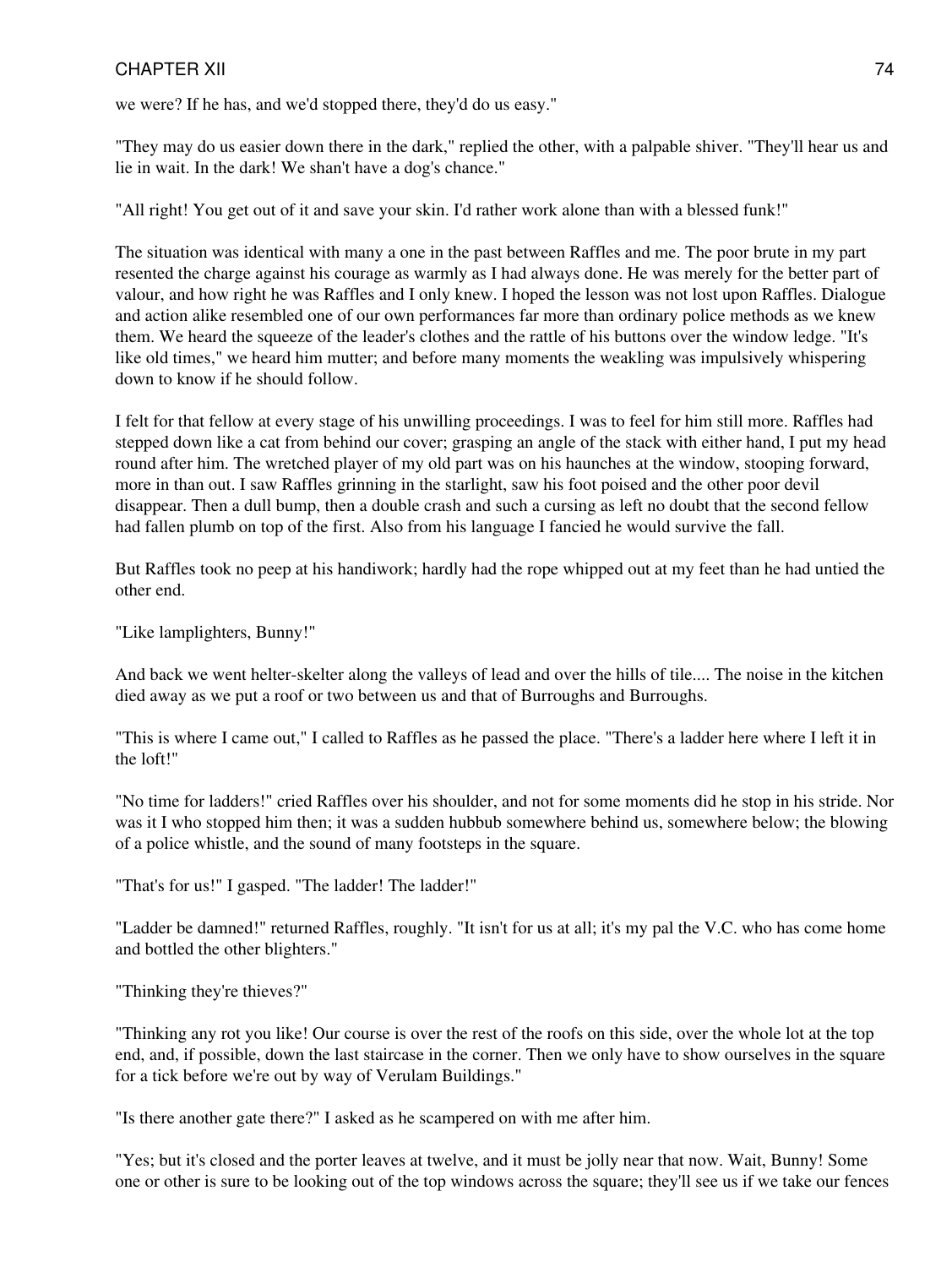too freely!"

We had come to one of the transverse tile-slopes, which hitherto we had run boldly up and down in our helpful and noiseless rubber soles; now, not to show ourselves against the stars, to a stray pair of eyes on some other high level, we crept up on all fours and rolled over at full length. It added considerably to our time over more than a whole side of the square. Meanwhile the police whistles had stopped, but the company in the square had swollen audibly.

It seemed an age, but I suppose it was not many minutes, before we came to the last of the dormer windows, looking into the last vale of tiles in the north-east angle of the square. Something gleamed in the starlight, there was a sharp little sound of splitting wood, and Raffles led me on hands and knees into just such a loft as I had entered before by ladder. His electric torch discovered the trapdoor at a gleam. Raffles opened it and let down the rope, only to whisk it up again so smartly that it struck my face like a whiplash.

A door had opened on the top landing. We listened over the open trap-door, and knew that another stood listening on the invisible threshold underneath; then we saw him running downstairs, and my heart leapt for he never once looked up. I can see him still, foreshortened by our bird's-eye view into a Turkish fez and a fringe of white hair and red neck, a billow of dressing-gown, and bare heels peeping out of bedroom slippers at every step that we could follow; but no face all the way down, because he was a bent old boy who never looked like looking up.

Raffles threw his rope aside, gave me his hand instead, and dropped me on the landing like a feather, dropping after me without a moment's pause. In fact, the old fellow with the fez could hardly have completed his descent of the stairs when we began ours. Yet through the landing window we saw him charging diagonally across the square, shouting and gesticulating in his flight to the gathering crowd near the far corner.

"He spotted us, Bunny!" exclaimed Raffles, after listening an instant in the entrance. "Stick to me like my shadow, and do every blessed thing I do."

Out he dived, I after him, and round to the left with the speed of lightning, but apparently not without the lightning's attribute of attracting attention to itself. There was a hullabaloo across the square behind us, and I looked round to see the crowd there breaking in our direction, as I rushed after Raffles under an arch and up the alley in front of Verulam Buildings.

It was striking midnight as we made our sprint along this alley, and at the far end the porter was preparing to depart, but he waited to let us through the gate into Gray's Inn Road, and not until he had done so can the hounds have entered the straight. We did not hear them till the gate had clanged behind us, nor had it opened again before we were high and dry in a hansom.

"King's Cross!" roared Raffles for all the street to hear; but before we reached Clerkenwell Road he said he meant Waterloo, and round we went to the right along the tram-lines. I was too breathless to ask questions, and Raffles offered no explanations until he had lit a Sullivan. "That little bit of wrong way may lose us our train," he said as he puffed the first cloud. "But it'll shoot the whole field to King's Cross as sure as scent is scent; and if we do catch our train, Bunny, we shall have it to ourselves as far as this pack is concerned. Hurrah! Blackfriar's Bridge and a good five minutes to go!"

"You're going straight down to Levy's with the letter?"

"Yes; that's why I wanted you to meet me under the clock at twelve."

"But why in tennis-shoes?" I asked, recalling the injunctions in his note, and the meaning that I had naturally read into them.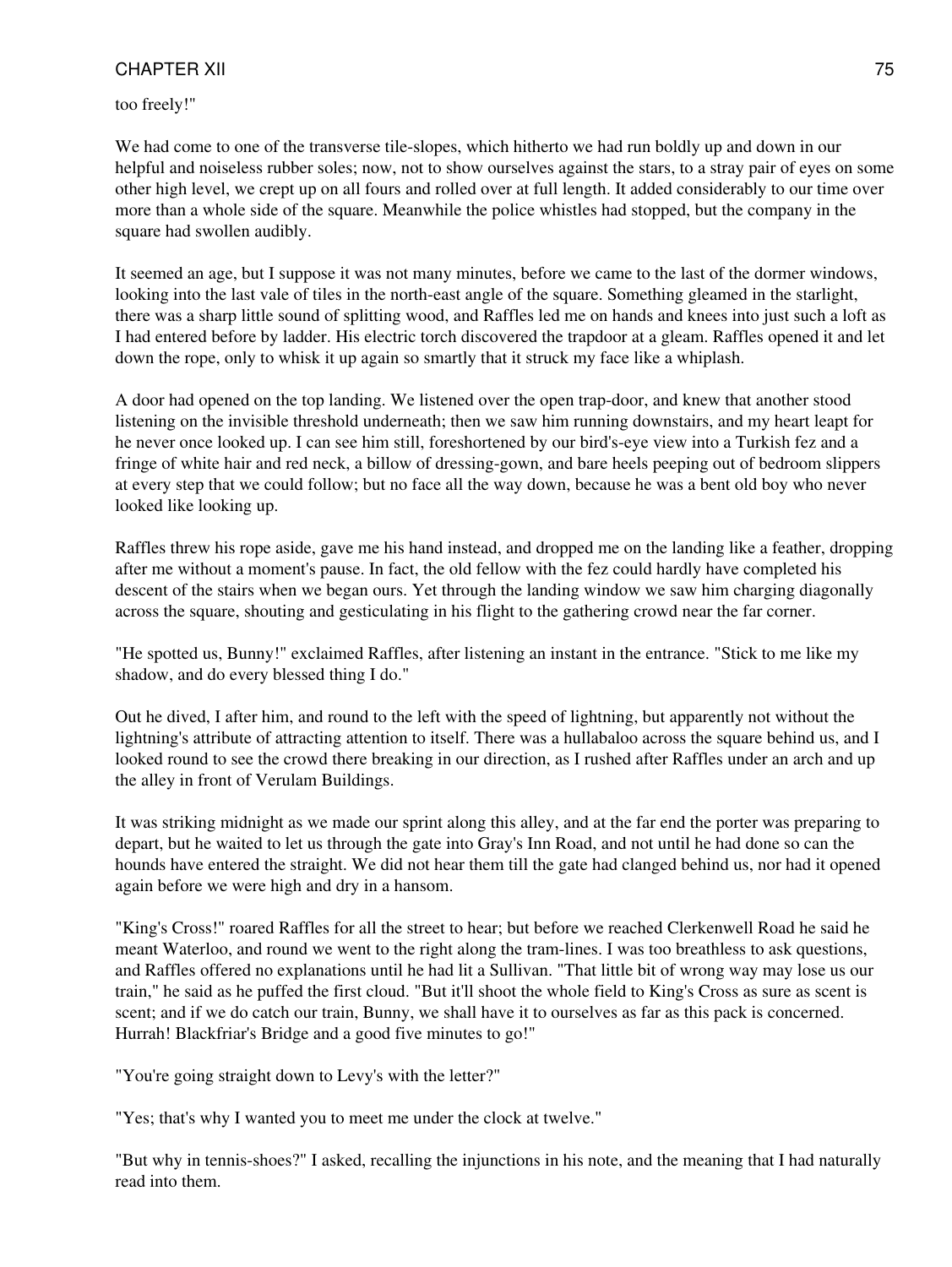"I thought we might possibly finish the night on the river," replied Raffles, darkly. "I think so still."

"And *I* thought you meant me to lend you a hand in Gray's Inn!"

Raffles laughed.

"The less you think, my dear old Bunny, the better it always is! To-night, for example, you have performed prodigies on my account; your unselfish audacity has only been equalled by your resource; but, my dear fellow, it was a sadly unnecessary effort."

"Unnecessary to tell you those brutes were waiting for you down below?"

"Quite, Bunny. I saw one of them and let him see me. I knew he'd send off for his pal."

"Then I don't understand your tactics or theirs."

"Mine were to walk out the very way we did, you and I. They would never have seen me from the opposite corner of the square, or dreamt of going in after me if they hadn't spotted your getting in before them to put me on my guard. The place would have been left exactly as I found it, and those two numskulls as much in the lurch as I left them last week outside the Albany."

"Perhaps they were beginning to fear that," said I, "and meant ferreting for you in any case if you didn't show up."

"Not they," said Raffles. "One of them was against it as it was; it wasn't their job at all."

"Not to take you in the act if they could?"

"No; their job was to take the letter from me as soon as I got back to earth. That was all. I happen to know. Those were their instructions from old Levy."

"Levy!"

"Did it never occur to you that I was being dogged by his creatures?"

"His creatures, Raffles?"

"He set them to shadow me from the hour of our interview on Saturday morning. Their instructions were to bag the letter from me as soon as I got it, but to let me go free to the devil!"

"How can you know, A.J.?"

"My dear Bunny, where do you suppose I've been spending the week-end? Did you think I'd go in with a sly dog like old Shylock without watching him and finding out his real game? I should have thought it hardly necessary to tell you I've been down the river all the time; down the river," added Raffles, chuckling, "in a Canadian canoe and a torpedo beard! I was cruising near the foot of the old brute's garden on Friday evening when one of the precious pair came down to tell him they had let me slip already. I landed and heard the whole thing through the window of the room where we shall find him to-night. It was Levy who set them to watch the crib since they'd lost the cracksman; he was good enough to reiterate all his orders for my benefit. You will hear me take him through them when we get down there, so it's no use going over the same ground twice."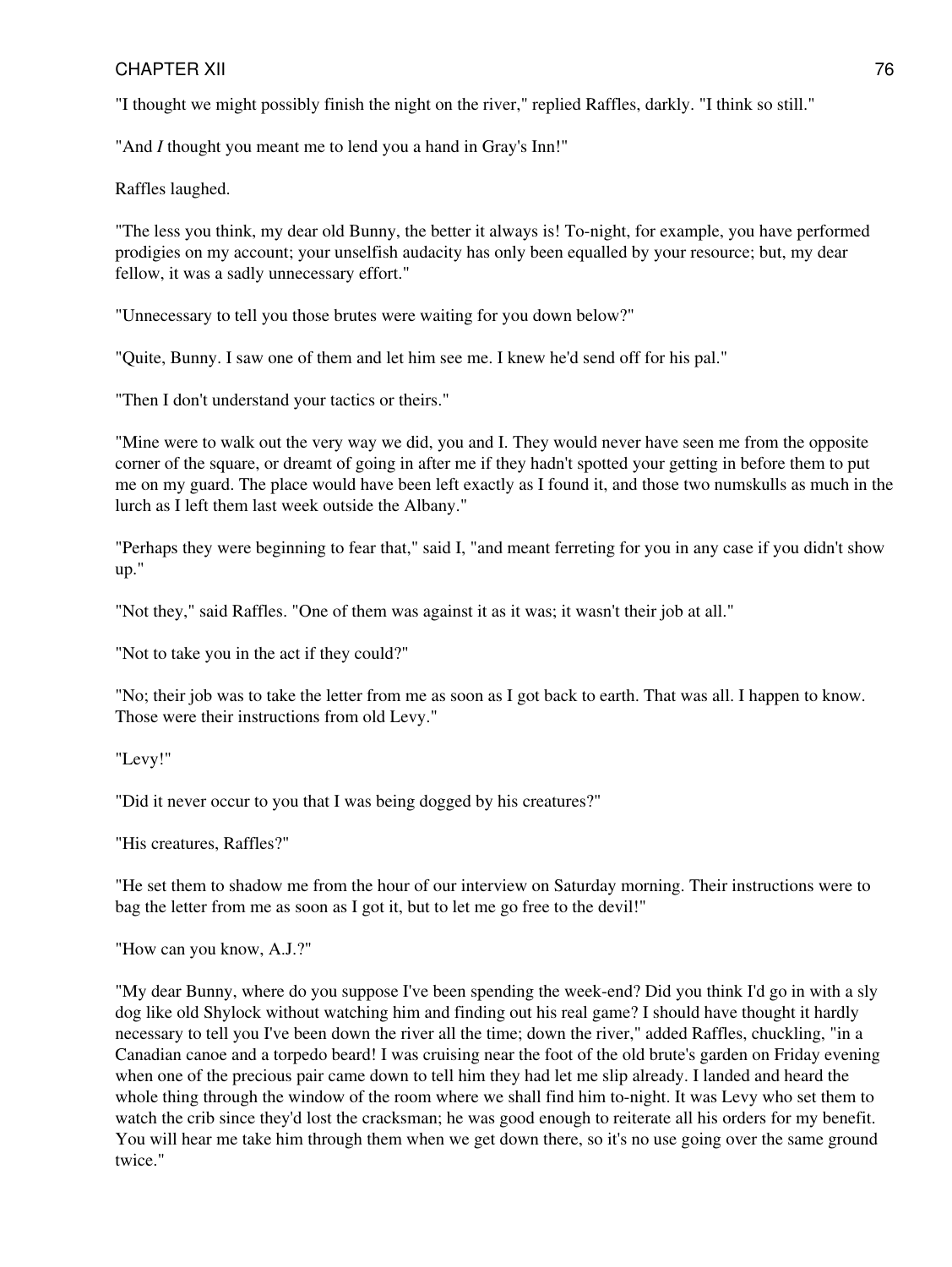"Funny orders for a couple of Scotland Yard detectives!" was my puzzled comment as Raffles produced an inordinate cab-fare.

"Scotland Yard?" said he. "My good Bunny, those were no limbs of the law; they're old thieves set to catch a thief, and they've been caught themselves for their pains!"

Of course they were! Every detail of their appearance and their behaviour confirmed the statement in the flash that brought them all before my mind! And I had never thought of it, never but dreamt that we were doing battle with the archenemies of our class. But there was no time for further reflection, nor had I recovered breath enough for another word, when the hansom clattered up the cobbles into Waterloo Station. And our last sprint of that athletic night ended in a simultaneous leap into separate carriages as the platform slid away from the 12:10 train.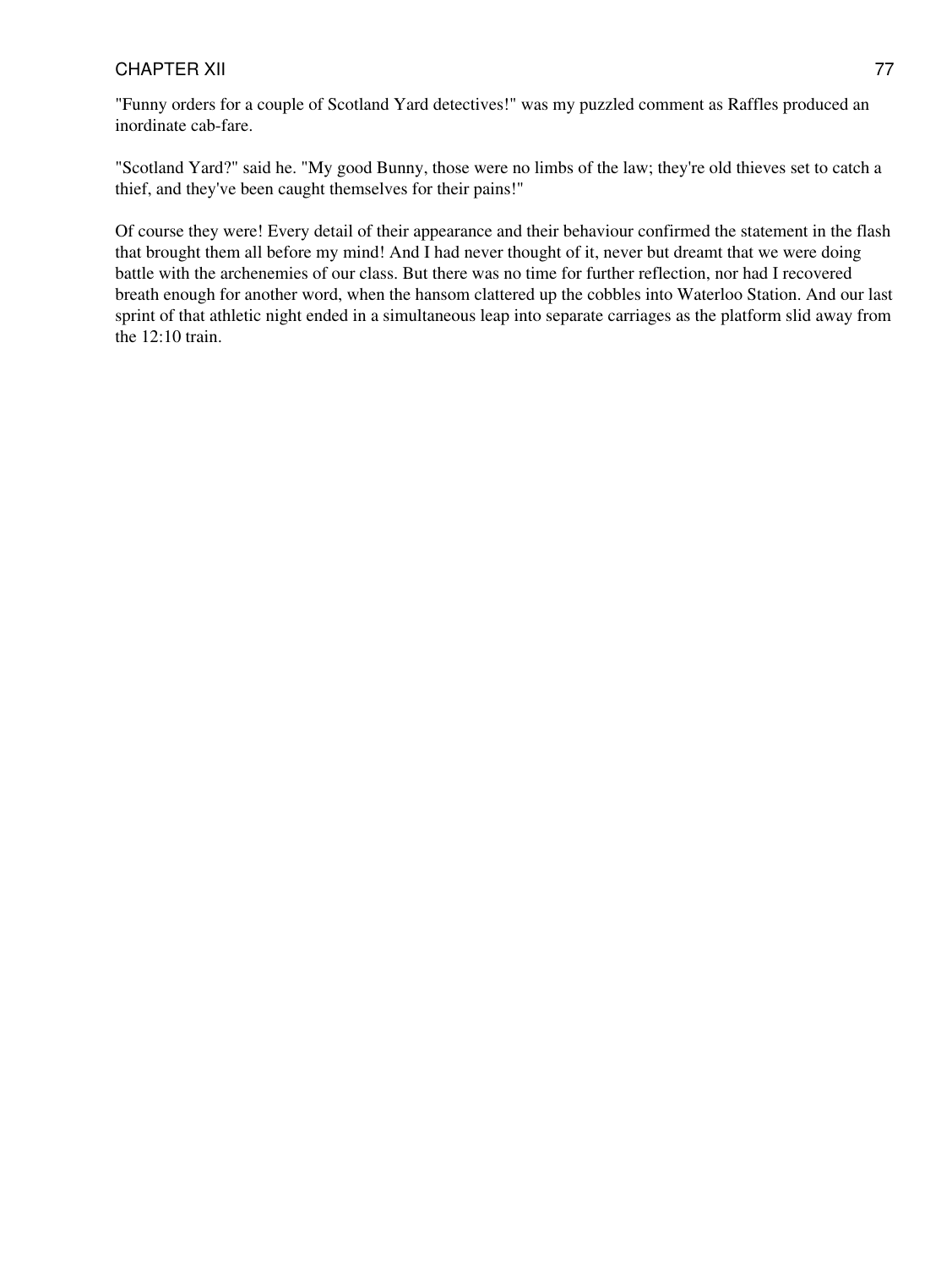# **CHAPTER XIII**

#### Knocked Out

But it was hardly likely to be the last excitement of the night, as I saw for myself before Raffles joined me at Vauxhall. An arch-traitor like Daniel Levy might at least be trusted to play the game out with loaded dice; no single sportsman could compete against his callous machinations; and that was obviously where I was coming in. I only wished I had not come in before! I saw now the harm that I had done by my rash proceedings in Gray's Inn, the extra risk entailed already and a worse one still impending. If the wretches who had shadowed him were really Levy's mercenaries, and if they really had been taken in their own trap, their first measure of self-defence would be the denunciation of Raffles to the real police. Such at least was my idea, and Raffles himself made light enough of it; he thought they could not expose him without dragging in Levy, who had probably made it worth their while not to do that on any consideration. His magnanimity in the matter, which he flatly refused to take as seriously as I did, made it difficult for me to press old Raffles, as I otherwise might have done, for an outline of those further plans in which I hoped to atone for my blunders by being of some use to him after all. His nonchalant manner convinced me that they were cut-and-dried; but I was left perhaps deservedly in the dark as to the details. I merely gathered that he had brought down some document for Levy to sign in execution of the verbal agreement made between them in town; not until that agreement was completed by his signature was the harpy to receive the precious epistle he pretended never to have written. Raffles, in fine, had the air of a man who has the game in his hands, who is none the less prepared for foul play on the other side, and by no means perturbed at the prospect.

We left the train at a sweet-smelling platform, on which the lights were being extinguished as we turned into a quiet road where bats flew over our heads between the lamp-posts, and a policeman was passing a disc of light over a jerry-built abuse of the name of Queen Anne. Our way led through quieter roads of larger houses standing further back, until at last we came to the enemy's gates. They were wooden gates without a lodge, yet the house set well beyond them, on the river's brim, was a mansion of considerable size and still greater peculiarity. It was really two houses, large and small, connected by a spine of white posts and joists and glimmering glass. In the more substantial building no lights were to be seen from the gates, but in the annex a large French window made a lighted square at right angles with the river and the road. We had set foot in the gravel drive; with a long line of poplars down one side, and on the other a wide lawn dotted with cedars and small shrubs, when Raffles strode among these with a smothered exclamation, and a wild figure started from the ground.

"What are you doing here?" demanded Raffles, with all the righteous austerity of a law-abiding citizen.

"Nutting, sare!" replied an alien tongue, a gleam of good teeth in the shadow of his great soft hat. "I been see Mistare Le-vie in ze 'ouse, on ze beezness, shentlemen."

"Seen him, have you? Then if I were you I should make a decent departure," said Raffles, "by the gate--" to which he pointed with increased severity of tone and bearing.

The weird figure uncovered a shaggy head of hair, made us a grotesque bow with his right hand melodramatically buried in the folds of a voluminous cape, and stalked off in the starlight with much dignity. But we heard him running in the road before the gate had clicked behind him.

"Isn't that the fellow we saw in Jermyn Street last Thursday?" I asked Raffles in a whisper.

"That's the chap," he whispered back. "I wonder if he spotted us, Bunny? Levy's treated him scandalously, of course; it all came out in a torrent the other morning. I only hope he hasn't been serving Dan Levy as Jack Rutter served old Baird! I could swear that was a weapon of sorts he'd got under his cloak."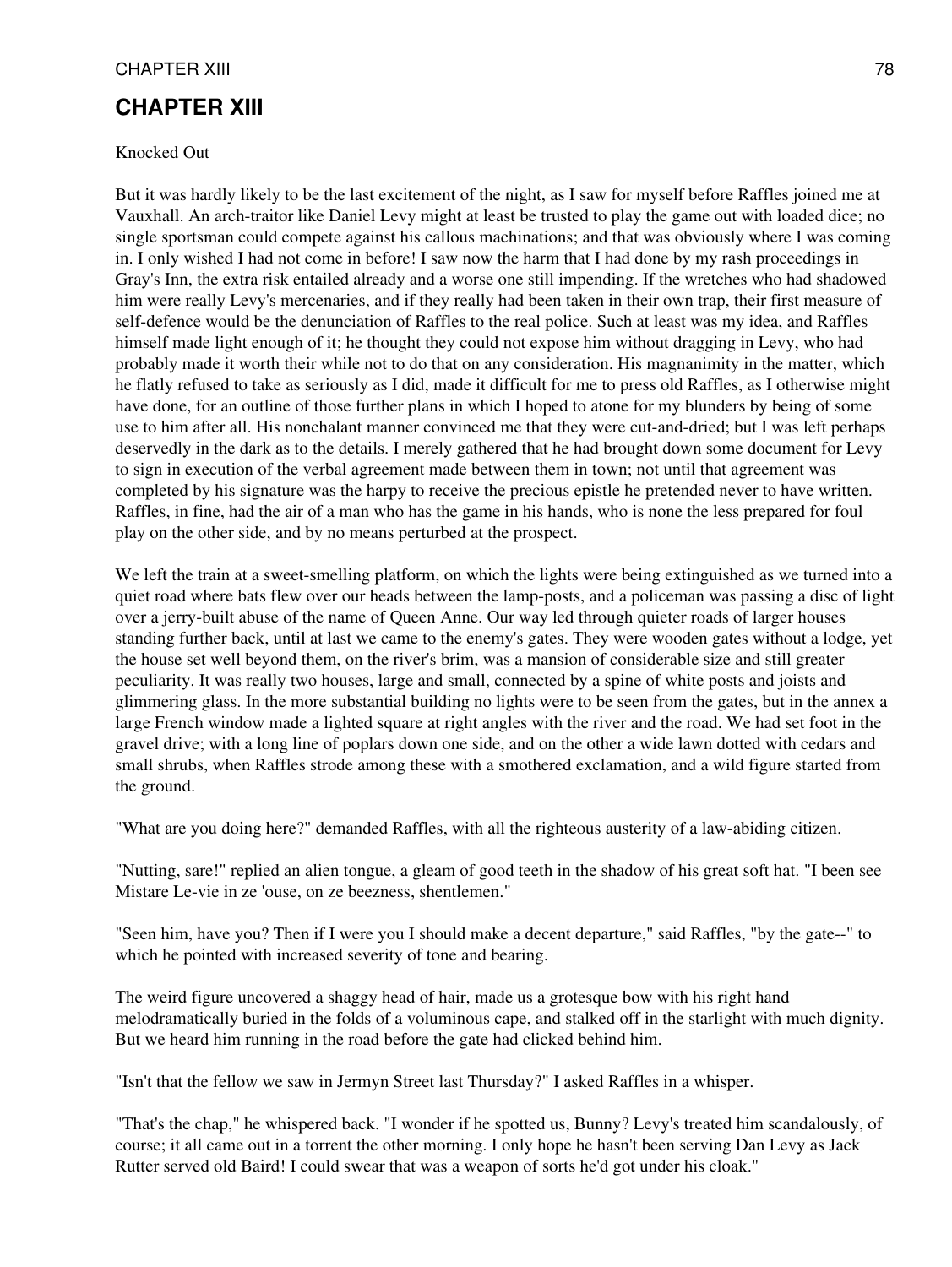And as we stood together under the stars, listening to the last of the runaway footfalls, I recalled the killing of another and a less notorious usurer by a man we both knew, and had even helped to shield from the consequences of his crime. Yet the memory of our terrible discovery on that occasion had not the effect of making me shrink from such another now; nor could I echo the hope of Raffles in my heart of hearts. If Dan Levy also had come to a bad end--well, it was no more than he deserved, if only for his treachery to Raffles, and, at any rate, it would put a stop to our plunging from bad to worse in an adventure of which the sequel might well be worst of all. I do not say that I was wicked enough absolutely to desire the death of this sinner for our benefit; but I saw the benefit at least as plainly as the awful possibility, and it was not with unalloyed relief that I beheld a great figure stride through the lighted windows at our nearer approach.

Though his back was to the light before I saw his face, and the whole man might have been hacked out of ebony, it was every inch the living Levy who stood peering in our direction, one hand hollowed at an ear, the other shading both eyes.

"Is that you, boys?" he croaked in sepulchral salute.

"It depends which boys you mean," replied Raffles, marching into the zone of light. "There are so many of us about to-night!"

Levy's arms dropped at his sides, and I heard him mutter "Raffles!" with a malediction. Next moment he was inquiring whether we had come down alone, yet peering past us into the velvet night for his answer.

"I brought our friend Bunny," said Raffles, "but that's all."

"Then what do you mean by saying there are so many of you about?"

"I was thinking of the gentleman who was here just before us."

"Here just before you? Why, I haven't seen a soul since my 'ousehold went to bed."

"But we met the fellow just this minute within your gates: a little foreign devil with a head like a mop and the cloak of an operatic conspirator."

"That beggar!" cried Levy, flying into a high state of excitement on the spot. "That blessed little beggar on my tracks down here! I've 'ad him thrown out of the office in Jermyn Street; he's threatened me by letter and telegram; so now he thinks he'll come and try it on in person down 'ere. Seen me, eh? I wish I'd seen '*im*! I'm ready for biters like that, gentlemen. I'm not to be caught on the 'op down here!"

And a plated revolver twinkled and flashed in the electric light as Levy drew it from his hip pocket and flourished it in our faces; he would have gone prowling through the grounds with it if Raffles had not assured him that the foreign foe had fled on our arrival. As it was the pistol was not put back in his pocket when Levy at length conducted us indoors; he placed it on an occasional table beside the glass that he drained on entering; and forthwith set his back to a fire which seemed in keeping with the advanced hour, and doubly welcome in an apartment so vast that the billiard table was a mere item at one end, and sundry trophies of travel and the chase a far more striking and unforeseen feature.

"Why, that's a better grisly than the one at Lord's!" exclaimed Raffles, pausing to admire a glorious fellow near the door, while I mixed myself the drink he had declined.

"Yes," said Levy, "the man that shot all this lot used to go about saying he'd shoot *me* at one time; but I need 'ardly tell you he gave it up as a bad job, and went an' did what some folks call a worse instead. He didn't get much show 'ere, I can tell you; that little foreign snipe won't either, nor yet any other carrion that think they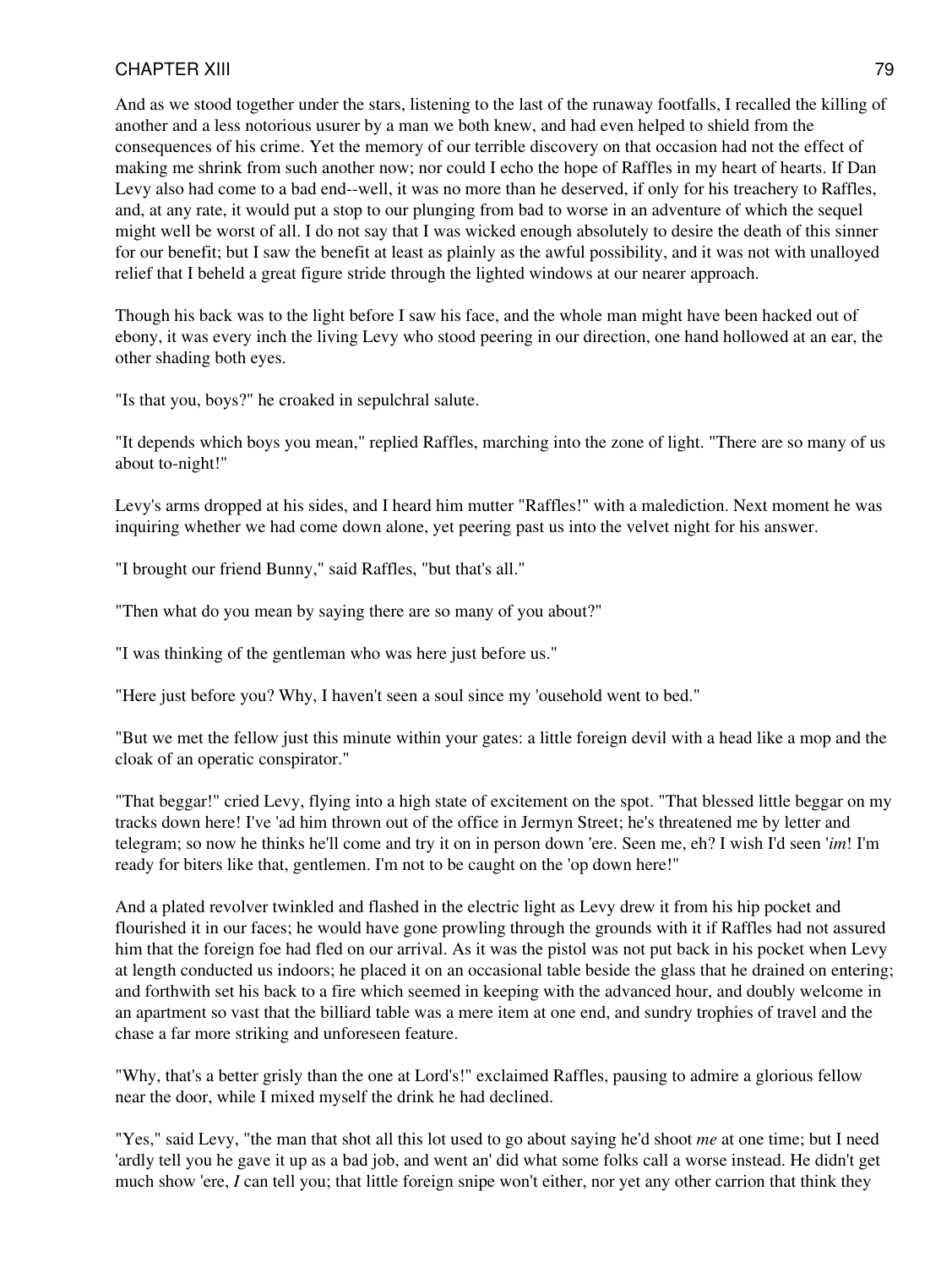want my blood. I'd empty this shooter o' mine into their in'ards as soon as look at 'em, I don't give a curse who they are! Just as well I wasn't brought up to your profession, eh, Raffles?"

"I don't quite follow you, Mr. Levy."

"Oh yes you do!" said the money-lender, with his gastric chuckle. "How've you got on with that little bit o' burgling?"

And I saw him screw up his bright eyes, and glance through the open windows into the outer darkness, as though there was still a hope in his mind that we had not come down alone. I formed the impression that Levy had returned by a fairly late train himself, for he was in morning dress, in dusty boots, and there was an abundant supply of sandwiches on the table with the drinks. But he seemed to have confined his own attentions to the bottle, and I liked to think that the sandwiches had been cut for the two emissaries for whom he was welcome to look out for all night.

"How did you get on?" he repeated when he had given them up for the present.

"For a first attempt," replied Raffles, without a twinkle, "I don't think I've done so badly."

"Ah! I keep forgetting you're a young beginner," said Levy, catching the old note in his turn.

"A beginner who's scarcely likely to go on, Mr. Levy, if all cribs are as easy to crack as that lawyers' office of yours in Gray's Inn Square."

"As easy?"

Raffles recollected his pose.

"It was enormous fun," said he. "Of course one couldn't know that there would be no hitch. There was an exciting moment towards the end. I have to thank you for quite a new thrill of sorts. But, my dear Mr. Levy, it was as easy as ringing the bell and being shown in; it only took rather longer."

"What about the caretaker?" asked the usurer, with a curiosity no longer to be concealed.

"He obliged me by taking his wife to the theatre."

"At your expense?"

"No, Mr. Levy, the item will be debited to you in due course."

"So you got in without any difficulty?"

"Over the roof."

"And then?"

"I hit upon the right room."

"And then, Raffles?"

"I opened the right safe."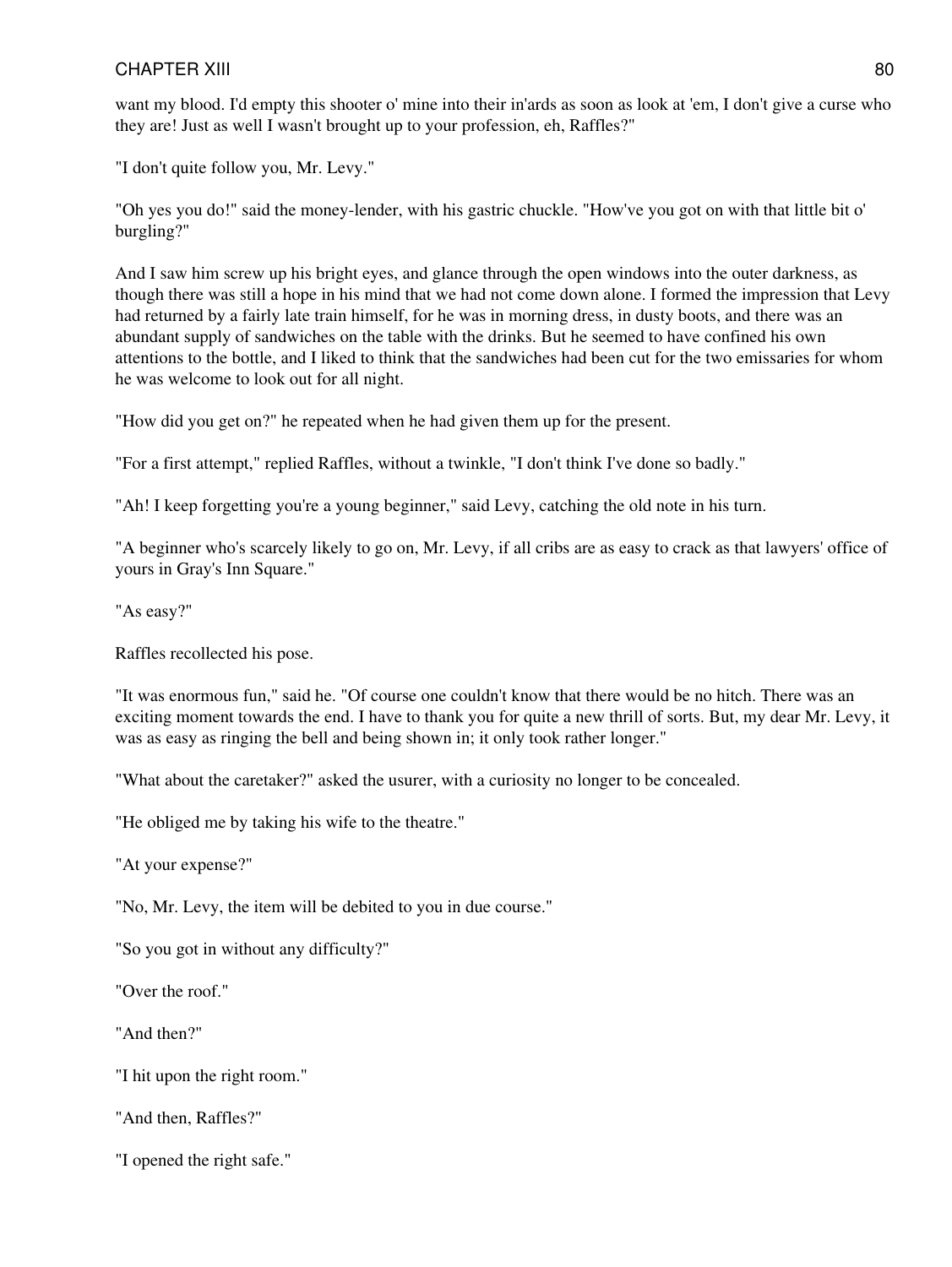"Go on, man!"

But the man was only going on at his own rate, and the more Levy pressed him, the greater his apparent reluctance to go on at all.

"Well, I found the letter all right. Oh, yes, I made a copy of it. Was it a good copy? Almost too good, if you ask me." Thus Raffles under increasing pressure.

"Well? Well? You left that one there, I suppose? What happened next?"

There was no longer any masking the moneylender's eagerness to extract the *dénouement* of Raffles's adventure; that it required extracting must have seemed a sufficient earnest of the ultimate misadventure so craftily plotted by Levy himself. His great nose glowed with the imminence of victory. His strong lips loosened their habitual hold upon each other, and there was an impressionist daub of yellow fang between. The brilliant little eyes were reduced to sparkling pinheads of malevolent glee. This was not the fighting face I knew better and despised less, it was the living epitome of low cunning and foul play.

"The next thing that happened," said Raffles, in his most leisurely manner, "was the descent of Bunny like a bolt from the blue."

"Had he gone in with you?"

"No; he came in after me as bold as blazes to say that a couple of common, low detectives were waiting for me down below in the square!"

"That was very kind of 'im," snarled Levy, pouring a murderous fire upon my person from his little black eyes.

"Kind!" cried Raffles. "It saved the whole show."

"It did, did it?"

"I had time to dodge the limbs of the law by getting out another way, and never letting them know that I had got out at all."

"Then you left them there?"

"In their glory!" said Raffles, radiant in his own.

Though I must confess I could not see them at the time, there were excellent reasons for not stating there and then the delicious plight in which we had really left Levy's myrmidons. I myself would have driven home our triumph and his treachery by throwing our winning cards upon the table and simultaneously exposing his false play. But Raffles was right, and I should have been wrong, as I was soon enough to see for myself.

"And you came away, I suppose," suggested the money-lender, ironically, "with my original letter in your pocket?"

"Oh, no, I didn't," replied Raffles, with a reproving shake of the head.

"I thought not!" cried Levy in a gust of exultation.

"I came away," said Raffles, "if you'll pardon the correction, with the letter you never dreamt of writing, Mr.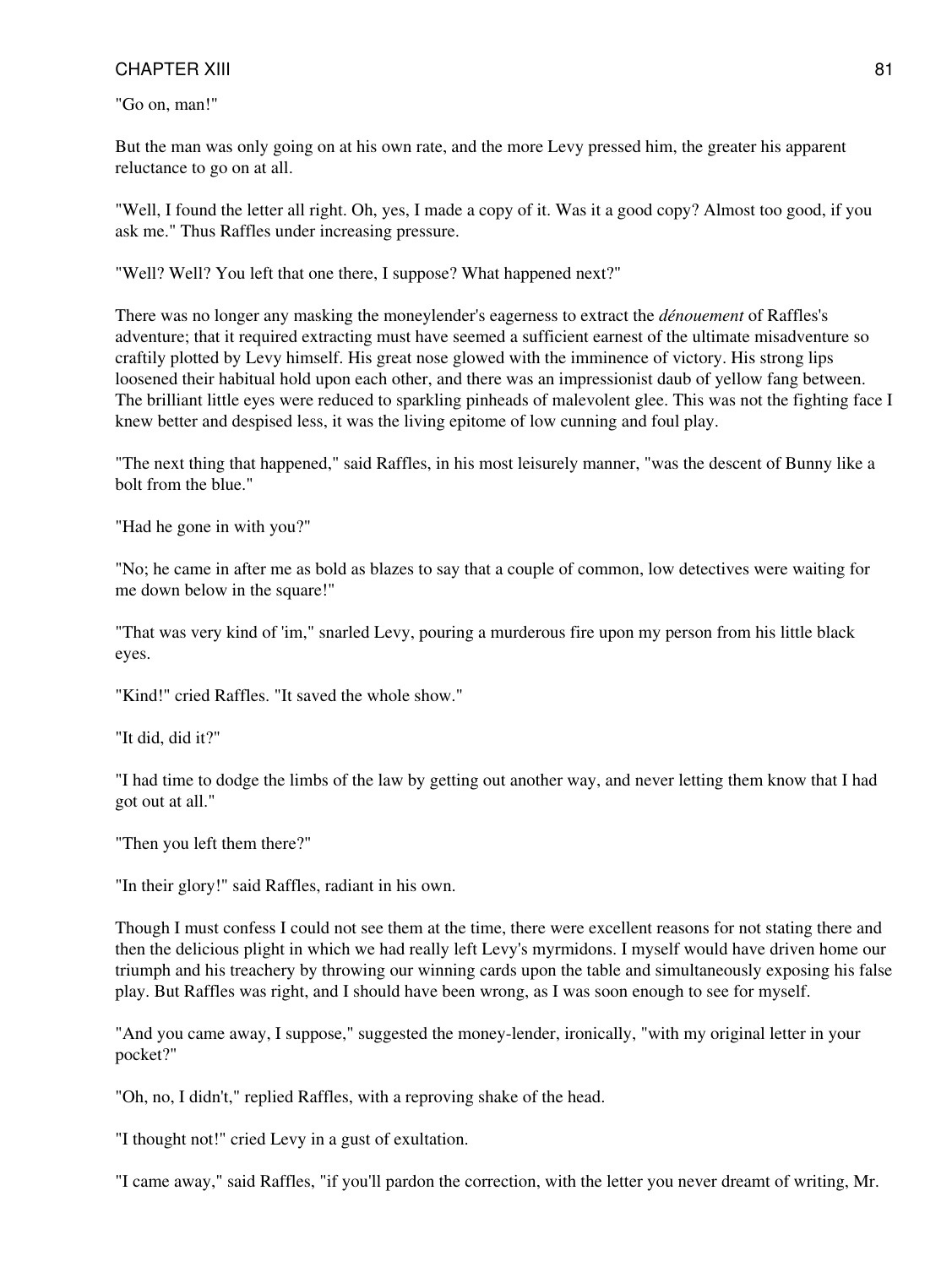Levy!"

The Jew turned a deeper shade of yellow; but he had the wisdom and the self-control otherwise to ignore the point against him. "You'd better let me see it," said he, and flung out his open hand with a gesture of authority which it took a Raffles to resist.

Levy was still standing with his back to the fire, and I was at his feet in a saddle-bag chair, with my yellow beaker on the table at my elbow. But Raffles remained aloof upon his legs, and he withdrew still further from the fire as he unfolded a large sheet of office paper, stamped with the notorious address in Jermyn Street, and displayed it on high like a phylactery.

"You may see, by all means, Mr. Levy," said Raffles, with a slight but sufficient emphasis on his verb.

"But I'm not to touch--is that it?"

"I'm afraid I must ask you to look first," said Raffles, smiling. "I should suggest, however, that you exercise the same caution in showing me that part of your *quid pro quo* which you have doubtless in readiness; the other part is in my pocket ready for you to sign; and after that, the three little papers can change hands simultaneously."

Nothing could have excelled the firmness of this intimation, except the exggravating delicacy with which it was conveyed. I saw Levy clench and unclench his great fists, and his canine jaw working protuberantly as he ground his teeth. But not a word escaped him, and I was admiring the monster's self-control when of a sudden he swooped upon the table at my side, completely filled his empty glass with neat whiskey, and, spluttering and blinking from an enormous gulp, made a lurch for Raffles with his drink in one hand and his plated pistol in the other.

"Now I'll have a look," he hiccoughed, "an' a good look, unless you want a lump of lead in your liver!"

Raffles awaited his uncertain advance with a contemptuous smile.

"You're not such a fool as all that, Mr. Levy, drunk or sober," said he; but his eye was on the waving weapon, and so was mine; and I was wondering how a man could have got so very suddenly drunk, when the nobbler of crude spirit was hurled with most sober aim, glass and all, full in the face of Raffles, and the letter plucked from his grasp and flung upon the fire, while Raffles was still reeling in his blindness, and before I had struggled to my feet.

Raffles, for the moment, was absolutely blinded; as I say, his face was streaming with blood and whiskey, and the prince of traitors already crowing over his vile handiwork. But that was only for a moment, too; the blackguard had been fool enough to turn his back on me; and, first jumping upon my chair, I sprang upon him like any leopard, and brought him down with my ten fingers in his neck, and such a crack on the parquet with his skull as left it a deadweight on my hands. I remember the rasping of his bristles as I disengaged my fingers and let the leaden head fall back; it fell sideways now, and if it had but looked less dead I believe I should have stamped the life out of the reptile on the spot.

I know that I rose exultant from my deed....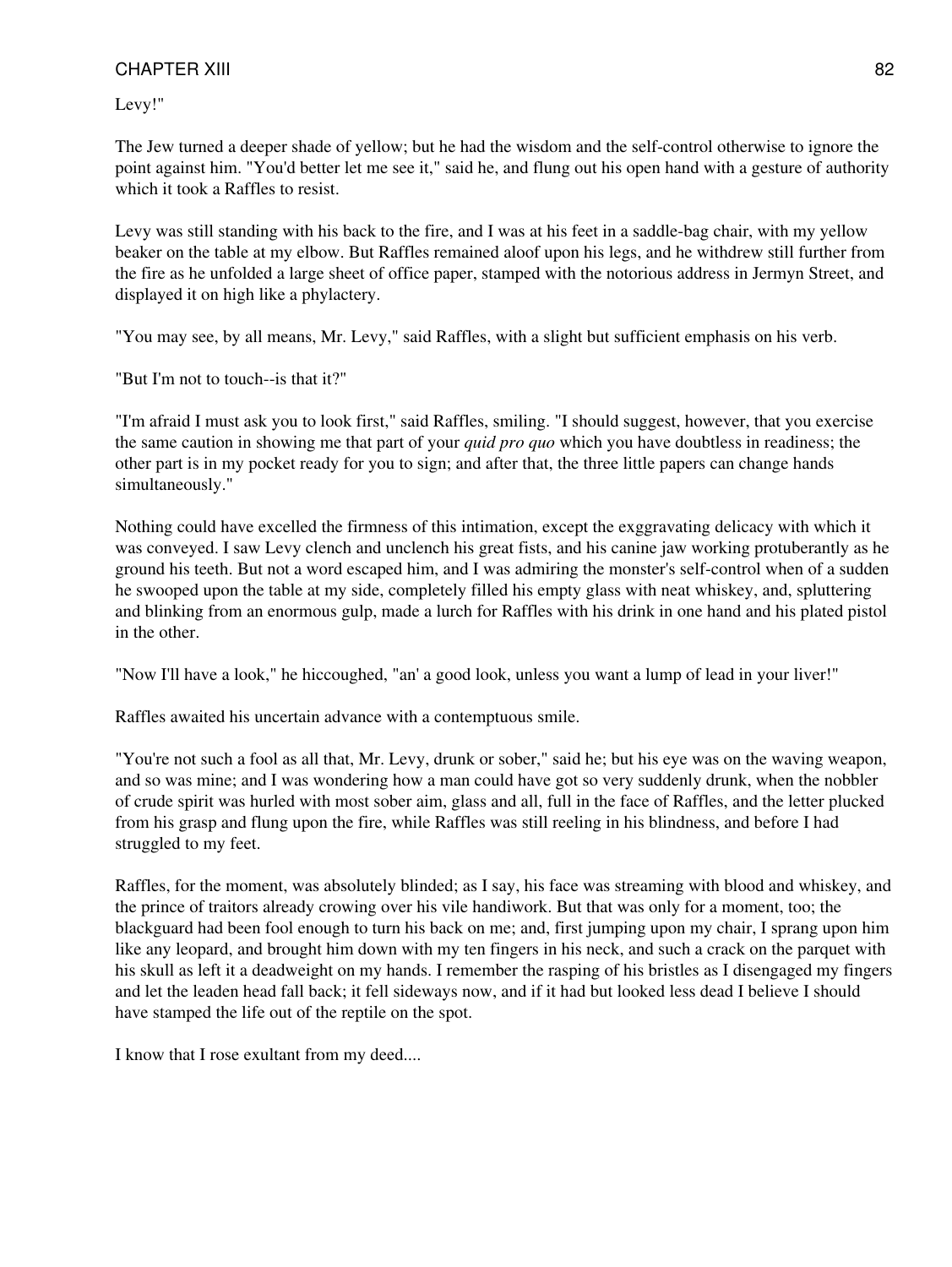# **CHAPTER XIV**

Corpus Delicti

Raffles was still stamping and staggering with his knuckles in his eyes, and I heard him saying, "The letter, Bunny, the letter!" in a way that made me realise all at once that he had been saying nothing else since the moment of the foul assault. It was too late now and must have been from the first; a few filmy scraps of blackened paper, stirring on the hearth, were all that remained of the letter by which Levy had set such store, for which Raffles had risked so much.

"He's burnt it," said I. "He was too quick for me."

"And he's nearly burnt my eyes out," returned Raffles, rubbing them again. "He was too quick for us both."

"Not altogether," said I, grimly. "I believe I've cracked his skull and finished him off!"

Raffles rubbed and rubbed until his bloodshot eyes were blinking out of a blood-stained face into that of the fallen man. He found and felt the pulse in a wrist like a ship's cable.

"No, Bunny, there's some life in him yet! Run out and see if there are any lights in the other part of the house."

When I came back Raffles was listening at the door leading into the long glass passage.

"Not a light!" said I.

"Nor a sound," he whispered. "We're in better luck than we might have been; even his revolver didn't go off." Raffles extracted it from under the prostrate body. "It might just as easily have gone off and shot him, or one of us." And he put the pistol in his own pocket.

"But have I killed him, Raffles?"

"Not yet, Bunny."

"But do you think he's going to die?"

I was overcome by reaction now; my knees knocked together, my teeth chattered in my head; nor could I look any longer upon the great body sprawling prone, or the insensate head twisted sideways on the parquet floor.

"He's all right," said Raffles, when he had knelt and felt and listened again. I whimpered a pious but inconsistent ejaculation. Raffles sat back on his heels, and meditatively wiped a smear of his own blood from the polished floor. "You'd better leave him to me," he said, looking and getting up with sudden decision.

"But what am I to do?"

"Go down to the boathouse and wait in the boat."

"Where is the boathouse?"

"You can't miss it if you follow the lawn down to the water's edge. There's a door on this side; if it isn't open, force it with this."

And he passed me his pocket jimmy as naturally as another would have handed over a bunch of keys.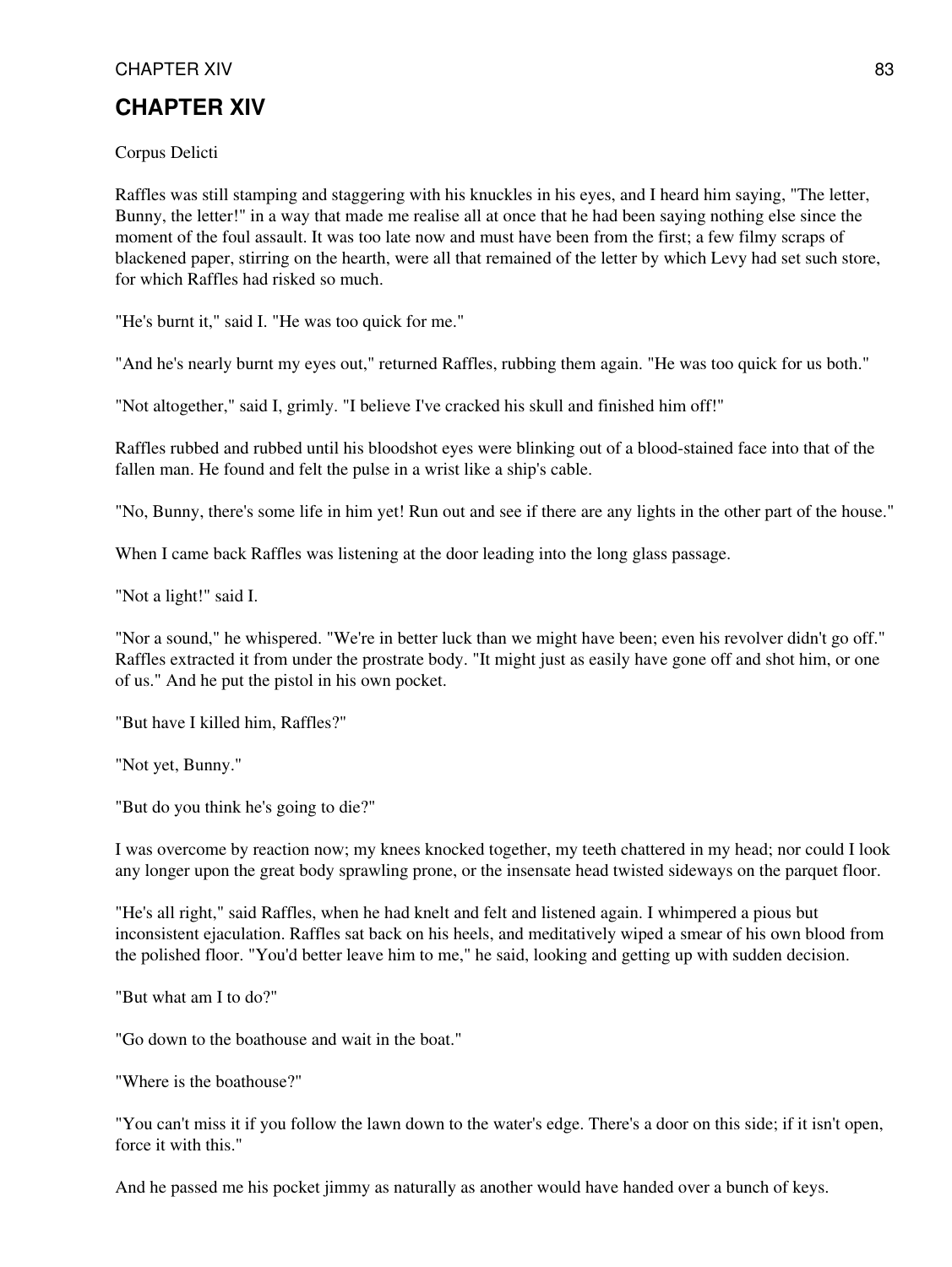#### "And what then?"

"You'll find yourself on the top step leading down to the water; stand tight, and lash out all round until you find a windlass. Wind that windlass as gingerly as though it were a watch with a weak heart; you will be raising a kind of portcullis at the other end of the boathouse, but if you're heard doing it at dead of night we may have to run or swim for it. Raise the thing just high enough to let us under in the boat, and then lie low on board till I come."

Reluctant to leave that ghastly form upon the floor, but now stricken helpless in its presence, I was softer wax than ever in the hands of Raffles, and soon found myself alone in the dew upon an errand in which I neither saw nor sought for any point. Enough that Raffles had given me something to do for our salvation; what part he had assigned to himself, what he was about indoors already, and the nature of his ultimate design, were questions quite beyond me for the moment. I did not worry about them. Had I killed my man? That was the one thing that mattered to me, and I frankly doubt whether even it mattered at the time so supremely as it seemed to have mattered now. Away from the *corpus delicti*, my horror was already less of the deed than of the consequences, and I had quite a level view of those. What I had done was barely even manslaughter at the worst. But at the best the man was not dead. Raffles was bringing him to life again. Alive or dead, I could trust him to Raffles, and go about my own part of the business, as indeed I did in a kind of torpor of the normal sensibilities.

Not much do I remember of that dreamy interval, until the dream became the nightmare that was still in store. The river ran like a broad road under the stars, with hardly a glimmer and not a floating thing upon it. The boathouse stood at the foot of a file of poplars, and I only found it by stooping low and getting everything over my own height against the stars. The door was not locked; but the darkness within was such that I could not see my own hand as it wound the windlass inch by inch. Between the slow ticking of the cogs I listened jealously for foreign sounds, and heard at length a gentle dripping across the breadth of the boathouse; that was the last of the "portcullis," as Raffles called it, rising out of the river; indeed, I could now see the difference in the stretch of stream underneath, for the open end of the boathouse was much less dark than mine; and when the faint band of reflected starlight had broadened as I thought enough, I ceased winding and groped my way down the steps into the boat.

But inaction at such a crisis was an intolerable state, and the last thing I wanted was time to think. With nothing more to do I must needs wonder what I was doing in the boat, and then what Raffles could want with the boat if it was true that Levy was not seriously hurt. I could see the strategic value of my position if we had been robbing the house, but Raffles was not out for robbery this time; and I did not believe he would suddenly change his mind. Gould it be that he had never been quite confident of the recovery of Levy, but had sent me to prepare this means of escape from the scene of a tragedy? I cannot have been long in the boat, for my thwart was still rocking under me, when this suspicion shot me ashore in a cold sweat. In my haste I went into the river up to one knee, and ran across the lawn with that boot squelching. Raffles came out of the lighted room to meet me, and as he stood like Levy against the electric glare, the first thing I noticed was that he was wearing an overcoat that did not belong to him, and that the pockets of this overcoat were bulging grotesquely. But it was the last thing I remembered in the horror that was to come.

Levy was lying where I had left him, only straighter, and with a cushion under his head, as though he were not merely dead, but laid out in his clothes where he had fallen.

"I was just coming for you, Bunny," whispered Raffles before I could find my voice. "I want you to take hold of his boots."

"His boots!" I gasped, taking Raffles by the sleeve instead. "What on earth for?"

"To carry him down to the boat!"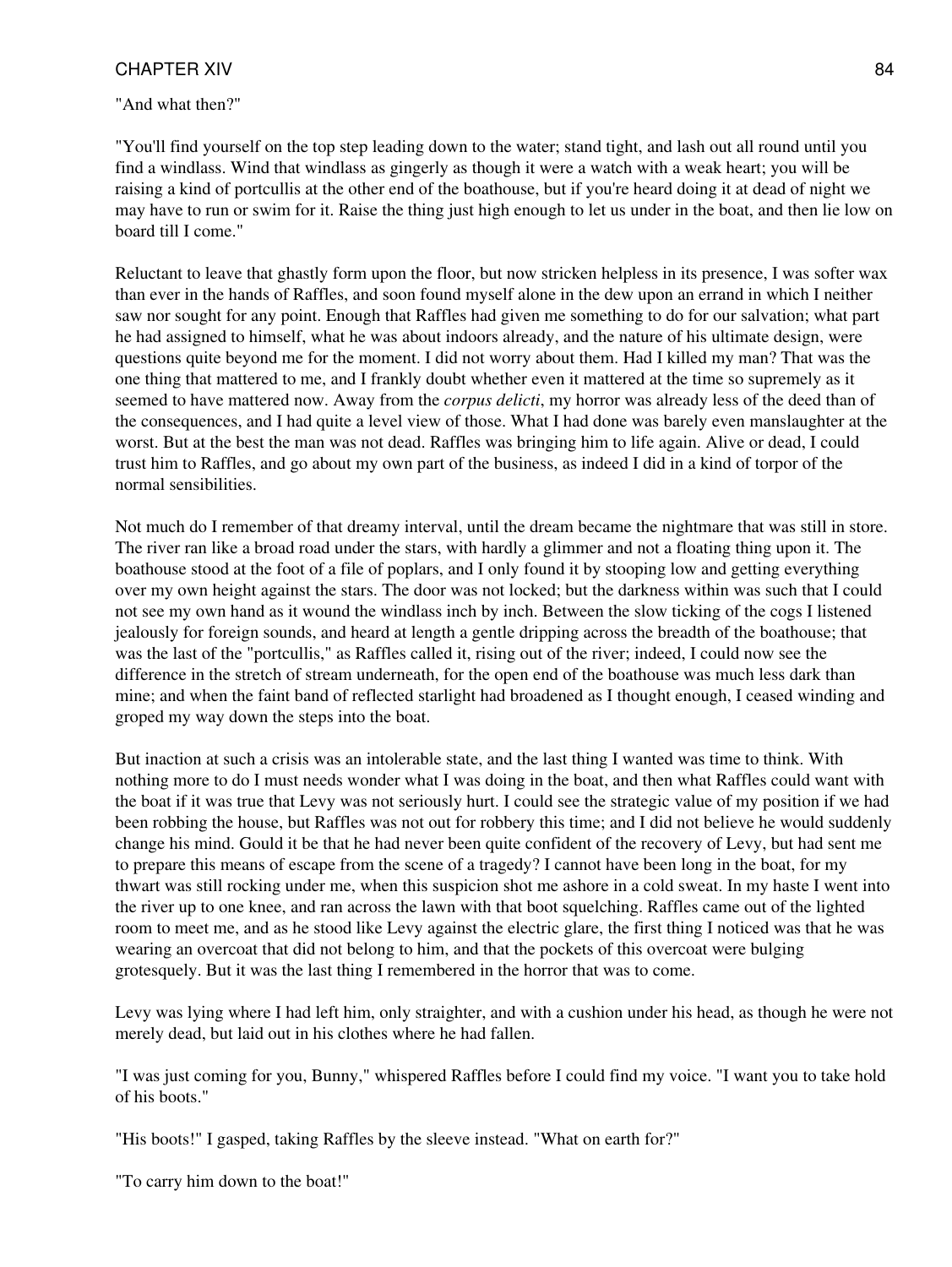"But is he--is he still--"

"Alive?" Raffles was smiling as though I amused him mightily. "Rather, Bunny! Too full of life to be left, I can tell you; but it'll be daylight if we stop for explanations now. Are you going to lend a hand, or am I to drag him through the dew myself?"

I lent every fibre, and Raffles raised the lifeless trunk, I suppose by the armpits, and led the way backward into the night, after switching off the lights within. But the first stage of our revolting journey was a very short one. We deposited our poor burden as charily as possible on the gravel, and I watched over it for some of the longest minutes of my life, while Raffles shut and fastened all the windows, left the room as Levy himself might have left it, and finally found his way out by one of the doors. And all the while not a movement or a sound came from the senseless clay at my feet; but once, when I bent over him, the smell of whiskey was curiously vital and reassuring.

We started off again, Raffles with every muscle on the strain, I with every nerve; this time we staggered across the lawn without a rest, but at the boathouse we put him down in the dew, until I took off my coat and we got him lying on that while we debated about the boathouse, its darkness, and its steps. The combination beat us on a moment's consideration; and again I was the one to stay, and watch, and listen to my own heart beating; and then to the water bubbling at the prow and dripping from the blades as Raffles sculled round to the edge of the lawn.

I need dwell no more upon the difficulty and the horror of getting that inanimate mass on board; both were bad enough, but candour compels me to admit that the difficulty dwarfed all else until at last we overcame it. How near we were to swamping our craft, and making sure of our victim by drowning, I still shudder to remember; but I think it must have prevented me from shuddering over more remote possibilities at the time. It was a time, if ever there was one, to trust in Raffles and keep one's powder dry; and to that extent I may say I played the game. But it was his game, not mine, and its very object was unknown to me. Never, in fact, had I followed my inveterate leader quite so implicitly, so blindly, or with such reckless excitement. And yet, if the worst did happen and our mute passenger was never to open his eyes again, it seemed to me that we were well on the road to turn manslaughter into murder in the eyes of any British jury: the road that might easily lead to destruction at the hangman's hands.

But a more immediate menace seemed only to have awaited the actual moment of embarkation, when, as we were pushing off, the rhythmical plash and swish of a paddle fell suddenly upon our ears, and we clutched the bank while a canoe shot down-stream within a length of us. Luckily the night was as dark as ever, and all we saw of the paddler was a white shirt fluttering as it passed. But there lay Levy with his heavy head between my shins in the stern-sheets, with his waistcoat open, and *his* white shirt catching what light there was as greedily as the other; and his white face as conspicuous to my guilty mind as though we had rubbed it with phosphorus. Nor was I the only one to lay this last peril to heart. Raffles sat silent for several minutes on his thwart; and when he did dip his sculls it was to muffle his strokes so that even I could scarcely hear them, and to keep peering behind him down the Stygian stream.

So long had we been getting under way that nothing surprised me more than the extreme brevity of our actual voyage. Not many houses and gardens had slipped behind us on the Middlesex shore, when we turned into an inlet running under the very windows of a house so near the river itself that even I might have thrown a stone from any one of them into Surrey. The inlet was empty and ill-smelling; there was a crazy landing-stage, and the many windows overlooking us had the black gloss of empty darkness within. Seen by starlight with a troubled eye, the house had one salient feature in the shape of a square tower, which stood out from the facade fronting the river, and rose to nearly twice the height of the main roof. But this curious excrescence only added to the forbidding character of as gloomy a mansion as one could wish to approach by stealth at dead of night.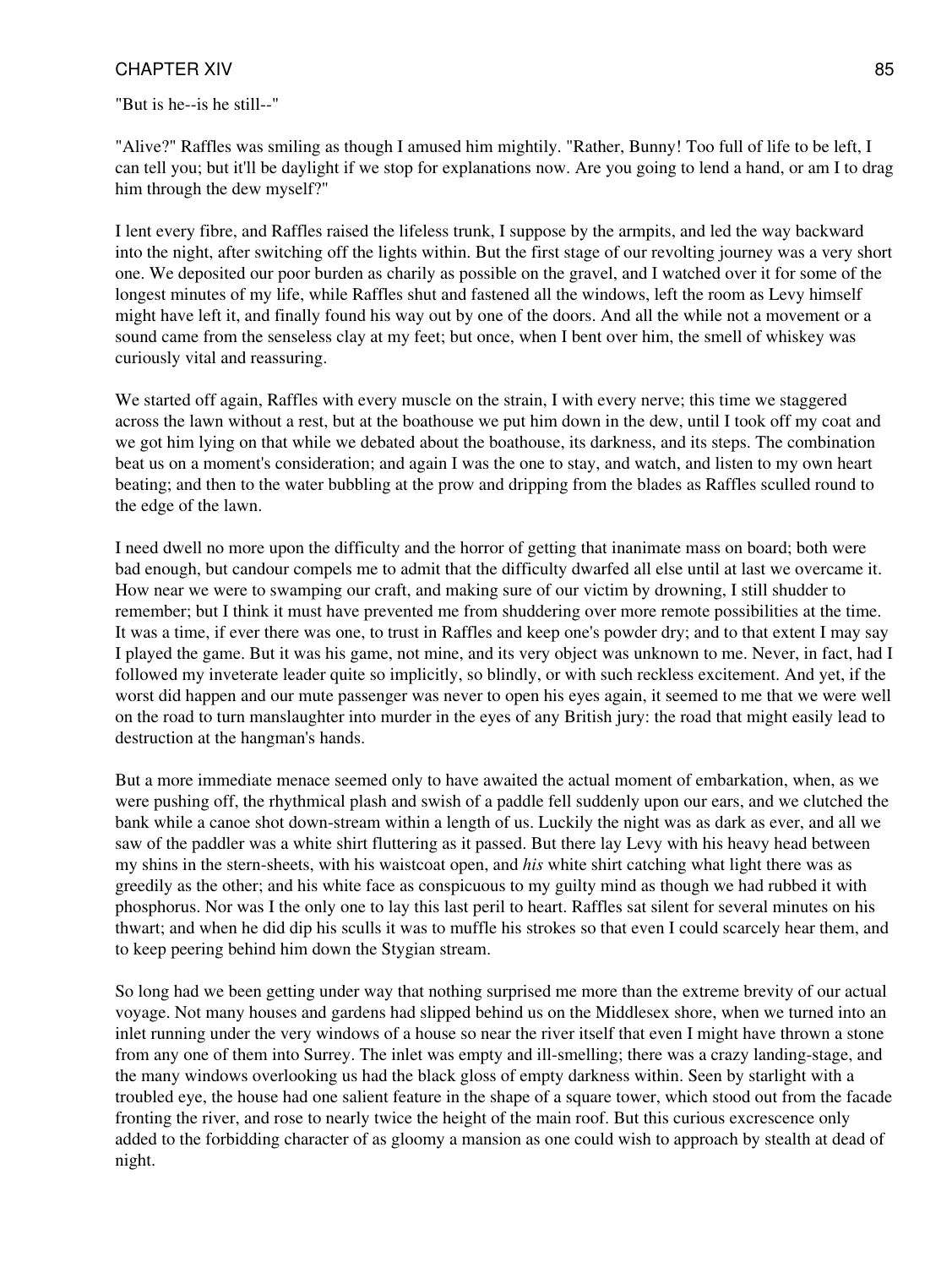"What's this place?" I whispered as Raffles made fast to a post.

"An unoccupied house, Bunny."

"Do you mean to occupy it?"

"I mean our passenger to do so--if we can land him alive or dead!"

"Hush, Raffles!"

"It's a case of heels first, this time--"

"Shut up!"

Raffles was kneeling on the landing-stage--luckily on a level with our rowlocks--and reaching down into the boat.

"Give me his heels," he muttered; "you can look after his business end. You needn't be afraid of waking the old hound, nor yet hurting him."

"I'm not," I whispered, though mere words had never made my blood run colder. "You don't understand me. Listen to that!"

And as Raffles knelt on the landing-stage, and I crouched in the boat, with something desperately like a dead man stretched between us, there was a swish and a dip outside the inlet, and a flutter of white on the river beyond.

"Another narrow squeak!" he muttered with grim levity when the sound had died away. "I wonder who it is paddling his own canoe at dead of night?"

"I'm wondering how much he saw."

"Nothing," said Raffles, as though there could be no two opinions on the point. "What did we see to swear to between a sweater and a pocket-handkerchief? Only something white, and we were looking out, and it's far darker in here than out there on the main stream. But it'll soon be getting light, and we really may be seen unless we land our big fish first."

And without more ado he dragged the lifeless Levy ashore by the heels, while I alternately grasped the landing-stage to steady the boat, and did my best to protect the limp members and the leaden head from actual injury. All my efforts could not avert a few hard knocks, however, and these were sustained with such a horrifying insensibility of body and limb, that my worst suspicions were renewed before I crawled ashore myself, and remained kneeling over the prostrate form.

"Are you certain, Raffles?" I began, and could not finish the awful question.

"That he's alive?" said Raffles. "Rather, Bunny, and he'll be kicking below the belt again in a few more hours!"

"A few more *hours*, A.J.?"

"I give him four or five."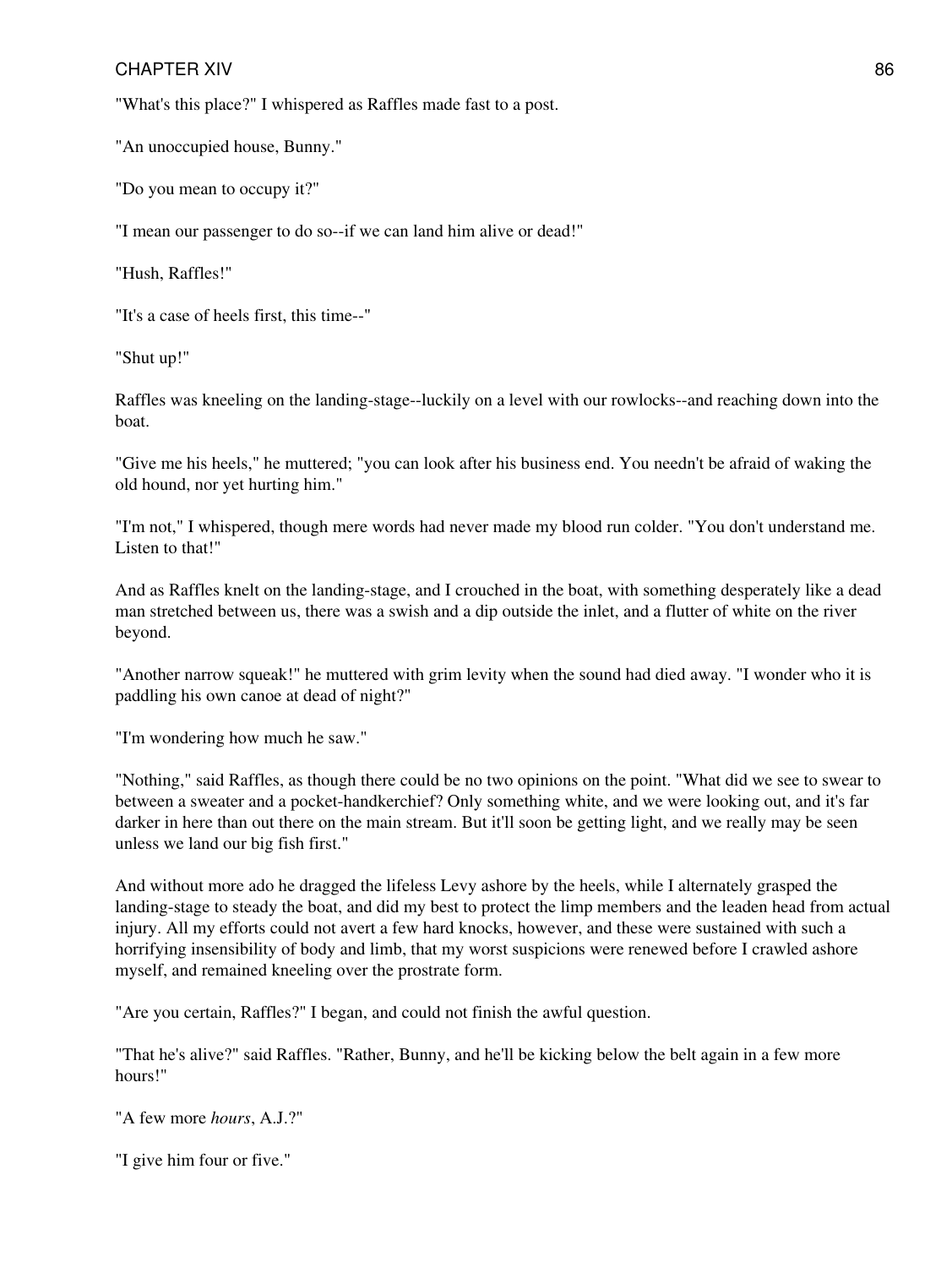"Then it's concussion of the brain!"

"It's the brain all right," said Raffles. "But for 'concussion' I should say 'coma,' if I were you."

"What have I done!" I murmured, shaking my head over the poor old brute.

"You?" said Raffles. "Less than you think, perhaps!"

"But the man's never moved a muscle."

"Oh, yes, he has, Bunny!"

"When?"

"I'll tell you at the next stage," said Raffles. "Up with his heels and come this way."

And we trailed across a lawn so woefully neglected that the big body sagging between us, though it cleared the ground by several inches, swept the dew from the rank growth until we got it propped up on some steps at the base of the tower, and Raffles ran up to open the door. More steps there were within, stone steps allowing so little room for one foot and so much for the other as to suggest a spiral staircase from top to bottom of the tower. So it turned out to be; but there were landings communicating with the house, and on the first of them we laid our man and sat down to rest.

"How I love a silent, uncomplaining, stone staircase!" sighed the now quite invisible Raffles. "So of course we find one thrown away upon an empty house. Are you there, Bunny?"

"Rather! Are you quite sure nobody else is here?" I asked, for he was scarcely troubling to lower his voice.

"Only Levy, and he won't count till all hours."

"I'm waiting to hear how you know."

"Have a Sullivan, first."

"Are we as safe as all that?"

"If we're careful to make an ash-tray of our own pockets," said Raffles, and I heard him tapping his cigarette in the dark. I refused to run any risks. Next moment his match revealed him sitting at the bottom of one flight, and me at the top of the flight below; either spiral was lost in shadow; and all I saw besides was a cloud of smoke from the blood-stained lips of Raffles, more clouds of cobwebs, and Levy's boots lying over on their uppers, almost in my lap. Raffles called my attention to them before he blew out his match.

"He hasn't turned his toes up yet, you see! It's a hog's sleep, but not by any means his last."

"Did you mean just now that he woke up while I was in the boathouse?"

"Almost as soon as your back was turned, Bunny--if you call it waking up. You had knocked him out, you know, but only for a few minutes."

"Do you mean to tell me that he was none the worse?"

"Very little, Bunny."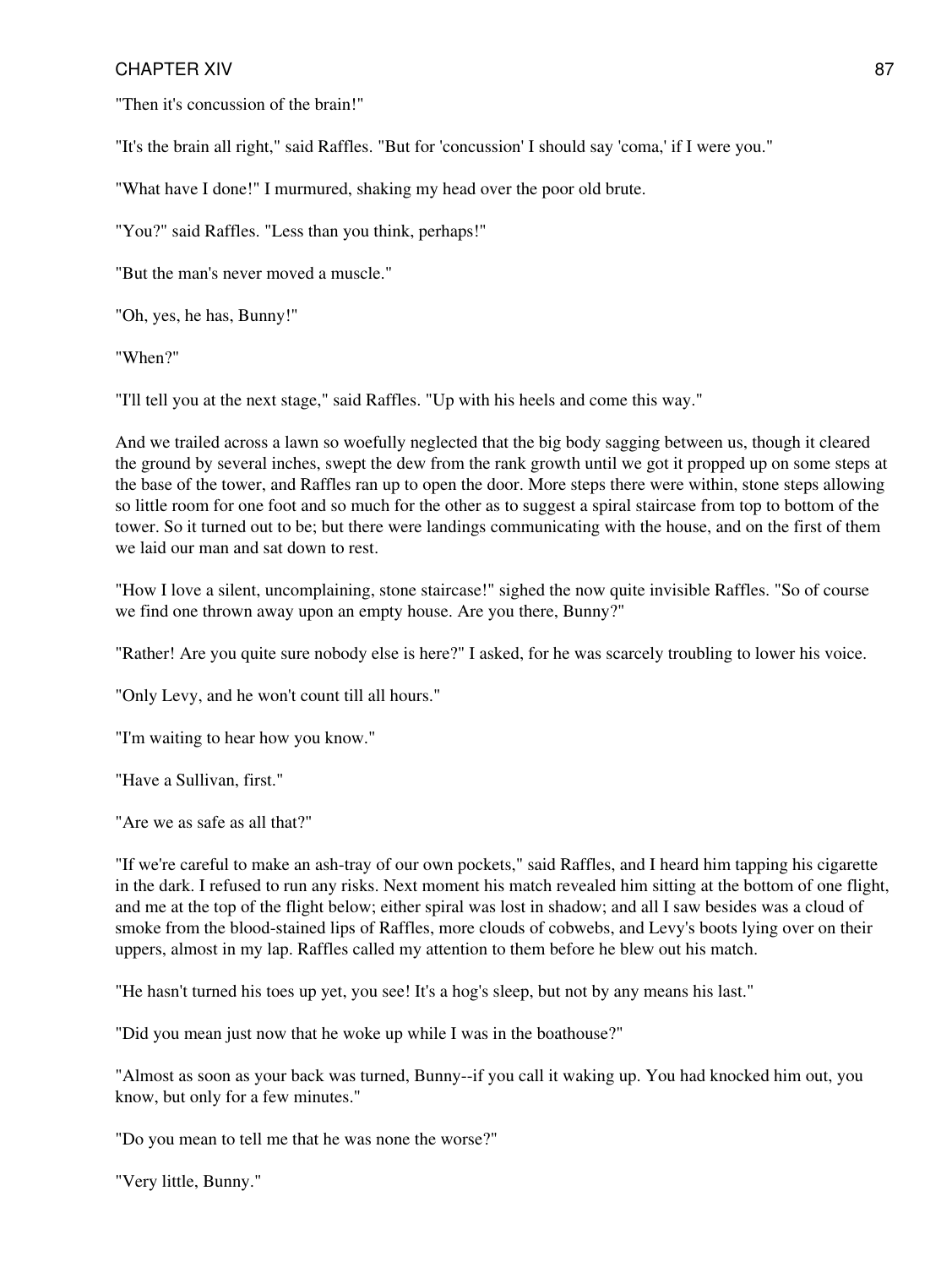My feeble heart jumped about in my body.

"Then what knocked him out again, A.J.?"

"I did."

"In the same way?"

"No, Bunny, he asked for a drink and I gave him one."

"A doctored drink!" I whispered with some horror; it was refreshing to feel once more horrified at some act not one's own.

"So to speak," said Raffles, with a gesture that I followed by the red end of his cigarette; "I certainly touched it up a bit, but I always meant to touch up his liquor if the beggar went back on his word. He did a good deal worse--for the second time of asking--and you did better than I ever knew you do before, Bunny! I simply carried on the good work. Our friend is full of a judicious blend of his own whiskey and the stuff poor Teddy had the other night. And when he does come to his senses I believe we shall find him damned sensible."

"And if he isn't, I suppose you'll keep him here until he is?"

"I shall hold him up to ransom," said Raffles, "at the top of this ruddy tower, until he pays through both nostrils for the privilege of climbing down alive."

"You mean until he stands by his side of your bargain?" said I, only hoping that was his meaning, but not without other apprehensions which Raffles speedily confirmed.

"And the rest!" he replied, significantly. "You don't suppose the skunk's going to get off as lightly as if he'd played the game, do you? I've got one of my own to play now, Bunny, and I mean to play it for all I'm worth. I thought it would come to this!"

In fact, he had foreseen treachery from the first, and the desperate device of kidnapping the traitor proved to have been as deliberate a move as Raffles had ever planned to meet a probable contingency. He had brought down a pair of handcuffs as well as a sufficient supply of Somnol. My own deed of violence was the one entirely unforeseen effect, and Raffles vowed it had been a help. But when I inquired whether he had ever been over this empty house before, an irritable jerk of his cigarette end foretold the answer.

"My good Bunny, is this a time for rotten questions? Of course I've been over the whole place; didn't I tell you I'd been spending the week-end in these parts? I got an order to view the place, and have bribed the gardener not to let anybody else see over it till I've made up my mind. The gardener's cottage is on the other side of the main road, which runs flush with the front of the house; there's a splendid garden on that side, but it takes him all his time to keep it up, so he's given up bothering about this bit here. He only sets foot in the house to show people over; his wife comes in sometimes to open the downstairs windows; the ones upstairs are never shut. So you perceive we shall be fairly free from interruption at the top of this tower, especially when I tell you that it finishes in a room as sound-proof as old Carlyle's crow's-nest in Cheyne Row."

It flashed across me that another great man of letters had made his local habitation if not his name in this part of the Thames Valley; and when I asked if this was that celebrity's house, Raffles seemed surprised that I had not recognised it as such in the dark. He said it would never let again, as the place was far too good for its position, which was now much too near London. He also told me that the idea of holding Dan Levy up to ransom had occurred to him when he found himself being followed about town by Levy's "mamelukes," and saw what a traitor he had to cope with.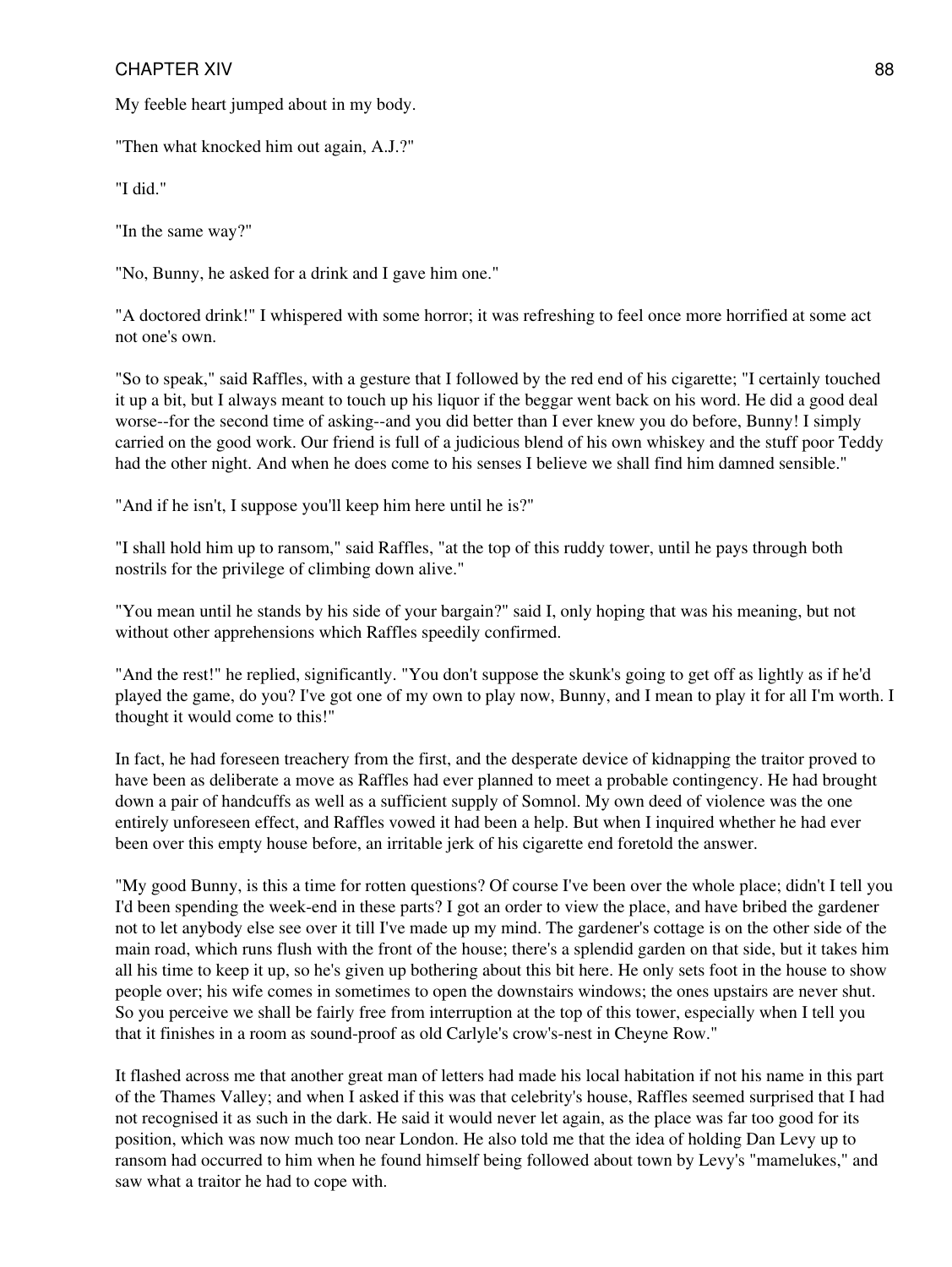"And I hope you like the idea, Bunny," he added, "because I was never caught kidnapping before, and in all London there wasn't a bigger man to kidnap."

"I love it," said I (and it was true enough of the abstract idea), "but don't you think he's just a bit too big? Won't the country ring with his disappearance?"

"My dear Bunny, nobody will dream he's disappeared!" said Raffles, confidently. "I know the habits of the beast; didn't I tell you he ran another show somewhere? Nobody seems to know where, but when he isn't here, that's where he's supposed to be, and when he's there he cuts town for days on end. I suppose you never noticed I've been wearing an overcoat all this time, Bunny?"

"Oh, yes, I did," said I. "Of course it's one of his?"

"The very one he'd have worn to-night, and his soft hat from the same peg is in one of the pockets; their absence won't look as if he'd come out feet first, will it, Bunny? I thought his stick might be in the way, so instead of bringing it too, I stowed it away behind his books. But these things will serve a second turn when we see our way to letting him go again like a gentleman."

The red end of the Sullivan went out sizzling between a moistened thumb and finger, and no doubt Raffles put it carefully in his pocket as he rose to resume the ascent. It was still perfectly dark on the tower stairs; but by the time we reached the sanctum at the top we could see each other's outlines against certain ovals of wild grey sky and dying stars. For there was a window more like a porthole in three of the four walls; in the fourth wall was a cavity like a ship's bunk, into which we lifted our still unconscious prisoner as gently as we might. Nor was that the last that was done for him, now that some slight amends were possible. From an invisible locker Raffles produced bundles of thin, coarse stuff, one of which he placed as a pillow under the sleeper's head, while the other was shaken out into a covering for his body.

"And you asked me if I'd ever been over the place!" said Raffles, putting a third bundle in my hands. "Why, I slept up here last night, just to see if it was all as quiet as it looked; these were my bed-clothes, and I want you to follow my example."

"I go to sleep?" I cried. "I couldn't and wouldn't for a thousand pounds, Raffles!"

"Oh, yes, you could!" said Raffles, and as he spoke there was a horrible explosion in the tower. Upon my word, I thought one of us was shot, until there came the smaller sounds of froth pattering on the floor and liquor bubbling from a bottle.

"Champagne!" I exclaimed, when he had handed me the metal cap of a flask, and I had taken a sip. "Did you hide that up here as well?"

"I hid nothing up here except myself," returned Raffles, laughing. "This is one of a couple of pints from the cellarette in Levy's billiard den; take your will of it, Bunny, and perhaps the old man may have the other when he's a good boy. I fancy we shall find it a stronger card than it looks. Meanwhile let sleeping dogs lie and lying dogs sleep! And you'd be far more use to me later, Bunny, if only you'd try to do the same."

I was beginning to feel that I might try, for Raffles was filling up the metal cup every minute, and also plying me with sandwiches from Levy's table, brought hence (with the champagne) in Levy's overcoat pocket. It was still pleasing to reflect that they had been originally intended for the rival bravos of Gray's Inn. But another idea that did occur to me, I dismissed at the time, and so justly that I would disabuse any other suspicious mind of it without delay. Dear old Raffles was scarcely more skilful and audacious as amateur cracksman than as amateur anaesthetist, nor was he ever averse from the practice of his uncanny genius at either game. But, sleepy as I soon found myself at the close of our very long night's work, I had no subsequent reason to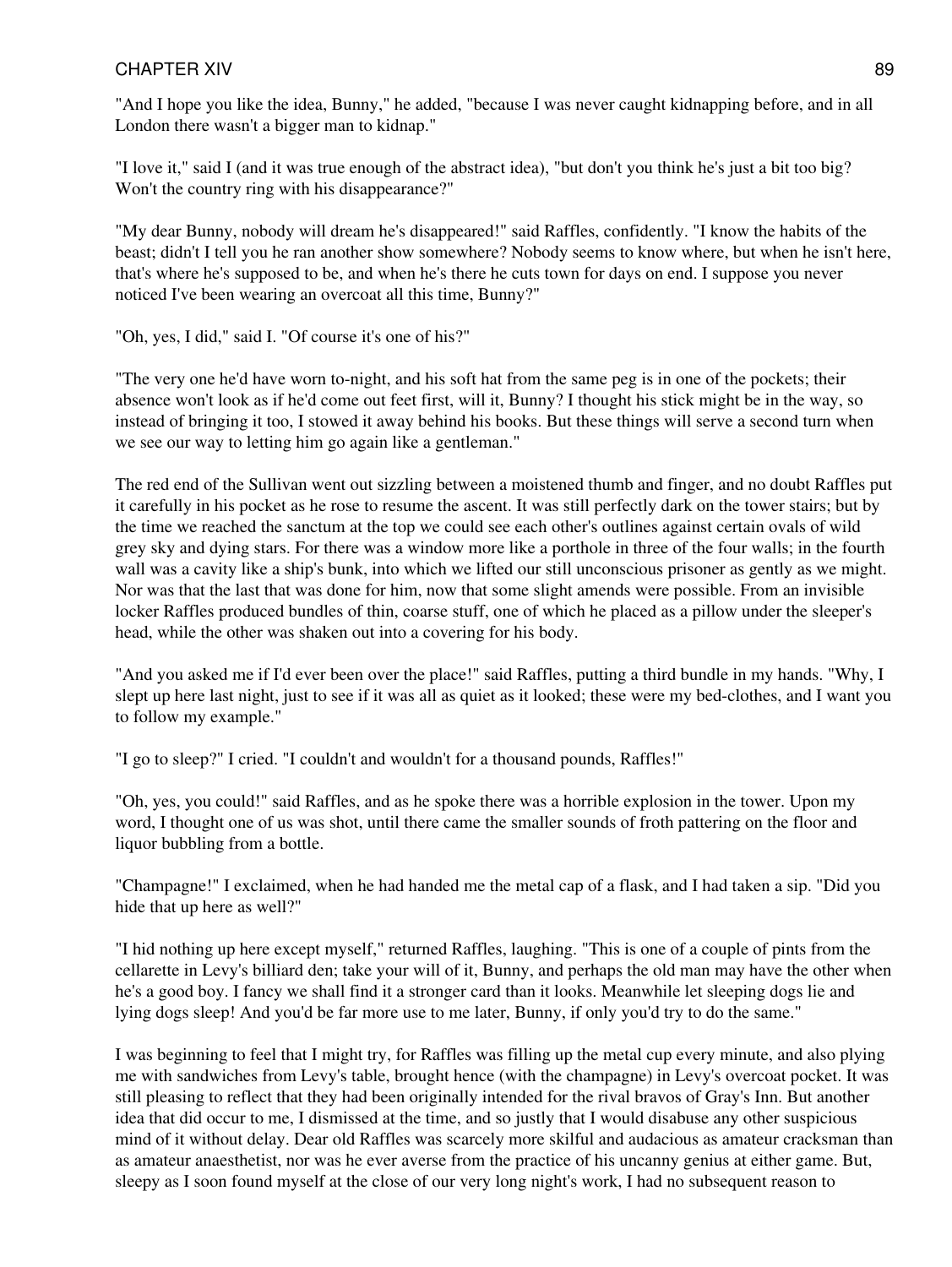suppose that Raffles had given *me* drop or morsel of anything but sandwiches and champagne.

So I rolled myself up on the locker, just as things were beginning to take visible shape even without the tower windows behind them, and I was almost dropping off to sleep when a sudden anxiety smote my mind.

"What about the boat?" I asked.

There was no answer.

"Raffles!" I cried. "What are you going to do about the beggar's boat?"

"You go to sleep," came the sharp reply, "and leave the boat to me."

And I fancied from his voice that Raffles also had lain him down, but on the floor.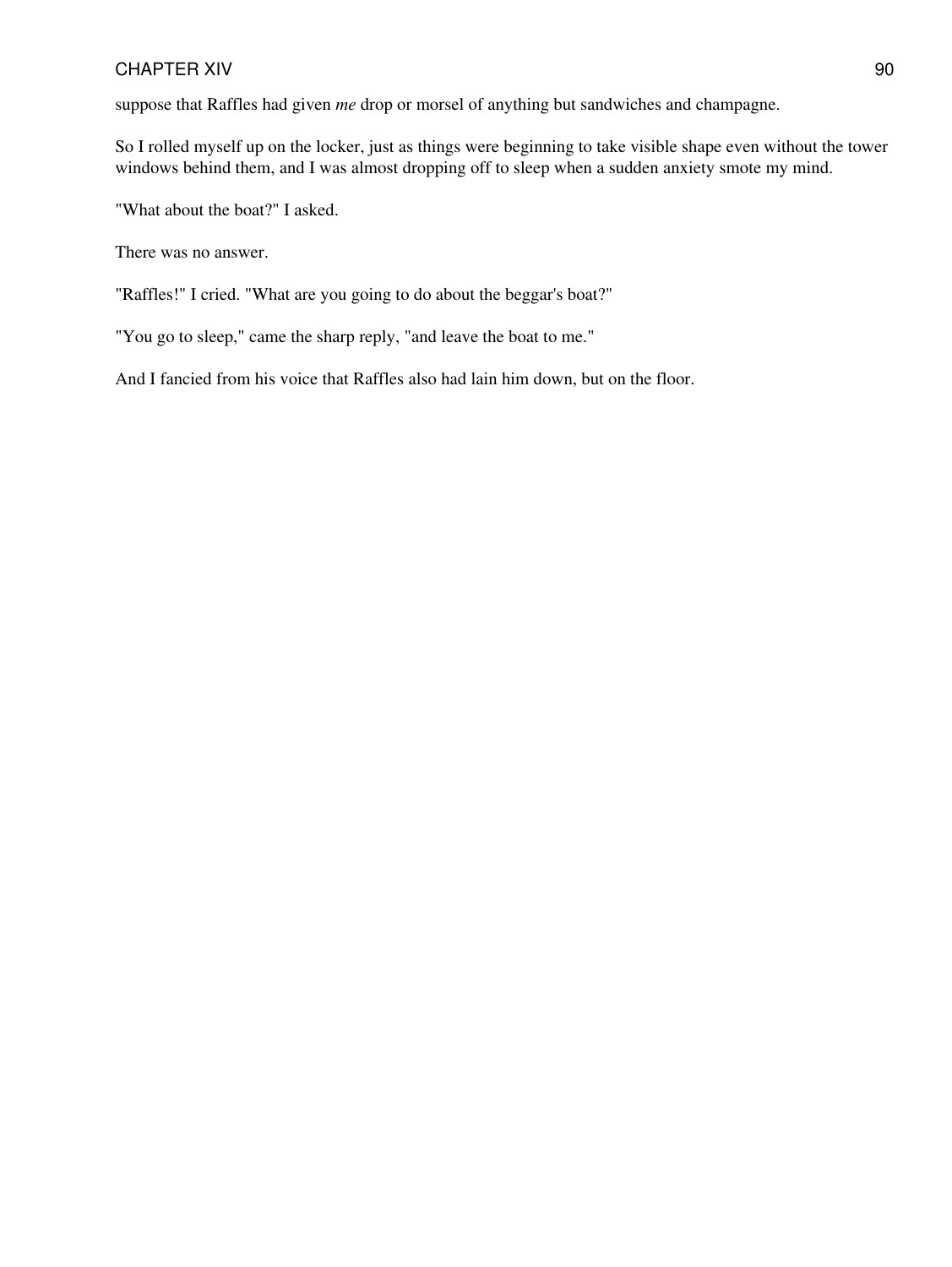# **CHAPTER XV**

#### Trial by Raffles

When I awoke it was dazzling daylight in the tower, and the little scene was quite a surprise to me. It had felt far larger in the dark. I suppose the floor-space was about twelve feet square, but it was contracted on one side by the well and banisters of a wooden staircase from the room below, on another by the ship's bunk, and opposite that by the locker on which I lay. Moreover, the four walls, or rather the four triangles of roof, sloped so sharply to the apex of the tower as to leave an inner margin in which few grown persons could have stood upright. The port-hole windows were shrouded with rags of cobweb spotted with dead flies. They had evidently not been opened for years; it was even more depressingly obvious that we must not open them. One was thankful for such modicum of comparatively pure air as came up the open stair from the floor below; but in the freshness of the morning one trembled to anticipate the atmosphere of this stale and stuffy eyrie through the heat of a summer's day. And yet neither the size nor the scent of the place, nor any other merely scenic feature, was half so disturbing or fantastic as the appearance of my two companions.

Raffles, not quite at the top of the stairs, but near enough to loll over the banisters, and Levy, cumbering the ship's bunk, were indeed startling figures to an eye still dim with sleep. Raffles had an ugly cut from the left nostril to the corner of the mouth; he had washed the blood from his face, but the dark and angry streak remained to heighten his unusual pallor. Levy looked crumpled and debauched, flabbily and feebly senile, yet with his vital forces making a last flicker in his fiery eyes. He was grotesquely swathed in scarlet bunting, from which his doubled fists protruded in handcuffs; a bit of thin rope attached the handcuffs to a peg on which his coat and hat were also hanging, and a longer bit was taken round the banisters from the other end of the bunting, which I now perceived to be a tattered and torn Red Ensign. This led to the discovery that I myself had been sleeping in the Union Jack, and it brought my eyes back to the ghastly face of Raffles, who was already smiling at mine.

"Enjoyed your night under canvas, Bunny? Then you might get up and present your colours to the prisoner in the bunk. You needn't be frightened of him, Bunny; he's such a devilish tough customer that I've had to clap him in irons, as you see. Yet he can't say I haven't given him rope enough; he's got lashings of rope--eh, Bunny?"

"That's right!" said Levy, with a bitter snarl. "Get a man down by foul play, and then wipe your boots on him! I'd stick it like a lamb if only you'd give me that drink."

And then it was, as I got to my feet, and shook myself free from the folds of the Union Jack, that I saw the unopened pint of champagne standing against the banisters in full view of the bunk. I confess I eyed it wistfully myself; but Raffles was adamant alike to friend and foe, and merely beckoned me to follow him down the wooden stair, without answering Levy at all. I certainly thought it a risk to leave that worthy unwatched for a moment, but it was scarcely for more. The room below was fitted with a bath and a lavatory basin, which Raffles pointed out to me without going all the way down himself. At the same time he handed me a stale remnant of the sandwiches removed with Levy from his house.

"I'm afraid you'll have to wash these down at that tap," said he. "The poor devil has finished what you left at daybreak, besides making a hole in my flask; but he can't or won't eat a bite, and if only he stands his trial and takes his sentence like a man, I think he might have the other pint to his own infernal cheek."

"Trial and sentence!" I exclaimed. "I thought you were going to hold him up to ransom?"

"Not without a fair trial, my dear Bunny," said Raffles in the accents of reproof. "We must hear what the old swab has to say for himself, when he's heard what I've got to say to him. So you stick your head under the tap when you've had your snack, Bunny; it won't come up to the swim I had after I'd taken the boat back, when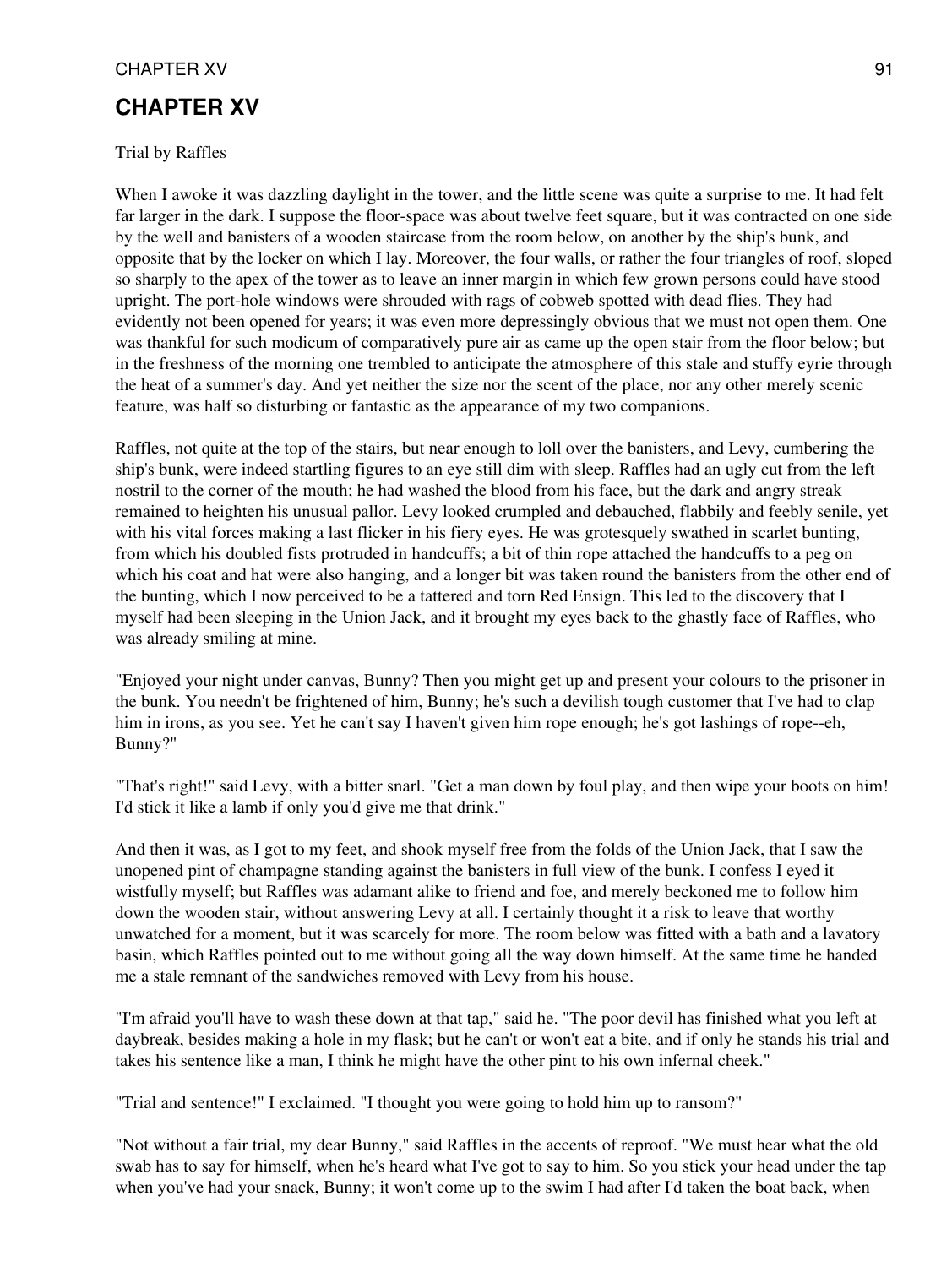you and Shylock were fast asleep, but it's all you've time for if you want to hear me open my case."

And open it he did before himself, as judge and counsel in one, sitting on the locker as on the bench, the very moment I reappeared in court.

"Prisoner in the bunk, before we formulate the charge against you we had better deal with your last request for drink, made in the same breath as a preposterous complaint about foul play. The request has been made and granted more than once already this morning. This time it's refused. Drink has been your undoing, prisoner in the bunk; it is drink that necessitates your annual purification at Carlsbad, and yet within a week of that chastening experience you come before me without knowing where you are or how you got here."

"That wasn't the whisky," muttered Levy with a tortured brow. "That was something else, which you'll hear more about; foul play it was, and you'll pay for it yet. There's not a headache in a hogshead of my whisky."

"Well," resumed Raffles, "your champagne is on the same high level, and here's a pint of the best which you can open for yourself if only you show your sense before I've done with you. But you won't advance that little millennium by talking about foul play as though it were all on one side and the foulest of the foul not on yours. You will only retard the business of the court. You are indicted with extortion and sharp practice in all your dealings, with cheating and misleading your customers, attempting to cheat and betray your friends, and breaking all the rules of civilised crime. You are not invited to plead either way, because this court would not attach the slightest value to your plea; but presently you will get an opportunity of addressing the court in mitigation of your sentence. Or, if you like," continued Raffles, with a wink at me, "you may be represented by counsel. My learned friend here, I'm sure, will be proud to undertake your defence as a 'docker'; or--perhaps I should say a 'bunker,' Mr. Bunny?"

And Raffles laughed as coyly as a real judge at a real judicial joke, whereupon I joined in so uproariously as to find myself degraded from the position of leading counsel to that of the general public in a single flash from the judge's eye.

"If I hear any more laughter," said Raffles, "I shall clear the court. It's perfectly monstrous that people should come here to a court of justice and behave as though they were at a theatre."

Levy had been reclining with his yellow face twisted and his red eyes shut; but now these burst open as with flames, and the dry lips spat a hearty curse at the judge upon the locker.

"Take care!" said Raffles. "Contempt of court won't do you any good, you know!"

"And what good will all this foolery do you? Say what you've got to say against me, and be damned to you!"

"I fear you're confusing our functions sadly," said Raffles, with a compassionate shake of the head. "But so far as your first exhortation goes, I shall endeavour to take you at your word. You are a money-lender trading, among other places, in Jermyn Street, St. James's, under the style and title of Daniel Levy."

"It 'appens to be my name."

"That I can well believe," rejoined Raffles; "and if I may say so, Mr. Levy, I respect you for it. You don't call yourself MacGregor or Montgomery. You don't sail under false colours at all. You fly the skull and crossbones of Daniel Levy, and it's one of the points that distinguish you from the ruck of money-lenders and put you in a class by yourself. Unfortunately, the other points are not so creditable. If you are more brazen than most you are also more unscrupulous; if you fly at higher game, you descend to lower dodges. You may be the biggest man alive at your job; you are certainly the biggest villain."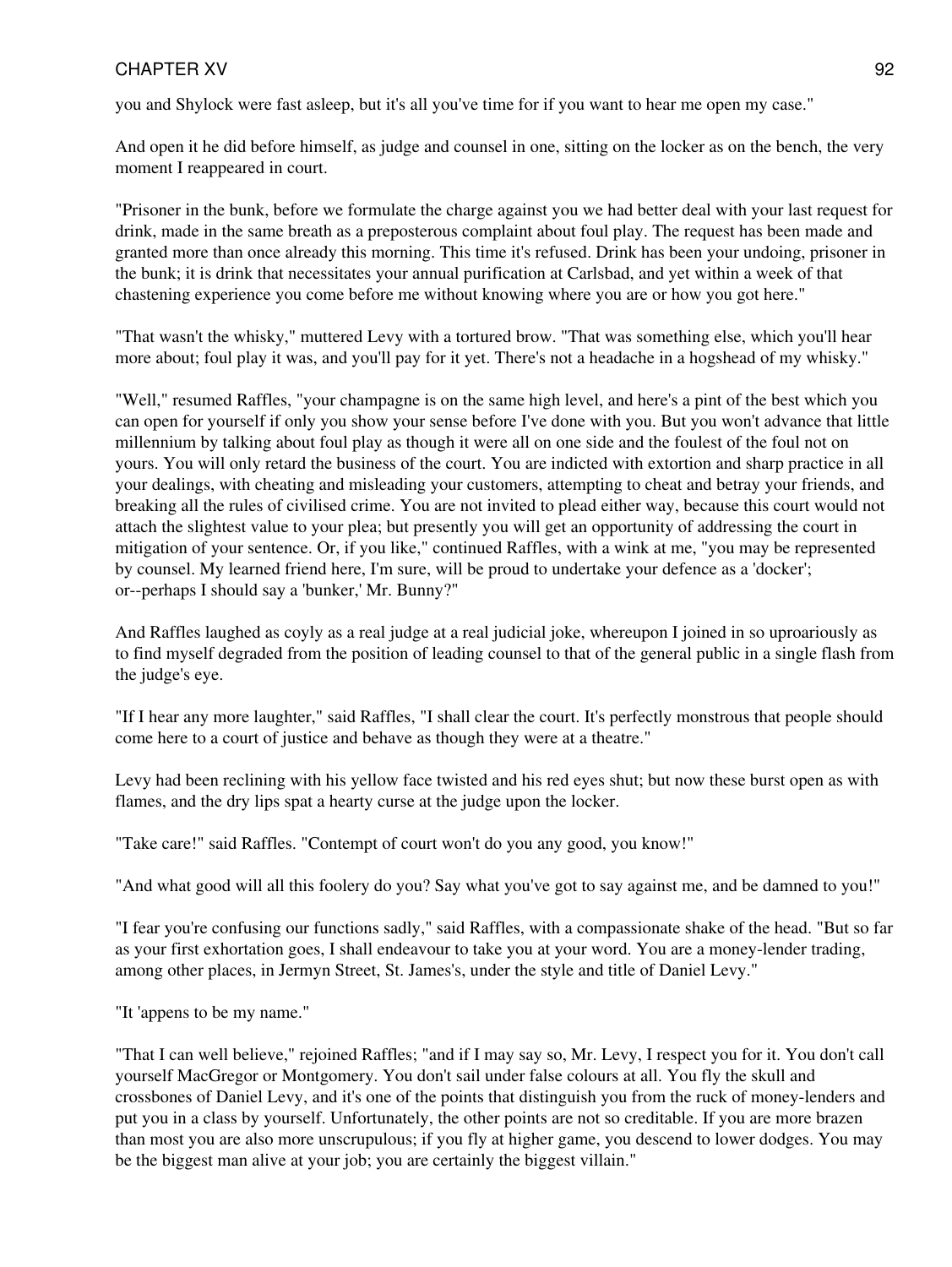"But I'm up against a bigger now," said Levy, shifting his position and closing his crimson eyes.

"Possibly," said Raffles, as he produced a long envelope and unfolded a sheet of foolscap; "but permit me to remind you of a few of your own proven villainies before you take any more shots at mine. Last year you had three of your great bargains set aside by the law as hard and unconscionable; but every year you have these cases, and at best the terms are modified in favour of your wretched client. But it's only the exception who will face the music of the law-courts and the Press, and you figure on the general run. You prefer people like the Lincolnshire vicar you hounded into an asylum the year before last. You cherish the memory of the seven poor devils that you drove to suicide between 1890 and 1894; that sort pay the uttermost farthing before the debt to nature! You set great store by the impoverished gentry and nobility who have you to stay with them when the worst comes to the worst, and secure a respite in exchange for introductions to their pals. No fish is too large for your net, and none is too small, from his highness of Hathipur to that poor little builder at Bromley, who cut the throats--"

"Stop it!" cried Levy, in a lather of impotent rage.

"By all means," said Raffles, restoring the paper to its envelope. "It's an ugly little load for one man's soul, I admit; but you must see it was about time somebody beat you at your own beastly game."

"It's a pack of blithering lies," retorted Levy, "and you haven't beaten me yet. Stick to facts within your own knowledge, and then tell me if your precious Garlands haven't brought their troubles on themselves?"

"Certainly they have," said Raffles. "But it isn't your treatment of the Garlands that has brought you to this pretty pass."

"What is it, then?"

"Your treatment of me, Mr. Levy."

"A cursed crook like you!"

"A party to a pretty definite bargain, however, and a discredited person only so far as that bargain is concerned."

"And the rest!" said the money-lender, jeering feebly. "I know more about you than you guess."

"I should have put it the other way round," replied Raffles, smiling. "But we are both forgetting ourselves, prisoner in the bunk. Kindly note that your trial is resumed, and further contempt will not be allowed to go unpurged. You referred a moment ago to my unfortunate friends; you say they were the engineers of their own misfortunes. That might be said of all who ever put themselves in your clutches. You squeeze them as hard as the law will let you, and in this case I don't see how the law is to interfere. So I interfere myself--in the first instance as disastrously as you please."

"You did so!" exclaimed Levy, with a flicker of his inflamed eyes. "You brought things to a head; that's all *you* did."

"On the contrary, you and I came to an agreement which still holds good," said Raffles, significantly. "You are to return me a certain note of hand for thirteen thousand and odd pounds, taken in exchange for a loan of ten thousand, and you are also to give an understanding to leave another fifteen thousand of yours on mortgage for another year at least, instead of foreclosing, as you threatened and had a right to do this week. That was your side of the bargain."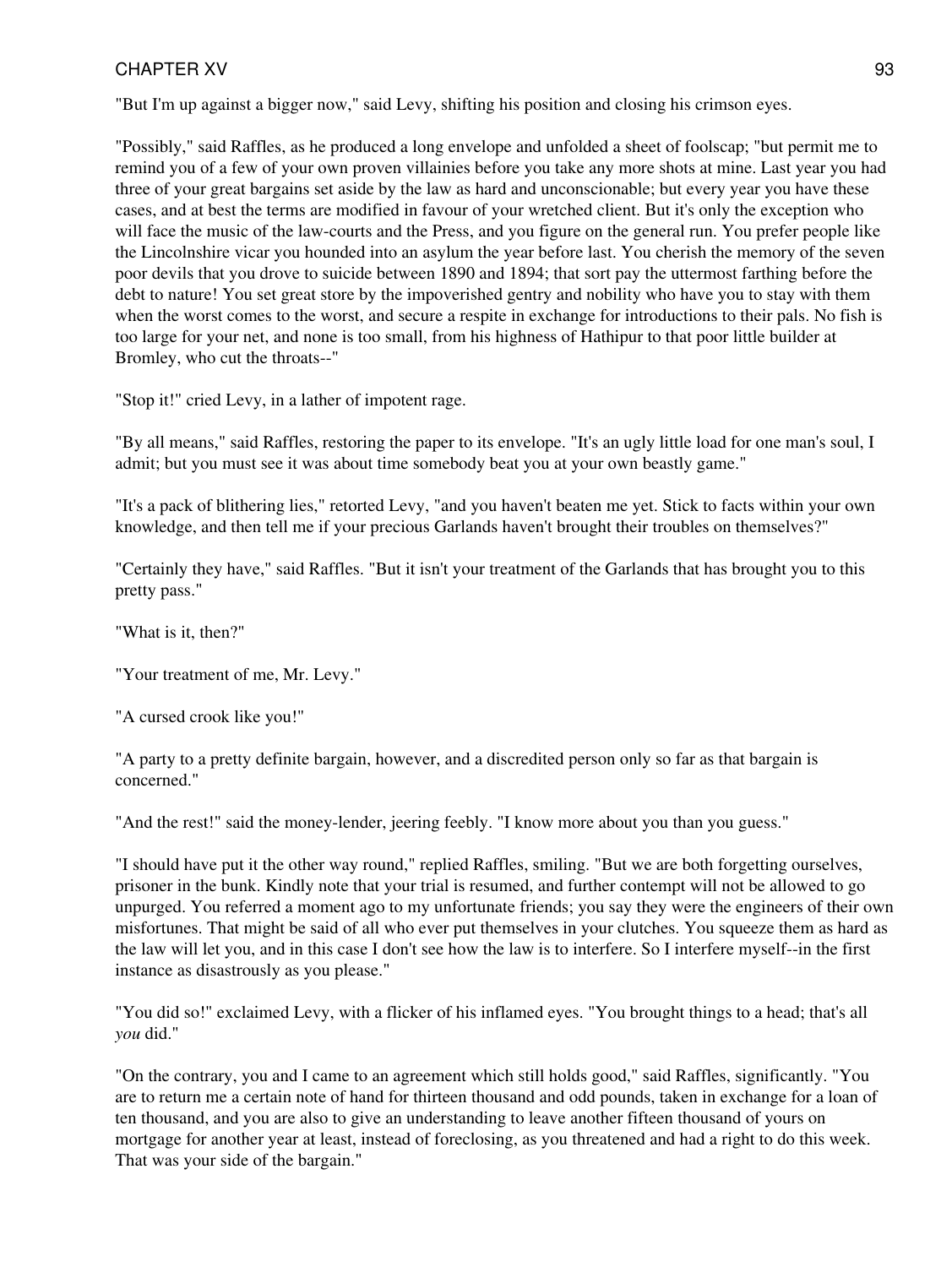"Well," said Levy, "and when did I go back on it?"

"My side," continued Raffles, ignoring the interpolation, "was to get you by hook or crook a certain letter which you say you never wrote. As a matter of fact it was only to be got by crook--"

"Aha!"

"I got hold of it, nevertheless. I brought it to you at your house last night. And you instantly destroyed it after as foul an attack as one man ever made upon another!"

Raffles had risen in his wrath, was towering over the prostrate prisoner, forgetful of the mock trial, dead even to the humour which he himself had infused into a sufficiently lurid situation, but quite terribly alive to the act of treachery and violence which had brought that situation about. And I must say that Levy looked no less alive to his own enormity; he quailed in his bonds with a guilty fearfulness strange to witness in so truculent a brute; and it was with something near a quaver that his voice came next.

"I know that was wrong," the poor devil owned. "I'm very sorry for it, I'm sure! But you wouldn't trust me with my own property, and that and the drink together made me mad."

"So you acknowledge the alcoholic influence at last?"

"Oh, yes! I must have been as drunk as an owl."

"You know you've been suggesting that we drugged you?"

"Not seriously, Mr. Raffles. I knew the old stale taste too well. It must have been the best part of a bottle I had before you got down."

"In your anxiety to see me safe and sound?"

"That's it--with the letter."

"You never dreamt of playing me false until I hesitated to let you handle it?"

"Never for one moment, my dear Raffles!"

Raffles was still standing up to his last inch under the apex of the tower, his head and shoulders the butt of a climbing sunbeam full of fretful motes. I could not see his expression from the banisters, but only its effect upon Dan Levy, who first held up his manacled hands in hypocritical protestation, and then dropped them as though it were a bad job.

"Then why," said Raffles, "did you have me watched almost from the moment that we parted company at the Albany last Friday morning?"

"*I* have you watched!" exclaimed the other in real horror. "Why should I? It must have been the police."

"It was not the police, though the blackguards did their best to look as if they were. I happen to be too familiar with both classes to be deceived. Your fellows were waiting for me up at Lord's, but I had no difficulty in shaking them off when I got back to the Albany. They gave me no further trouble until last night, when they got on my tracks at Gray's Inn in the guise of the two common, low detectives whom I believe I have already mentioned to you."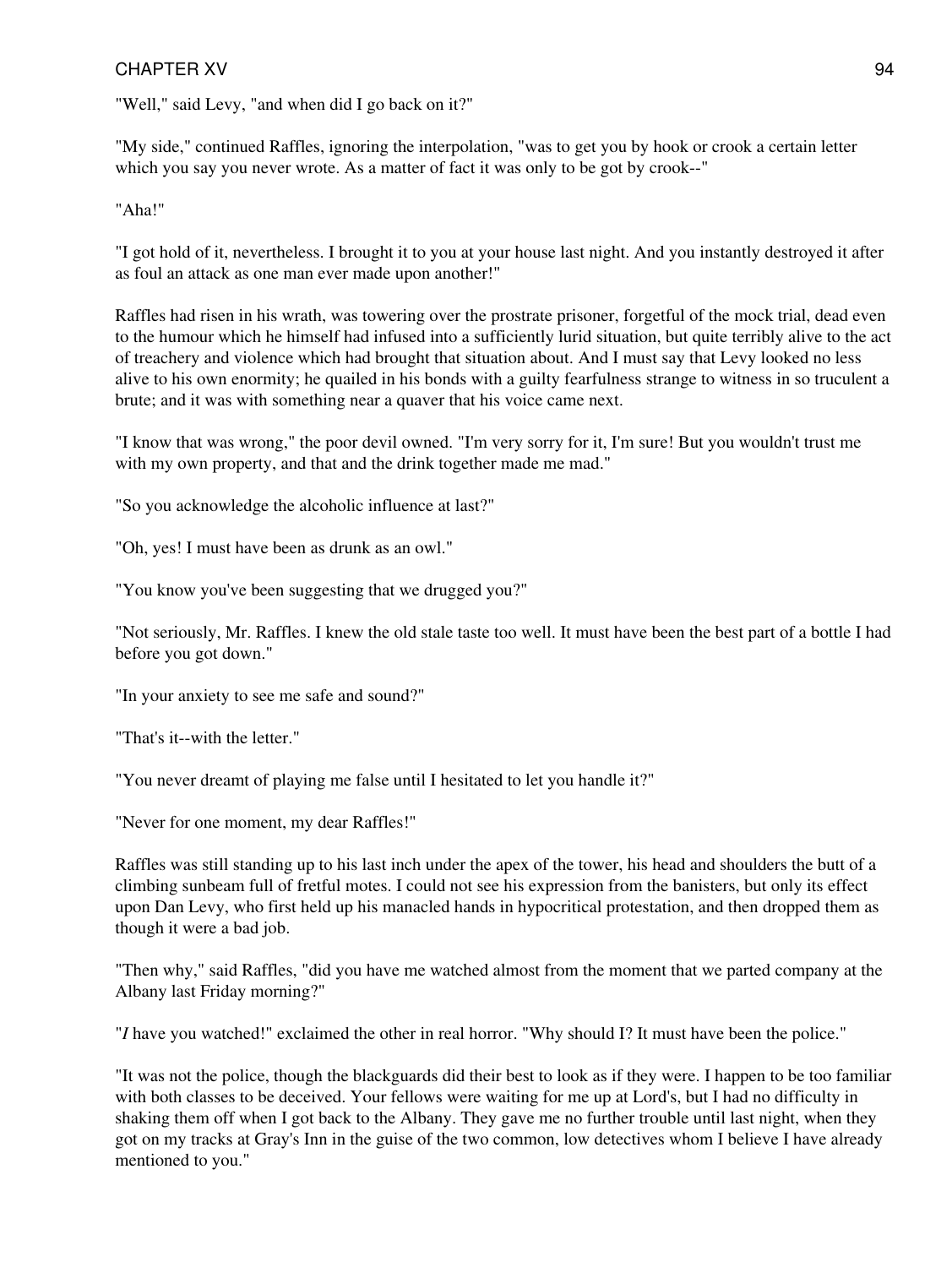"You said you left them there in their glory."

"It was glorious from my point of view rather than theirs."

Levy struggled into a less recumbent posture.

"And what makes you think," said he, "that I set this watch upon you?"

"I don't think," returned Raffles. "I know."

"And how the devil do you know?"

Raffles answered with a slow smile, and a still slower shake of the head: "You really mustn't ask me to give everybody away, Mr. Levy!"

The money-lender swore an oath of sheer incredulous surprise, but checked himself at that and tried one more poser.

"And what do you suppose was my object in having you watched, if it wasn't to ensure your safety?"

"It might have been to make doubly sure of the letter, and to cut down expenses at the same swoop, by knocking me on the head and abstracting the treasure from my person. It was a jolly cunning idea--prisoner in the bunk! I shouldn't be upset about it just because it didn't come off. My compliments especially on making up your varlets in the quite colourable image of the true detective. If they had fallen upon me, and it had been a case of my liberty or your letter, you know well enough which I should let go."

But Levy had fallen back upon his pillow of folded flag, and the Red Ensign over him bubbled and heaved with his impotent paroxysms.

"They told you! They must have told you!" he ground out through his teeth. "The traitors--the blasted traitors!"

"It's a catching complaint, you see, Mr. Levy," said Raffles, "especially when one's elders and betters themselves succumb to it."

"But they're such liars!" cried Levy, shifting his ground again. "Don't you see what liars they are? I did set them to watch you, but for your own good, as I've just been telling you. I was so afraid something might 'appen to you; they were there to see that nothing did. Now do you spot their game? I'd got to take the skunks into the secret, more or less, an' they've played it double on us both. Meant bagging the letter from you to blackmail me with it; that's what they meant! Of course, when they failed to bring it off, they'd pitch any yarn to you. But that was their game all right. You must see for yourself it could never have been mine, Raffles, and--and let me out o' this, like a good feller!"

"Is this your defence?" asked Raffles as he resumed his seat on the judicial locker.

"Isn't it your own?" the other asked in his turn, with an eager removal of all resentment from his manner. "'Aven't we both been got at by those two jackets? Of course I was sorry ever to 'ave trusted 'em an inch, and you were quite right to serve me as you did if what they'd been telling you 'ad been the truth; but, now you see it was all a pack of lies it's surely about time to stop treating me like a mad dog."

"Then you really mean to stand by your side of the original arrangement?"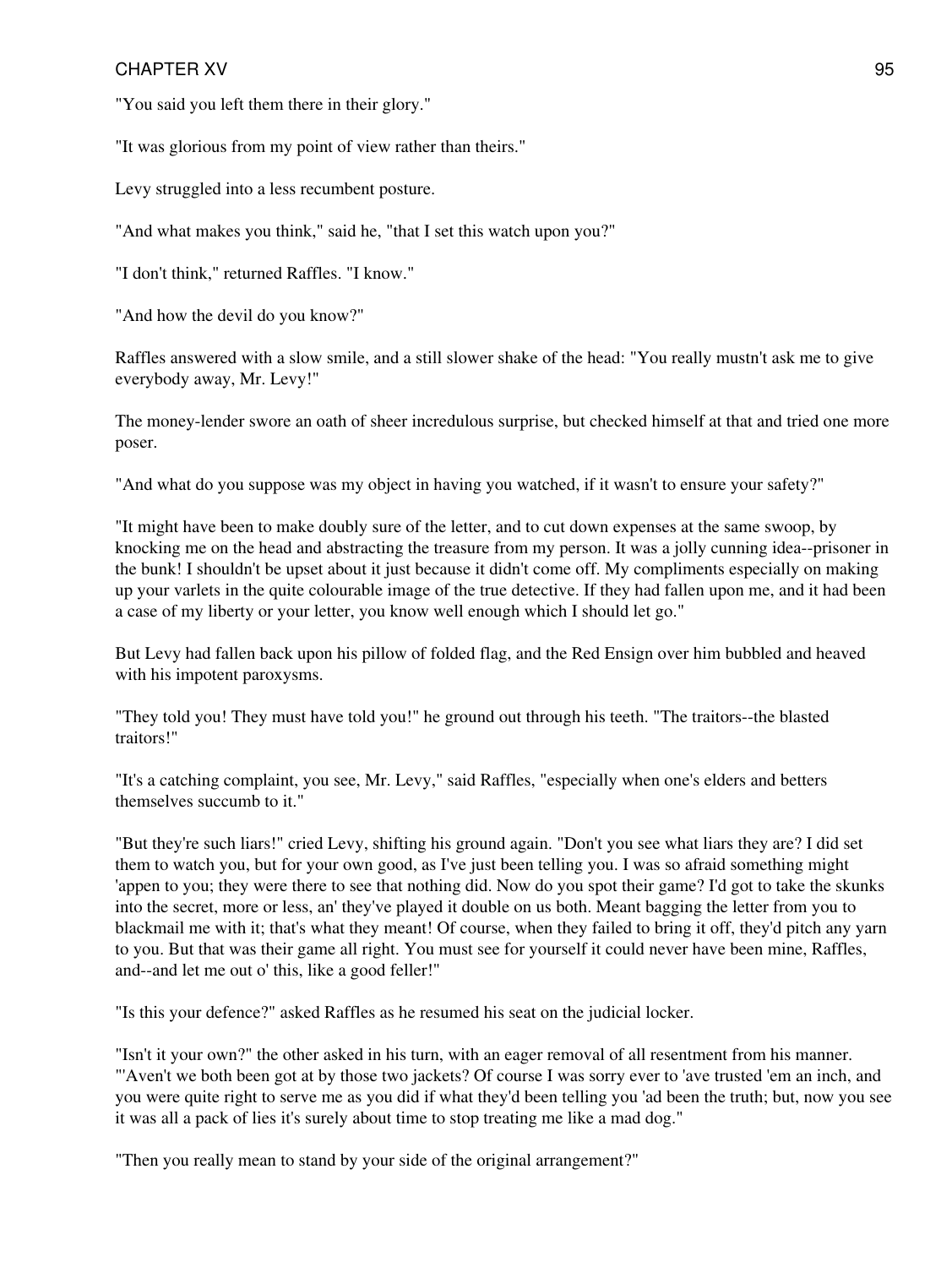"Always did," declared our captive; "never 'ad the slightest intention of doing anything else."

"Then where's the first thing you promised me in fair exchange for what you destroyed last night? Where's Mr. Garland's note of hand?"

"In my pocket-book, and that's in my pocket."

"In case the worst comes to the worst," murmured Raffles in sly commentary, and with a sidelong glance at me.

"What's that? Don't you believe me? I'll 'and it over this minute, if only you'll take these damned things off my wrists. There's no excuse for 'em now, you know!"

Raffles shook his head.

"I'd rather not trust myself within reach of your raw fists yet, prisoner. But my marshal will produce the note from your person if it's there."

It was there, in a swollen pocket-book which I replaced otherwise intact while Raffles compared the signature on the note of hand with samples which he had brought with him for the purpose.

"It's genuine enough," said Levy, with a sudden snarl and a lethal look that I intercepted at close quarters.

"So I perceive," said Raffles. "And now I require an equally genuine signature to this little document which is also a part of your bond."

The little document turned out to be a veritable Deed, engrossed on parchment, embossed with a ten-shilling stamp, and duly calling itself an INDENTURE, in fourteenth century capitals. So much I saw as I held it up for the prisoner to read over. The illegally legal instrument is still in existence, with its unpunctuated jargon about "hereditaments" and "fee simple," its "and whereas the said Daniel Levy" in every other line, and its eventual plain provision for "the said sum of £15,000 to remain charged upon the security of the hereditaments in the said recited Indenture ... until the expiration of one year computed from--" that summer's day in that empty tower! The whole thing had been properly and innocently prepared by old Mother Hubbard, the "little solicitor" whom Raffles had mentioned as having been in our house at school, from a copy of the original mortgage deed supplied in equal innocence by Mr. Garland. I sometimes wonder what those worthy citizens would have said, if they had dreamt for a moment under what conditions of acute duress their deed was to be signed!

Signed it was, however, and with less demur than might have been expected of so inveterate a fighter as Dan Levy. But his one remaining course was obviously the line of least resistance; no other would square with his ingenious repudiation of the charge of treachery to Raffles, much less with his repeated protestations that he had always intended to perform his part of their agreement. It was to his immediate interest to convince us of his good faith, and up to this point he might well have thought he had succeeded in so doing. Raffles had concealed his full knowledge of the creature's duplicity, had enjoyed leading him on from lie to lie, and I had enjoyed listening almost as much as I now delighted in the dilemma in which Levy had landed himself; for either he must sign and look pleasant, or else abandon his innocent posture altogether; and so he looked as pleasant as he could, and signed in his handcuffs, with but the shadow of a fight for their immediate removal.

"And now," said Levy, when I had duly witnessed his signature, "I think I've about earned that little drop of my own champagne."

"Not quite yet," replied Raffles, in a tone like thin ice. "We are only at the point we should have reached the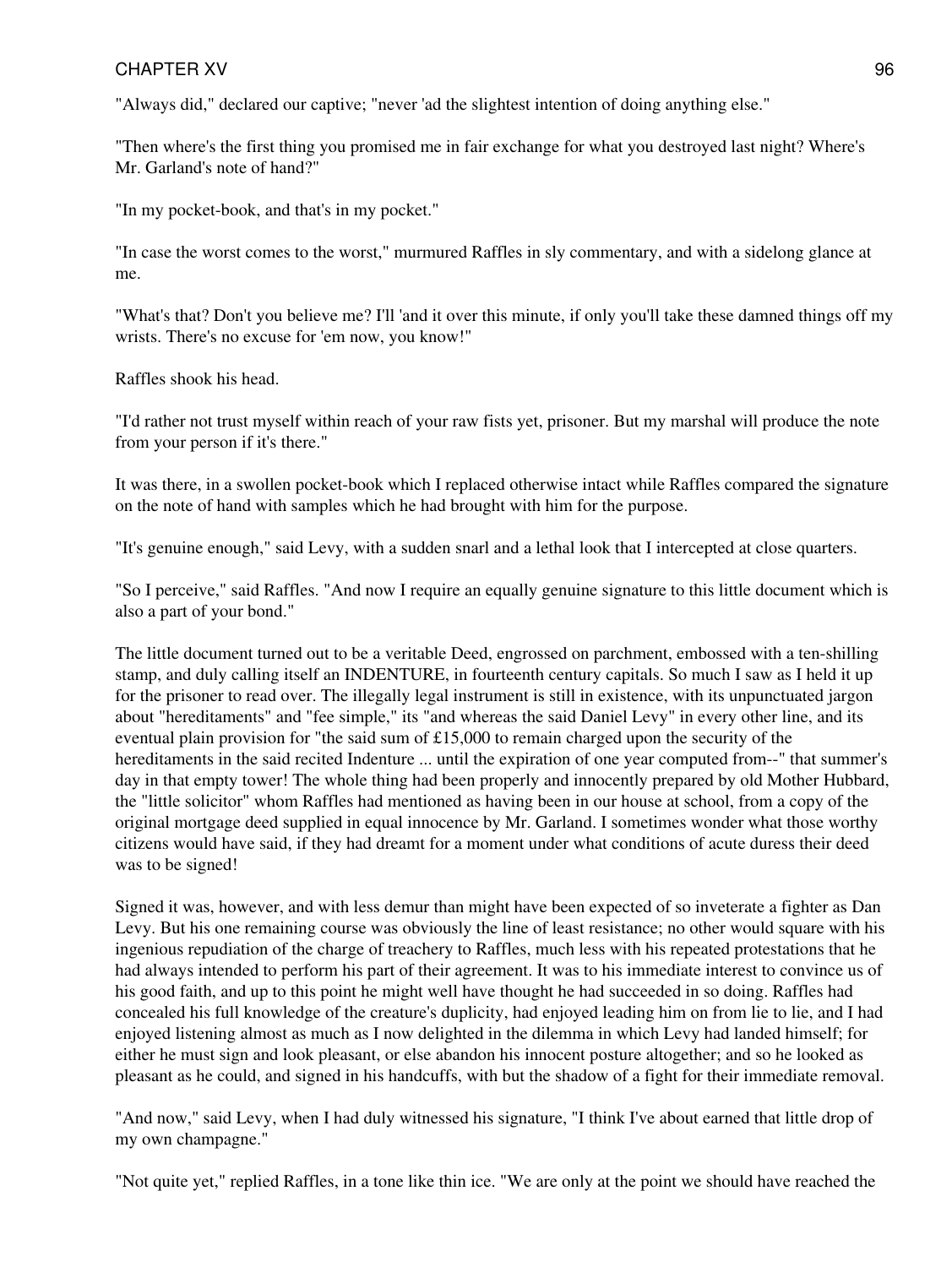moment I arrived at your house last night; you have now done under compulsion what you had agreed to do of your own free will then."

Levy lay back in the bunk, plunged in billows of incongruous bunting, with fallen jaw and fiery eyes, an equal blend of anger and alarm. "But I told you I wasn't myself last night," he whined. "I've said I was very sorry for all I done, but can't 'ardly remember doing. I say it again from the bottom of my 'eart."

"I've no doubt you do," said Raffles. "But what you did after our arrival was nothing to what you had already done; it was only the last of those acts of treachery for which you are still on your trial--prisoner in the bunk!"

"But I thought I'd explained all the rest?" cried the prisoner, in a palsy of impotent rage and disappointment.

"You have," said Raffles, "in the sense of making your perfidy even plainer than it was before. Come, Mr. Levy! I know every move you've made, and the game's been up longer than you think; you won't score a point by telling lies that contradict each other and aggravate your guilt. Have you nothing better to say why the sentence of the court should not be passed upon you?"

A sullen silence was broken by a more precise and staccato repetition of the question. And then to my amazement, I beheld the gross lower lip of Levy actually trembling, and a distressing flicker of the inflamed eyelids.

"I felt you'd swindled me," he quavered out "And I thought--I'd swindle--you."

"Bravo!" cried Raffles. "That's the first honest thing you've said; let me tell you, for your encouragement, that it reduces your punishment by twenty-five per cent. You will, nevertheless, pay a fine of fifteen hundred pounds for your latest little effort in low treason."

Though not unprepared for some such ultimatum, I must own I heard it with dismay. On all sorts of grounds, some of them as unworthy as itself, this last demand failed to meet with my approval; and I determined to expostulate with Raffles before it was too late. Meanwhile I hid my feelings as best I could, and admired the spirit with which Dan Levy expressed his.

"I'll see you damned first!" he cried. "It's blackmail!"

"Guineas," said Raffles, "for contempt of court."

And more to my surprise than ever, not a little indeed to my secret disappointment, our captive speedily collapsed again, whimpering, moaning, gnashing his teeth, and clutching at the Red Ensign, with closed eyes and distorted face, so much as though he were about to have a fit that I caught up the half-bottle of champagne, and began removing the wire at a nod from Raffles.

"Don't cut the string just yet," he added, however, with an eye on Levy--who instantly opened his.

"I'll pay up!" he whispered, feebly yet eagerly. "It serves me right. I promise I'll pay up!"

"Good!" said Raffles. "Here's your own cheque-book from your own room, and here's my fountain pen."

"You won't take my word?"

"It's quite enough to have to take your cheque; it should have been hard cash."

"So it shall be, Raffles, if you come up with me to my office!"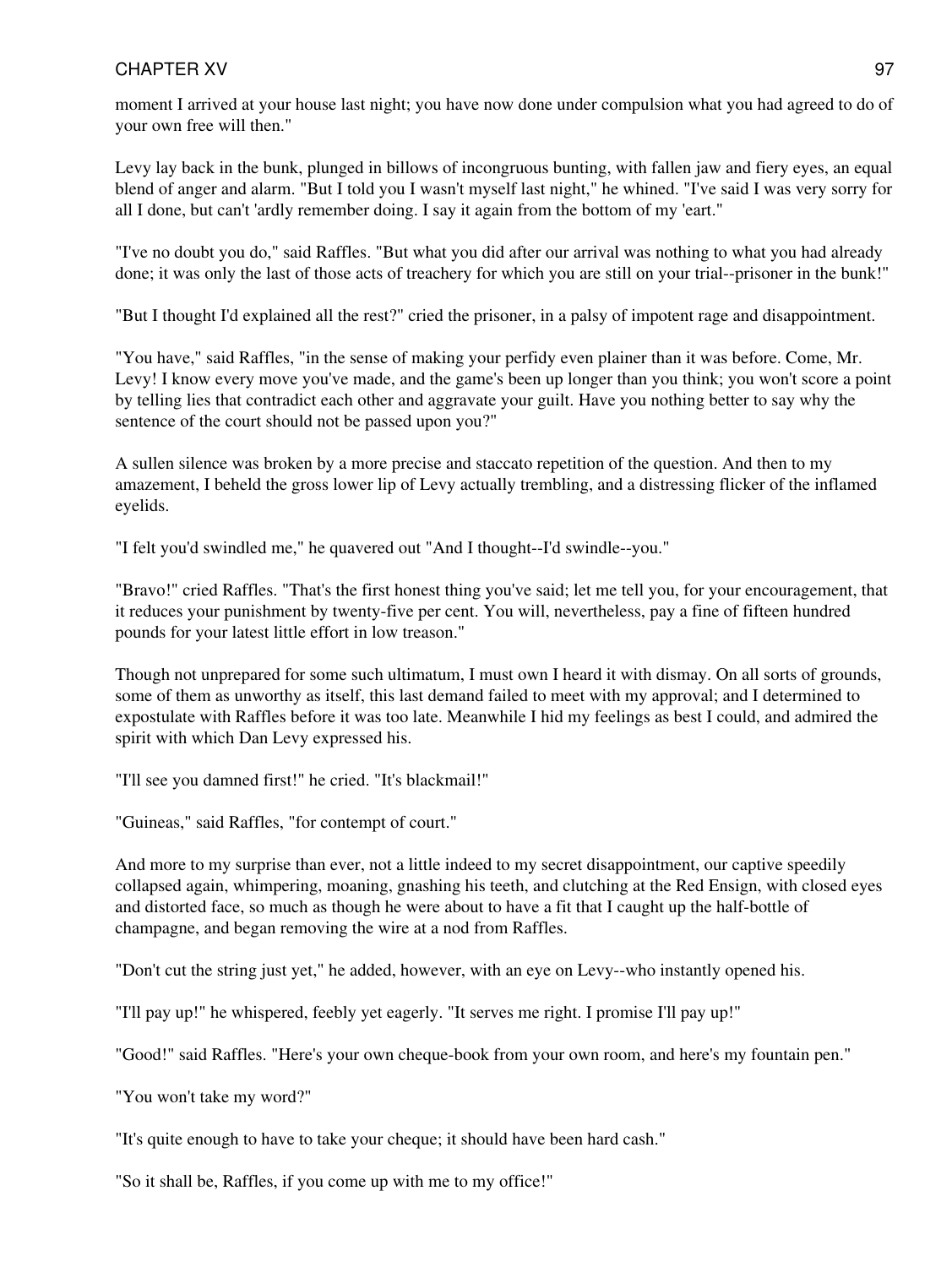"I dare say."

"To my bank, then!"

"I prefer to go alone. You will kindly make it an open cheque payable to bearer."

The fountain pen was poised over the chequebook, but only because I had placed it in Levy's fingers, and was holding the cheque-book under them.

"And what if I refuse?" he demanded, with a last flash of his native spirit.

"We shall say good-bye, and give you until to-night."

"All day to call for help in!" muttered Levy, all but to himself.

"Do you happen to know where you are?" Raffles asked him.

"No, but I can find out."

"If you knew already you would also know that you might call till you were black in the face; but to keep you in blissful ignorance you will be bound a good deal more securely than you are at present. And to spare your poor voice you will also be very thoroughly gagged."

Levy took remarkably little notice of either threat or gibe.

"And if I give in and sign?" said he, after a pause.

"You will remain exactly as you are, with one of us to keep you company, while the other goes up to town to cash your cheque. You can't expect me to give you a chance of stopping it, you know."

This, again, struck me as a hard condition, if only prudent when one came to think of it from our point of view; still, it took even me by surprise, and I expected Levy to fling away the pen in disgust. He balanced it, however, as though also weighing the two alternatives very carefully in his mind, and during his deliberations his bloodshot eyes wandered from Raffles to me and back again to Raffles. In a word, the latest prospect appeared to disturb Mr. Levy less than, for obvious reasons, it did me. Certainly for him it was the lesser of the two evils, and as such he seemed to accept it when he finally wrote out the cheque for fifteen hundred guineas (Raffles insisting on these), and signed it firmly before sinking back as though exhausted by the effort.

Raffles was as good as his word about the champagne now: dram by dram he poured the whole pint into the cup belonging to his flask, and dram by dram our prisoner tossed it off, but with closed eyes, like a delirious invalid, and towards the end, with a head so heavy that Raffles had to raise it from the rolled flag, though foul talons still came twitching out for more. It was an unlovely process, I will confess; but what was a pint, as Raffles said? At any rate I could bear him out that these potations had not been hocussed, and Raffles whispered the same for the flask which he handed me with Levy's revolver at the head of the wooden stairs.

"I'm coming down," said I, "for a word with you in the room below."

Raffles looked at me with open eyes, then more narrowly at the red lids of Levy, and finally at his own watch.

"Very well, Bunny, but I must cut and run for my train in about a minute. There's a 9.24 which would get me to the bank before eleven, and back here by one or two."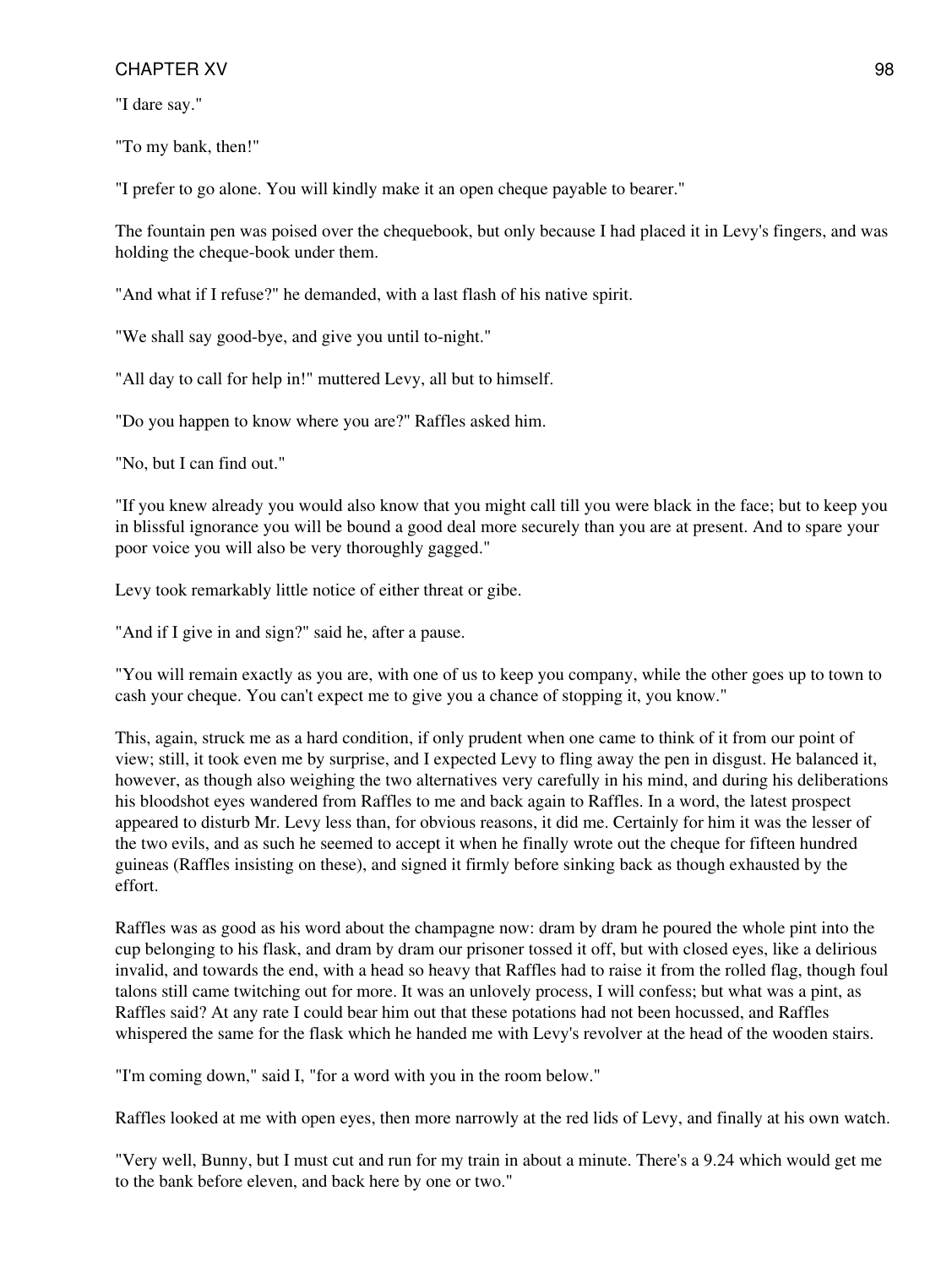"Why go to the bank at all?" I asked him point-blank in the lower room.

"To cash his cheque before he has a chance of stopping it. Would you like to go instead of me, Bunny?"

"No, thank you!"

"Well, don't get hot about it; you've got the better billet of the two."

"The softer one, perhaps."

"Infinitely, Bunny, with the old bird full of his own champagne, and his own revolver in your pocket or your hand! The worst he can do is to start yelling out, and I really do believe that not a soul would hear him if he did. The gardeners are always at work on the other side of the main road. A passing boatload is the only danger, and I doubt if even they would hear."

"My billet's all right," said I, valiantly. "It's yours that worries me."

"Mine!" cried Raffles, with an almost merry laugh. "My dear, good Bunny, you may make your mind easy about my little bit! Of course, it'll take some doing at the bank. I don't say it's a straight part there. But trust me to play it on my head."

"Raffles," I said, in a low voice that may have trembled, "it's not a part for you to play at all! I don't mean the little bit at the bank. I mean this whole blackmailing part of the business. It's not like you, Raffles. It spoils the whole thing!"

I had got it off my chest without a hitch. But so far Raffles had not discouraged me. There was a look on his face which even made me think that he agreed with me in his heart. Both hardened as he thought it over.

"It's Levy who's spoilt the whole thing," he rejoined obdurately in the end. "He's been playing me false all the time, and he's got to pay for it."

"But you never meant to make anything out of him, A.J.!"

"Well, I do now, and I've told you why. Why shouldn't I?"

"Because it's not your game!" I cried, with all the eager persuasion in my power. "Because it's the sort of thing Dan Levy would do himself--it's *his* game, all right--it simply drags you down to his level--"

But there he stopped me with a look, and not the kind of look I often had from Raffles, It was no new feat of mine to make him angry, scornful, bitterly cynical or sarcastic. This, however, was a look of pain and even shame, as though he had suddenly seen himself in a new and peculiarly unlovely light.

"Down to it!" he exclaimed, with an irony that was not for me. "As though there could be a much lower level than mine! Do you know, Bunny, I sometimes think my moral sense is ahead of yours?"

I could have laughed outright; but the humour that was the salt of him seemed suddenly to have gone out of Raffles.

"I know what I am," said he, "but I'm afraid you're getting a hopeless villain-worshipper!"

"It's not the villain I care about," I answered, meaning every word. "It's the sportsman behind the villain, as you know perfectly well."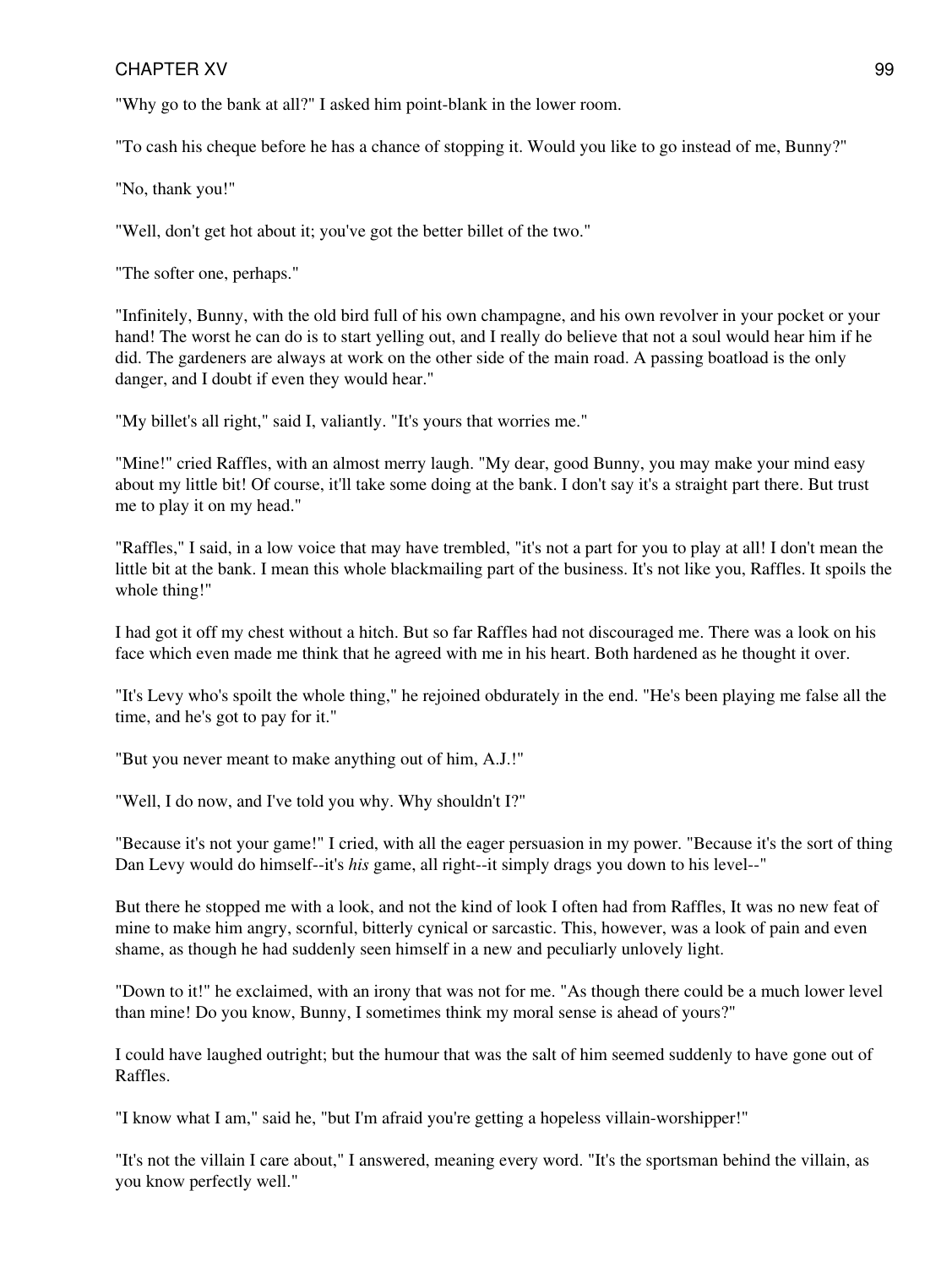"I know the villain behind the sportsman rather better," replied Raffles, laughing when I least expected it. "But you're by way of forgetting his existence altogether. I shouldn't wonder if some day you wrote me up into a heavy hero, Bunny, and made me turn in my quicklime! Let this remind you what I always was and shall be to the end."

And he took my hand, as I fondly hoped in surrender to my appeal to those better feelings which I knew I had for once succeeded in quickening within him.

But it was only to bid me a mischievous goodbye, ere he ran down the spiral stair, leaving me to listen till I lost his feathery foot-falls in the base of the tower, and then to mount guard over my tethered, handcuffed, somnolent, and yet always formidable prisoner at the top.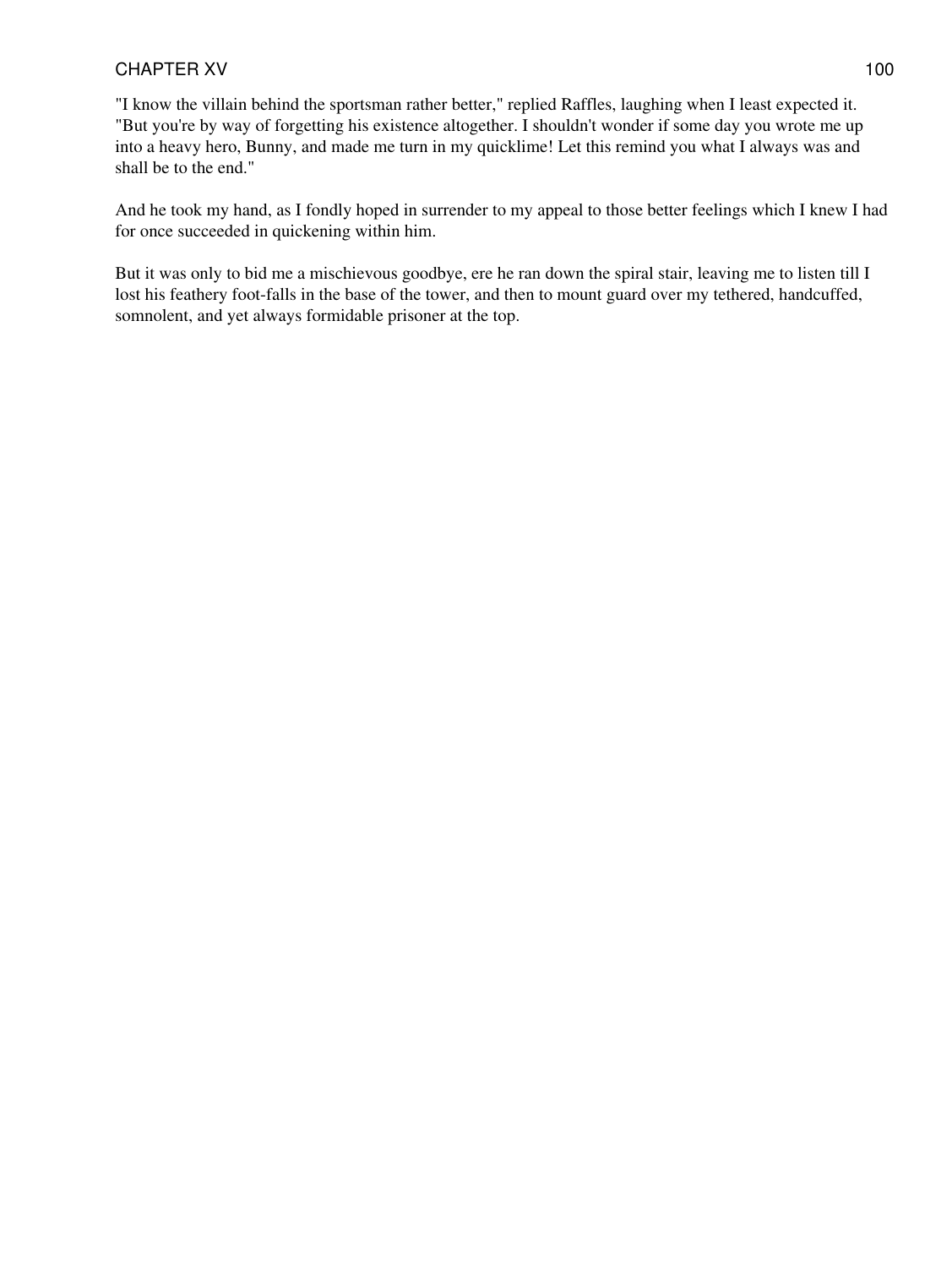# **CHAPTER XVI**

#### Watch and Ward

I well remember, as I set reluctant foot upon the wooden stair, taking a last and somewhat lingering look at the dust and dirt of the lower chamber, as one who knew not what might happen before he saw it again. The stain as of red rust in the lavatory basin, the gritty deposit in the bath, the verdigris on all the taps, the foul opacity of the windows, are among the trivialities that somehow stamped themselves upon my mind. One of the windows was open at the top, had been so long open that the aperture was curtained with cobwebs at each extremity, but in between I got quite a poignant picture of the Thames as I went upstairs. It was only a sinuous perspective of sunlit ripples twinkling between wooded gardens and open meadows, a fisherman or two upon the tow-path, a canoe in mid-stream, a gaunt church crowning all against the sky. But inset in such surroundings it was like a flash from a magic-lantern in a coal-cellar. And very loth was I to exchange that sunny peep for an indefinite prospect of my prisoner's person at close quarters.

Yet the first stage of my vigil proved such a sinecure as to give me some confidence for all the rest. Dan Levy opened neither his lips nor his eyes at my approach, but lay on his back with the Red Ensign drawn up to his chin, and the peaceful countenance of profound oblivion. I remember taking a good look at him, and thinking that his face improved remarkably in repose, that in death he might look fine. The forehead was higher and broader than I had realised, the thick lips were firm enough now, but the closing of the crafty little eyes was the greatest gain of all. On the whole, not only a better but a stronger face than it had been all the morning, a more formidable face by far. But the man had fallen asleep in his bonds, and forgotten them; he would wake up abject enough; if not, I had the means to reduce him to docility. Meanwhile, I was in no hurry to show my power, but stole on tiptoe to the locker, and took my seat by inches.

Levy did not move a muscle. No sound escaped him either, and somehow or other I should have expected him to snore; indeed, it might have come as a relief, for the silence of the tower soon got upon my nerves. It was not a complete silence; that was (and always is) the worst of it. The wooden stairs creaked more than once; there were little rattlings, faint and distant, as of a dried leaf or a loose window, in the bowels of the house; and though nothing came of any of these noises, except a fresh period of tension on my part, they made the skin act on my forehead every time. Then I remember a real anxiety over a blue-bottle, that must have come in through the open window just below, for suddenly it buzzed into my ken and looked like attacking Levy on the spot. Somehow I slew it with less noise than the brute itself was making; and not until after that breathless achievement did I realise how anxious I was to keep my prisoner asleep. Yet I had the revolver, and he lay handcuffed and bound down! It was in the next long silence that I became sensitive to another sound which indeed I had heard at intervals already, only to dismiss it from my mind as one of the signs of extraneous life which were bound to penetrate even to the top of my tower. It was a slow and regular beat, as of a sledge-hammer in a distant forge, or some sort of machinery only audible when there was absolutely nothing else to be heard. It could hardly be near at hand, for I could not hear it properly unless I held my breath. Then, however, it was always there, a sound that never ceased or altered, so that in the end I sat and listened to it and nothing else. I was not even looking at Levy when he asked me if I knew what it was.

His voice was quiet and civil enough, but it undoubtedly made me jump, and that brought a malicious twinkle into the little eyes that looked as though they had been studying me at their leisure. They were perhaps less violently bloodshot than before, the massive features calm and strong as they had been in slumber or its artful counterfeit.

"I thought you were asleep?" I snapped, and knew better for certain before he spoke.

"You see, that pint o' pop did me prouder than intended," he explained. "It's made a new man o' me, you'll be sorry to 'ear."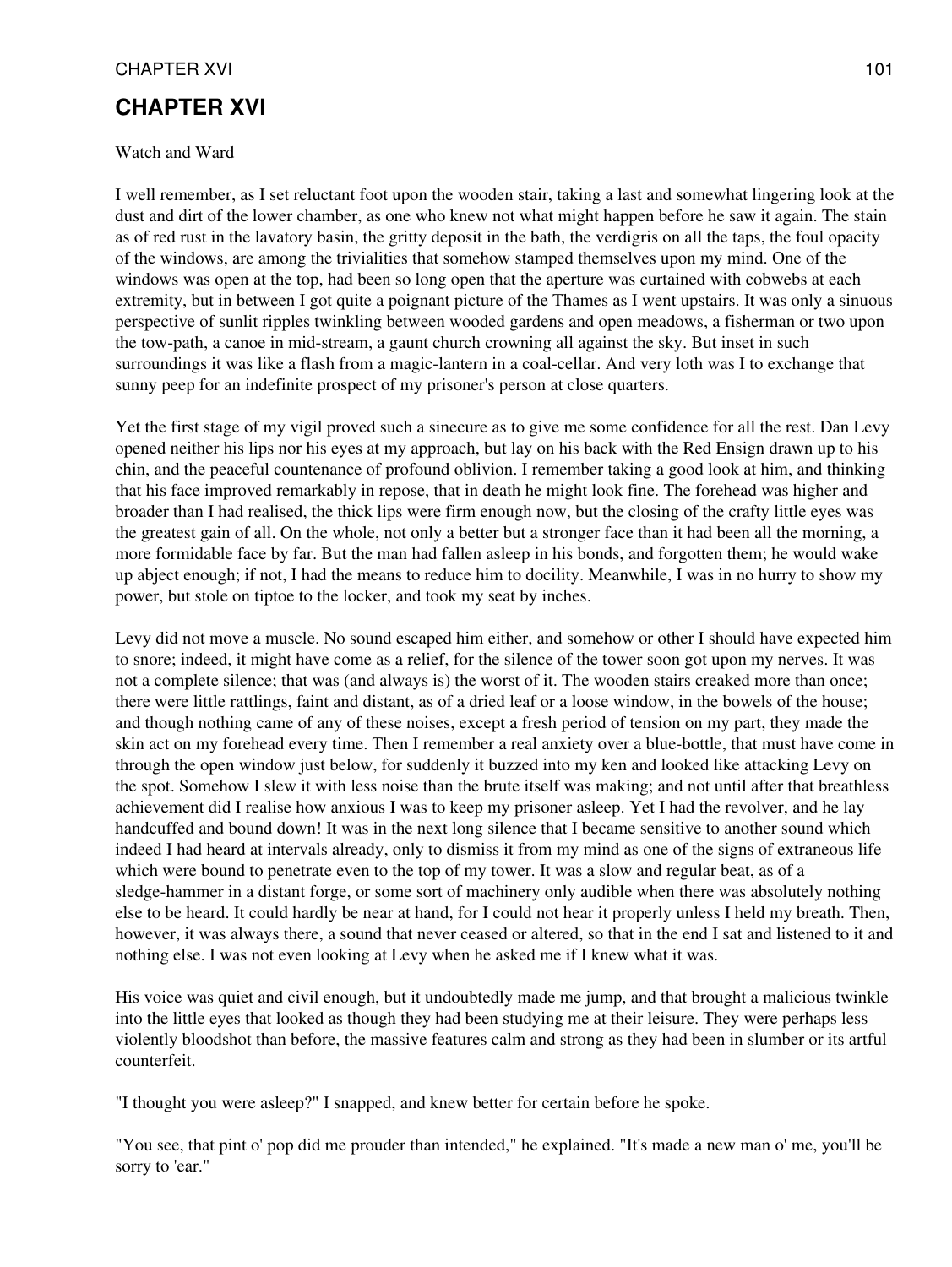I should have been sorrier to believe it, but I did not say so, or anything else just then. The dull and distant beat came back to the ear. And Levy again inquired if I knew what it was.

"Do you?" I demanded.

"Rather!" he replied, with cheerful certitude. "It's the clock, of course."

"What clock?"

"The one on the tower, a bit lower down, facing the road."

"How do *you* know?" I demanded, with uneasy credulity.

"My good young man," said Dan Levy, "I know the face of that clock as well as I know the inside of this tower."

"Then you do know where you are!" I cried, in such surprise that Levy grinned in a way that ill became a captive.

"Why," said he, "I sold the last tenant up, and nearly took the 'ouse myself instead o' the place I got. It was what first attracted me to the neighhour'ood."

"Why couldn't you tell us the truth before?" I demanded, but my warmth merely broadened his grin.

"Why should I? It sometimes pays to seem more at a loss than you are."

"It won't in this case," said I through my teeth. But for all my austerity, and all his bonds, the prisoner continued to regard me with quiet but most disquieting amusement.

"I'm not so sure of that," he observed at length. "It rather paid, to my way of thinking, when Raffles went off to cash my cheque, and left you to keep an eye on me."

"Oh, did it!" said I, with pregnant emphasis, and my right hand found comfort in my jacket pocket, on the butt of the old brute's own weapon.

"I only mean," he rejoined, in a more conciliatory voice, "that you strike me as being more open to reason than your flash friend."

I said nothing to that.

"On the other 'and," continued Levy, still more deliberately, as though he really was comparing us in his mind; "on the other *hand*" stooping to pick up what he had dropped, "you don't take so many risks. Raffles takes so many that he's bound to land you both in the jug some day, if he hasn't done it this time. I believe he has, myself. But it's no use hollering before you're out o' the wood."

I agreed, with more confidence than I felt.

"Yet I wonder he never thought of it," my prisoner went on as if to himself.

"Thought of what?"

"Only the clock. He must've seen it before, if you never did; you don't tell me this little bit o' kidnapping was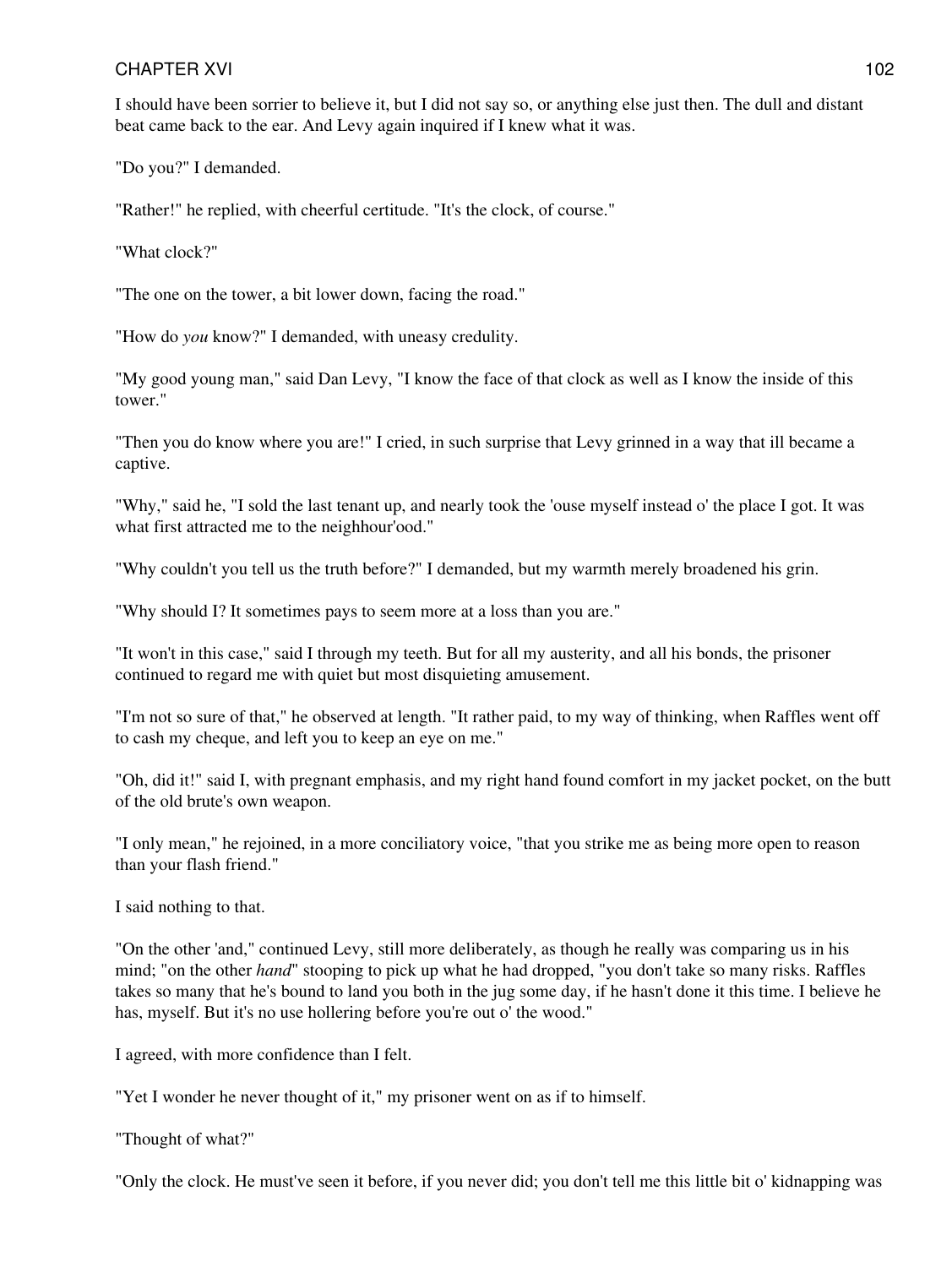a sudden idea! It's all been thought out and the ground gone over, and the clock seen, as I say. Seen going. Yet it never strikes our flash friend that a going clock's got to be wound up once a week, and it might be as well to find out which day!"

"How do you know he didn't?"

"Because this 'appens to be the day!"

And Levy lay back in the bunk with the internal chuckle that I was beginning to know so well, but had little thought to hear from him in his present predicament. It galled me the more because I felt that Raffles would certainly not have heard it in my place. But at least I had the satisfaction of flatly and profanely refusing to believe the prisoner's statement.

"That be blowed for a bluff!" was more or less what I said. "It's too much of a coincidence to be anything else."

"The odds are only six to one against it," said Levy, indifferently. "One of you takes them with his eyes open. It seems rather a pity that the other should feel bound to follow him to certain ruin. But I suppose you know your own business best."

"At all events," I boasted, "I know better than to be bluffed by the most obvious lie I ever heard in my life. You tell me how you know about the man coming to wind the clock, and I may listen to you."

"I know because I know the man; little Scotchman he is, nothing to run away from--though he looks as hard as nails--what there is of him," said Levy, in a circumstantial and impartial flow that could not but carry some conviction. "He comes over from Kingston every Tuesday on his bike; some time before lunch he comes, and sees to my own clocks on the same trip. That's how I know. But you needn't believe me if you don't like."

"And where exactly does he come to wind this clock? I see nothing that can possibly have to do with it up here."

"No," said Levy; "he comes no higher than the floor below." I seemed to remember a kind of cupboard at the head of the spiral stair. "But that's near enough."

"You mean that we shall hear him?"

"And he us!" added Levy, with unmistakable determination.

"Look here, Mr. Levy," said I, showing him his own revolver, "if we do hear anybody, I shall hold this to your head, and if he does hear us I shall blow out your beastly brains!"

The mere feeling that I was, perhaps, the last person capable of any such deed enabled me to grind out this shocking threat in a voice worthy of it, and with a face, I hoped, not less in keeping. It was all the more mortifying when Dan Levy treated my tragedy as farce; in fact, if anything could have made me as bad as my word, it would have been the guttural laugh with which he greeted it.

"Excuse me," said he, dabbing his red eyes with the edge of the red bunting, "but the thought of your letting that thing off in order to preserve silence--why, it's as droll as your whole attempt to play the cold-blooded villain--*you*!"

"I shall play him to some purpose," I hissed, "if you drive me to it. I laid you out last night, remember, and for two pins I'll do the same thing again this morning. So now you know."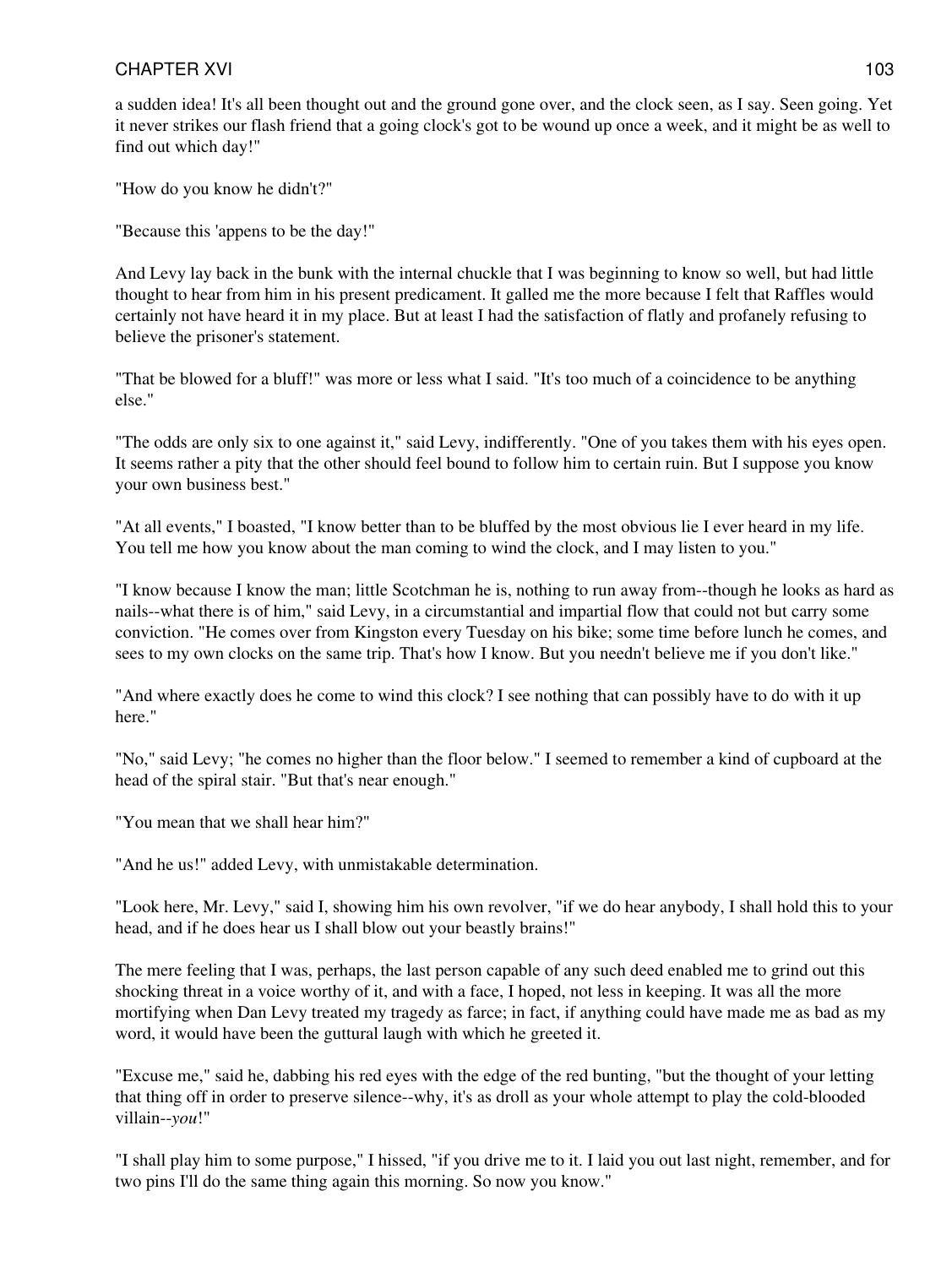"That wasn't in cold blood," said Levy, rolling his head from side to side; "that was when the lot of us were brawling in our cups. I don't count that. You're in a false position, my dear sir. I don't mean last night or this morning--though I can see that you're no brigand or blackmailer at bottom--and I shouldn't wonder if you never forgave Raffles for letting you in for this partic'lar part of this partic'lar job. But that isn't what I mean. You've got in with a villain, but you ain't one yourself; that's where you're in the false position. He's the magsman, you're only the swell. *I* can see that. But the judge won't. You'll both get served the same, and in your case it'll be a thousand shames!"

He had propped himself on one elbow, and was speaking eagerly, persuasively, with almost a fatherly solicitude; yet I felt that both his words and their effect on me were being weighed and measured with meticulous discretion. And I encouraged him with a countenance as deliberately rueful and depressed, to an end which had only occurred to me with the significance of his altered tone.

"I can't help it," I muttered. "I must go through with the whole thing now."

"Why must you?" demanded Levy. "You've been led into a job that's none of your business, on be'alf of folks who're no friends of yours, and the job's developed into a serious crime, and the crime's going to be found out before you're an hour older. Why go through with it to certain quod?"

"There's nothing else for it," I answered, with a sulky resignation, though my pulse was quick with eagerness for what I felt was coming.

And then it came.

"Why not get out of the whole thing," suggested Levy, boldly, "before it's too late?"

"How can I?" said I, to lead him on with a more explicit proposition.

"By first releasing me, and then clearing out yourself!"

I looked at him as though this was certainly an idea, as though I were actually considering it in spite of myself and Raffles; and his eagerness fed upon my apparent indecision. He held up his fettered hands, begging and cajoling me to remove his handcuffs, and I, instead of telling him it was not in my power to do so until Raffles returned, pretended to hesitate on quite different grounds.

"It's all very well," I said, "but are you going to make it worth my while?"

"Certainly!" cried he. "Give me my chequebook out of my own pocket, where you were good enough to stow it before that blackguard left, and I'll write you one cheque for a hundred now, and another for another hundred before I leave this tower."

"You really will?" I temporised.

"I swear it!" he asseverated; and I still believe he might have kept his word about that. But now I knew where he *had* been lying to me, and now was the time to let him know I knew it.

"Two hundred pounds," said I, "for the liberty you are bound to get for nothing, as you yourself have pointed out, when the man turns up to wind the clock? A couple of hundred to save less than a couple of hours?"

Levy changed colour as he saw his mistake, and his eyes flashed with sudden fury; otherwise his self-command was only less admirable than his presence of mind.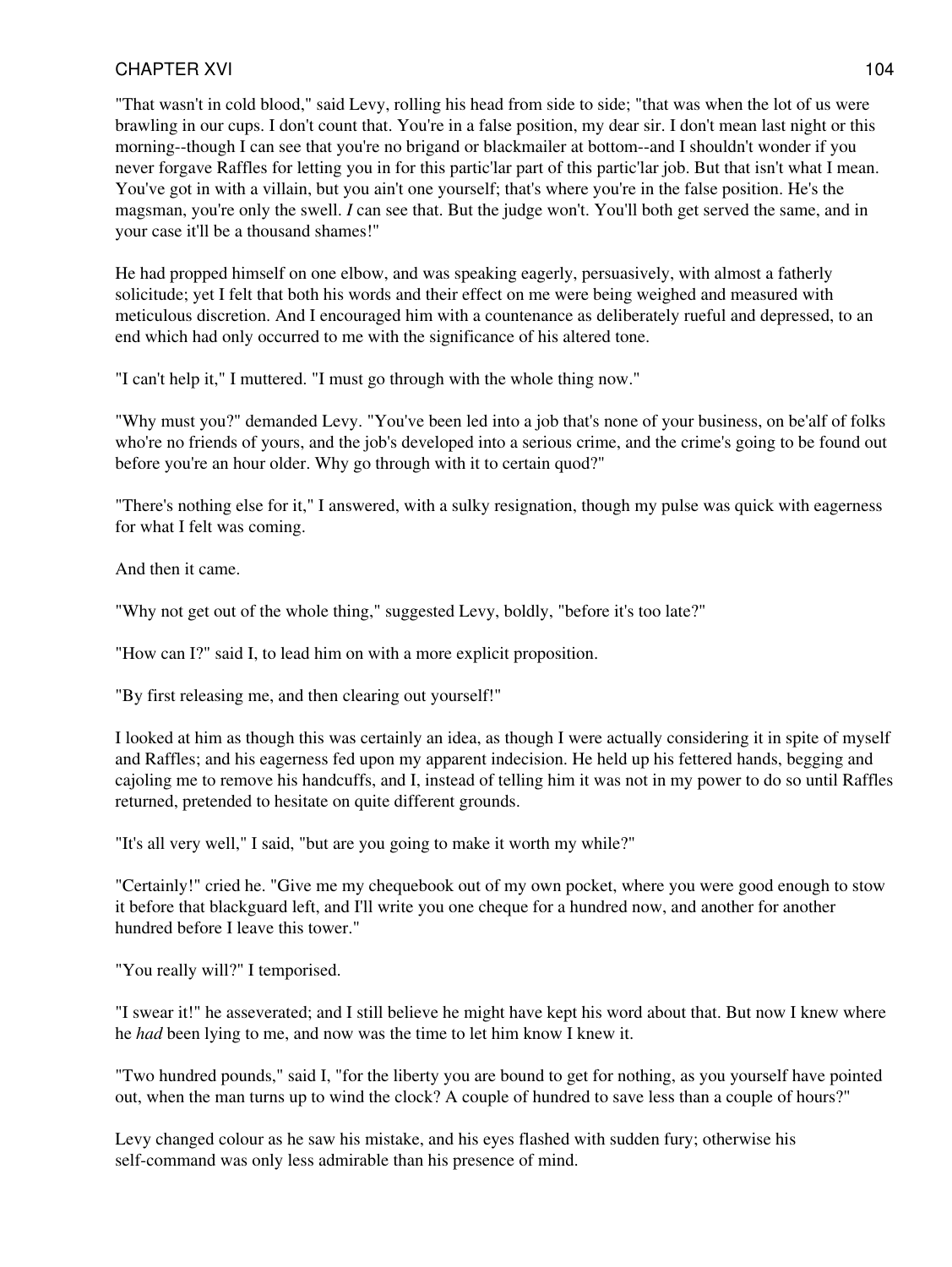"It wasn't to save time," said he; "it was to save my face in the neighbourhood. The well-known money-lender found bound and handcuffed in an empty house! It means the first laugh at my expense, whoever has the last laugh. But you're quite right; it wasn't worth two hundred golden sovereigns. Let them laugh! At any rate you and your flash friend'll be laughing on the wrong side of your mouths before the day's out. So that's all there is to it, and you'd better start screwing up your courage if you want to do me in! I did mean to give you another chance in life--but by God I wouldn't now if you were to go down on your knees for one!"

Considering that he was bound and I was free, that I was armed and he defenceless, there was perhaps more humour than the prisoner saw in his picture of me upon my knees to him. Not that I saw it all at once myself. I was too busy wondering whether there could be anything in his clock-winding story after all. Certainly it was inconsistent with the big bribe offered for his immediate freedom; but it was with something more than mere adroitness that the money-lender had reconciled the two things. In his place I should have been no less anxious to keep my humiliating experience a secret from the world; with his means I could conceive myself prepared to pay as dearly for such secrecy. On the other hand, if his idea was to stop the huge cheque already given to Raffles, then there was indeed no time to be lost, and the only wonder was that Levy should have waited so long before making overtures to me.

Raffles had now been gone a very long time, as it seemed to me, but my watch had run down, and the clock on the tower did not strike. Why they kept it going at all was a mystery to me; but now that Dan Levy was lying still again, with set teeth and inexorable eyes, I heard it beating out the seconds more than ever like a distant sledgehammer, and sixty of these I counted up into a minute of such portentous duration that what had seemed many hours to me might easily have been less than one. I only knew that the sun, which had begun by pouring in at one port-hole and out at the other, which had bathed the prisoner in his bunk about the time of his trial by Raffles, now crowned me with fire if I sat upon the locker, and made its varnish sticky if I did not. The atmosphere of the place was fast becoming unendurable in its unwholesome heat and sour stagnation. I sat in my shirt-sleeves at the top of the stairs, where one got such air as entered by the open window below. Levy had kicked off his covering of scarlet bunting, with a sudden oath which must have been the only sound within the tower for an hour at least; all the rest of the time he lay with fettered fists clenched upon his breast, with fierce eyes fixed upon the top of the bunk, and something about the whole man that I was forced to watch, something indomitable and intensely alert, a curious suggestion of smouldering fires on the point of leaping into flame.

I feared this man in my heart of hearts. I may as well admit it frankly. It was not that he was twice my size, for I had the like advantage in point of years; it was not that I had any reason to distrust the strength of his bonds or the efficacy of the weapon in my possession. It was a question of personality, not of material advantage or disadvantage, or of physical fear at all. It was simply the spirit of the man that dominated mine. I felt that my mere flesh and blood would at any moment give a good account of his, as well they might with the odds that were on my side. Yet that did not lessen the sense of subtle and essential inferiority, which grew upon my nerves with almost every minute of that endless morning, and made me long for the relief of physical contest even on equal terms. I could have set the old ruffian free, and thrown his revolver out of the window, and then said to him, "Come on! Your weight against my age, and may the devil take the worse man!" Instead, I must sit glaring at him to mask my qualms. And after much thinking about the kind of conflict that could never be, in the end came one of a less heroic but not less desperate type, before there was time to think at all.

Levy had raised his head, ever so little, but yet enough for my vigilance. I saw him listening. I listened too. And down below in the core of the tower I heard, or thought I heard, a step like a feather, and then after some moments another. But I had spent those moments in gazing instinctively down the stair; it was the least rattle of the handcuffs that brought my eyes like lightning back to the bunk; and there was Levy with hollow palms about his mouth, and his mouth wide open for the roar that my own palms stifled in his throat.

Indeed, I had leapt upon him once more like a fiend, and for an instant I enjoyed a shameful advantage; it can hardly have lasted longer. The brute first bit me through the hand, so that I carry his mark to this day; then,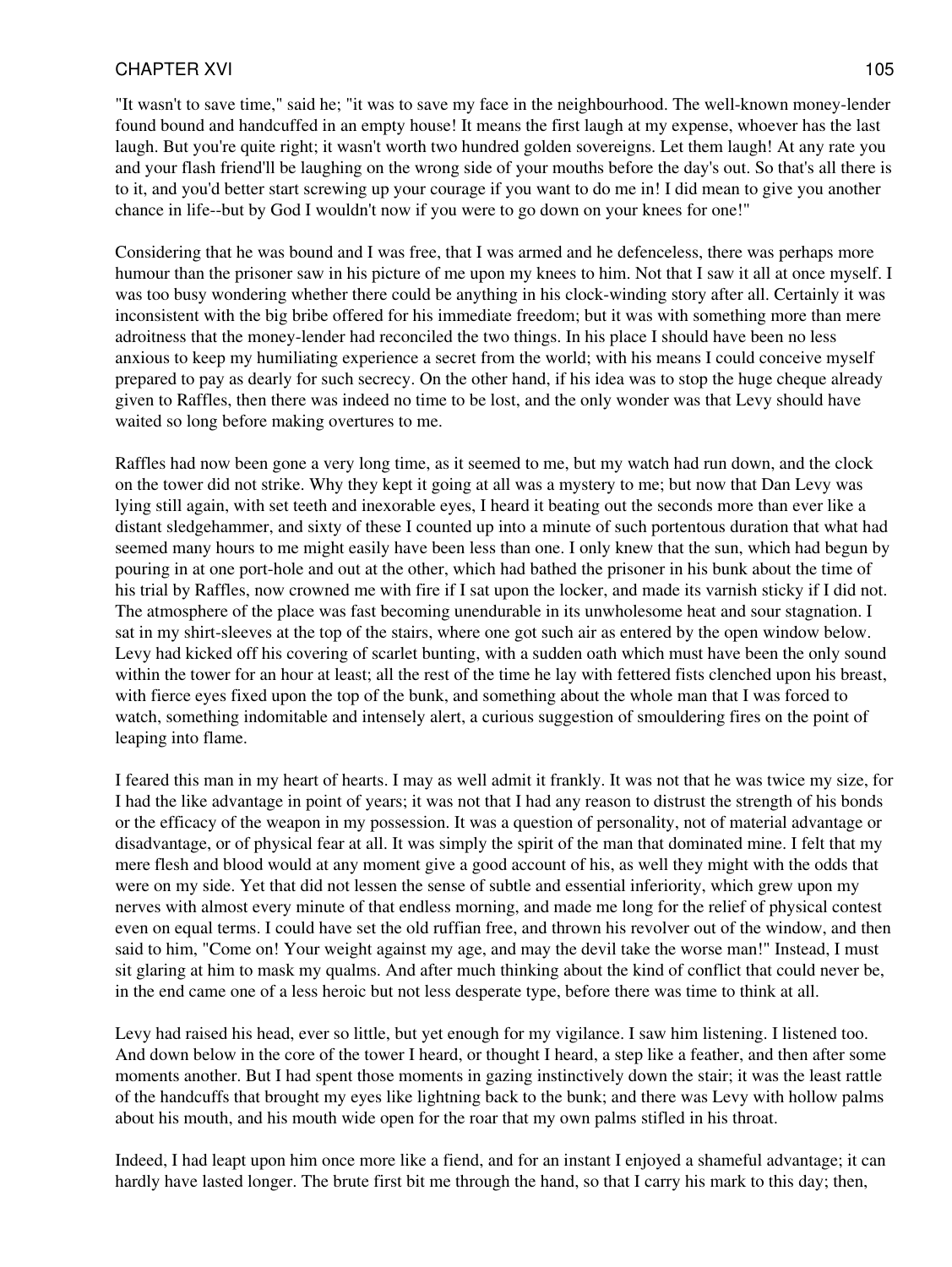#### CHAPTER XVI and the contract of the contract of the contract of the contract of the contract of the contract of the contract of the contract of the contract of the contract of the contract of the contract of the contract o

with his own hands, he took me by the throat, and I thought that my last moments were come. He squeezed so hard that I thought my windpipe must burst, thought my eyes must leave their sockets. It was the grip of a gorilla, and it was accompanied by a spate of curses and the grin of a devil incarnate. All my dreams of equal combat had not prepared me for superhuman power on his part, such utter impotence on mine. I tried to wrench myself from his murderous clasp, and was nearly felled by the top of the bunk. I hurled myself out sideways, and out he came after me, tearing down the peg to which his handcuffs were tethered; that only gave him the better grip upon my throat, and he never relaxed it for an instant, scrambling to his feet when I staggered to mine, for by them alone was he fast now to the banisters.

Meanwhile I was feeling in an empty pocket for his revolver, which had fallen out as we struggled on the floor. I saw it there now with my starting eyeballs, kicked about by our shuffling feet. I tried to make a dive for it, but Levy had seen it also, and he kicked it through the banisters without relaxing his murderous hold. I could have sworn afterwards that I heard the weapon fall with a clatter on the wooden stairs. But what I still remember hearing most distinctly (and feeling hot upon my face) is the stertorous breathing that was unbroken by a single syllable after the first few seconds.

It was a brutal encounter, not short and sharp like the one over-night, but horribly protracted. Nor was all the brutality by any means on one side; neither will I pretend that I was getting much more than my deserts in the defeat that threatened to end in my extinction. Not for an instant had my enemy loosened his deadly clutch, and now he had me penned against the banisters, and my one hope was that they would give way before our united weight, and precipitate us both into the room below. That would be better than being slowly throttled, even if it were only a better death. Other chance there was none, and I was actually trying to fling myself over, beating the air with both hands wildly, when one of them closed upon the butt of the revolver that I thought had been kicked into the room below!

I was too far gone to realise that a miracle had happened--to be so much as puzzled by it then. But I was not too far gone to use that revolver, and to use it as I would have done on cool reflection. I thrust it under my opponent's armpit, and I fired through into space. The report was deafening. It did its work. Levy let go of me, and staggered back as though I had really shot him. And that instant I was brandishing his weapon in his face.

"You tried to shoot me! You tried to shoot me!" he gasped twice over through a livid mask.

"No, I didn't!" I panted. "I tried to frighten you, and I jolly well succeeded! But I'll shoot you like a dog if you don't get back to your kennel and lie down."

He sat and gasped upon the side of the bunk. There was no more fight in him. His very lips were blue. I put the pistol back in my pocket, and retracted my threat in a sudden panic.

"There! It's your own fault if you so much as see it again," I promised him, in a breathless disorder only second to his own.

"But you jolly nearly strangled me. And now we're a pretty pair!"

His hands grasped the edge of the bunk, and he leant his weight on them, breathing very hard. It might have been an attack of asthma, or it might have been a more serious seizure, but it was a case for stimulants if ever I saw one, and in the nick of time I remembered the flask that Raffles had left with me. It was the work of a very few seconds to pour out a goodly ration, and of but another for Daniel Levy to toss off the raw spirit like water. He was begging for more before I had helped myself. And more I gave him in the end; for it was no small relief to me to watch the leaden hue disappearing from the flabby face, and the laboured breathing gradually subside, even if it meant a renewal of our desperate hostilities.

But all that was at an end; the man was shaken to the core by his perfectly legitimate attempt at my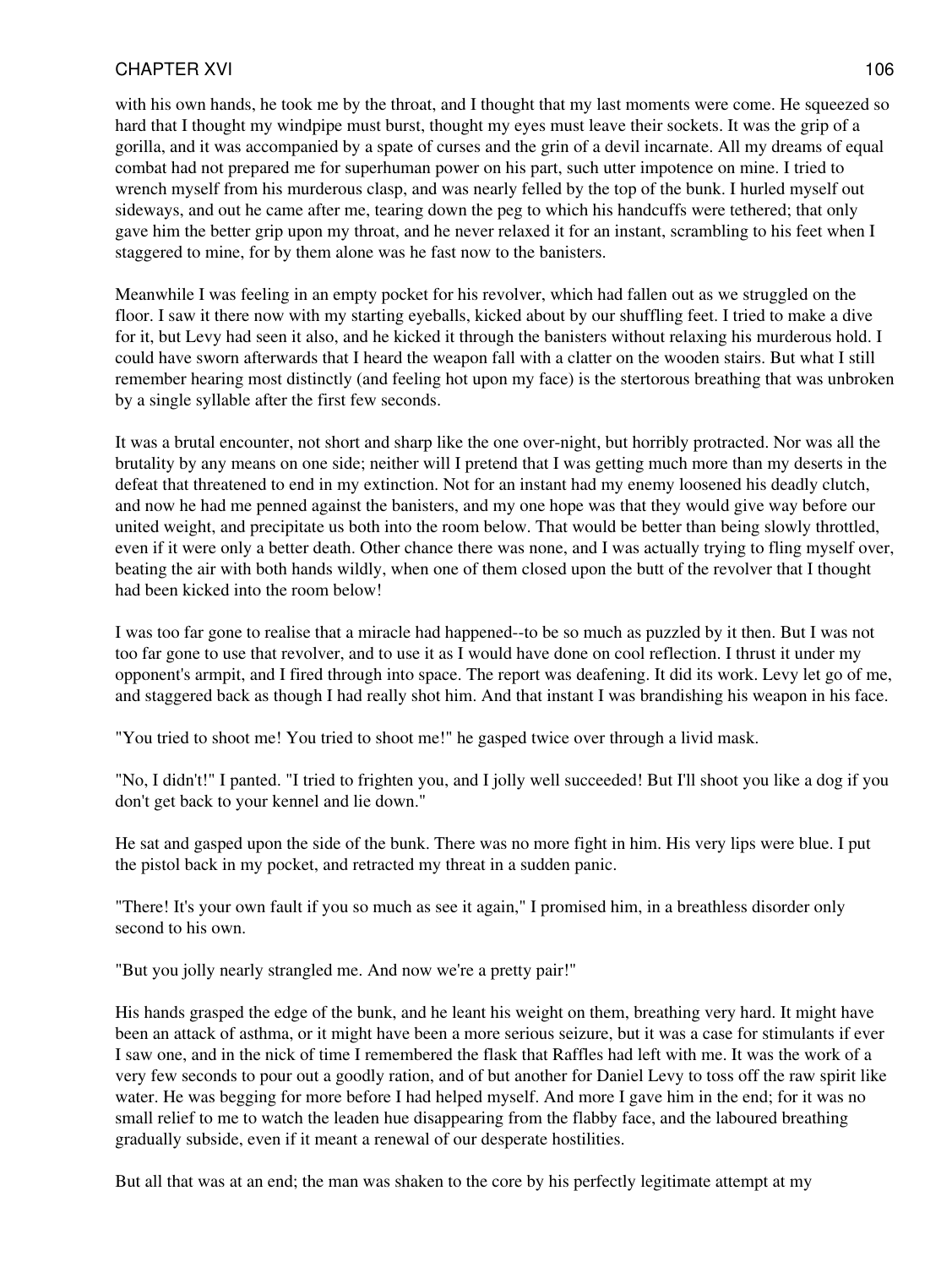destruction. He looked dreadfully old and hideous as he got bodily back into the bunk of his own accord. There, when I had yielded to his further importunities, and the flask was empty, he fell at length into a sleep as genuine as the last was not; and I was still watching over the poor devil, keeping the flies off him, and sometimes fanning him with a flag, less perhaps from humane motives than to keep him quiet as long as possible, when Raffles returned to light up the tableau like a sinister sunbeam.

Raffles had had his own adventures in town, and I soon had reason to feel thankful that I had not gone up instead of him. It seemed he had foreseen from the first the possibility of trouble at the bank over a large and absolutely open cheque. So he had gone first to the Chelsea studio in which he played the painter who never painted but kept a whole wardrobe of disguises for the models he never hired. Thence he had issued on this occasion in the living image of a well-known military man about town who was also well known to be a client of Dan Levy's. Raffles said the cashier stared at him, but the cheque was cashed without a word. The unfortunate part of it was that in returning to his cab he had encountered an acquaintance both of his own and of the spendthrift soldier, and had been greeted evidently in the latter capacity.

"It was a jolly difficult little moment, Bunny. I had to say there was some mistake, and I had to remember to say it in a manner equally unlike my own and the other beggar's! But all's well that ends well; and if you'll do exactly what I tell you I think we may flatter ourselves that a happy issue is at last in sight."

"What am I to do now?" I asked with some misgiving.

"Clear out of this, Bunny, and wait for me in town. You've done jolly well, old fellow, and so have I in my own department of the game. Everything's in order, down to those fifteen hundred guineas which are now concealed about my person in as hard cash as I can carry. I've seen old Garland and given him back his promissory note myself, with Levy's undertaking about the mortgage. It was a pretty trying interview, as you can understand; but I couldn't help wondering what the poor old boy would say if he dreamt what sort of pressure I've been applying on his behalf! Well, it's all over now except our several exits from the surreptitious stage. I can't make mine without our sleeping partner, but you would really simplify matters, Bunny, by not waiting for us."

There was a good deal to be said for such a course, though it went not a little against my grain. Raffles had changed his clothes and had a bath in town, to say nothing of his luncheon. I was by this time indescribably dirty and dishevelled, besides feeling fairly famished now that mental relief allowed a thought for one's lower man. Raffles had foreseen my plight, and had actually prepared a way of escape for me by the front door in broad daylight. I need not recapitulate the elaborate story he had told the caretaking gardener across the road; but he had borrowed the gardener's keys as a probable purchaser of the property, who had to meet his builder and a business friend at the house during the course of the afternoon. I was to be the builder, and in that capacity to give the gardener an ingenious message calculated to leave Raffles and Levy in uninterrupted possession until my return. And of course I was never to return at all.

The whole thing seemed to me a super-subtle means to a far simpler end than the one we had achieved by stealth in the dead of the previous night. But it was Raffles all over and I ultimately acquiesced, on the understanding that we were to meet again in the Albany at seven o'clock, preparatory to dining somewhere in final celebration of the whole affair.

But much was to happen before seven o'clock, and it began happening. I shook the dust of that derelict tower from my feet; for one of them trod on something at the darkest point of the descent; and the thing went tinkling down ahead on its own account, until it lay shimmering in the light on a lower landing, where I picked it up.

Now I had not said much to Raffles about my hitherto inexplicable experience with the revolver, when I thought it had gone through the banisters, but found it afterwards in my hand. Raffles said it would not have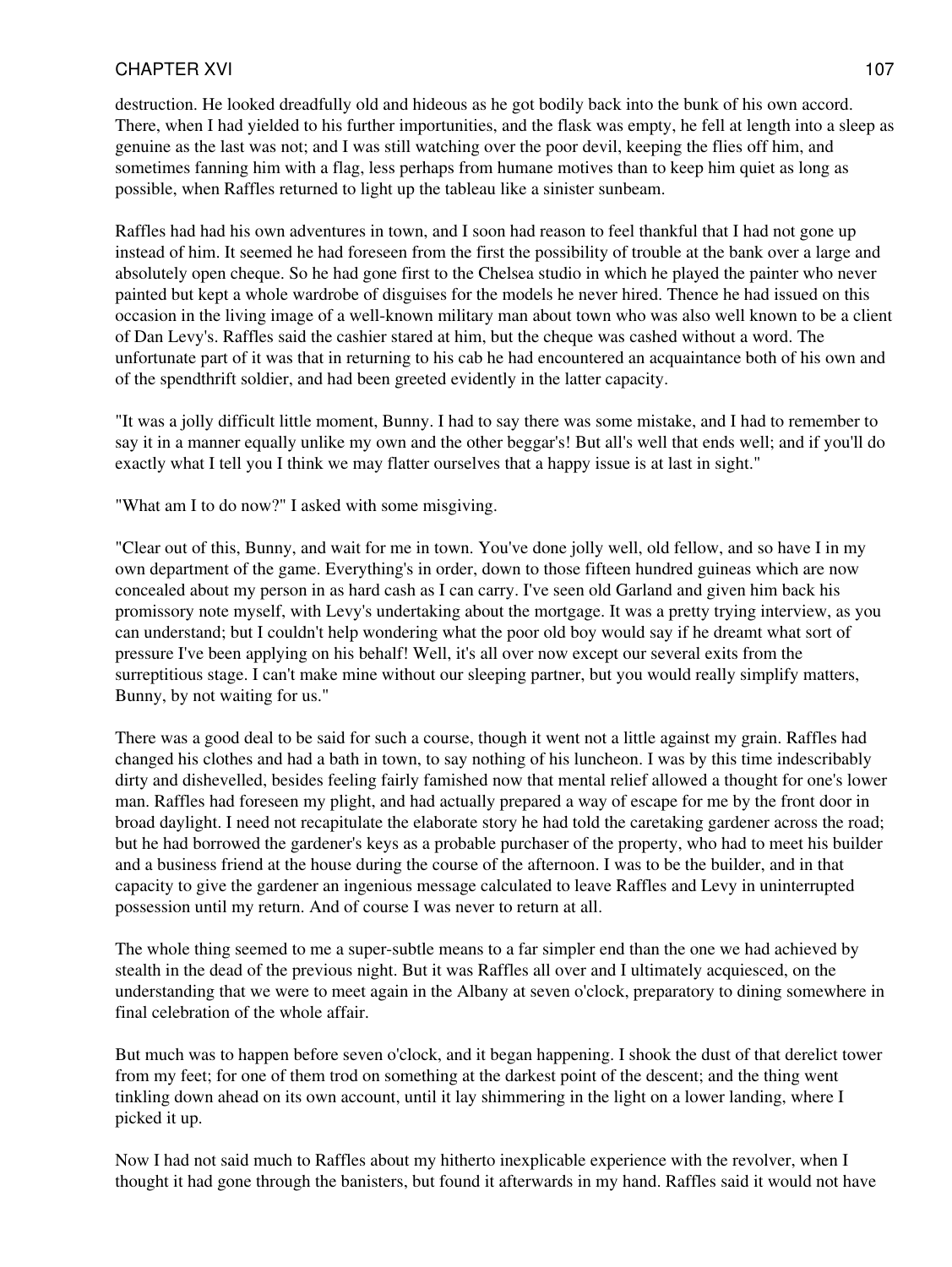gone through, that I must have been all but over the banisters myself when I grasped the butt as it protruded through them on the level of the floor. This he said (like many another thing) as though it made an end of the matter. But it was not the end of the matter in my own mind; and now I could have told him what the explanation was, or at least to what conclusion I had jumped. I had half a mind to climb all the way up again on purpose to put him in the wrong upon the point. Then I remembered how anxious he had seemed to get rid of me, and for other reasons also I decided to let him wait a bit for his surprise.

Meanwhile my own plans were altered, and when I had delivered my egregious message to the gardener across the road, I sought the nearest shops on my way to the nearest station; and at one of the shops I got me a clean collar, at another a tooth-brush; and all I did at the station was to utilise my purchases in the course of such scanty toilet as the lavatory accommodation would permit.

A few minutes later I was inquiring my way to a house which it took me another twenty or twenty-five to find.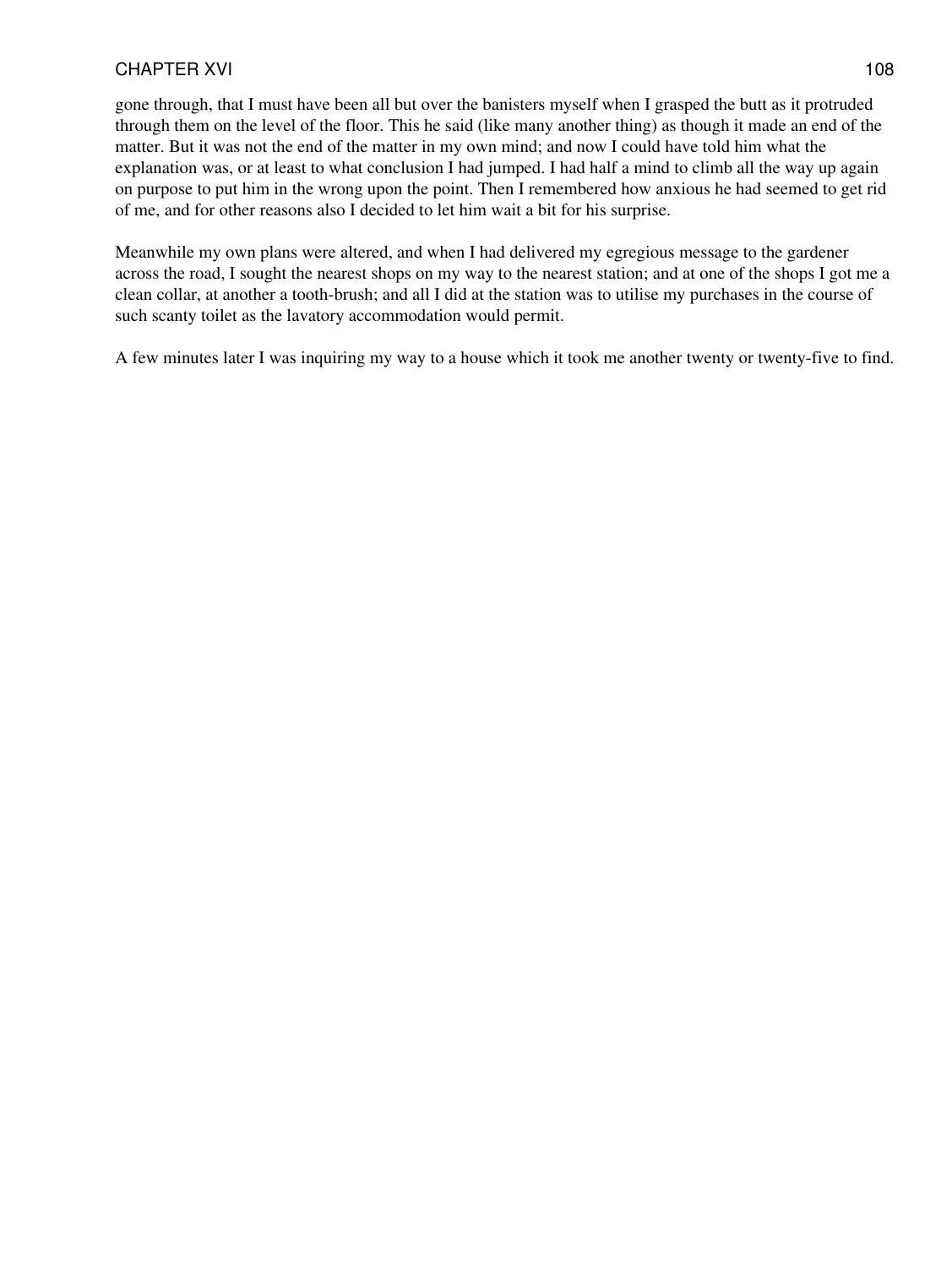# **CHAPTER XVII**

### A Secret Service

This house also was on the river, but it was very small bricks-and-mortar compared with the other two. One of a semi-detached couple built close to the road, with narrow strips of garden to the river's brim, its dingy stucco front and its green Venetian blinds conveyed no conceivable attraction beyond that of a situation more likely to prove a drawback three seasons out of the four. The wooden gate had not swung home behind me before I was at the top of a somewhat dirty flight of steps, contemplating blistered paint and ground glass fit for a bathroom window, and listening to the last reverberations of an obsolete type of bell. There was indeed something oppressively and yet prettily Victorian about the riparian retreat to which Lady Laura Belsize had retired in her impoverished widowhood.

It was not for Lady Laura that I asked, however, but for Miss Belsize, and the almost slatternly maid really couldn't say whether Miss Belsize was in or whether she wasn't. She might be in the garden, or she might be on the river. Would I step inside and wait a minute? I would and did, but it was more minutes than one that I was kept languishing in an interior as dingy as the outside of the house. I had time to take the whole thing in. There were massive remnants of deservedly unfashionable furniture. The sofa I can still see in my mind's eye, and the steel fire-irons, and the crystal chandelier. An aged and gigantic Broadwood occupied nearly half the room; and in a cheap frame thereon, inviting all sorts of comparisons and contrasts, stood a full-length portrait of Camilla Belsize resplendent in contemporary court kit.

I was still studying that frankly barbaric paraphernalia--the feather, the necklace, the coiled train--and wondering what noble kinsman had come to the rescue for the great occasion, and why Camilla should have looked so bored with her finery, when the door opened and she herself entered--not even very smartly dressed--and looking anything but bored, although I say it.

But she did seem astonished, anxious, indignant, reproachful, and to my mind still more nervous and distressed, though this hardly showed through the loopholes of her pride. And as for her white serge coat and skirt, they looked as though they had seen considerable service on the river, and I immediately perceived that one of the large enamel buttons was missing from the coat.

Up to that moment, I may now confess, I had been suffering from no slight nervous anxiety of my own. But all qualms were lost in sheer excitement when I spoke.

"You may well wonder at this intrusion," I began. "But I thought this must be yours, Miss Belsize."

And from my waistcoat pocket I produced the missing button of enamel.

"Where did you find it?" inquired Miss Belsize, with an admirably slight increase of astonishment in voice and look. "And how did you know it was mine?" came quickly in the next breath.

"I didn't know," I answered. "I guessed. It was the shot of my life!"

"But you don't say where you found it?"

"In an empty house not far from here."

She had held her breath; now I felt it like the lightest zephyr. And quite unconsciously I had retained the enamel button.

"Well, Mr. Manders? I'm very much obliged to you. But may I have it back again?"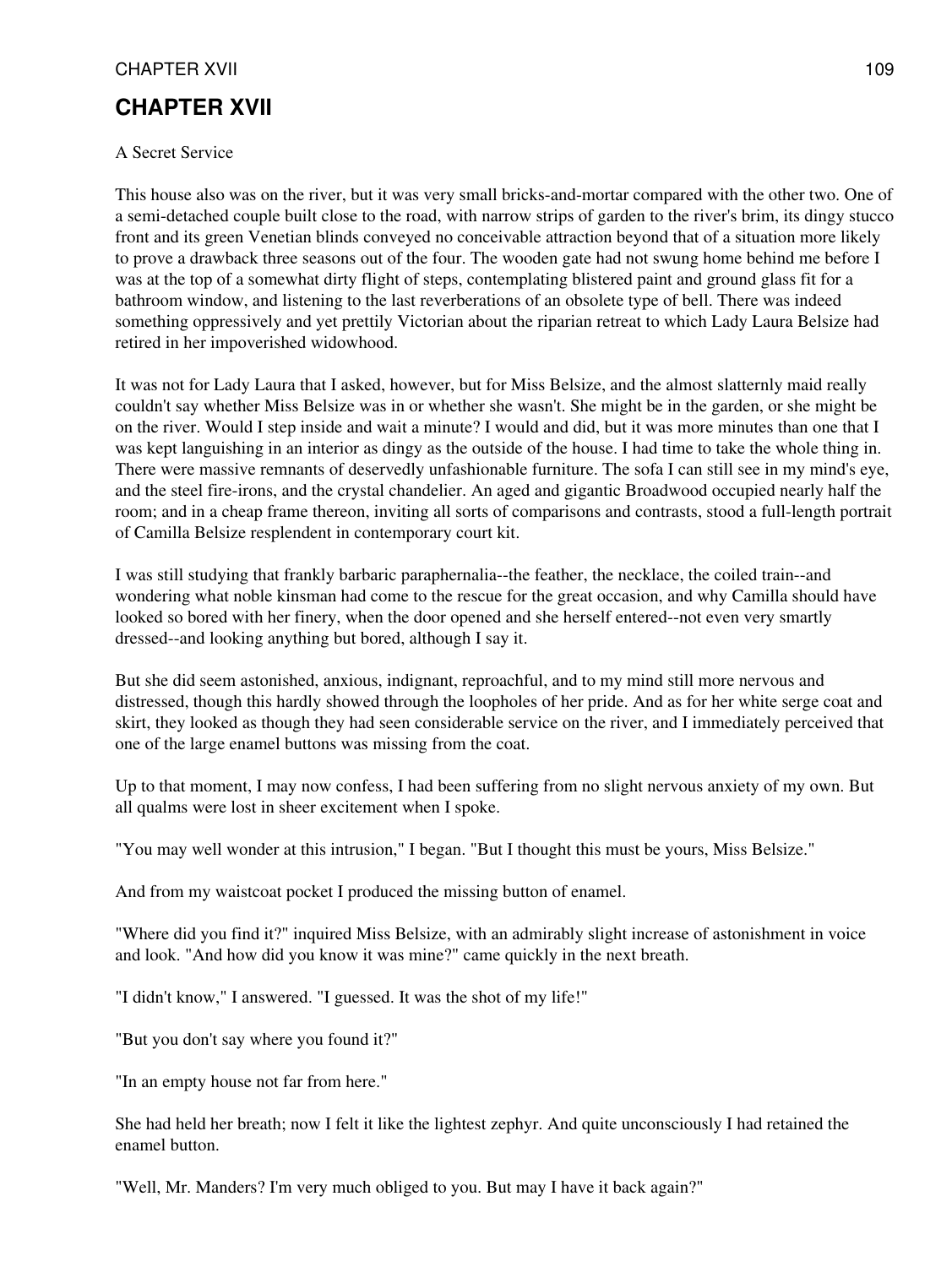I returned her property. We had been staring at each other all the time. I stared still harder as she repeated her perfunctory thanks.

"So it was you!" I said, and was sorry to see her looking purposely puzzled at that, but thankful when the reckless light outshone all the rest in those chameleon eyes of hers.

"Who did you think it was?" she asked me with a frosty little smile.

"I didn't know if it was anybody at all. I didn't know what to think," said I, quite candidly. "I simply found his pistol in my hand."

"Whose pistol?"

"Dan Levy's."

"Good!" she said grimly. "That makes it all the better."

"You saved my life."

"I thought you had taken his--and I'd collaborated!"

There was not a tremor in her voice; it was cautious, eager, daring, intense, but absolutely her own voice now.

"No," I said, "I didn't shoot the fellow, but I made him think I had."

"You made me think so too, until I heard what you said to him."

"Yet you never made a sound yourself."

"I should think not! I made myself scarce instead."

"But, Miss Belsize, I shall go perfectly mad if you don't tell me how you happened to be there at all!"

"Don't you think it's for you to tell me that about yourself and--all of you?"

"Oh, I don't mind which of us fires first!" said I, excitedly.

"Then I will," she said at once, and took me to the dreadful sofa at the inner end of the room, and sat down as though it were the most ordinary experience she had to relate. Nor could I believe the things that had really happened, and all so recently, as we talked them over in that commonplace environment of faded gentility. There was a window behind us, overlooking the ribbon of lawn and the cord of gravel, and the bunch of willows that hedged them from the Thames. It all looked unreal to me, unreal in its very realism as the scene of our incredible conversation.

"You know what happened the other afternoon--I mean the day they couldn't play," began Miss Belsize, "because you were there; and though you didn't stay to hear all that came out afterwards, I expect you know everything now. Mr. Raffles would be sure to tell you; in fact, I heard poor dear Mr. Garland give him leave. It's a dreadful story from every point of view. Nobody comes out of it with flying colours, but what nice person could cope with a horrid money-lender? Mr. Raffles, perhaps--if you call him nice!"

I said that was about the worst thing I called him. I mentioned some of the other things. Miss Belsize listened to them with exemplary patience.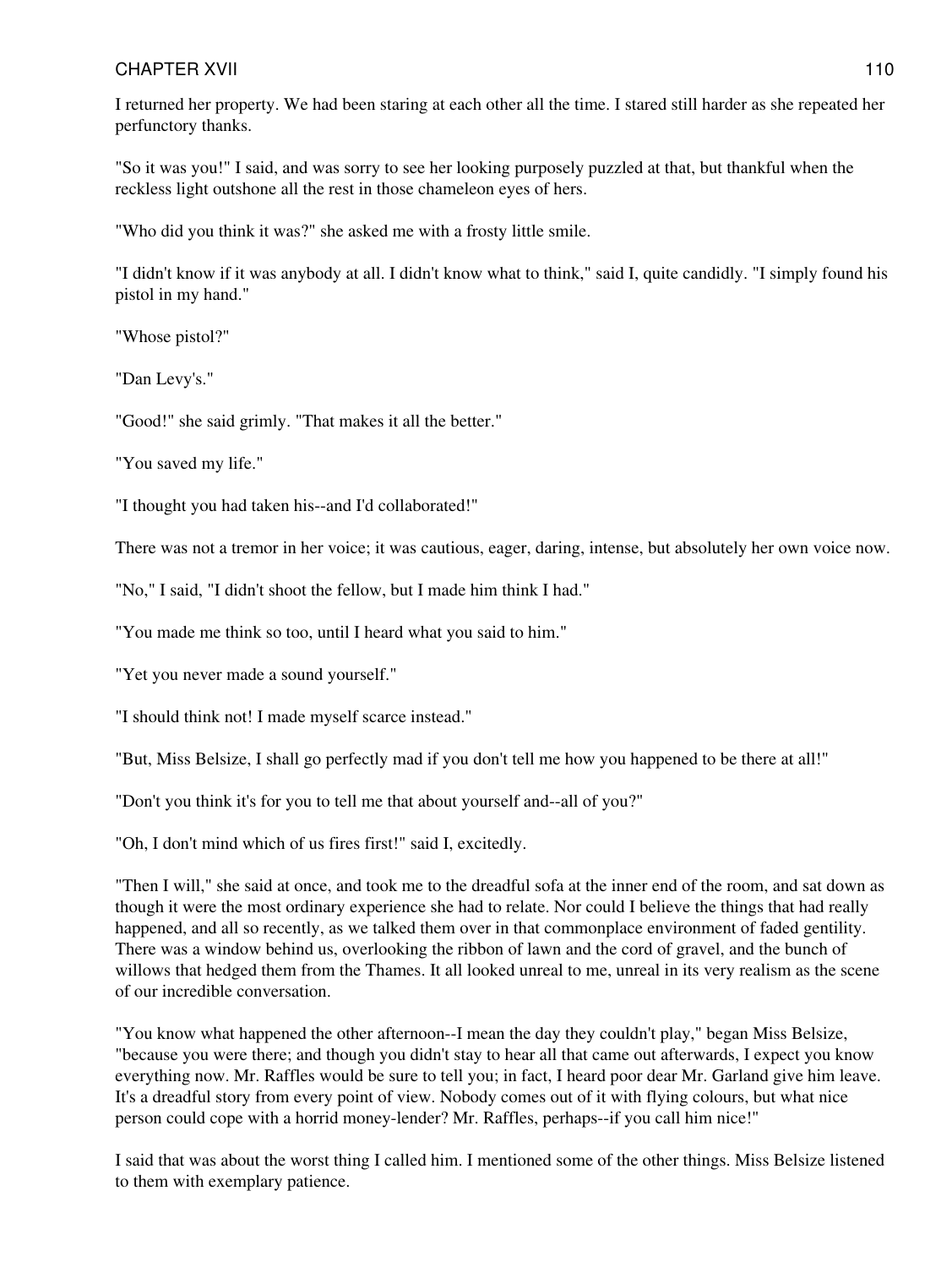"Well," she resumed, "he was quite nice about this. I will say that for him. He said he knew Mr. Levy pretty well, and would see what could be done. But he spoke like an executioner who was going to see what could be done with the condemned man! And all the time I was wondering what had been done already at Carlsbad--what exactly that horrid creature meant when he was talking *at* Mr. Raffles before us all. Well, of course, I knew what he meant us to think he meant; but was there, could there be, anything in it?"

Miss Belsize looked at me as though she expected an answer, only to stop me the moment I opened my mouth to speak.

"I don't want to know, Mr. Manders! Of course you know all about Mr. Raffles"--there was a touch of feeling in this--"but it's nothing to me, though in this case I should certainly have been on his side. You said yourself that it could only have been a practical joke, if there was anything in it at all, and so I tried to think in spite of those horrid men who were following him about at Lord's, even in spite of the way he vanished with them after him. But he never came near the match again--though he had travelled all the way from Carlsbad to see it! Why had he ever been there? What had he really done there? And what could he possibly do to rescue anybody from Mr. Levy, if he himself was already in Levy's power?"

"You don't know Raffles," said I, promptly enough this time. "He never was in any man's power for many minutes. I would back him to save the most desperate situation you could devise."

"You mean by some desperate deed? That's what I feared," declared Miss Belsize, rather strenuously. "Something really had happened at Carlsbad; something worse was by way of happening next. For Teddy's sake," she whispered, "and his poor father's!"

I agreed that old Raffles stuck at nothing for his friends, and Miss Belsize again said that was what she had feared. Her tone had completely altered about Raffles, as well it might. I thought it would have broken with gratitude when she spoke of the unlucky father and son.

"And I was right!" she exclaimed, with that other kind of feeling to which I found it harder to put a name. "I came home miserable from the match on Saturday--"

"Though Teddy had done so well!" I was fool enough to interject.

"I couldn't help thinking about Mr. Raffles," replied Camilla, with a flash of her frank eyes, "and wondering, and wondering, what had happened. And then on Sunday I saw him on the river."

"He didn't tell me."

"He didn't know I recognised him; he was disguised--absolutely!" said Camilla Belsize under her breath. "But he couldn't disguise himself from me," she added as though glorying in her perspicacity.

"Did you tell him so, Miss Belsize?"

"Not I, indeed! I didn't speak to him; it was no business of mine. But there he was, at the bottom of Mr. Levy's garden, having a good look at the boathouse when nobody was about. Why? What could his object be? And why disguise himself? I thought of the affair at Carlsbad, and I felt certain that something of the kind was going to happen again!"

"Well?"

"What could I do? Should I do anything at all? Was it any business of mine? You may imagine the way I cross-questioned myself, and you may imagine the crooked answers I got! I won't bore you with the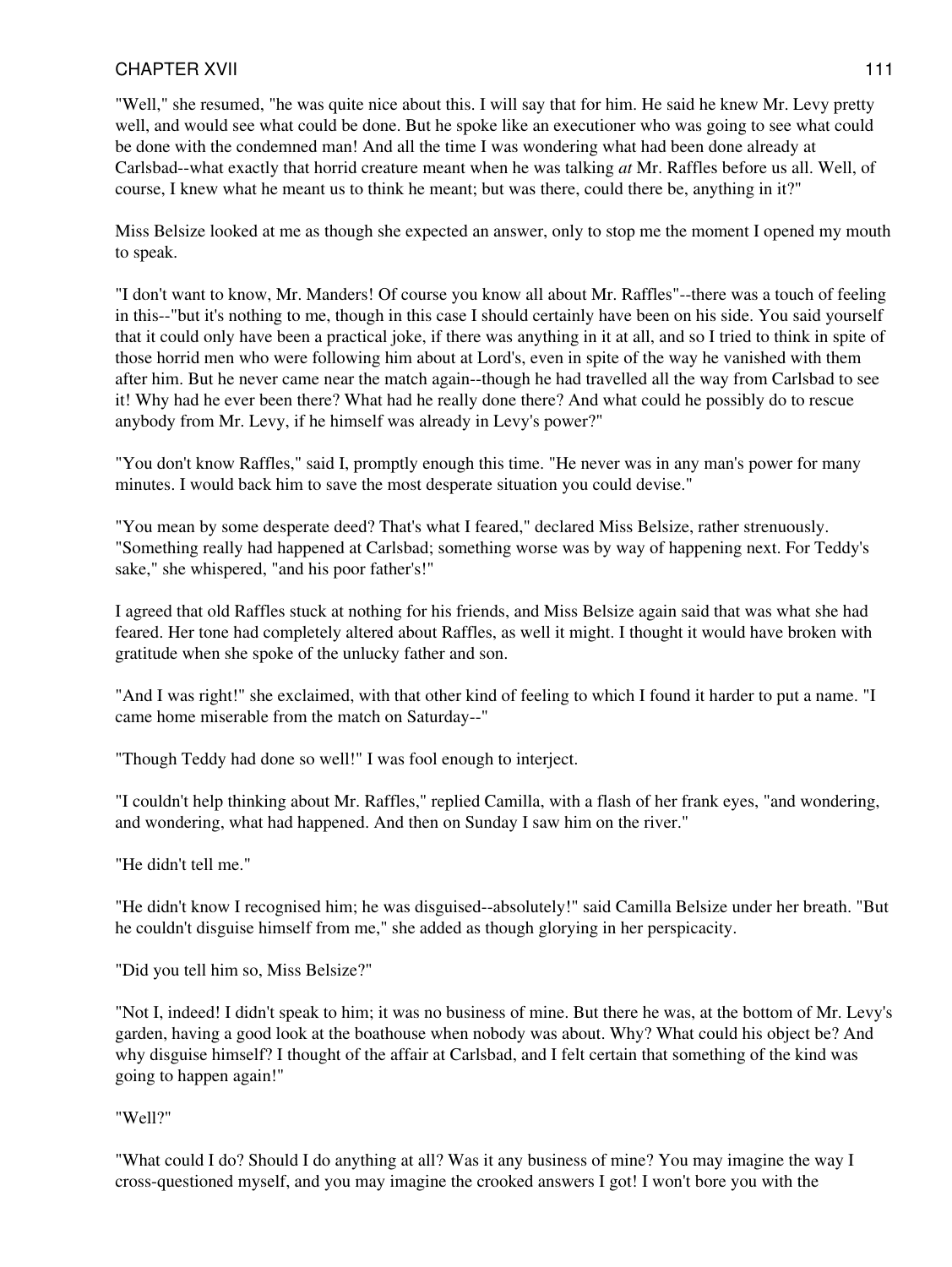## CHAPTER XVII 2002 2003 2004 2004 2005 2006 2007 2007 2008 2009 2007 2008 2009 2009 2007 2008 2009 2009 2009 20

psychology of the thing; it's pretty obvious after all. It was not so much a case of doing the best as of knowing the worst. All day yesterday there were no developments of any sort, and there was no sign of Mr. Raffles; nothing had happened in the night, or we should have heard of it; but that made me all the more certain that something or other would happen last night. The week's grace was nearly up--you know what I mean--their last week at their own house. If anything was to be done, it was about time, and I knew Mr. Raffles was going to do something. I wanted to know what--that was all."

"Quite right, too!" I murmured. But I doubt if Miss Belsize heard me; she was in no need of my encouragement or my approval. The old light--her own light--the reckless light--was burning away in her brilliant eyes!

"The night before," she went on, "I hardly slept a wink; last night I preferred not to go to bed at all. I told you I sometimes did weird things that astonished the natives of these suburban shores. Well, last night, if it wasn't early this morning, I made my weirdest effort yet. I have a canoe, you know; just now I almost live in it. Last night I went out unbeknowns after midnight, partly to reassure myself, partly--I beg your pardon, Mr. Manders?"

"I didn't speak."

"Your face shouted!"

"I'd rather you went on."

"But if you know what I'm going to say?"

Of course I knew, but I dragged it from her none the less. The nebulous white-shirted figure in the canoe, that had skimmed past Dan Levy's frontage as we were trying to get him aboard his own pleasure-boat, and again past the empty house when we were in the act of disembarking him there, that figure was the trim and slim one now at my side. She had seen us--searched for us--each time. Our voices she had heard and recognised; only our actions, or rather that midnight deed of ours, had she misinterpreted. She would not admit it to me, but I still believe she feared it was a dead body that we had shipped at dead of night to hide away in that desolate tower.

Yet I cannot think she thought it in her heart. I rather fancy (what she indeed averred) that some vague inkling of the truth flashed across her at least as often as that monstrous hypothesis. But know she must; therefore, after boldly ascertaining that nothing was known of the master's whereabouts at Levy's house, but that no uneasiness was entertained on his account, this young woman, true to the audacity which I had seen in her eyes from the first, had taken the still bolder step of landing on the rank lawn and entering the empty tower to discover its secret, for herself. Her stealthy step upon the spiral stair had been the signal for my mortal struggle with Dan Levy. She had heard the whole, and even seen a little of that; in fact, she had gathered enough from Levy's horrible imprecations to form later a rough but not incorrect impression of the situation between him and Raffles and me. As for the moneylender's language, it was with a welcome gleam of humour that Miss Belsize assured me she had "gone too straight to hounds" in her time to be as completely paralysed by it as her mother's neighbours might have been. And as for the revolver, it had fallen at her feet, and first she thought I was going to follow it over the banisters, and before she could think again she had restored the weapon to my wildly clutching hand!

"But when you fired I felt a murderess," she said. "So you see I misjudged you for the second time."

If I am conveying a dash of flippancy in our talk, let me earnestly declare that it was hardly even a dash. It was but a wry and rueful humour on the girl's part, and that only towards the end, but I can promise my worst critic that I was never less facetious in my life. I was thinking in my heavy way that I had never looked into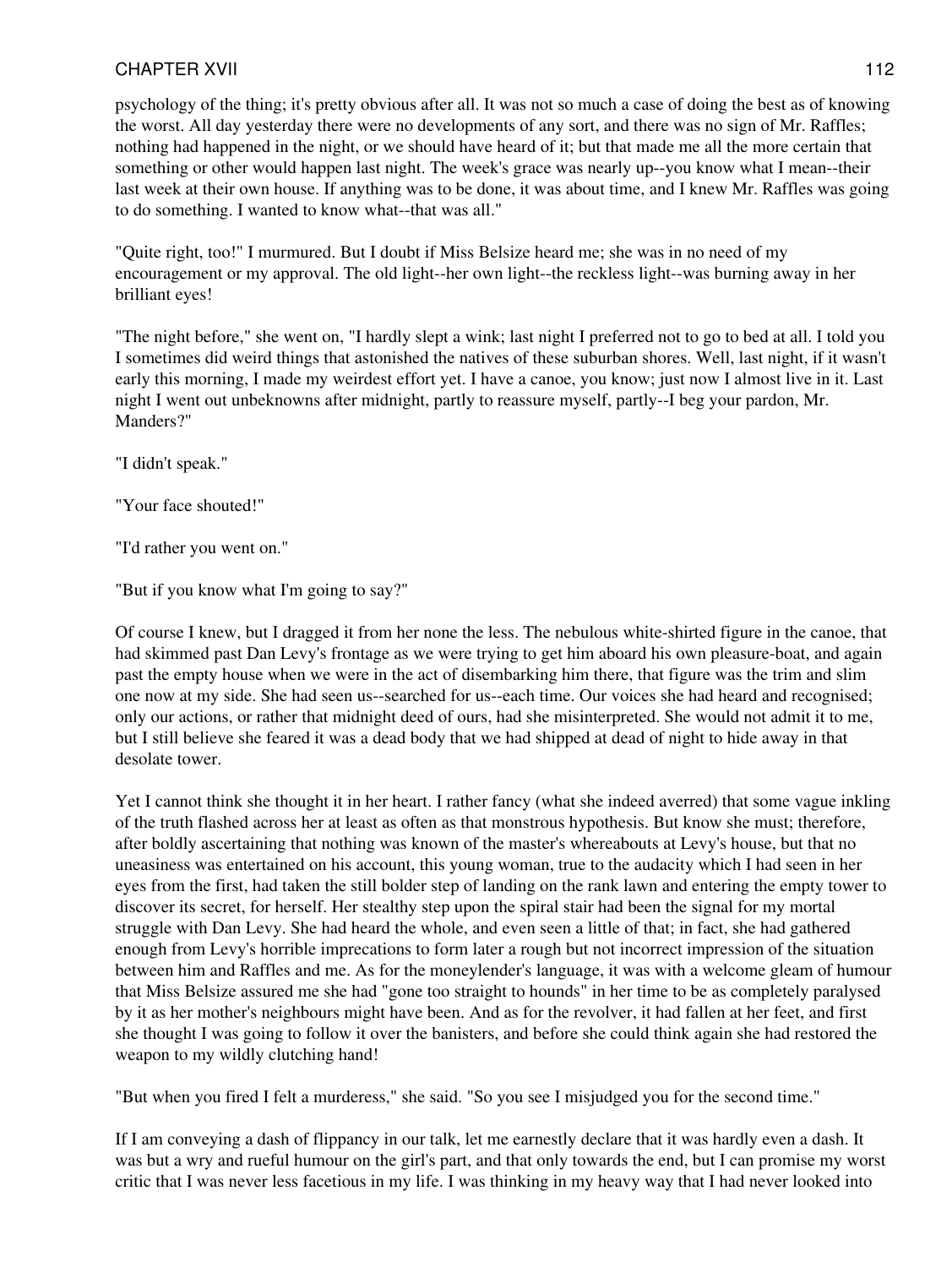such eyes as these, so bold, so sad, so merry with it all! I was thinking that I had never listened to such a voice, or come across recklessness and sentiment so harmonised, save also in her eyes! I was thinking that there never was a girl to touch Camilla Belsize, or a man either except A. J. Raffles! And yet--

And yet it was over Raffles that she took all the wind from my sails, exactly as she had done at Lord's, only now she did it at parting, and sent me off into the dusk a slightly puzzled and exceedingly exasperated man.

"Of course," said Camilla at her garden gate, "of course you won't repeat a word of what I've told you, Mr. Manders?"

"You mean about your adventures last night and to-day?" said I, somewhat taken aback.

"I mean every single thing we've talked about!" was her sweeping reply. "Not a syllable must go an inch further; otherwise I shall be very sorry I ever spoke to you."

As though she had come and confided in me of her own accord! But I passed that, even if I noticed it at the time.

"I won't tell a soul, of course," I said, and fidgeted. "That is--except--I suppose you don't mind--"

"I do! There must be no exceptions."

"Not even old Raffles?"

"Mr. Raffles least of all!" cried Camilla Belsize, with almost a forked flash from those masterful eyes. "Mr. Raffles is the last person in the world who must ever know a single thing."

"Not even that it was you who absolutely saved the situation for him and me?" I asked, wistfully; for I much wanted these two to think better of each other; and it had begun to look as though I had my wish, so far as Camilla was concerned, while I had only to tell Raffles everything to make him her slave for life. But now she was adamant on the point, adamant heated in some hidden flame.

"It's rather hard lines on me, Mr. Manders, if because I go and get excited, and twist off a button in my excitement, as I suppose I must have done--unless it's a judgment on me--it's rather hard lines if you give me away when I never should have given myself away to you!"

This was unkind. It was still more unfair in view of the former passage between us to the same tune. I was evidently getting no credit for my very irksome fidelity. I helped myself to some at once.

"You gave yourself away to me at Lord's all right," said I, cheerfully. "And I never let out a word of that."

"Not even to Mr. Raffles?" she asked, with a quick unguarded intonation that was almost wistful.

"Not a word," was my reply. "Raffles has no idea you noticed anything, much less how keen you were for me to warn him."

Miss Belsize looked at me a moment with civil war in her splendid eyes. Then something won--I think it was only her pride--and she was holding out her hand.

"He must never know a word of this either," said she, firmly as at first. "And I hope you'll forgive me for not trusting you quite as I always shall for the future."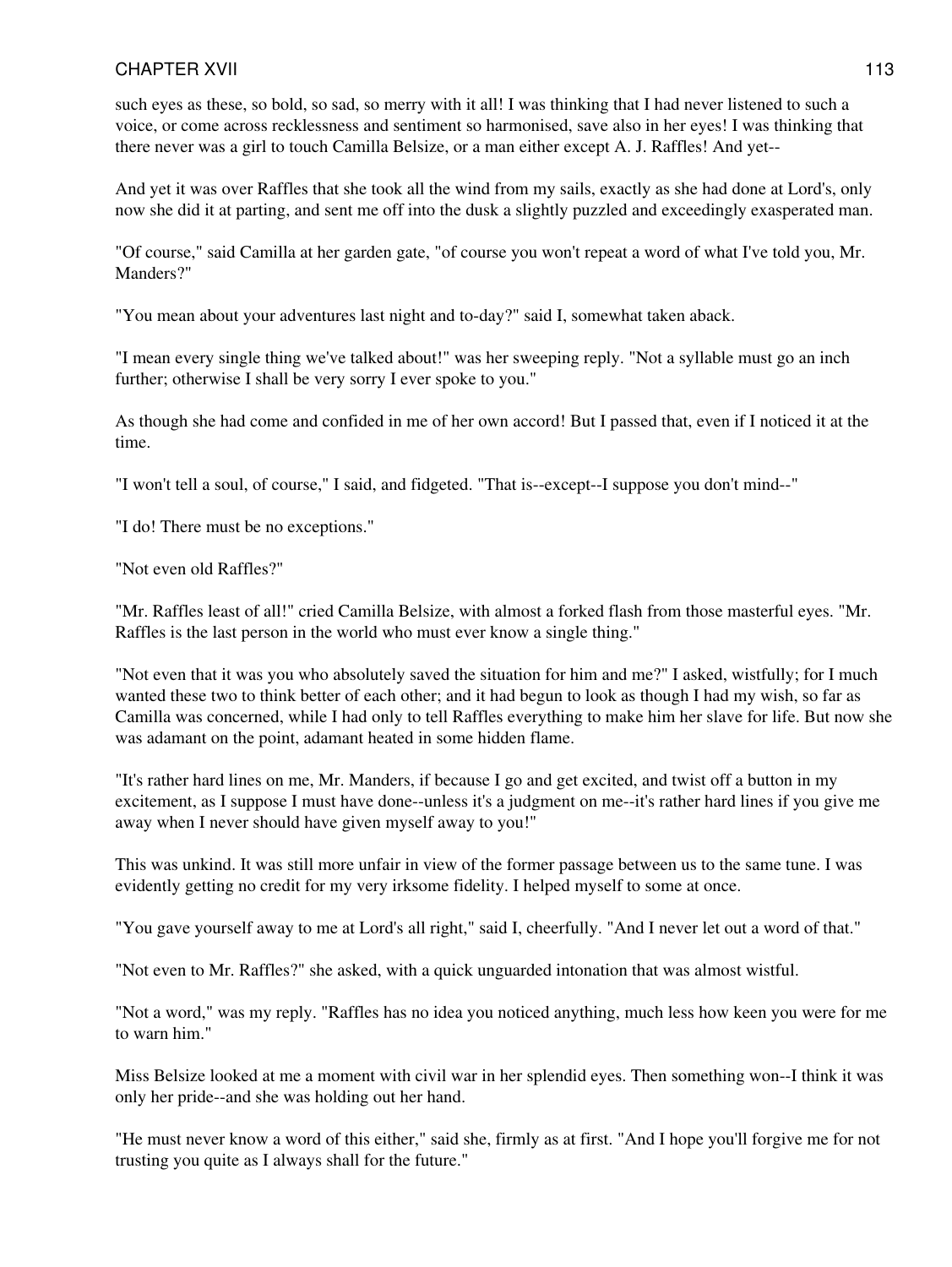"I'll forgive you everything, Miss Belsize, except your dislike of dear old Raffles!"

I had spoken quite earnestly, keeping her hand; she drew it away as I made my point.

"I don't dislike him," she answered in a strange tone; but with a stranger stress she added, "I don't *like* him either."

And even then I could not see what the verb should have been, or why Miss Belsize should turn away so quickly in the end, and snatch her eyes away quicker still.

I saw them, and thought of her, all the way back to the station, but not an inch further. So I need no sympathy on that score. If I did, it would have been just the same that July evening, for I saw somebody else and had something else to think about from the moment I set foot upon the platform. It was the wrong platform. I was about to cross by the bridge when a down train came rattling in, and out jumped a man I knew by sight before it stopped.

The man was Mackenzie, the incorrigibly Scotch detective whom we had met at Milchester Abbey, who I always thought had kept an eye on Raffles ever since. He was across the platform before the train pulled up, and I did what Raffles would have done in my place. I ran after him.

"Ye ken Dan Levy's hoose by the river?" I heard him babble to his cabman, with wilful breadth of speech. "Then drive there, mon, like the deevil himsel'!"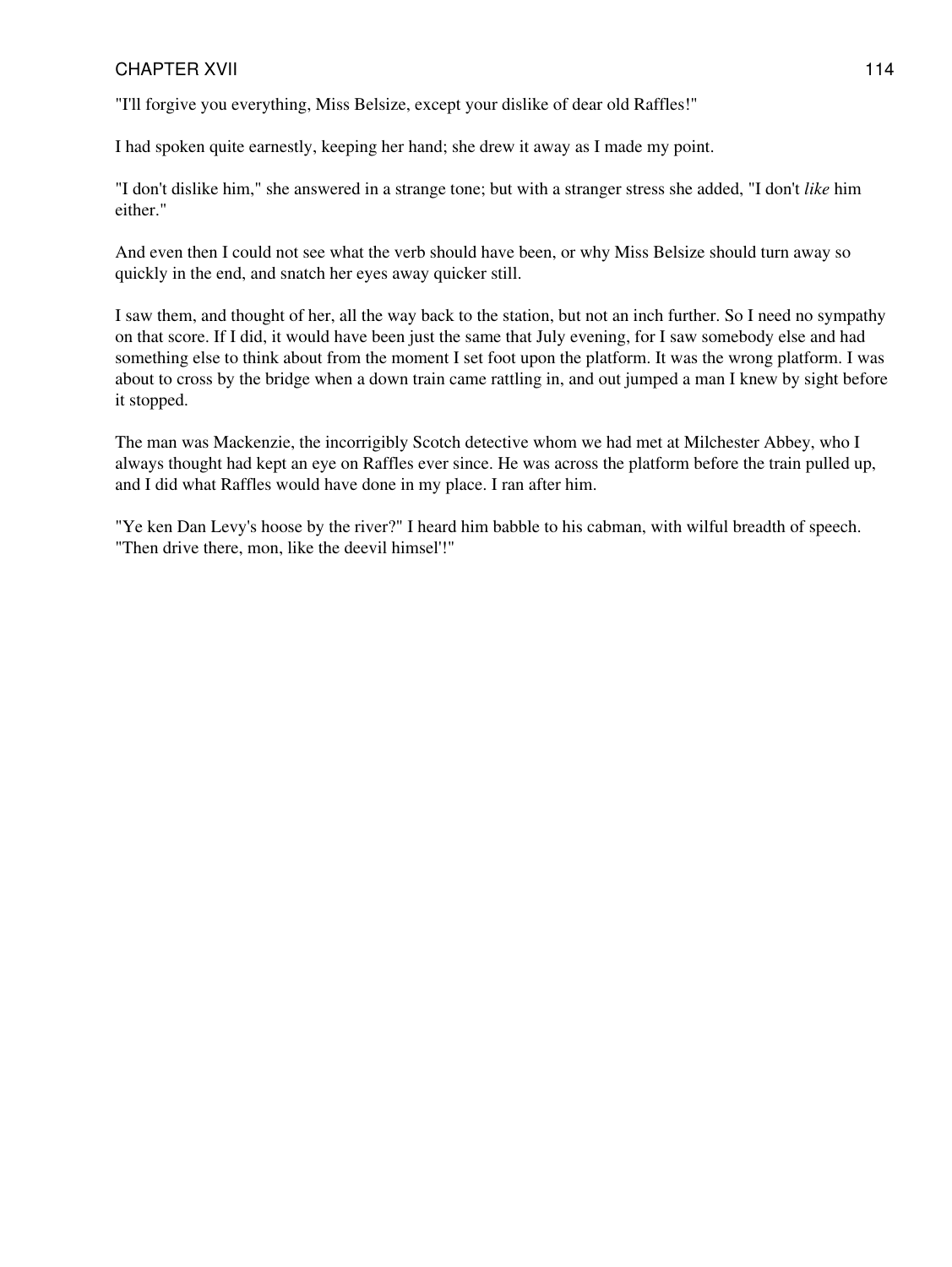## **CHAPTER XVIII**

The Death of a Sinner

What was I to do? I knew what Raffles would have done; he would have outstripped Mackenzie in his descent upon the moneylender, beaten the cab on foot most probably, and dared Dan Levy to denounce him to the detective. I could see a delicious situation, and Raffles conducting it inimitably to a triumphant issue. But I was not Raffles, and what was more I was due already at his chambers in the Albany. I must have been talking to Miss Belsize by the hour together; to my horror I found it close upon seven by the station clock; and it was some minutes past when I plunged into the first up train. Waterloo was reached before eight, but I was a good hour late at the Albany, and Raffles let me know it in his shirt-sleeves from the window.

"I thought you were dead, Bunny!" he muttered down as though he wished I were. I scaled his staircase at two or three bounds, and began all about Mackenzie in the lobby.

"So soon!" says Raffles, with a mere lift of the eyebrows. "Well, thank God, I was ready for him again."

I now saw that Raffles was not dressing, though he had changed his clothes, and this surprised me for all my breathless preoccupation. But I had the reason at a glance through the folding-doors into his bedroom. The bed was cumbered with clothes and an open suit-case. A Gladstone bag stood strapped and bulging; a travelling rug lay ready for rolling up, and Raffles himself looked out of training in his travelling tweeds.

"Going away?" I ejaculated.

"Rather!" said he, folding a smoking jacket. "Isn't it about time after what you've told me?"

"But you were packing before you knew!"

"Then for God's sake go and do the same yourself!" he cried, "and don't ask questions now. I was beginning to pack enough for us both, but you'll have time to shove in a shirt and collar of your own if you jump straight into a hansom. I'll take the tickets, and we'll meet on the platform at five to nine."

"What platform, Raffles?"

"Charing Cross. Continental train."

"But where the deuce do you think of going?"

"Australia, if you like! We'll discuss it in our flight across Europe."

"Our flight!" I repeated. "What has happened since I left you, Raffles?"

"Look here, Bunny, you go and pack!" was all my answer from a savage face, as I was fairly driven to the door. "Do you realise that you were due here one golden hour ago, and have I asked what happened to you? Then don't you ask rotten questions that there's no time to answer. I'll tell you everything in the train, Bunny."

And my name at the end in a different voice, and his hand for an instant on my shoulder as I passed out, were my only consolation for his truly terrifying behaviour, my only comfort and reassurance of any kind, until we really were off by the night mail from Charing Cross.

Raffles was himself again by that time, I was thankful to find, nor did he betray that dread or expectation of pursuit which would have tallied with his previous manner. He merely looked relieved when the Embankment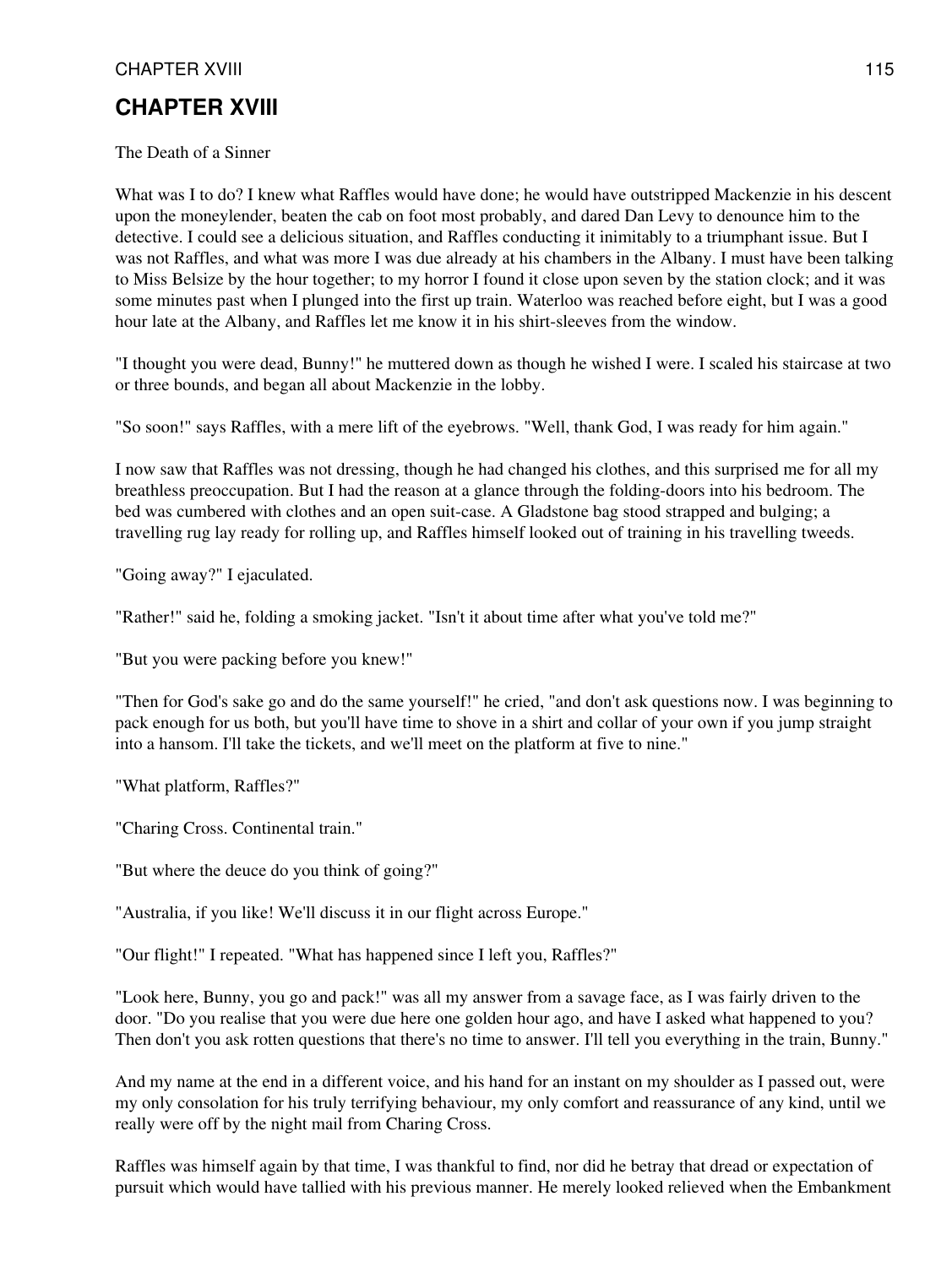lights ran right and left in our wake. I remember one of his remarks, that they made the finest necklace in the world when all was said, and another that Big Ben was the Koh-i-noor of the London lights. But he had also a quizzical eye upon the paper bag from which I was endeavouring to make a meal at last. And more than once he wagged his head with a humorous admixture of reproof and sympathy; for with shamefaced admissions and downcast pauses I was allowing him to suppose I had been drinking at some riverside public-house instead of hurrying up to town, but that the *rencontre* with Mackenzie had served to sober me.

"Poor Bunny! We won't pursue the matter any further; but I do know where we both should have been between seven and eight. It was as nice a little dinner as I ever ordered in my life. And to think that we never turned up to eat a bite of it!"

"Didn't *you*?" I queried, and my sense of guilt deepened to remorse as Raffles shook his head.

"No fear, Bunny! I wanted to see you safe and sound. That was what made me so stuffy when you did turn up."

Loud were my lamentations, and earnest my entreaties to Raffles to share the contents of my paper bag; but not he. To replace such a feast as he had ordered with sandwiches and hard-boiled eggs would be worse than going healthily hungry for once; it was all very well for me who knew not what I had missed. Not that Raffles was hungry by his own accounts; he had merely fancied a little dinner, more after my heart than his, for our last on British soil.

This, and the way he said it, brought me back to the heart of things; for beneath his frothy phrases I felt that the wine of life was bitter to his taste. His gayety now afforded no truer criterion to his real feelings than had his petulance at the Albany. What had happened since our parting in that fatal tower, to make this wild flight necessary without my news, and whither in all earnest were we to fly?

"Oh, nothing!" said Raffles, in unsatisfactory answer to my first question. "I thought you would have seen that we couldn't clear out too soon after restoring poor Shylock, like our brethren in the song, 'to his friends and his relations.'"

"But I thought you had something else for him to sign?"

"So I had, Bunny."

"What was that?"

"A plain statement of all he had suborned me to do for him, and what he had given me for doing it," said Raffles, as he lit a Sullivan from his last easeful. "One might almost call it a receipt for the letter I stole and he destroyed."

"And did he sign that?"

"I insisted on it for our protection."

"Then we are protected, and yet we cut and run?"

Raffles shrugged his shoulders as we hurtled between the lighted platforms of Herne Hill.

"There's no immunity from a clever cove like that, Bunny, unless you send him to another world or put the thick of this one between you. He may hold his tongue about the last twenty-four hours--I believe he will--but that needn't prevent him from setting old Mackenzie to watch us day and night. So we are not going to stay to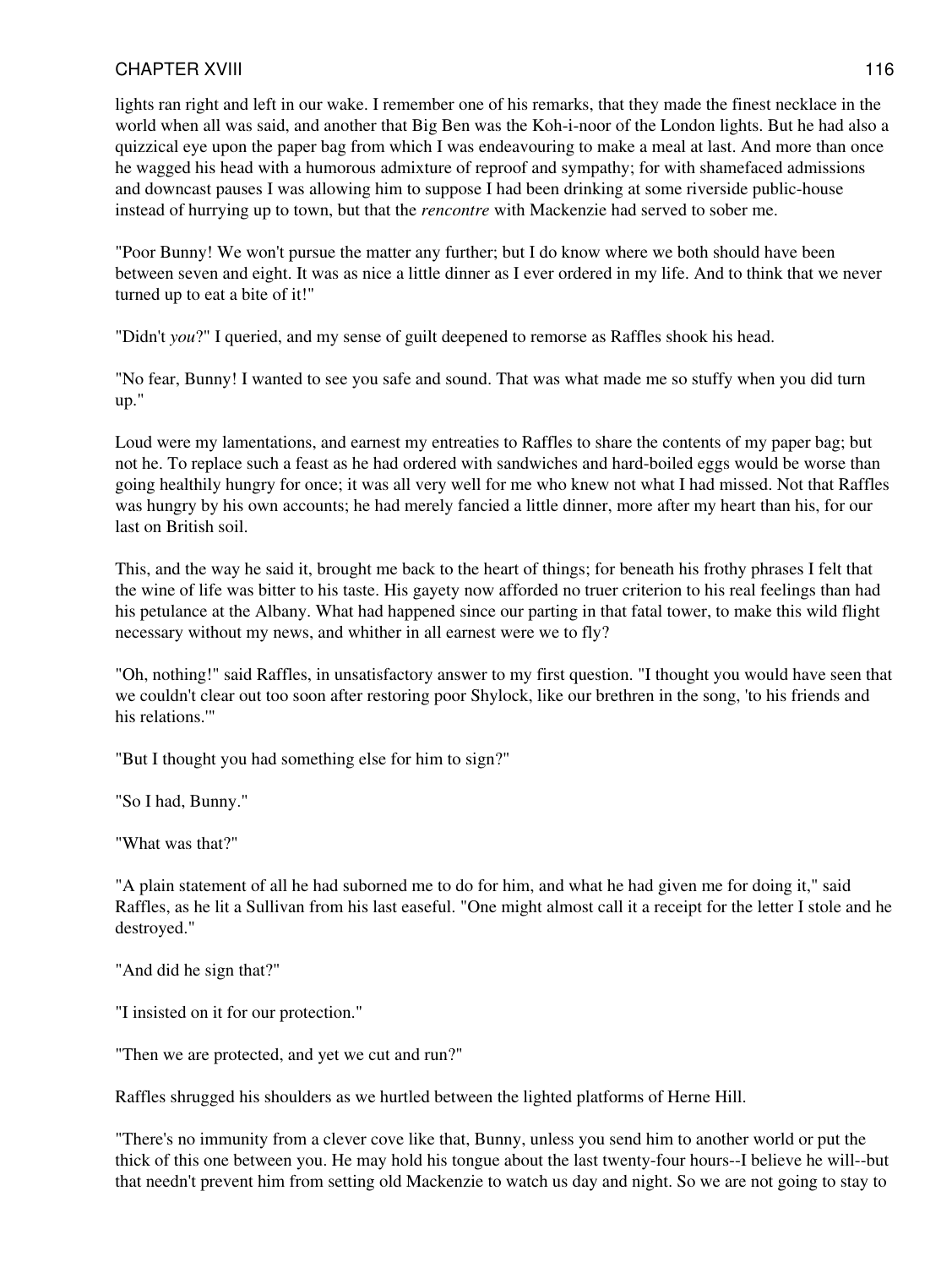be watched. We are starting off round the world for a change. Before we get very far Mr. Shylock may be in the jug himself; that accursed letter won't be the only incriminating thing against him, you take my word. Then we can come back trailing clouds of glory, and blowing clouds of Sullivan. Then we can have our *secondes noces*--meaning second knocks, Bunny, and more power to our elbows when we get them!"

But I was not convinced. There was something else at the bottom of this sudden impulse and its inconceivably sudden execution. Why had he never told me of this plan? Well, because it had never become one until after the morning's work at Levy's bank, in itself a reason for being out of the way, as I myself admitted. But he would have told me if only I had turned up at seven: he had never meant to give me time for much packing, added Raffles, as he was anxious that neither of us should leave the impression that we had gone far afield.

I thought this was childish, and treating me like a child, to which, however, I was used; but more than ever did I feel that Raffles was not being frank with me, that he for one was making good his escape from something or somebody besides Dan Levy. And in the end he admitted that this was so. But we had not dashed through Sitting-bourne and Faversham before I wormed my way to about the last discovery that I expected to make concerning A. J. Raffles.

"What an inquisitor you are, Bunny!" said he, putting down an evening paper that he had only just taken up. "Can't you see that this whole show has been no ordinary one for me? I've been fighting for a crowd I rather love. Their battle has got on my nerves as none of my own ever did; and now it's won I honestly funk their gratitude as much as anything."

That was another hard saying to swallow; and yet, as Raffles said it, I knew it to be true. He was looking me full in the face in the ample light of the first-class compartment, which we of course had to ourselves. Some softening influence seemed to have been at work upon him; he looked resolute as ever, but full of regret, than which nothing was rarer in A.J.

"I suppose," said I, "that poor old Garland has treated you to a pretty good dose already?"

"Yes, Bunny; that he has."

"And well he may, and well may Teddy and Camilla Belsize!"

"But I couldn't do with it from them," said Raffles, with quite a bitter little laugh. "Teddy wasn't there, of course; he's up north for that rotten match the team play nowadays against Liverpool. But the game's fizzling, he'll be home to-morrow, and I simply can't face him and his Camilla. He'll be a married man before we see him again," added Raffles, getting hold of his evening paper once more.

"Is that to come off so soon?"

"The sooner the better," said Raffles, strangely.

"You're not quite happy about it," said I, with execrable tact, I know, and yet deliberately, because his view of this marriage had always puzzled me.

"I'm happy as long as they are," responded Raffles, not without a laugh at his own meritorious sentiment. "I only wish," he sighed, "that they were both absolutely worthy of each other!"

"And you don't think they are?"

"No, I don't."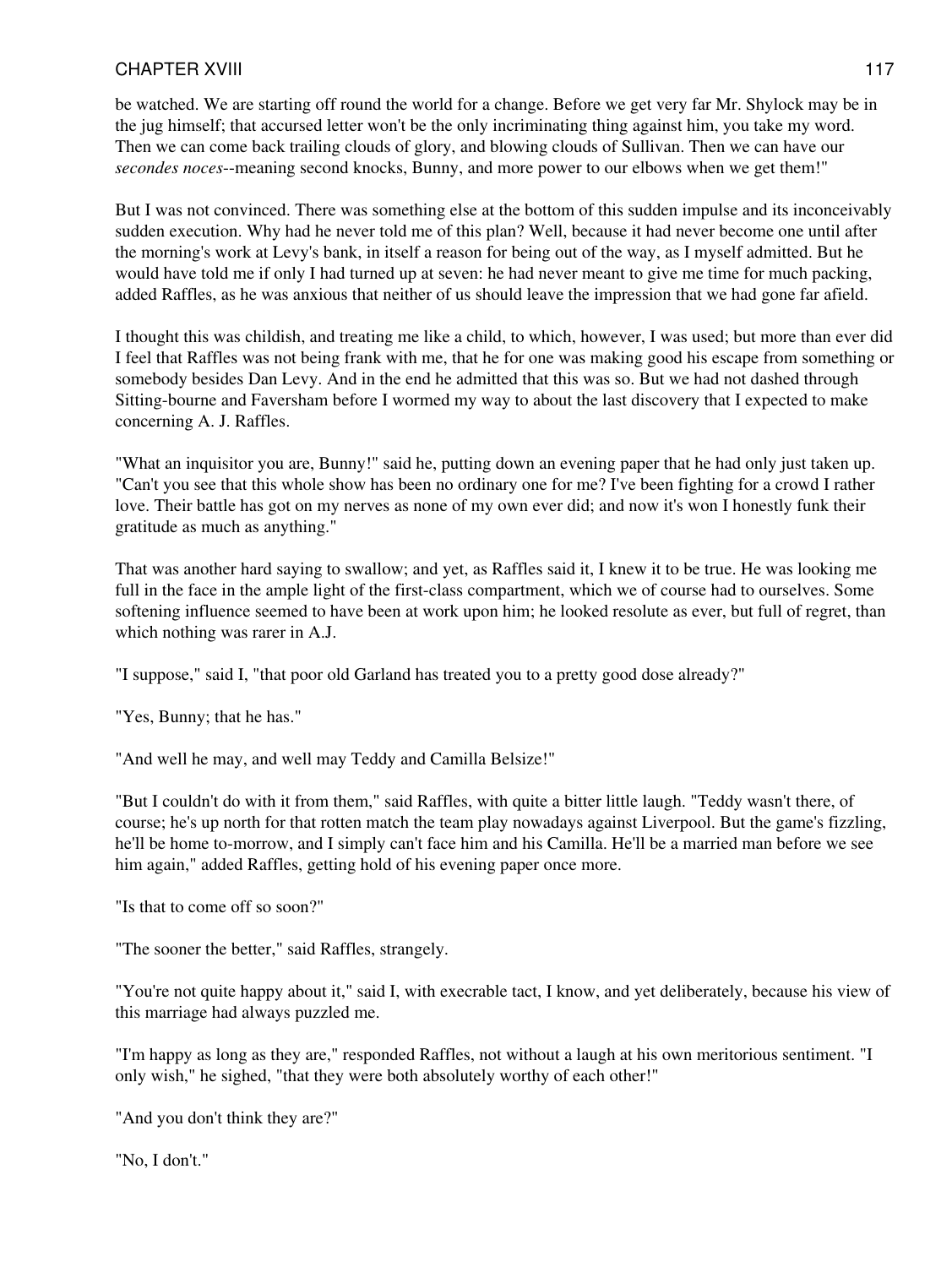"You think such a lot of young Garland?"

"I'm very fond of him, Bunny."

"But you see his faults?"

"I've always seen them; they're not full-fathom-five like mine!"

"Yet you think she's not good enough for him?"

"Not good enough--she?" and he stopped himself at that. But his voice was enough for me; the unspoken antithesis was stronger than words could have made it. Scales fell from my eyes. "Where on earth did you get that idea?"

"I thought it was yours, A.J."

"But why?"

"You seemed to disapprove of the engagement from the first."

"So I did, after what poor Teddy had been up to in his extremity! I may as well be honest about that now. It was all right in a pal of ours, Bunny, but all wrong in the man who dreamt of marrying Camilla Belsize."

"Yet you have just been moving heaven and hell to make it possible for them to marry after all!"

Raffles made another attempt upon his paper. I marvel now that he let me catechise him as I was doing. But the truth had just dawned upon me, and I simply had to see it whole as the risen sun, whereas Raffles seemed under no such passionate necessity to keep it to himself.

"Teddy's all right," said he, inconsistently. "He'll never try anything of the kind again; he's had a lesson for life. Besides, I don't often take my hand from the plough, as you ought to know. Bunny. It was I who brought those two together. But it was none of my mundane business to put them asunder again."

"It was you who brought them together?" I repeated insidiously.

"More or less, Bunny. It was at some cricket week, if it wasn't two weeks running; they were pals already, but she and I were greater pals before the first week was over."

"And yet you didn't cut him out!"

"My dear Bunny, I should hope not."

"But you might have done, A.J.; don't tell me you couldn't if you'd tried."

Raffles played with his paper without replying. He was no coxcomb. But neither would he ape an alien humility.

"It wouldn't have been the game, Bunny--won or lost--Teddy or no Teddy: And yet," he added, with pensive candour, "we were getting on like a semi-detached house on fire! I burnt my fingers, I don't mind telling you; if I hadn't been what I am, Bunny, I might have taken my courage in all ten of 'em, and 'put it to the touch, to win or lose it all.'"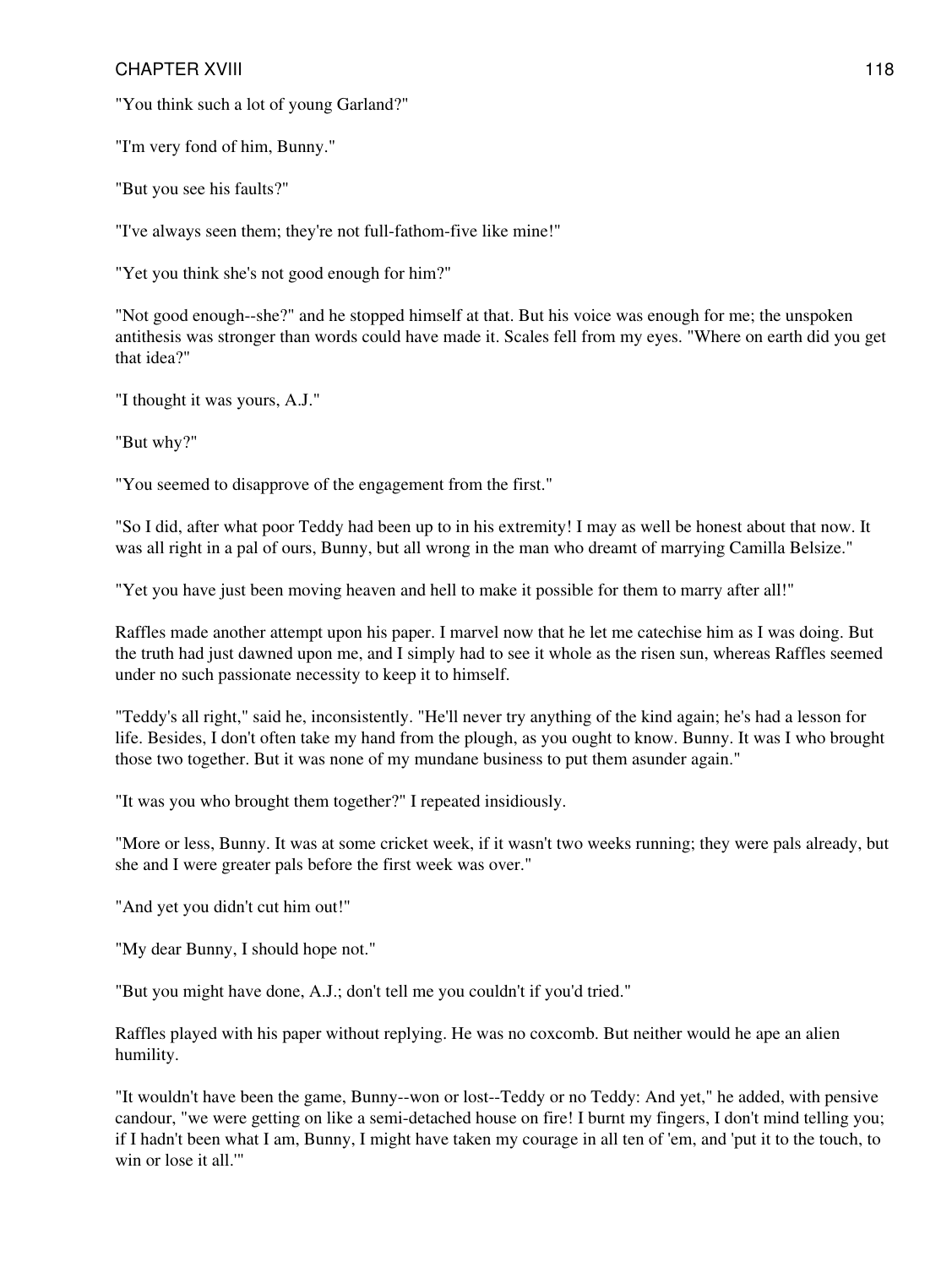"I wish you had," I whispered, as he studied his paper upside down.

"Why, Bunny? What rot you do talk!" he cried, but only with the skin-deep irritation of a half-hearted displeasure.

"She's the only woman I ever met," I went on unguardedly, "who was your mate at heart--in pluck--in temperament!"

"How the devil do you know?" cried Raffles, off his own guard now, and staring in my guilty face.

But I have never denied that I could emulate his presence of mind upon occasion.

"You forget what a lot we saw of each other last Thursday in the rain."

"Did she talk about me then?"

"A little."

"Had she her knife in me, Bunny?"

"Well--yes--a little!"

Raffles smiled stoically: it was a smile of duty done and odds well damned.

"Up to the hilt, Bunny, up to the hilt is what you mean. I stuck it in for her. It's easily done, and it needed doing, for my sake if not for hers. Sooner or later I should have choked her off, so the sooner the better. You play them false, you cut a dance, you let them down over something that doesn't matter, and they'll never give you a dog's chance over anything that does! I got her to write and never answered. What do you think of that for a cavalier swine? I said I'd call before I went abroad, and only wired to say sorry I couldn't. I don't say it would or could have been all right otherwise; but you see it was all right for Teddy before I got back! Which was as it was to be. She would hardly look at me at first last week; but, Bunny, she wasn't above looking when that old Shylock was playing at giving me away before them all. She looked at him, and she looked at me, and I've got one of the looks she gave him, and another that she never meant me to see, bottled in my blackguard heart forever!"

Raffles looked dim to me across the narrow compartment; but there was no nonsense in his look or voice. I longed to tell him all I knew, all that she had said to me and he had unwittingly interpreted; that she loved him, as now at last I knew she did; but I had given her my word, and after all it was a word to keep for both their sakes as well as for its own.

"You were made for each other, you two!"

That was all I said, and Raffles only laughed.

"All the more reason to hook it round the world, Bunny, before there's a dog's chance of our meeting again."

He opened his paper the proper way up at last. The train rushed on with flying sparks, and flying lights along the line. We were getting nearer Dover now. My next brilliant remark was that I could "smell the sea." Raffles let it pass; he had been talking of the close-of-play scores in the stop-press column, and I thought he was studying them rather silently. Or perhaps he was not studying them at all, but still thinking of Camilla Belsize, and the look from those brave bright eyes that she had never meant him to see. Then, suddenly, I perceived that his forehead was glistening white and wet in the lamplight.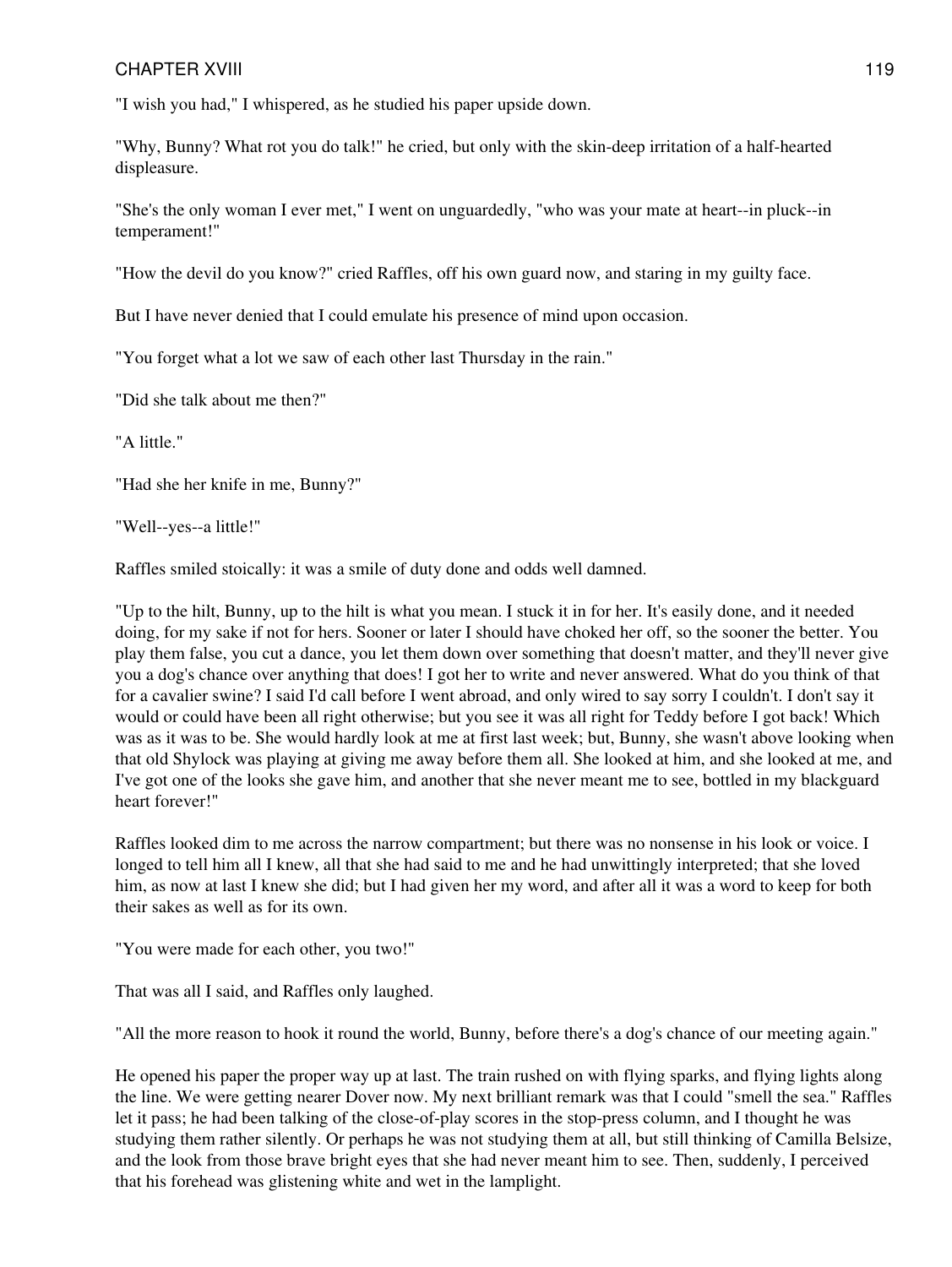"What is it, Raffles? What's the matter?"

He reversed his paper with a shaky hand, and thrust it upon me without a word, merely pointing out four or five ill-printed lines of latest news. This was the item that danced before my eyes:

## TRAGIC DEATH OF FAMOUS MONEYLENDER

Mr. Daniel Levy, the financier, reported shot dead at front gates of his residence in Thames Valley at 5.30 this afternoon, by unknown man who made good his escape.

I looked up into a ghastly face.

"It was half-past five when I left him, Bunny!"

"You left him--"

I could not ask it. But the ghastly face had given me a ghastlier thought.

"As well as you are, Bunny!" so Raffles completed my sentence. "Do you think I'd leave him for dead at his own gates?"

Of course I denied the thought; but it had come to haunt me none the less; for if I had sailed so near such a deed, what about Raffles under equal provocation? And what such motive for the very flight that we were making with but a moment's preparation? It all fitted in, except the face and voice of Raffles as they had been while he was speaking of Camilla Belsize; but again, the fatal act would indeed have made him feel that he had lost her, and loosened his tongue upon his loss as something had done without doubt; and as for voice and face, there was no longer in either any lack of the mad excitement of the hunted man.

"But what were you doing at his gates, A.J.?"

"I saw him home. It was on my way. Why not?"

"And you say you left him at half-past five?"

"I swear it. I looked at my watch, thinking of my train, and my watch is plumb right."

"And you heard no shot as you went on?"

"No--I was hurrying. I even ran. I must have been seen running! And now I'm like Charley's Aunt," he went on with his sardonic laugh, "and bound to stick to it until they catch me by the leg. Now you know what Mackenzie was doing down there! The old hound may be on my track already. There's no going back now."

"Not for an innocent man?"

"Not for such dubious innocence as mine, Bunny! Remember all we've been up to with poor old Levy for the last twenty-four hours."

He paused, remembering everything himself, as I could see; and the human compassion in his face should have been sufficient answer to my vile misgivings. But there was contrition in his look as well, and that was a much rarer sign in Raffles. Rarer still was a glance of alarm almost akin to panic, alike without precedent in my experience of my friend and beyond belief in my reading of his character. But through all there peeped a conscious enjoyment of these new sensations, a very zest in the novelty of fear, which I knew to be at once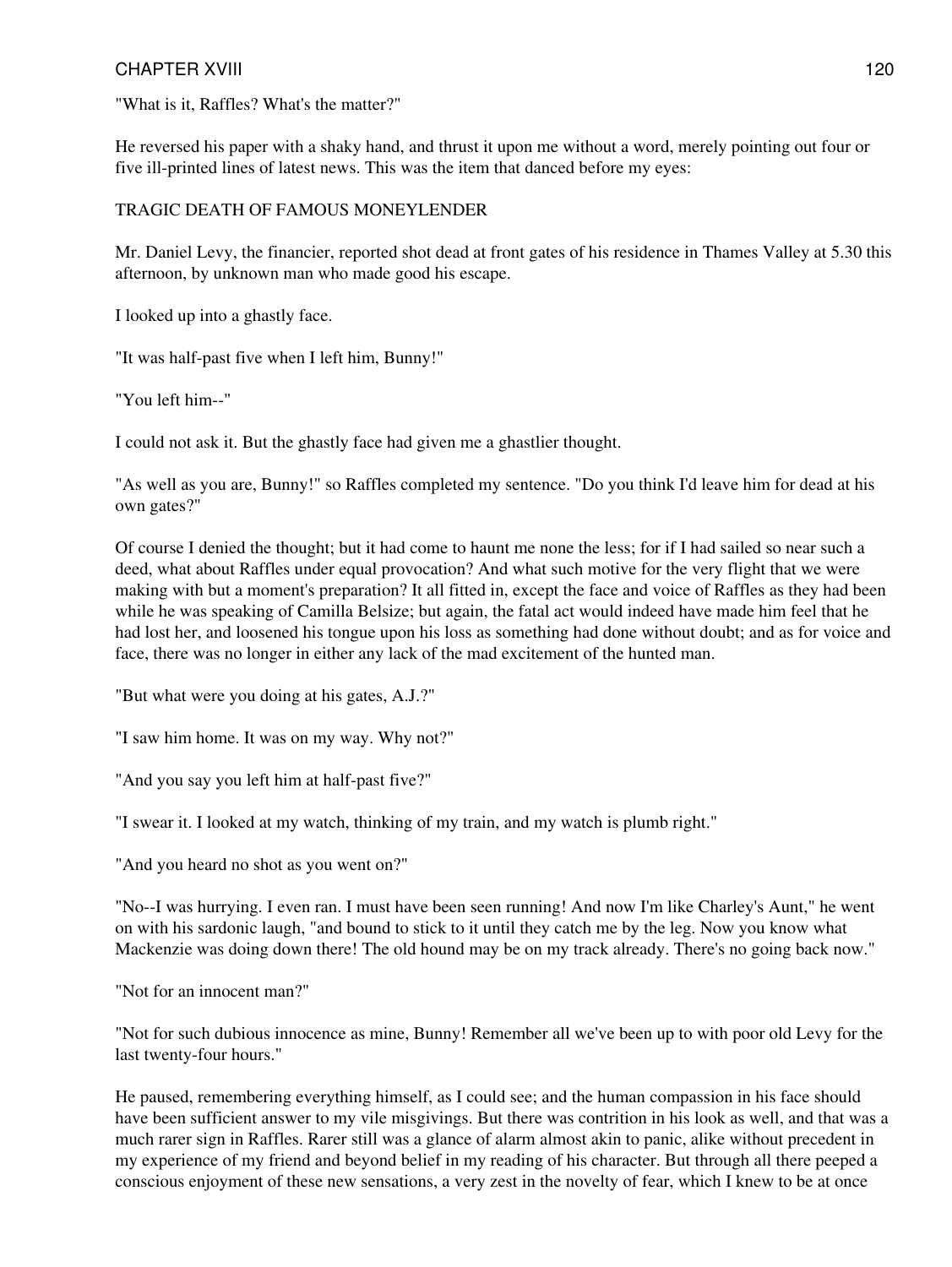signally characteristic, and yet compatible either with his story or with my own base dread.

"Nobody need ever know about that," said I, with the certainty that nobody ever would know through the one other who knew already. But Raffles threw cold water upon that poor little flicker of confidence and good hope.

"It's bound to come out, Bunny. They'll start accounting for his last hours on earth, and they'll stick ominously in the first five minutes working backwards. Then I am described as bolting from the scene, then identified with myself, then found to have fled the country! Then Carlsbad, then our first row with him, then yesterday's big cheque; my heavy double finds he was impersonated at the bank; it all comes out bit by bit, and if I'm caught it means that dingy Old Bailey dock on the capital charge!"

"Then I'll be with you," said I, "as accessory before and after the fact. That's one thing!"

"No, no, Bunny! You must shake me off and get back to town. I'll push you out as we slow down through the streets of Dover, and you can put up for the night at the Lord Warden. That's the sort of public place for the likes of us to lie low in, Bunny. Don't forget all my rules when I'm gone."

"You're not going without me, A.J."

"Not even if I did it, Bunny?"

"No; less than ever then!"

Raffles leant across and took my hand. There was a flash of mischief in his eyes, but a very tender light as well.

"It makes me almost wish I were what I do believe you thought I was," said he, "to see you stick to me all the same! But it's about time that we were making the lights of Dover," he added, beating an abrupt retreat from sentiment, even to the length of getting up and looking out as we clattered through a country station. His head was in again before the platform was left behind, a pale face peering into mine, real panic flaring in those altered eyes, like blue lights at sea. "My God, Bunny!" cried Raffles. "I believe Dover's as far as I shall ever get!"

"Why? What's the matter now?"

"A head sticking out of the next compartment but one!"

"Mackenzie's?"

"Yes!"

I had seen it in his face.

"After us already?"

"God knows! Not necessarily; they watch the ports after a big murder."

"Swagger detectives from Scotland Yard?"

Raffles did not answer; he had something else to do. Already he was turning his pockets inside out. A false beard rolled off the seat.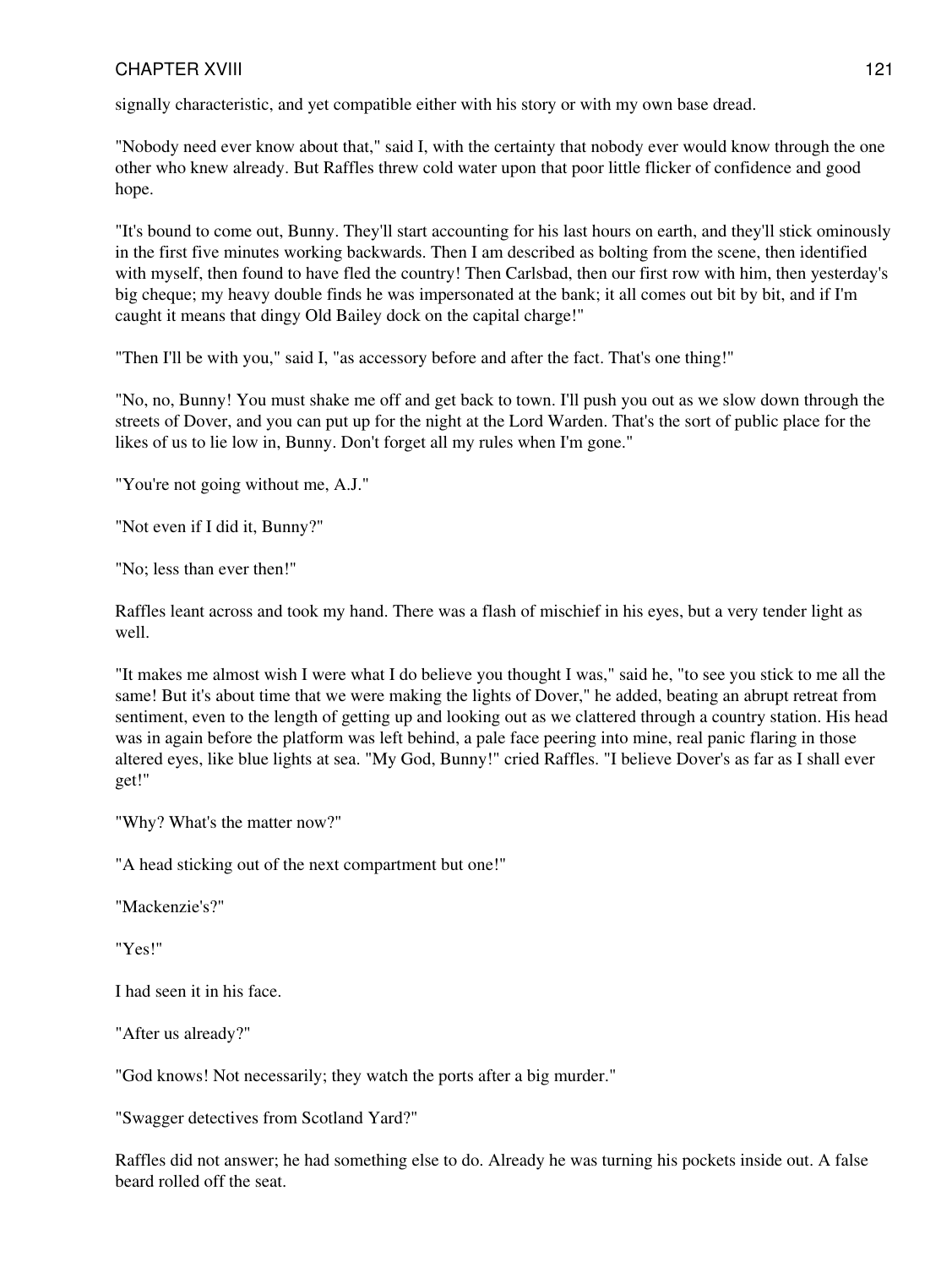"That's for you," he said as I picked it up. "I'll finish making you up." He was busy on himself in one of the oblong mirrors, kneeling on the cushions to be near his work. "If it's a scent at all it must be a pretty hot one, Bunny, to have landed him in the very train and coach! But it mayn't be as bad as it looked at first sight. He can't have much to go upon yet. If he's only going to shadow us while they find out more at home, we shall give him the slip all right."

"Do you think he saw you?"

"Looking out? No, thank goodness, he was looking toward Dover too."

"But before we started?"

"No, Bunny, I don't believe he came aboard before Cannon Street. I remember hearing a bit of a fuss there. But our blinds were down, thank God!"

They were all down now, but by our decreasing speed I felt that we were already gliding over level crossings to the admiration of belated townsfolk waiting at the gates. Raffles turned from his mirror, and I from mine, simultaneously; and even to my initiated eye it was not Raffles at all, but another noble scamp who even in those days before the war was the observed of all observers about town.

"It's ever so much better than anonymous disguises," said Raffles, as he went to work upon me with his pocket make-up box and his lightning touch. "I was always rather like him, and I tried him on yesterday with such success at the bank that I certainly can't do better to-night. As for you, Bunny, if you slouch your hat and stick your beard in your bread basket, you ought to pass for a poor relation or a disreputable dun. But here we are, my lad, and now for Meester Mackenzie o' Scoteland Yarrd!"

The gaunt detective was in fact the first person we beheld upon the pier platform; raw-boned, stiff-jointed, and more than middle-aged, he must nevertheless have jumped out once again before the train stopped, and that almost on top of a diminutive telegraph boy, who was waiting while the old hound read his telegram with one eye and watched emerging passengers with both. Whether we should have passed him unobserved I cannot say. We could but have tried; but Raffles preferred to grasp the nettle and salute Mackenzie with a pleasant nod.

"Good evening, my lord!" says the Scotchman with a canny smirk.

"I can guess why you're down here," says Raffles, actually producing a palpable Sullivan under the nose of the law.

"Is that a fact?" inquires the other, oiling the rebuff with deferential grin.

"And I mustn't stand between you and poor Dan Levy's murderer," adds my lord, nodding finally, when Mackenzie steps after him to my horror. But it is only to show Raffles his telegram. And he does not follow us on board.

Neither did our disguises accompany our countenances across the Channel. It was at dead of night on the upper deck (whence all but us had fled) that Raffles showed me how to doff my beard and still look as though I had merely buttoned it inside my overcoat; meanwhile his own moustachios and imperial were disappearing by discreet degrees; and at last he told me why, though not by any means without pressing.

"I'm only afraid you'll want to turn straight back from Calais, Bunny!"

"Oh, no, I shan't."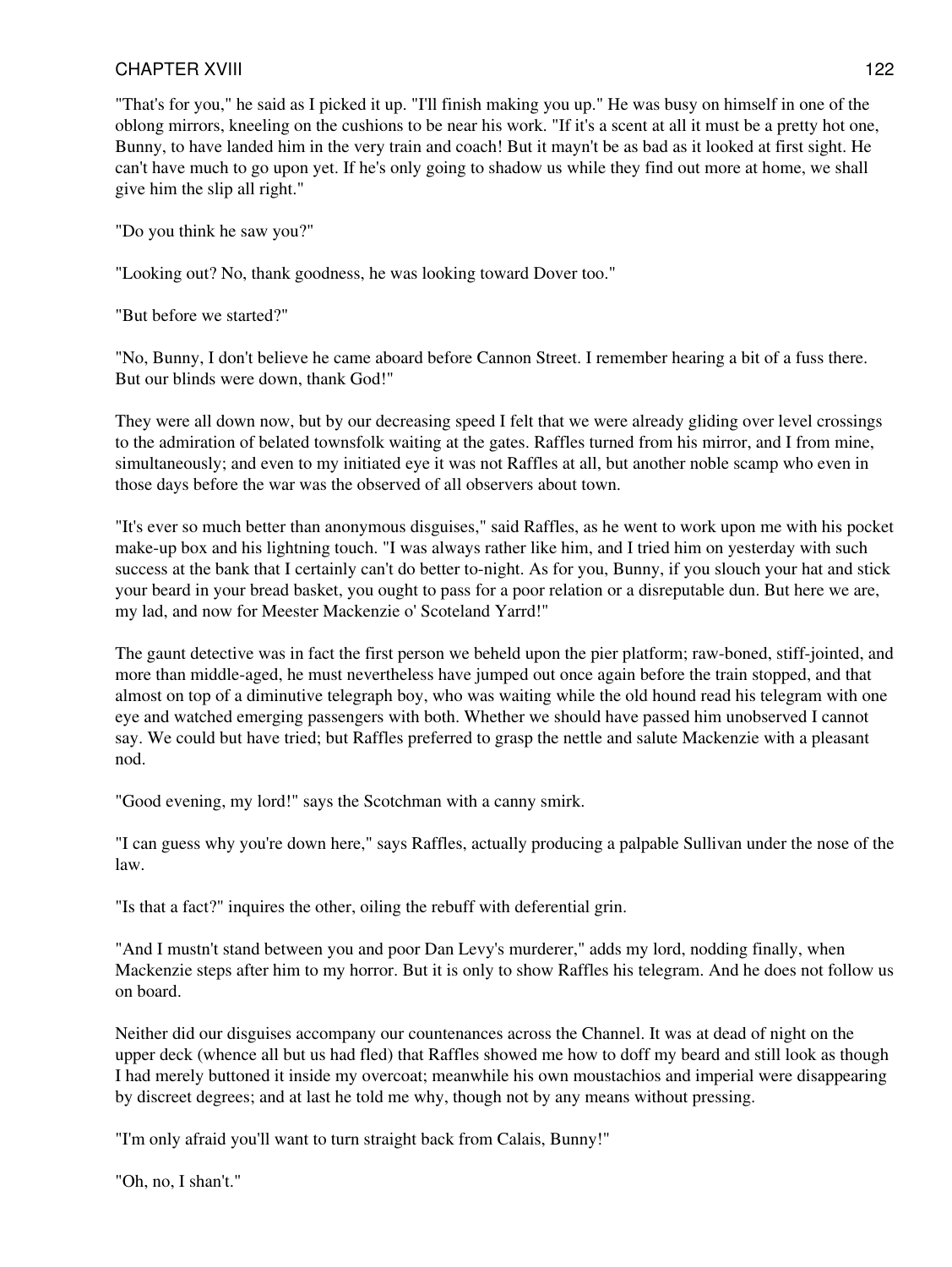"You'll come with me round the world, so to speak?"

"To its uttermost ends, A. J.!"

"You do know now who it really is that I don't want to see again just yet?"

"Yes. I know. Now tell me what Mackenzie told you."

"It was all in the wire he showed me," said Raffles. "The wire was to say that the murderer of Dan Levy had given himself up to the police!"

Profane expletives flew from my lips; those of much holier men might have been no less unguardedly emphatic in the self-same circumstances.

"But who was it?"

"I could have told you all along if you hadn't suspected me."

"It wasn't a suspicion, Raffles. It was never more than a dread, and I didn't even dread it in my heart of hearts. Do tell me now."

Raffles watched the red end of a ruined Sullivan make a fine trajectory as it flew to leeward between sea and stars.

"It was that poor unlucky little alien who was waiting for him the other morning in Jermyn Street, and again last night near his own garden gate. That's where he got him in the end. But it wasn't a shooting case at all, Bunny; that's why I never heard anything. It was a case of stabbing in accordance with the best traditions of the Latin races."

"God forgive both poor devils!" said I at last.

"And other two," said Raffles, "who have rather more to be forgiven."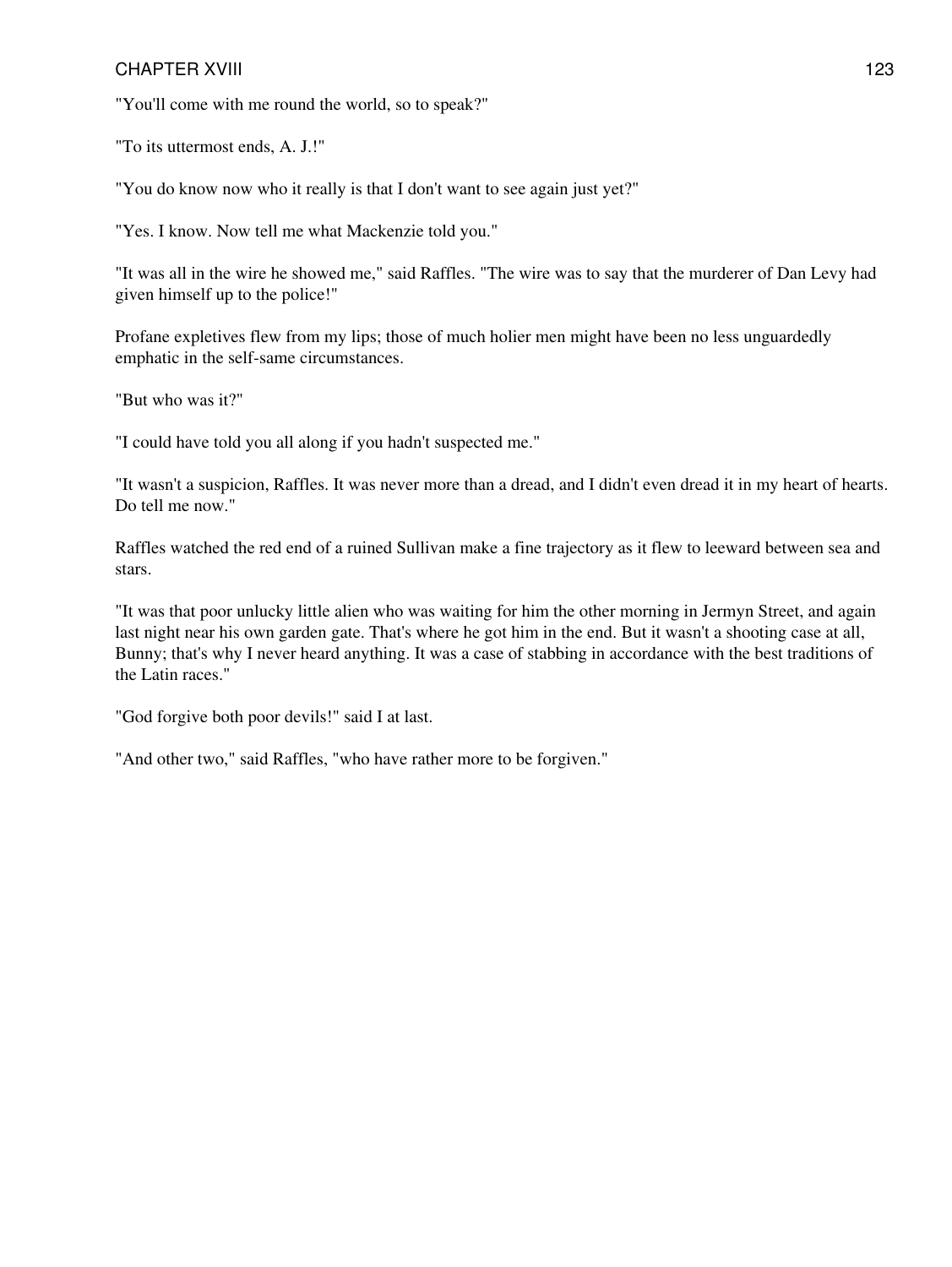## CHAPTER XIX 124

## **CHAPTER XIX**

Apologia

On one of the worst days of last year, to wit the first day of the Eton and Harrow match, I had turned into the Hamman, in Jermyn Street, as the best available asylum for wet boots that might no longer enter any club. Mine had been removed by a little pinchbeck oriental in the outer courts, and I wandered within unpleasantly conscious of a hole in one sock, to find myself by no means the only obvious refugee from the rain. The bath was in fact inconveniently crowded. But at length I found a divan to suit me in an upstairs alcove. I had the choice indeed of more than one; but in spite of my antecedents I am fastidious about my cooling companions in a Turkish bath, and it was by no accident that I hung my clothes opposite to a newer morning coat and a pair of trousers more decisively creased than my own.

But the coincidence in pickle was no less remarkable. In ensuing stages of physical devastation one had dim glimpses of a not unfamiliar, reddish countenance; but with the increment of years it has been my lot to contract short sight as well as incipient obesity, and in the hot rooms my glasses lose their grip upon my nose. So it was not until I lay swathed upon my divan that I recognised E.M. Garland in the fine fresh-faced owner of the nice clothes opposite mine. A tawny moustache rather spoilt him as Phoebus, and there was a hint of old gold about the shaven jaw and chin; but I never saw better looks of the unintellectual order; and the amber eye was as clear as ever, the great strong wicket-keeper's hand unexpectedly hearty, when recognition dawned on Teddy in his turn.

He spoke of Raffles without hesitation or reserve, and of me and my Raffles writings as though there was nothing reprehensible in one or the other, displaying indeed a flattering knowledge of those pious memorials.

"But of course I take them with a grain of salt," said Teddy Garland; "you don't make me believe you were either of you such desperate dogs as all that. I can't see you climbing ropes or squirming through scullery windows--even for the fun of the thing!" he added with somewhat tardy tact.

It is certainly rather hard to credit now. I felt that after all there was something to be said for being too fat at forty, and that Teddy Garland had said it excellently.

"Now," he continued, "if only you would give us the row between Raffles and Dan Levy, I mean the whole battle royal that A.J. fought and won for me and my poor father, that would be something like! The world would see the sort of chap he really was."

"I am afraid it would have to see the sort of chaps we all were just then," said I, as I still think with exemplary delicacy; but Teddy lay silent and florid for some time. These athletes have their vanity. But this one rose superior to his.

"Manders," said he, leaving his divan and coming and sitting on the edge of mine, "you have my free leave to give me and mine away to the four winds, if you will tell the truth about that duel, and what Raffles did for the lot of us!"

"Perhaps he did more than you ever knew."

"Put it all in."

"It was a longer duel than you think. He once called it a guerilla duel."

"Then make a book of it."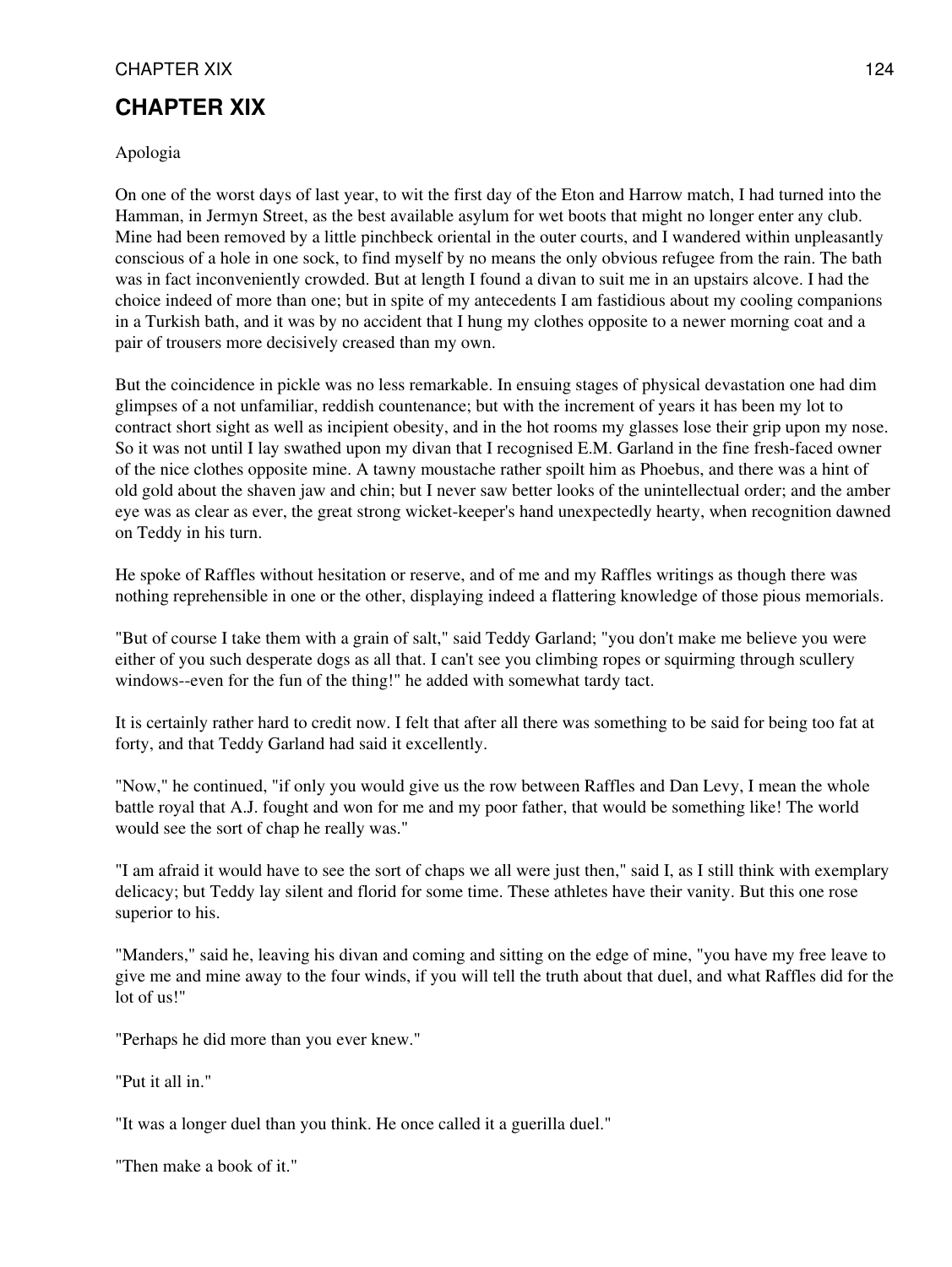## CHAPTER XIX 125

"But I've written my last word about the old boy."

"Then by George I've a good mind to write it myself!"

This was an awful threat. Happily he lacked the materials, and so I told him. "I haven't got them all myself," I added, only to be politely but openly disbelieved. "I don't know where you were," said I, "all that first day of the match, when it rained."

Garland was beginning to smile when the surprise of my statement got home and changed his face.

"Do you mean to say A.J. never told you?" he cried, still incredulously.

"No; he wouldn't give you away."

"Not even to you--his pal?"

"No. I was naturally curious on the point. But he refused to tell me."

"What a chap!" murmured Teddy, with a tender enthusiasm that made me love him. "What a friend for a fellow! Well, Manders, if you don't write all this I certainly shall. So I may as well tell you where I was."

"I must say it would interest me to know."

My companion resumed his smile where he had left it off. "I wonder if you would ever guess?" he speculated, looking down into my face.

"I don't suppose I should."

"No more do I; not in a month of Sundays; for I spent that day on the very sofa I was on a minute ago!"

I looked at the striped divan opposite. I looked at Teddy Garland sitting on mine. His smile was a little wry with the remnant of his bygone shame; he hurried on before I could find a word.

"You remember that drug I had? Somnol I think it was. That was a risky game to play with any head but one's own; still A. J. was right in thinking I should have been worse without any sleep at all. I should," said Teddy, "but I should have rolled up at Lord's! The beastly stuff put me asleep all right, but it didn't keep me asleep long enough! I was awake before four, heard you both talking in the next room, remembered everything in a flash! But for that flash I should have dropped off again in a minute; but if you remember all I had to remember, Manders, you won't wonder that I lay madly awake all the rest of the night. My head was rotten with sleep, but my heart was in such hell as I couldn't describe to you if I tried."

"I've been there," said I, briefly.

"Well, then, you can imagine my frightful thoughts. Suicide was one; but to get out of that came first, to get away without looking either of you in the face in broad daylight. So I shammed sleep when Raffles looked in, and when you both went out I dressed in five minutes and slunk out too. I had no idea where I was going. I don't remember what brought me down into this street. It may have been my debt to Dan Levy. All I remember is finding myself opposite this place, my head splitting, and the sudden idea that a bath might freshen me up and couldn't make me worse. I remembered A.J. telling me he had once taken six wickets after one. So in I came. I had my bath, and some tea and toast in the hot-rooms; we were all to have a late breakfast together, if you recollect. I felt I should be in plenty of time for that and Lord's--if only I hadn't boiled all the cricket out of me. So I came up here and lay down there. But what I hadn't boiled out was that beastly drug. It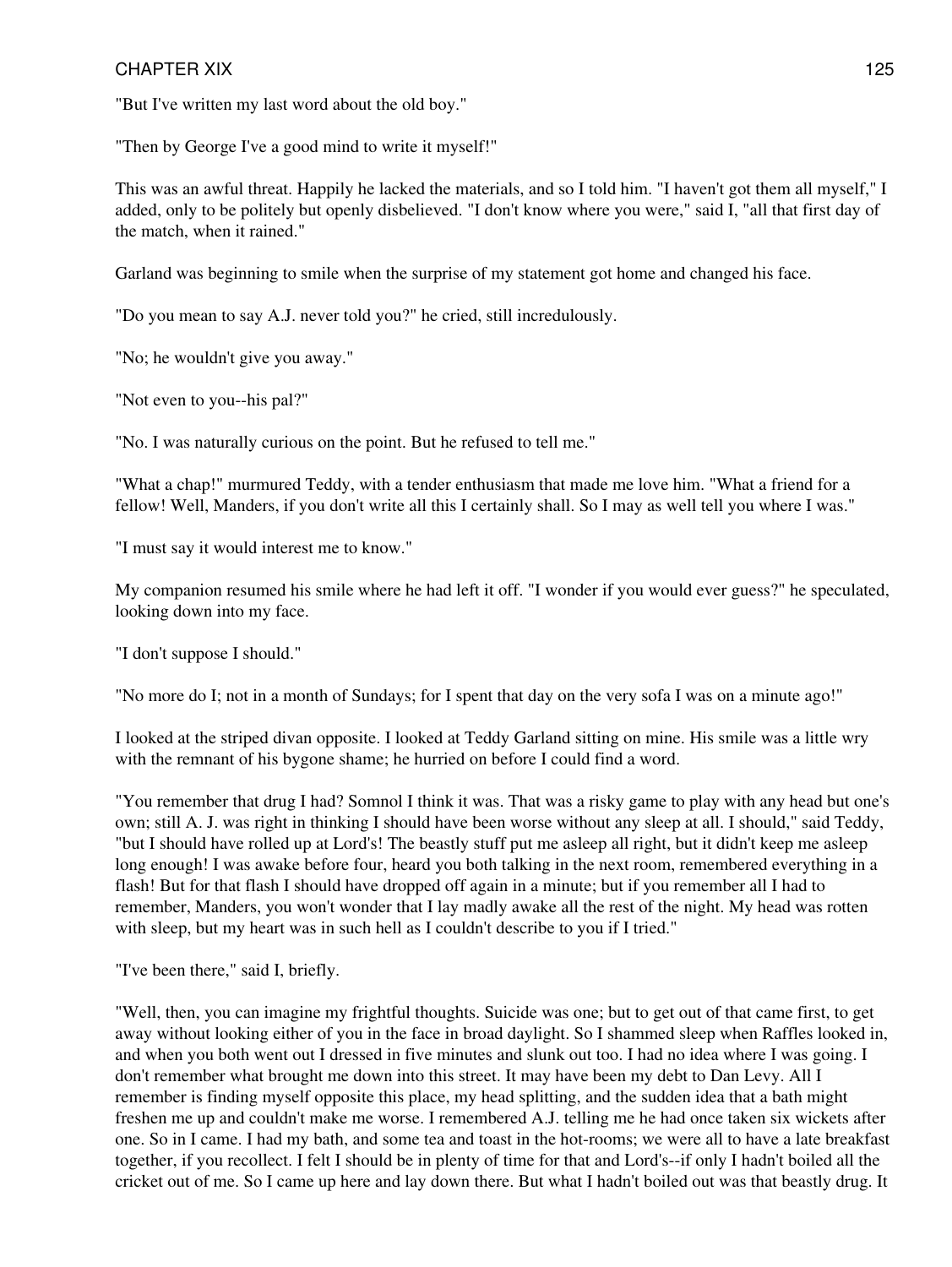## CHAPTER XIX 126

got back on me like a boomerang. I closed my eyes for a minute--and it was well on in the afternoon when I awoke!"

Here Teddy interrupted himself to order whiskies and soda of a metropolitan Bashi-Bazouk who happened to pass along the gallery; and to go stumbling over to his pockets, in his swaddling towels, for cigarettes and matches. And the rest of his discourse was less coherent.

"Then I did feel it was a toss-up between my razor and a charge of shot! I had no idea it was raining; if you look up at that coloured skylight, you can't say if it's raining now. There's another sort of hatchway on top of it. Then you hear that fountain tinkling all the time; you don't hear any rain, do you?--It was after three, but I lay till nearly four simply cursing my luck; there was no hurry then. At last I wondered what the papers had to say about me--who was playing in my place, who'd won the toss and all the rest of it. So I had the nerve to send out for one, and what should I see? 'No play at Lord's'--and sudden illness of my poor old father! You know the rest, Manders, because in less than twenty minutes after that we met."

"And I remember thinking how fit you looked," said I. "It was the bath, of course, and the sleep on top of it. But I wonder they let you sleep so long."

"How could they know what I'd been up to?" said Teddy. "I mightn't have had any sleep for a week; it was their business to let me be. But to think of the rain coming on and saving me--for even Raffles couldn't have done it without the rain. That was the great slice of luck--while I was lying right there! And that's why I like to lie there still--for luck rather than remembrance!"

The drinks came; we smoked and sipped. I regretted to find that Teddy was no longer faithful to the only old cigarette. But his loyalty to Raffles won my heart as he had never won it in his youth.

"Give us away to your heart's content," said he; "but give the dear old devil his due at last."

"But who exactly do you mean by 'us'?"

"My father not so much, perhaps, because he's dead and gone; but self and wife as much as ever you like."

"Are you sure Mrs. Garland won't mind?"

"Mind! It was for her he did it all; didn't you know that?"

I didn't know Teddy knew it, and I began to think him a finer fellow than I had supposed.

"Am I to say all I know about that too?" I asked.

"Rather! Camilla and I will both be delighted--so long as you change our names--for we both loved him!" said Teddy Garland.

I wonder if they both forgive me for taking him entirely at his word?

End of the Project Gutenberg EBook of Mr. Justice Raffles, by E. W. Hornung

\*\*\* END OF THE PROJECT GUTENBERG EBOOK MR. JUSTICE RAFFLES \*\*\*

This file should be named 8raff10.txt or 8raff10.zip Corrected EDITIONS of our eBooks get a new NUMBER, 8raff11.txt VERSIONS based on separate sources get new LETTER, 8raff10a.txt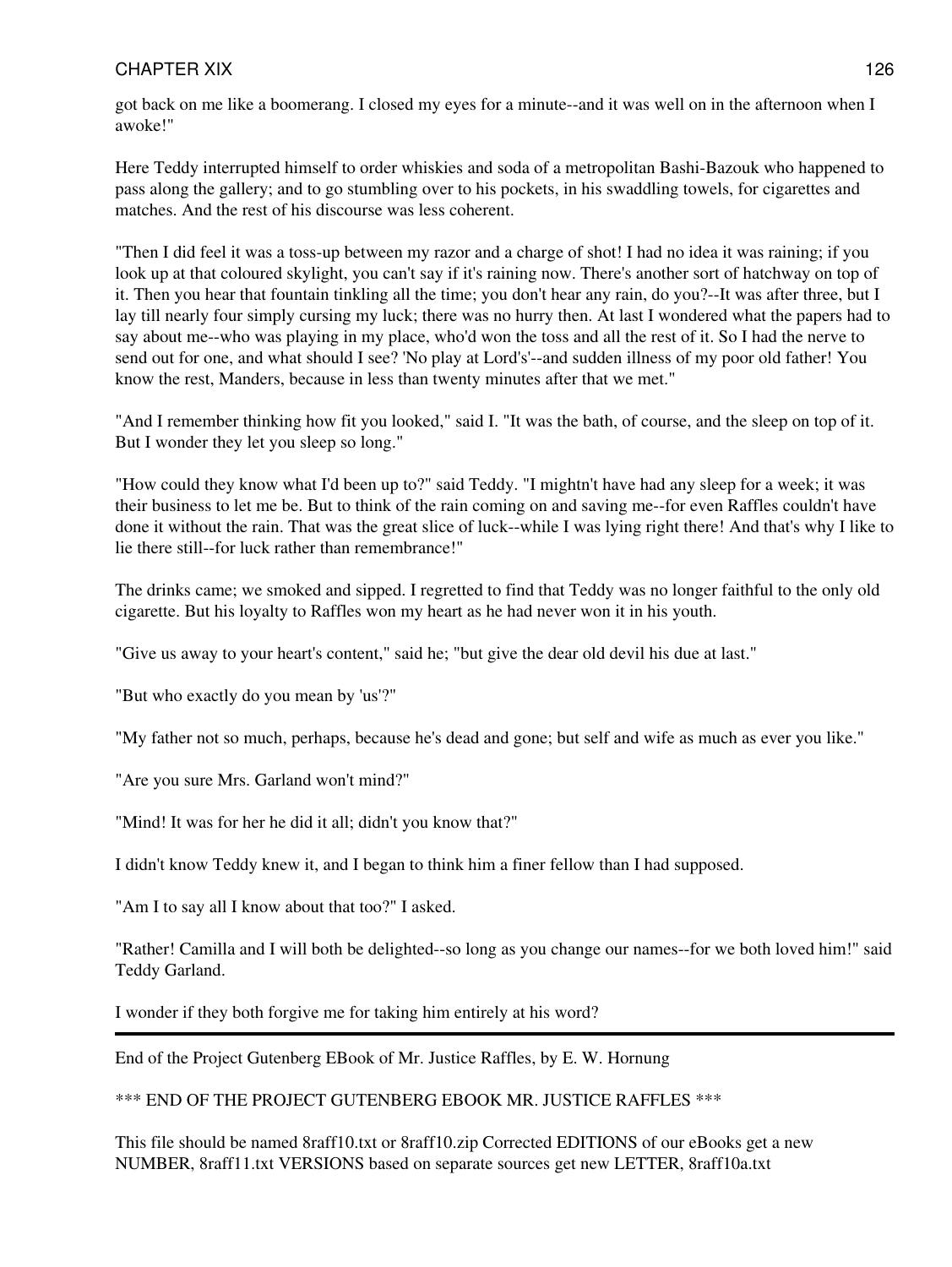## Information about Project Gutenberg 127

Produced by Juliet Sutherland, Mary Meehan and PG Distributed Proofreaders

Project Gutenberg eBooks are often created from several printed editions, all of which are confirmed as Public Domain in the US unless a copyright notice is included. Thus, we usually do not keep eBooks in compliance with any particular paper edition.

We are now trying to release all our eBooks one year in advance of the official release dates, leaving time for better editing. Please be encouraged to tell us about any error or corrections, even years after the official publication date.

Please note neither this listing nor its contents are final til midnight of the last day of the month of any such announcement. The official release date of all Project Gutenberg eBooks is at Midnight, Central Time, of the last day of the stated month. A preliminary version may often be posted for suggestion, comment and editing by those who wish to do so.

Most people start at our Web sites at: <http://gutenberg.net> or <http://promo.net/pg>

These Web sites include award-winning information about Project Gutenberg, including how to donate, how to help produce our new eBooks, and how to subscribe to our email newsletter (free!).

Those of you who want to download any eBook before announcement can get to them as follows, and just download by date. This is also a good way to get them instantly upon announcement, as the indexes our cataloguers produce obviously take a while after an announcement goes out in the Project Gutenberg Newsletter.

<http://www.ibiblio.org/gutenberg/etext03>or<ftp://ftp.ibiblio.org/pub/docs/books/gutenberg/etext03>

Or /etext02, 01, 00, 99, 98, 97, 96, 95, 94, 93, 92, 92, 91 or 90

Just search by the first five letters of the filename you want, as it appears in our Newsletters.

# **Information about Project Gutenberg**

(one page)

We produce about two million dollars for each hour we work. The time it takes us, a rather conservative estimate, is fifty hours to get any eBook selected, entered, proofread, edited, copyright searched and analyzed, the copyright letters written, etc. Our projected audience is one hundred million readers. If the value per text is nominally estimated at one dollar then we produce \$2 million dollars per hour in 2002 as we release over 100 new text files per month: 1240 more eBooks in 2001 for a total of 4000+ We are already on our way to trying for 2000 more eBooks in 2002 If they reach just 1-2% of the world's population then the total will reach over half a trillion eBooks given away by year's end.

The Goal of Project Gutenberg is to Give Away 1 Trillion eBooks! This is ten thousand titles each to one hundred million readers, which is only about 4% of the present number of computer users.

Here is the briefest record of our progress (\* means estimated):

eBooks Year Month

1 1971 July 10 1991 January 100 1994 January 1000 1997 August 1500 1998 October 2000 1999 December 2500 2000 December 3000 2001 November 4000 2001 October/November 6000 2002 December\* 9000 2003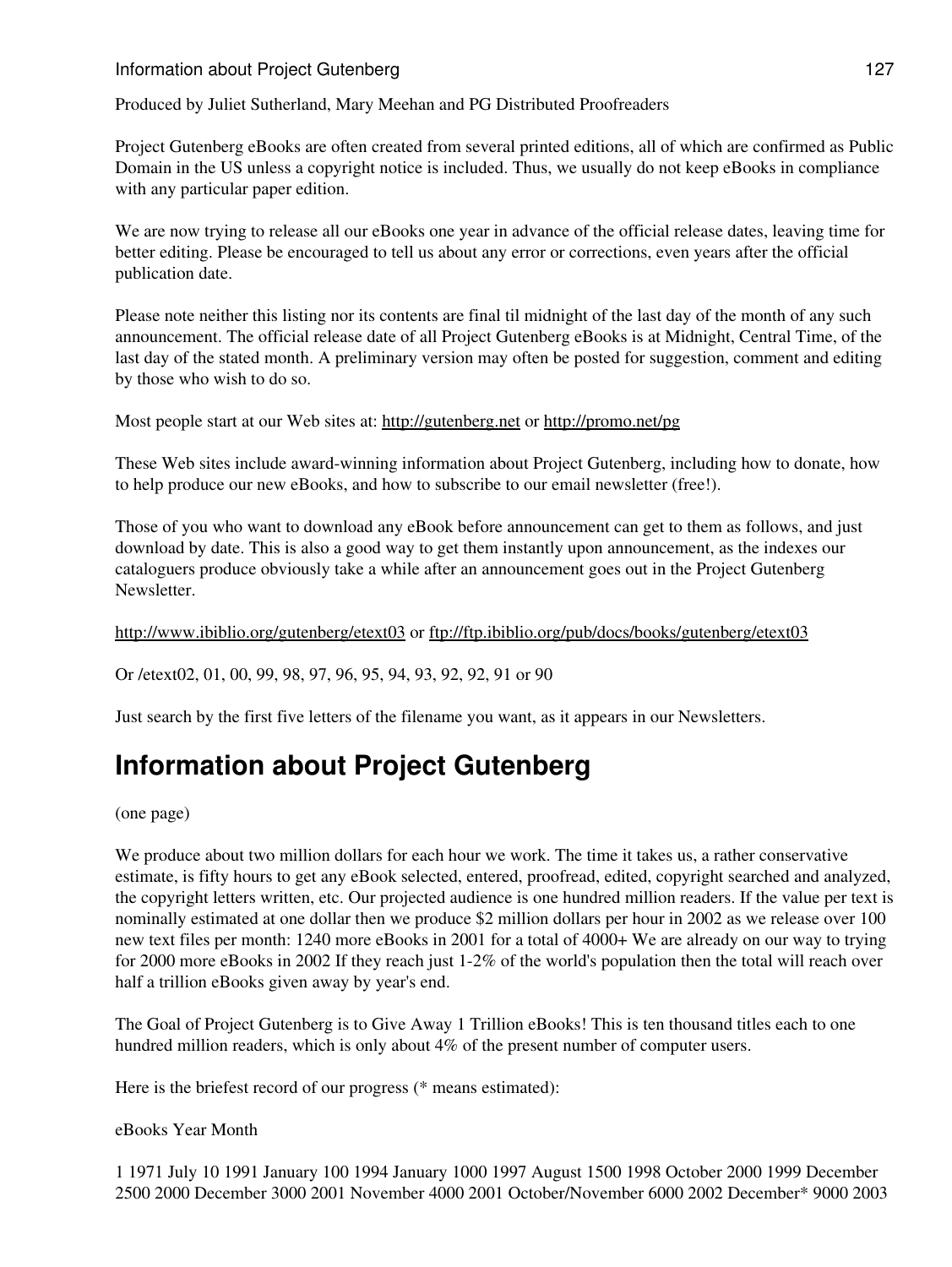## Information about Project Gutenberg 128

November\* 10000 2004 January\*

The Project Gutenberg Literary Archive Foundation has been created to secure a future for Project Gutenberg into the next millennium.

#### **We need your donations more than ever!**

As of February, 2002, contributions are being solicited from people and organizations in: Alabama, Alaska, Arkansas, Connecticut, Delaware, District of Columbia, Florida, Georgia, Hawaii, Illinois, Indiana, Iowa, Kansas, Kentucky, Louisiana, Maine, Massachusetts, Michigan, Mississippi, Missouri, Montana, Nebraska, Nevada, New Hampshire, New Jersey, New Mexico, New York, North Carolina, Ohio, Oklahoma, Oregon, Pennsylvania, Rhode Island, South Carolina, South Dakota, Tennessee, Texas, Utah, Vermont, Virginia, Washington, West Virginia, Wisconsin, and Wyoming.

We have filed in all 50 states now, but these are the only ones that have responded.

As the requirements for other states are met, additions to this list will be made and fund raising will begin in the additional states. Please feel free to ask to check the status of your state.

In answer to various questions we have received on this:

We are constantly working on finishing the paperwork to legally request donations in all 50 states. If your state is not listed and you would like to know if we have added it since the list you have, just ask.

While we cannot solicit donations from people in states where we are not yet registered, we know of no prohibition against accepting donations from donors in these states who approach us with an offer to donate.

International donations are accepted, but we don't know ANYTHING about how to make them tax-deductible, or even if they CAN be made deductible, and don't have the staff to handle it even if there are ways.

Donations by check or money order may be sent to:

Project Gutenberg Literary Archive Foundation PMB 113 1739 University Ave. Oxford, MS 38655-4109

Contact us if you want to arrange for a wire transfer or payment method other than by check or money order.

The Project Gutenberg Literary Archive Foundation has been approved by the US Internal Revenue Service as a 501(c)(3) organization with EIN [Employee Identification Number] 64-622154. Donations are tax-deductible to the maximum extent permitted by law. As fund-raising requirements for other states are met, additions to this list will be made and fund-raising will begin in the additional states.

We need your donations more than ever!

You can get up to date donation information online at:

#### <http://www.gutenberg.net/donation.html>

\*\*\*

If you can't reach Project Gutenberg, you can always email directly to:

Michael S. Hart <hart@pobox.com>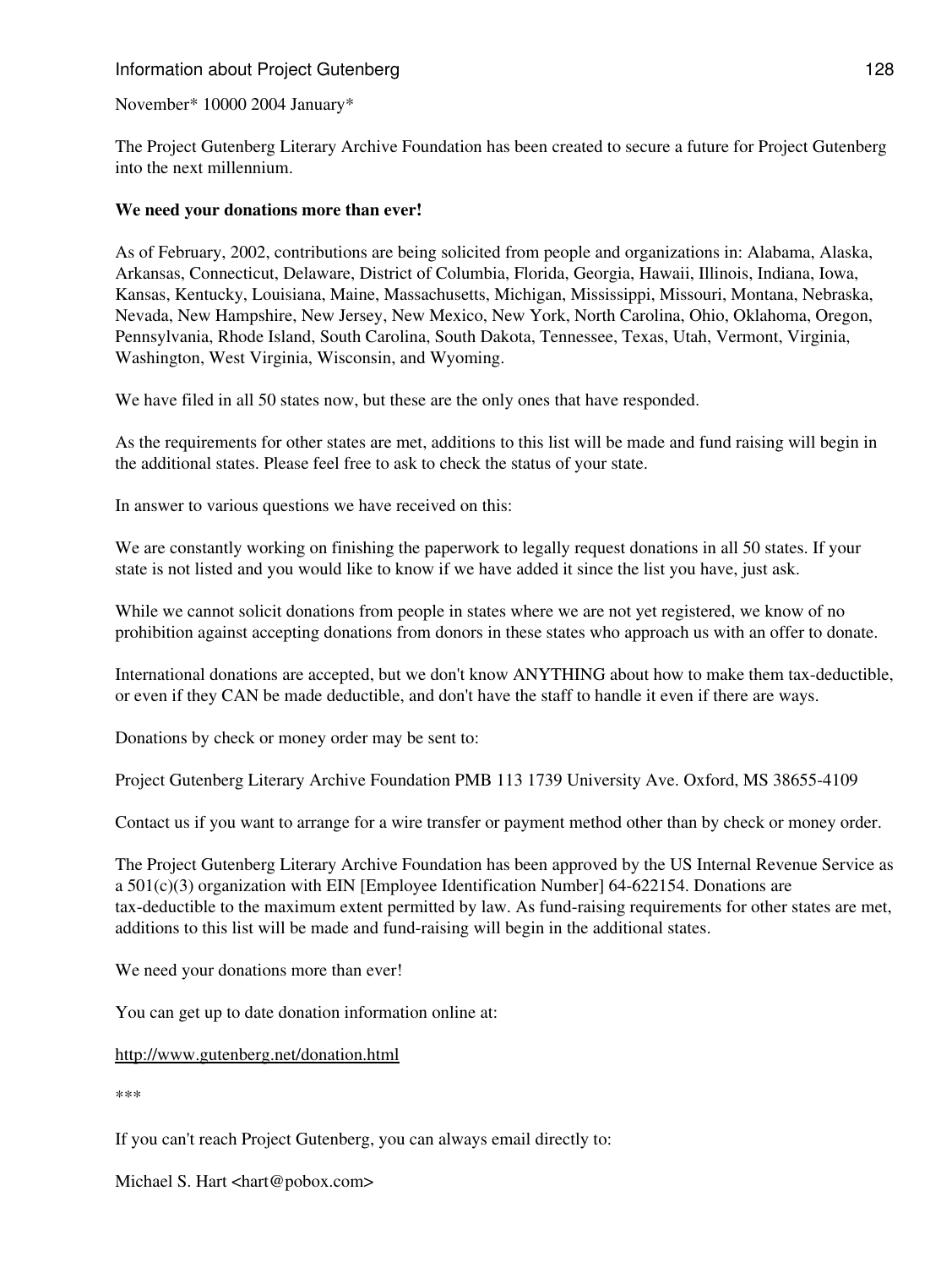The Legal Small Print 129

Prof. Hart will answer or forward your message.

We would prefer to send you information by email.

\*\*

# **The Legal Small Print**

\*\*

(Three Pages)

\*\*\*START\*\*THE SMALL PRINT!\*\*FOR PUBLIC DOMAIN EBOOKS\*\*START\*\*\* Why is this "Small Print!" statement here? You know: lawyers. They tell us you might sue us if there is something wrong with your copy of this eBook, even if you got it for free from someone other than us, and even if what's wrong is not our fault. So, among other things, this "Small Print!" statement disclaims most of our liability to you. It also tells you how you may distribute copies of this eBook if you want to.

\*BEFORE!\* YOU USE OR READ THIS EBOOK By using or reading any part of this PROJECT GUTENBERG-tm eBook, you indicate that you understand, agree to and accept this "Small Print!" statement. If you do not, you can receive a refund of the money (if any) you paid for this eBook by sending a request within 30 days of receiving it to the person you got it from. If you received this eBook on a physical medium (such as a disk), you must return it with your request.

ABOUT PROJECT GUTENBERG-TM EBOOKS This PROJECT GUTENBERG-tm eBook, like most PROJECT GUTENBERG-tm eBooks, is a "public domain" work distributed by Professor Michael S. Hart through the Project Gutenberg Association (the "Project"). Among other things, this means that no one owns a United States copyright on or for this work, so the Project (and you!) can copy and distribute it in the United States without permission and without paying copyright royalties. Special rules, set forth below, apply if you wish to copy and distribute this eBook under the "PROJECT GUTENBERG" trademark.

Please do not use the "PROJECT GUTENBERG" trademark to market any commercial products without permission.

To create these eBooks, the Project expends considerable efforts to identify, transcribe and proofread public domain works. Despite these efforts, the Project's eBooks and any medium they may be on may contain "Defects". Among other things, Defects may take the form of incomplete, inaccurate or corrupt data, transcription errors, a copyright or other intellectual property infringement, a defective or damaged disk or other eBook medium, a computer virus, or computer codes that damage or cannot be read by your equipment.

## **LIMITED WARRANTY; DISCLAIMER OF DAMAGES**

But for the "Right of Replacement or Refund" described below, [1] Michael Hart and the Foundation (and any other party you may receive this eBook from as a PROJECT GUTENBERG-tm eBook) disclaims all liability to you for damages, costs and expenses, including legal fees, and [2] YOU HAVE NO REMEDIES FOR NEGLIGENCE OR UNDER STRICT LIABILITY, OR FOR BREACH OF WARRANTY OR CONTRACT, INCLUDING BUT NOT LIMITED TO INDIRECT, CONSEQUENTIAL, PUNITIVE OR INCIDENTAL DAMAGES, EVEN IF YOU GIVE NOTICE OF THE POSSIBILITY OF SUCH DAMAGES.

If you discover a Defect in this eBook within 90 days of receiving it, you can receive a refund of the money (if any) you paid for it by sending an explanatory note within that time to the person you received it from. If you received it on a physical medium, you must return it with your note, and such person may choose to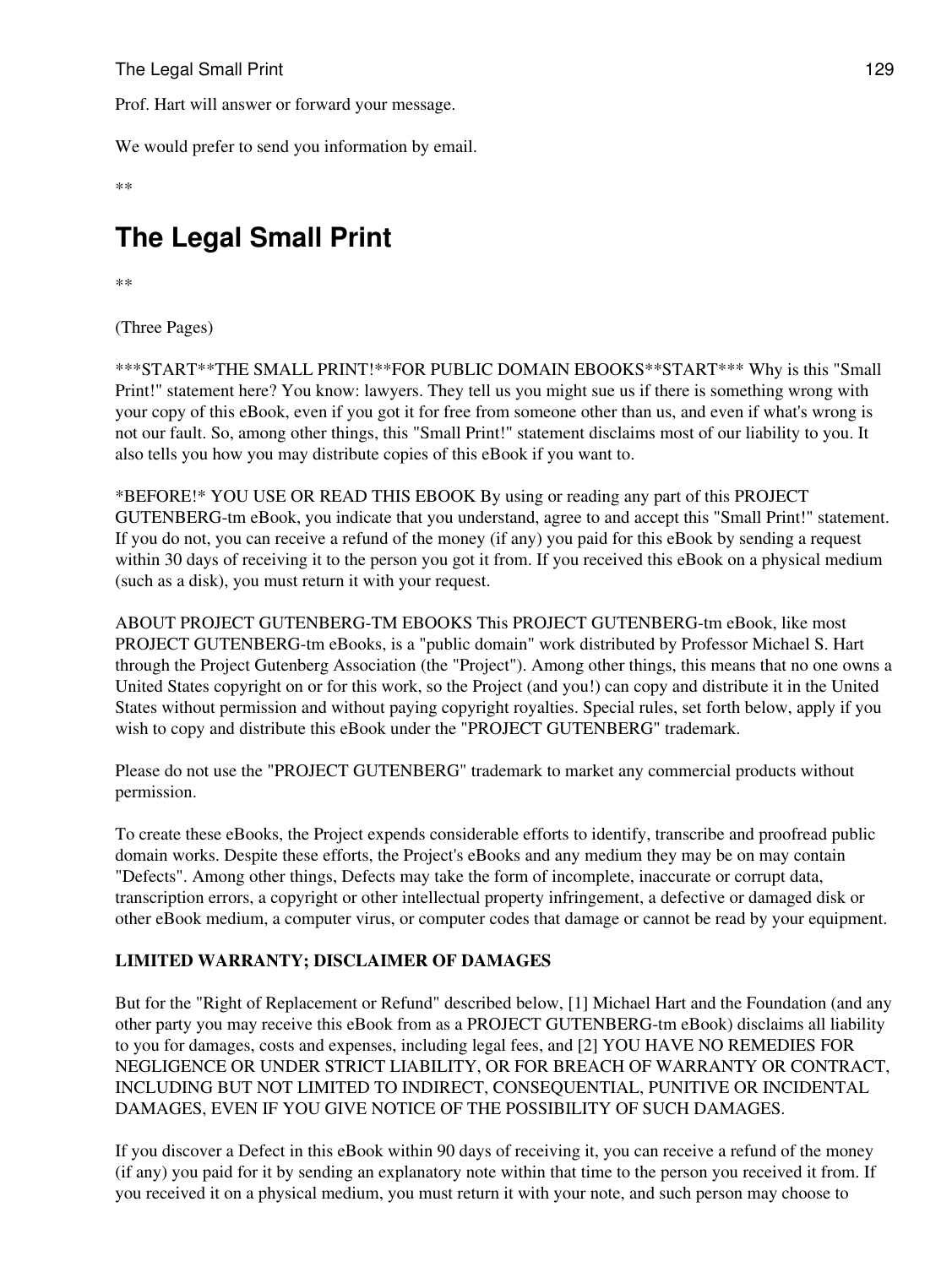## The Legal Small Print 130

alternatively give you a replacement copy. If you received it electronically, such person may choose to alternatively give you a second opportunity to receive it electronically.

THIS EBOOK IS OTHERWISE PROVIDED TO YOU "AS-IS". NO OTHER WARRANTIES OF ANY KIND, EXPRESS OR IMPLIED, ARE MADE TO YOU AS TO THE EBOOK OR ANY MEDIUM IT MAY BE ON, INCLUDING BUT NOT LIMITED TO WARRANTIES OF MERCHANTABILITY OR FITNESS FOR A PARTICULAR PURPOSE.

Some states do not allow disclaimers of implied warranties or the exclusion or limitation of consequential damages, so the above disclaimers and exclusions may not apply to you, and you may have other legal rights.

## **INDEMNITY**

You will indemnify and hold Michael Hart, the Foundation, and its trustees and agents, and any volunteers associated with the production and distribution of Project Gutenberg-tm texts harmless, from all liability, cost and expense, including legal fees, that arise directly or indirectly from any of the following that you do or cause: [1] distribution of this eBook, [2] alteration, modification, or addition to the eBook, or [3] any Defect.

## **DISTRIBUTION UNDER "PROJECT GUTENBERG-tm"**

You may distribute copies of this eBook electronically, or by disk, book or any other medium if you either delete this "Small Print!" and all other references to Project Gutenberg, or:

[1] Only give exact copies of it. Among other things, this requires that you do not remove, alter or modify the eBook or this "small print!" statement. You may however, if you wish, distribute this eBook in machine readable binary, compressed, mark-up, or proprietary form, including any form resulting from conversion by word processing or hypertext software, but only so long as \*EITHER\*:

[\*] The eBook, when displayed, is clearly readable, and does \*not\* contain characters other than those intended by the author of the work, although tilde (~), asterisk (\*) and underline (*i*) characters may be used to convey punctuation intended by the author, and additional characters may be used to indicate hypertext links; OR

[\*] The eBook may be readily converted by the reader at no expense into plain ASCII, EBCDIC or equivalent form by the program that displays the eBook (as is the case, for instance, with most word processors); OR

[\*] You provide, or agree to also provide on request at no additional cost, fee or expense, a copy of the eBook in its original plain ASCII form (or in EBCDIC or other equivalent proprietary form).

[2] Honor the eBook refund and replacement provisions of this "Small Print!" statement.

[3] Pay a trademark license fee to the Foundation of 20% of the gross profits you derive calculated using the method you already use to calculate your applicable taxes. If you don't derive profits, no royalty is due. Royalties are payable to "Project Gutenberg Literary Archive Foundation" the 60 days following each date you prepare (or were legally required to prepare) your annual (or equivalent periodic) tax return. Please contact us beforehand to let us know your plans and to work out the details.

## **WHAT IF YOU \*WANT\* TO SEND MONEY EVEN IF YOU DON'T HAVE TO?**

Project Gutenberg is dedicated to increasing the number of public domain and licensed works that can be freely distributed in machine readable form.